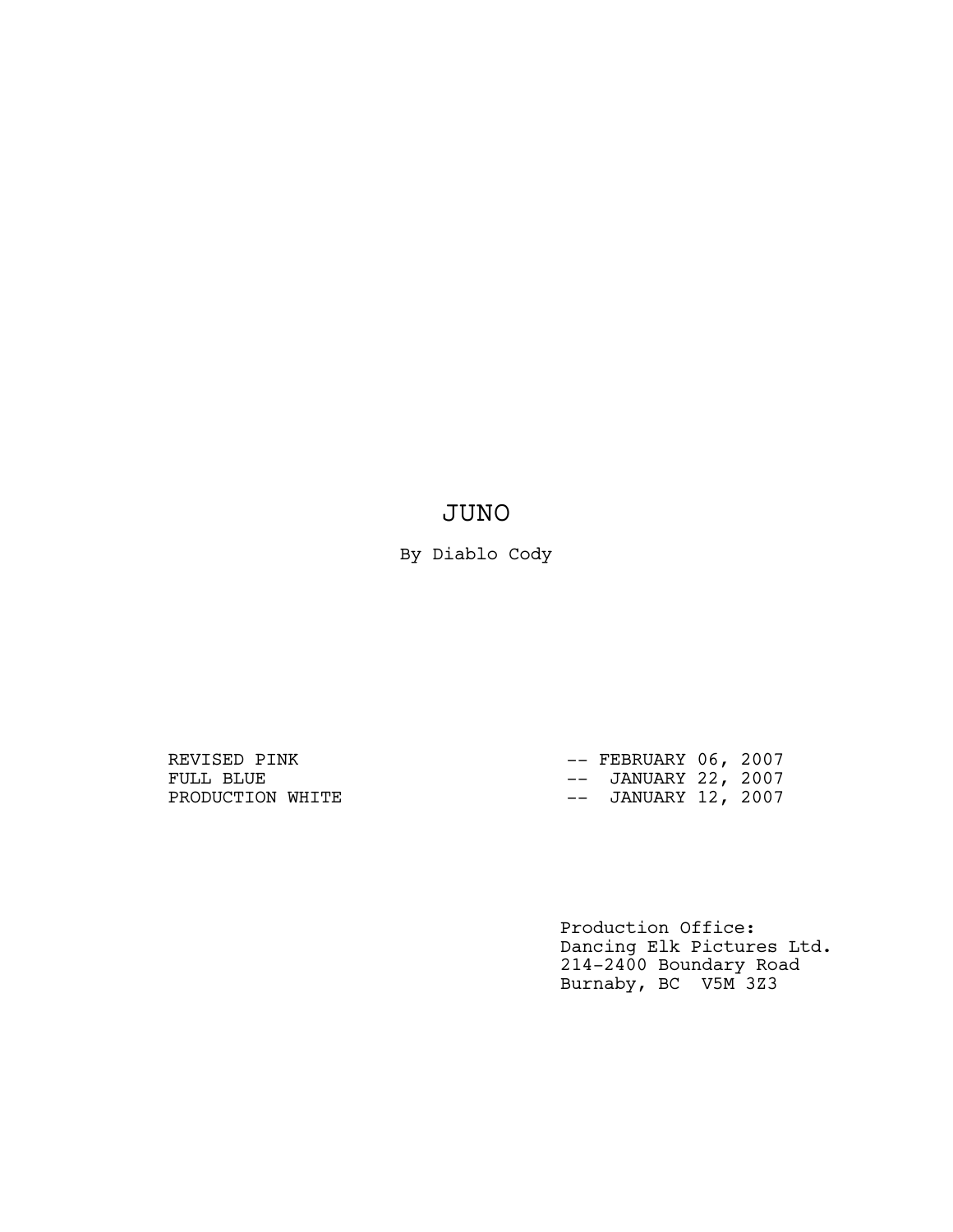## 1 EXT. CENTENNIAL LANE - DUSK 1

JUNO MacGUFF stands on a placid street in a nondescript subdivision, facing the curb. It's FALL. Juno is sixteen years old, an artfully bedraggled burnout kid. She winces and shields her eyes from the glare of the sun. The object of her rapt attention is a battered living room set, abandoned curbside by its former owners. There is a fetid-looking leather recliner, a chrome-edged coffee table, and a tasteless latchhooked rug featuring a roaring tiger.

> JUNO V.O. It started with a chair.

#### 2 *INT. BLEEKER HOUSE - MOLD-O'-RIFFIC BASEMENT- NIGHT* 2

*FLASHBACK - Juno approaches a boy hidden by shadow. He's sitting in an overstuffed chair. She slowly, clumsily lowers herself onto his lap.* 

*A 60's Brazilian track plays from a vintage record player.* 

*WHISPERED VOICE Do you know how long I've wanted this?*

#### *JUNO*

*Yeah.*

# *WHISPERED VOICE*

*Wizard.*

3 EXT. CENTENNIAL LANE - CONTINUED 3

A DOG barks, jarring Juno back to reality.

JUNO Quiet, Banana. Hey, shut your gob for a second, okay?

We see a teacup poodle tethered in the yard a few feet away from the abandoned living room set. The dog yaps again.

> JUNO (V.O.) This is the most magnificent discarded living room set I've ever seen.

She swigs from an absurdly oversized carton of juice and wipes her mouth with the back of her hand.

BEGIN ANIMATED TITLE SEQUENCE: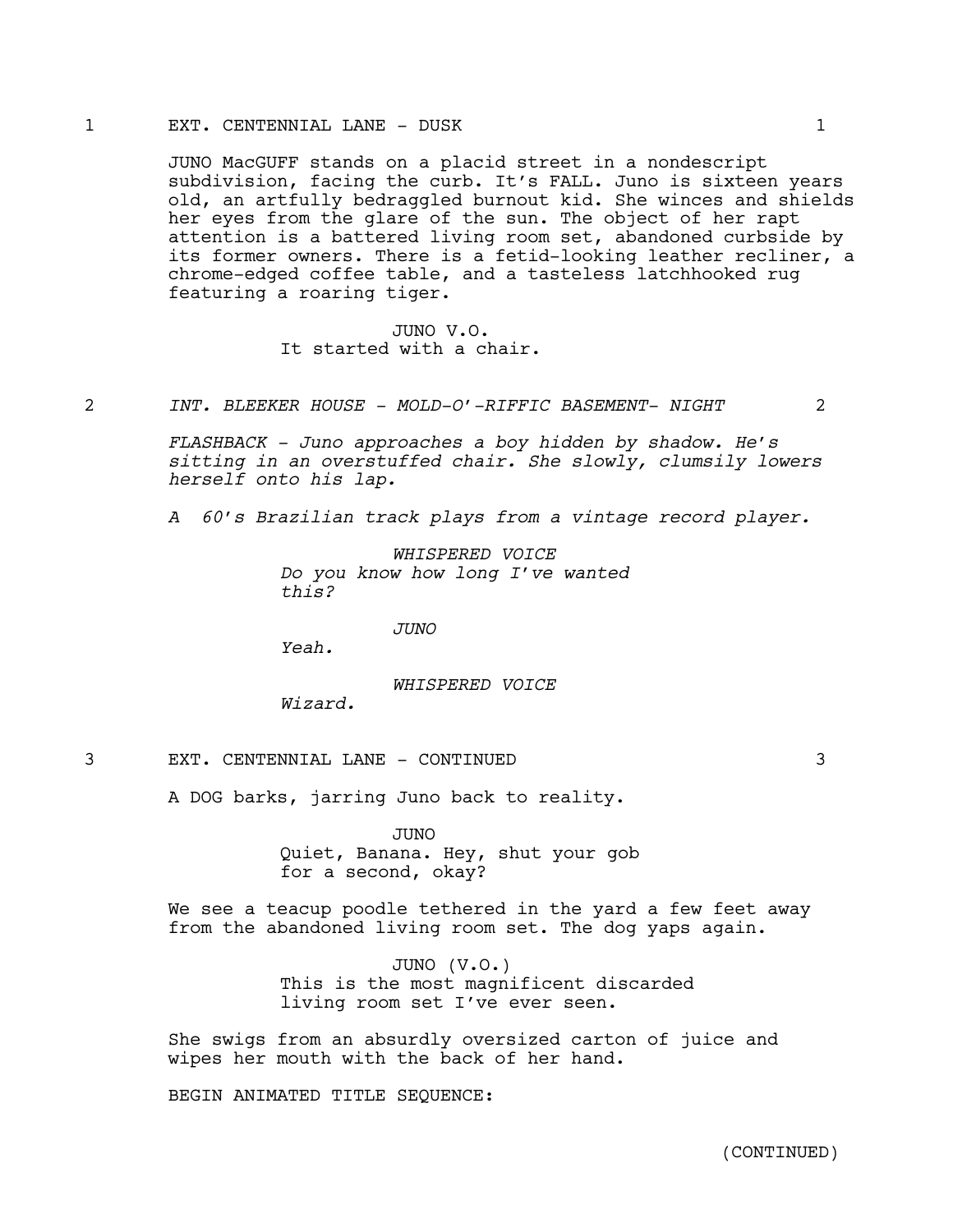Juno marching down various street, pumping her arms like a jogger and chugging intermittently from the huge carton of juice. We watch her breathlessly navigate suburbia, clearly on a mission.

- 4 OMITTED 4
- 5 OMITTED 5
- 6 EXT. DRUGSTORE DAY 6

Finally, a panting Juno arrives at DANCING ELK DRUG on the main drag of her small Minnesota suburb, Dancing Elk.

The automatic doors of the store part to reveal Juno's flushed serious face. She carelessly flings the empty juice container over her shoulder and onto the curb. A group of DROPOUTS with skateboards near the entrance glare at her.

She enters the DRUGSTORE.

7 INT. DRUGSTORE - CONTINUOUS 7

ROLLO, the eccentric drugstore clerk, sneers at Juno from behind the counter. He wears a polyester uniform vest.

> ROLLO Well, well. If it isn't MacGuff the Crime Dog! Back for another test?

> JUNO I think the last one was defective. The plus sign looked more like a division sign.

Rollo regards her with intense skepticism.

JUNO I remain unconvinced.

Rollo pulls the bathroom key out of reach.

ROLLO This is your third test today, Mama Bear. Your eggo is preggo, no doubt about it!

An eavesdropping TOUGH GIRL wearing an oversized jacket and lots of makeup gapes at Juno from the beauty aisle.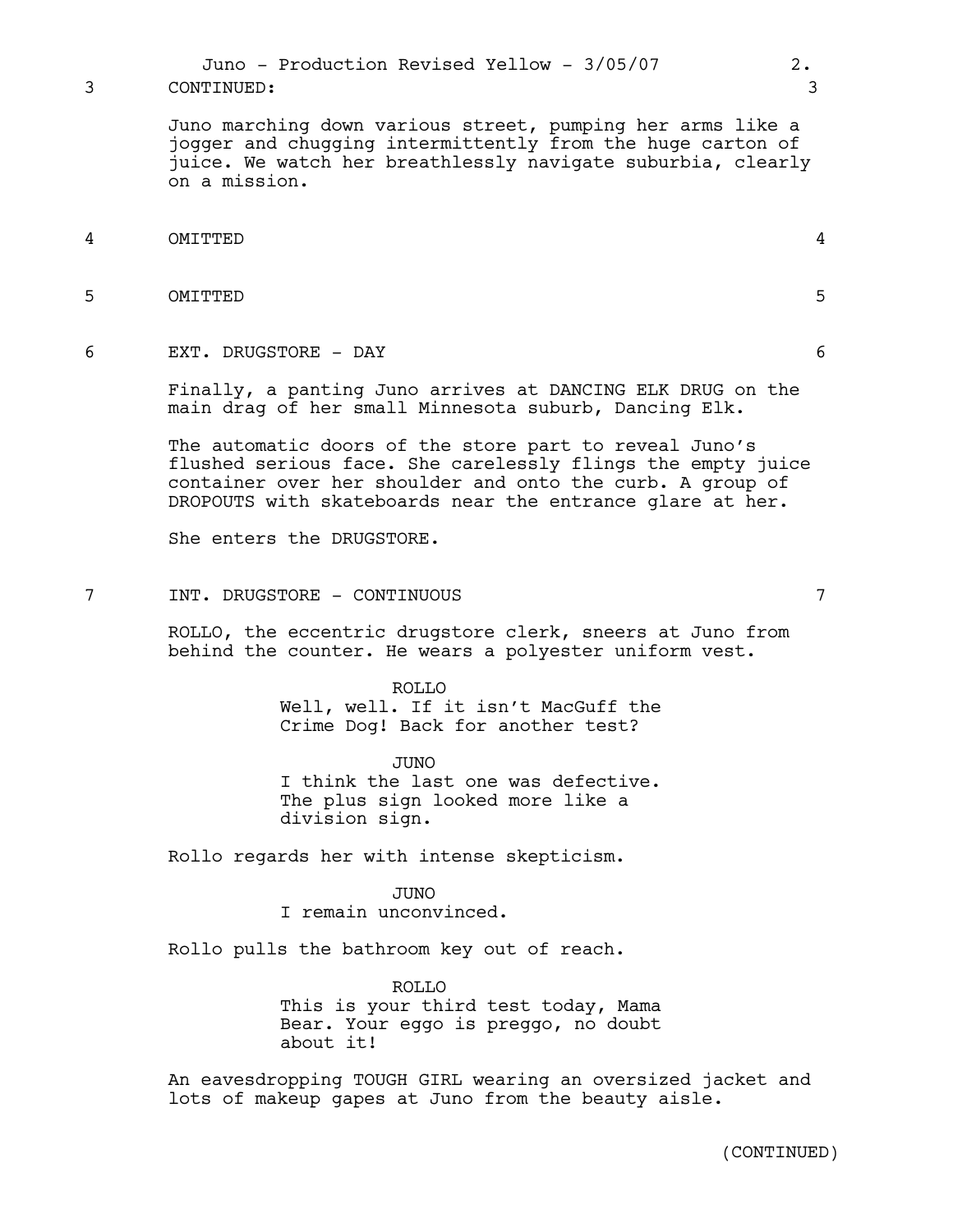TOUGH GIRL Three times? Oh girl, you are *way* pregnant. It's easy to tell. Is your nipples real brown?

A pile of stolen COSMETICS falls out of the girl's jacket and clatters to the floor.

# TOUGH GIRL

Balls!

Juno crosses and crosses her legs awkwardly, hopping. It's obvious she has to use the bathroom urgently.

> ROLLO Maybe you're having twins. Maybe your little boyfriend's got mutant sperms and he knocked you up twice!

> JUNO Silencio! I just drank my weight in Sunny D. and I have to go, pronto.

Rollo sighs and slips her the bathroom key. Juno races down one of the aisles.

> ROLLO Well, you know where the lavatory is. (Calling after her) ) You pay for that pee stick when you're done! Don't think it's yours just because you've marked it with your urine!

JUNO Jesus, I didn't say it was.

ROLLO Well, it's not. You're not a lion in a pride! (to himself) These kids, acting like lions with their unplanned pregnancies and their Sunny Delights.

8 INT. DRUGSTORE – BATHROOM – DAY 8

In the dim, reeking public bathroom, Juno hovers over the commode with her boxer shorts around her ankles. She clumsily tries to use the pregnancy test.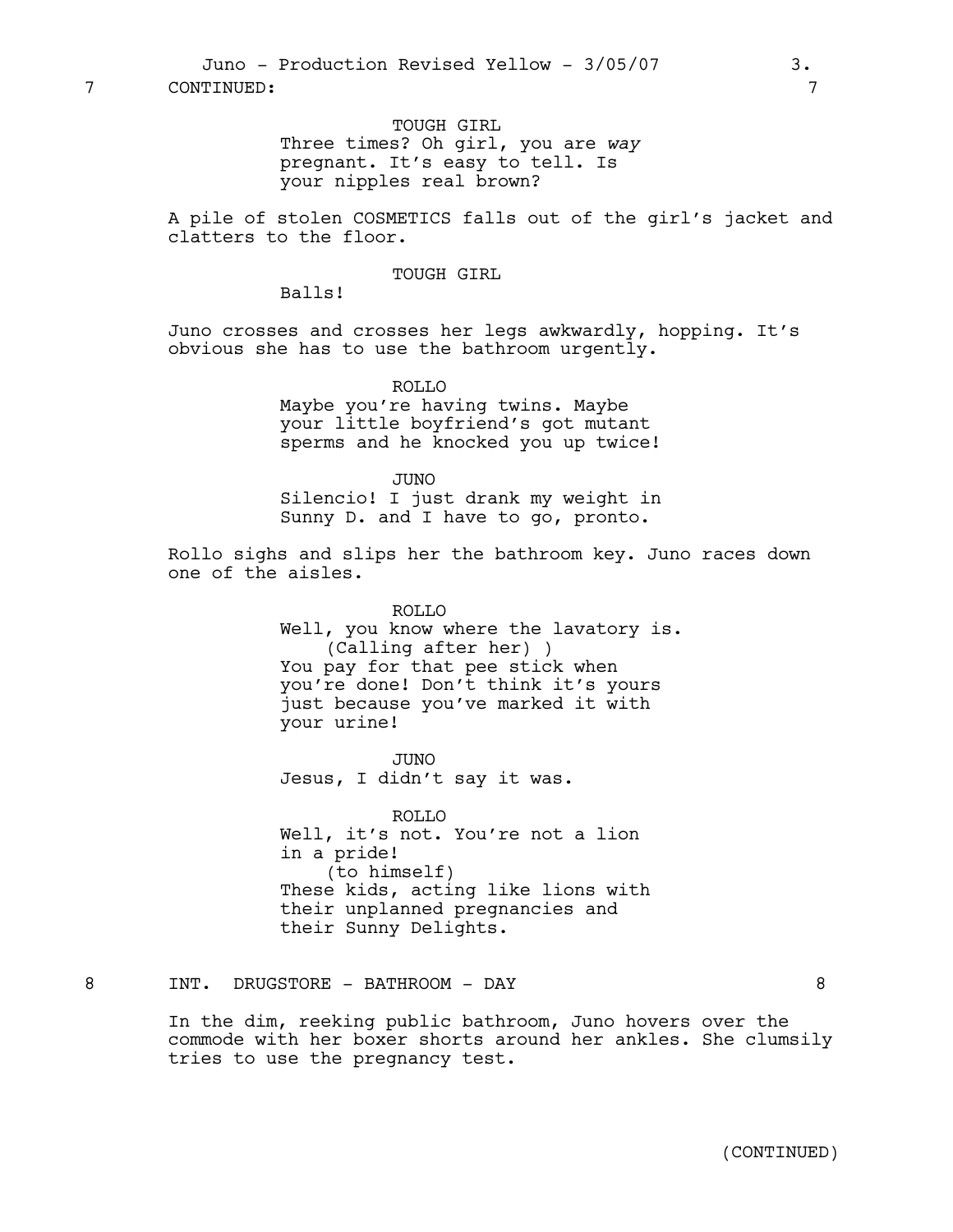We see the test box sitting on the sink. It's a TeenWave Discount Pregnancy Test. The accompanying outdated package photo is of a shrugging 80s teen with a resigned expression. The fine print on the box reads "From the makers of Sun-Glitz Lightening Hair Spritz!"

# 9 INT. DRUGSTORE - FRONT COUNTER - DAY 9

Juno holds the developing test in her hand and slaps the open test box on the front counter. Rollo scans it and bags it indifferently.

# JUNO Oh, and this too.

She places a giant licorice Super Rope on the counter.

ROLLO So what's the prognosis, Fertile Myrtle? Minus or plus?

JUNO (examining stick) I don't know. It's not...seasoned yet. Wait. Huh. Yeah, there's that pink plus sign again. God, it's unholy.

She shakes the stick desperately in an attempt to skew the results. Shake. Shake. Nothing.

> ROLLO That ain't no Etch-a-Sketch. This is one doodle that can't be undid, homeskillet.

# 10 EXT. MACGUFF HOUSE - EVENING 10

Juno walks slowly and dejectedly up the street to her house, gnawing on the Super Rope. She stops and loops the Super Rope over a low-hanging tree branch, contemplating how to fashion a noose.

Juno trudges toward her HOUSE. The yard is a wild tangle of prairie grass and wild flowers.

- 11 OMITTED 11
- 12 OMITTED 12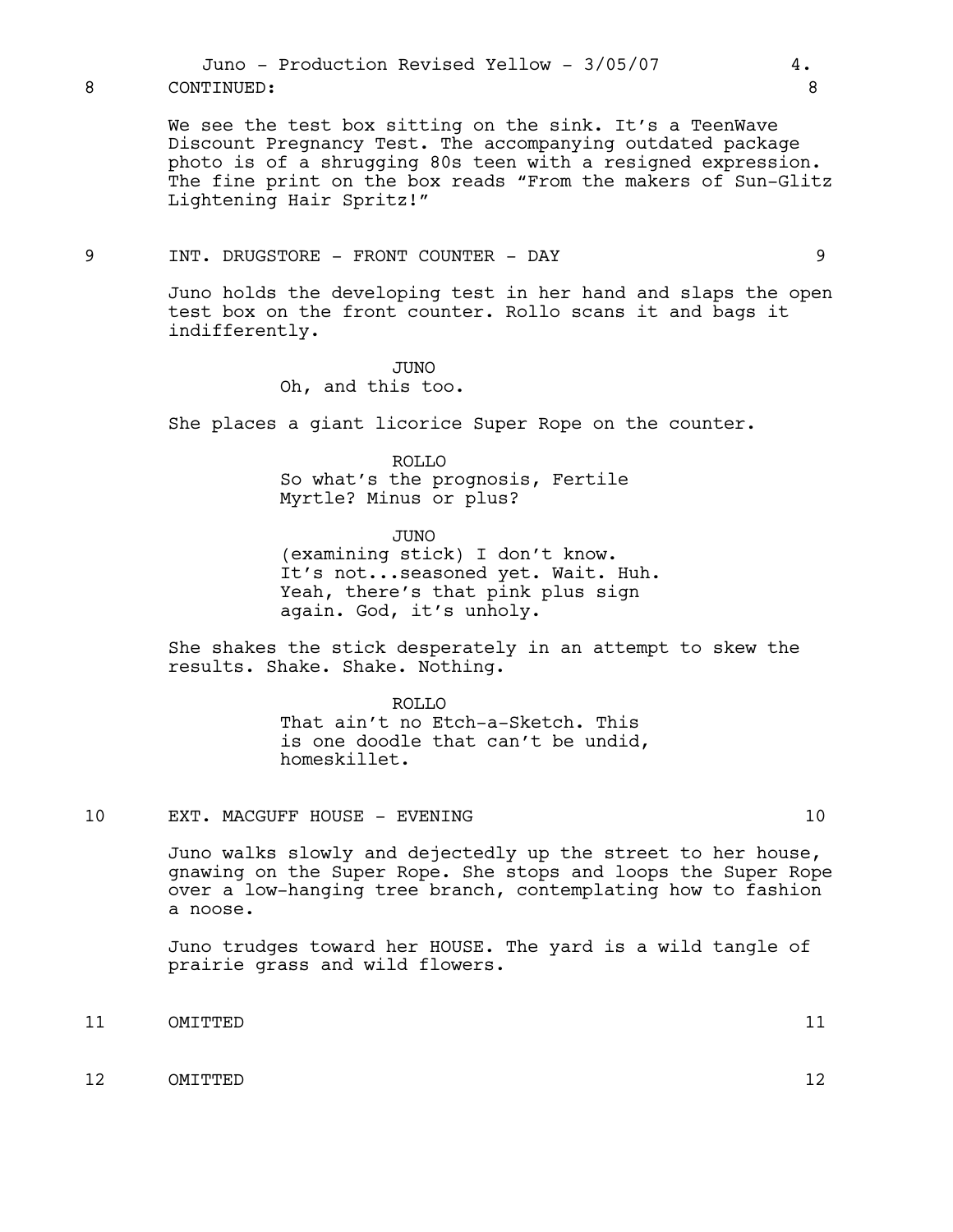| 13 | OMITTED                                                                                                              | 13 |
|----|----------------------------------------------------------------------------------------------------------------------|----|
| 14 | INT. MACGUFF HOUSE - JUNO'S BEDROOM - NIGHT                                                                          | 14 |
|    | Juno's BEDROOM is decorated with punk posters: The Damned,<br>The Germs, the Stooges, Television, Richard Hell, etc. |    |
|    | She picks up a hamburger-shaped phone to call her best<br>friend, LEAH.                                              |    |
| 15 | OMITTED                                                                                                              | 15 |
| 16 | OMITTED                                                                                                              | 16 |
| 17 | INT. LEAH'S HOUSE - BEDROOM - NIGHT                                                                                  | 17 |
|    | LEAH's room is cluttered with the sentimental junk that<br>certain girls love to hoard. The PHONE rings.             |    |
|    | LEAH<br>(answering phone)<br>Yo-yo-yiggity-yo.                                                                       |    |
|    | <b>JUNO</b><br>I am a suicide risk.                                                                                  |    |
|    | LEAH<br>Is this Juno?                                                                                                |    |
|    | <b>JUNO</b><br>No it's Morgan Freeman. Got any<br>bones that need collecting?                                        |    |
|    | LEAH<br>Only the one in my pants.                                                                                    |    |
|    | <b>JUNO</b><br>(in low tones)<br>Dude, I'm pregnant.                                                                 |    |
|    | LEAH<br>Maybe it's just a food baby. Did<br>you have a big lunch?                                                    |    |
|    | <b>JUNO</b><br>It's not a food baby. I took three<br>pregnancy tests today. I am<br>definitely up the spout.         |    |
|    | (CONTINUED)                                                                                                          |    |

Juno - Production Revised Yellow - 3/05/07 5.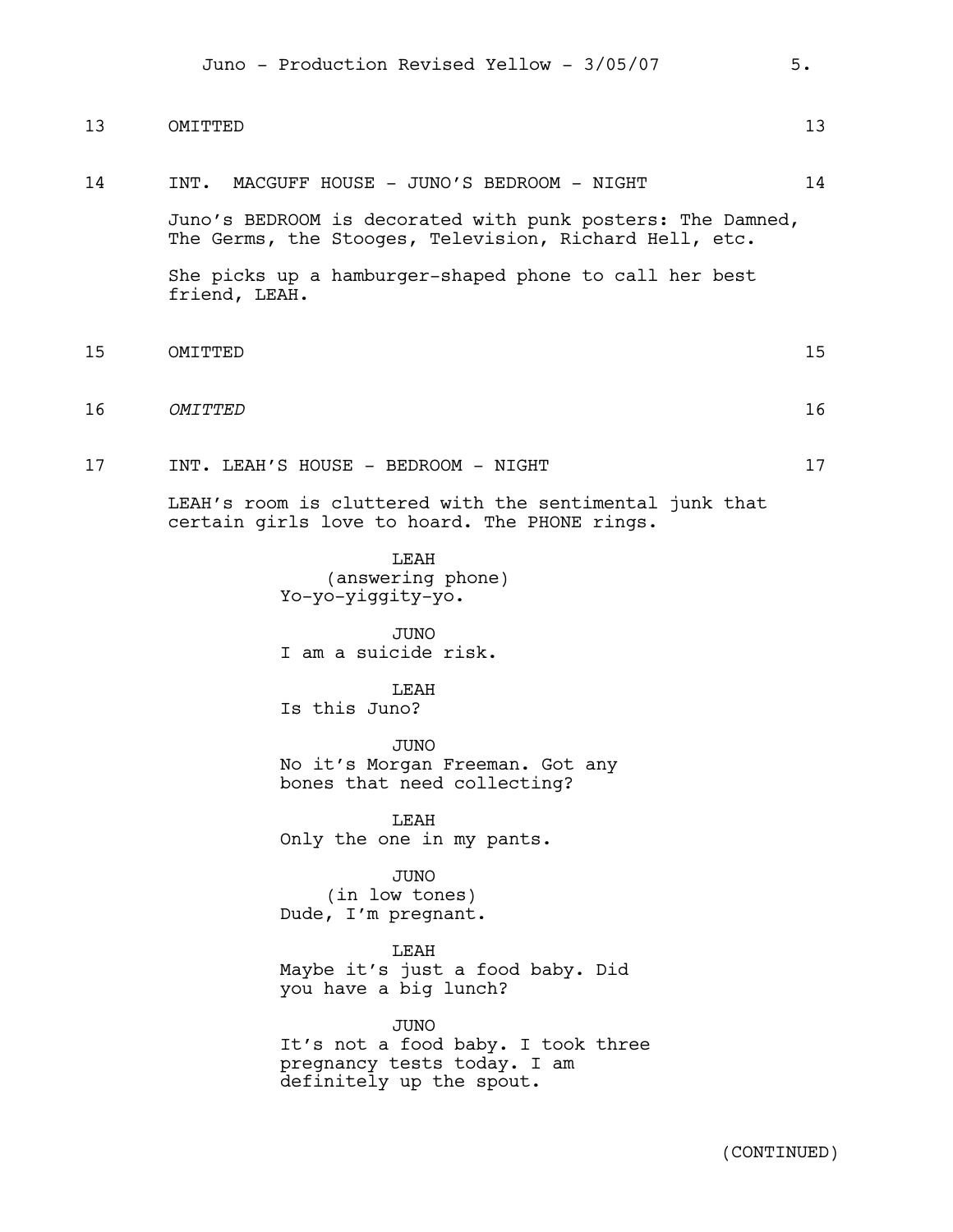LEAH

How did you even generate enough pee for three pregnancy tests?

#### JUNO

I drank like ten tons of Sunny Delight. Anyway, yeah. I'm pregnant. And you're shockingly cavalier.

LEAH Is this for real? Like *for real, for real?*

JUNO Unfortunately, yes.

LEAH Oh my God! Oh shit! Phuket Thailand!

JUNO That's the kind of emotion I was looking for in the first take.

#### LEAH

Well, are you going to go to Havenbrooke or Women Now for the abortion? You need a note from your parents for Havenbrooke.

JUNO I know. Women Now, I guess. The commercial says they help women now.

LEAH Want me to call for you? I called for Becky last year.

JUNO Eh, I'll call them myself. But I do need your help with something very urgent.

## 18 EXT. CENTENNIAL LANE - NIGHT 18 18

Leah and Juno struggle to drag a recliner across a wellmanicured suburban lawn. They make a formidable team.

> LEAH Heavy lifting can only help you at this point.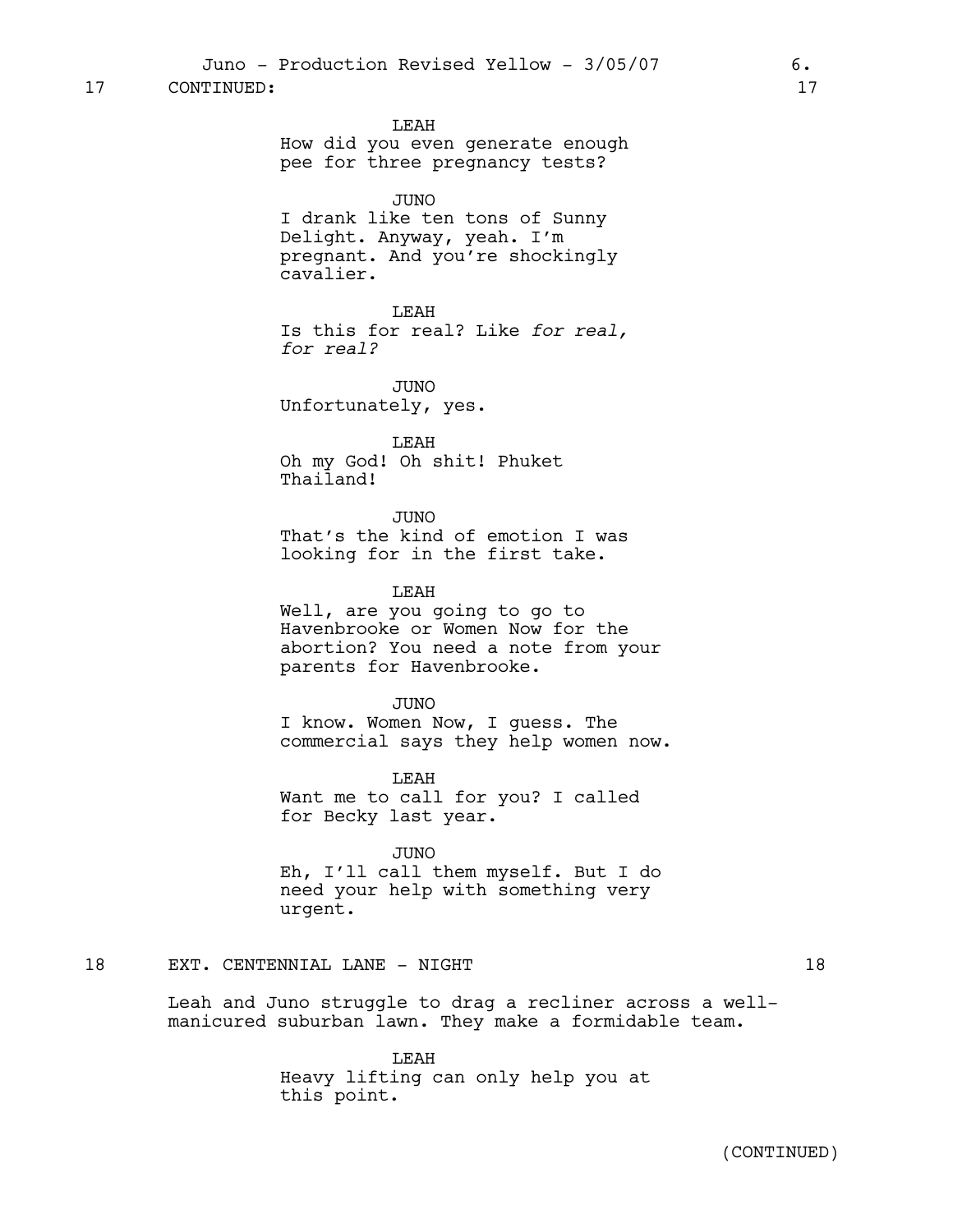Juno - Production Revised Yellow - 3/05/07 7.

18 CONTINUED: 18

JUNO That is sick, man.

Leah busts a gut laughing. It's a stunningly accurate portrayal of Bleeker's parents.

> LEAH So, you were bored? Is that how this blessed miracle came to be?

JUNO Nah, it was a premeditated act. The sex, I mean, not getting pregnant.

LEAH When did you decide you were going to do Bleeker?

JUNO Like, a year ago, in Spanish class.

19 *INT. DANCING ELK SCHOOL - SPANISH CLASS - DAY - (FLASHBACK)*19

*Bleeker and Juno are sitting at their desks, listening to a teacher lecturing about spanish. Bleeker discreetly pushes a POSTCARD to Juno with his foot. She picks it up off the floor, reads it, then looks at Bleeker, who is watching the teacher obediently.*

20 EXT. CENTENNIAL LANE - NIGHT 20

**T.EAH** A*ha*! You love him.

JUNO It's extremely complicated, and I'd rather not talk about it in my fragile state.

She hefts a coffee table with her bare hands. She's wearing her father's LIFTING BELT.

> LEAH So, what was it like humping Bleeker's bony bod?

JUNO It was magnificent, man!

21 OMITTED 21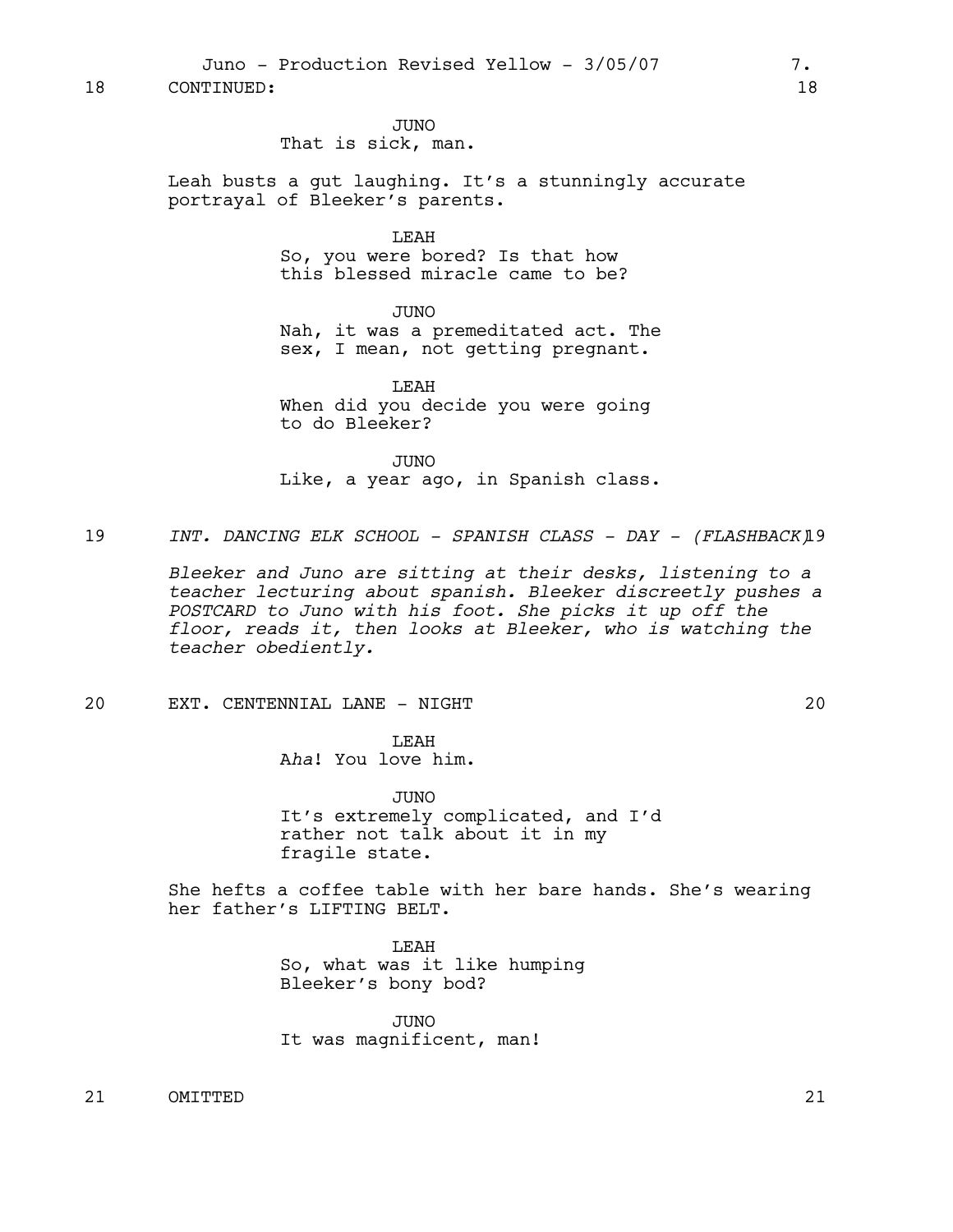| 22              | OMTTTED                                                                                                                                                                                                                | 2.2 <sub>1</sub> |  |
|-----------------|------------------------------------------------------------------------------------------------------------------------------------------------------------------------------------------------------------------------|------------------|--|
| 23              | OMITTED                                                                                                                                                                                                                | 23               |  |
| 23 <sub>A</sub> | OMITTED                                                                                                                                                                                                                | 23A              |  |
| 2.4             | INT. BLEEKER'S BEDROOM - MORNING                                                                                                                                                                                       | 24               |  |
|                 | CU of Bleeker putting on double socks in his Car-Bed.                                                                                                                                                                  |                  |  |
|                 | CU of Bleeker putting on his sweat bands.                                                                                                                                                                              |                  |  |
|                 | CU of Bleeker applying Runner's Glide.                                                                                                                                                                                 |                  |  |
| 25              | INT. KITCHEN - BLEEKER'S HOUSE - KITCHEN - MORNING<br>CU of a CROISSANT POCKET warming in the microwave.                                                                                                               | 25               |  |
| 2.6             | EXT. BLEEKER HOUSE - MORNING                                                                                                                                                                                           | 26               |  |
|                 | PAUL BLEEKER steps onto the front porch of his house for<br>early morning track practice. He wears a cross country<br>uniform that reads "DANCING ELK CONDORS." He is eating some<br>kind of microwaved snack gimmick. |                  |  |
|                 | Bleeker is startled to discover that Juno is outside waiting<br>for him. She has somehow arranged the living room set on the<br>front lawn, and is seated in the armchair, chewing a pipe<br>officiously.              |                  |  |

JUNO Hey Bleek.

BLEEKER Hey, cool tiger. Looks proud.

JUNO Yeah, I swiped it from Ms. Rancick.

BLEEKER

Cool.

JUNO Your shorts are looking especially gold today.

BLEEKER My mom uses color-safe bleach.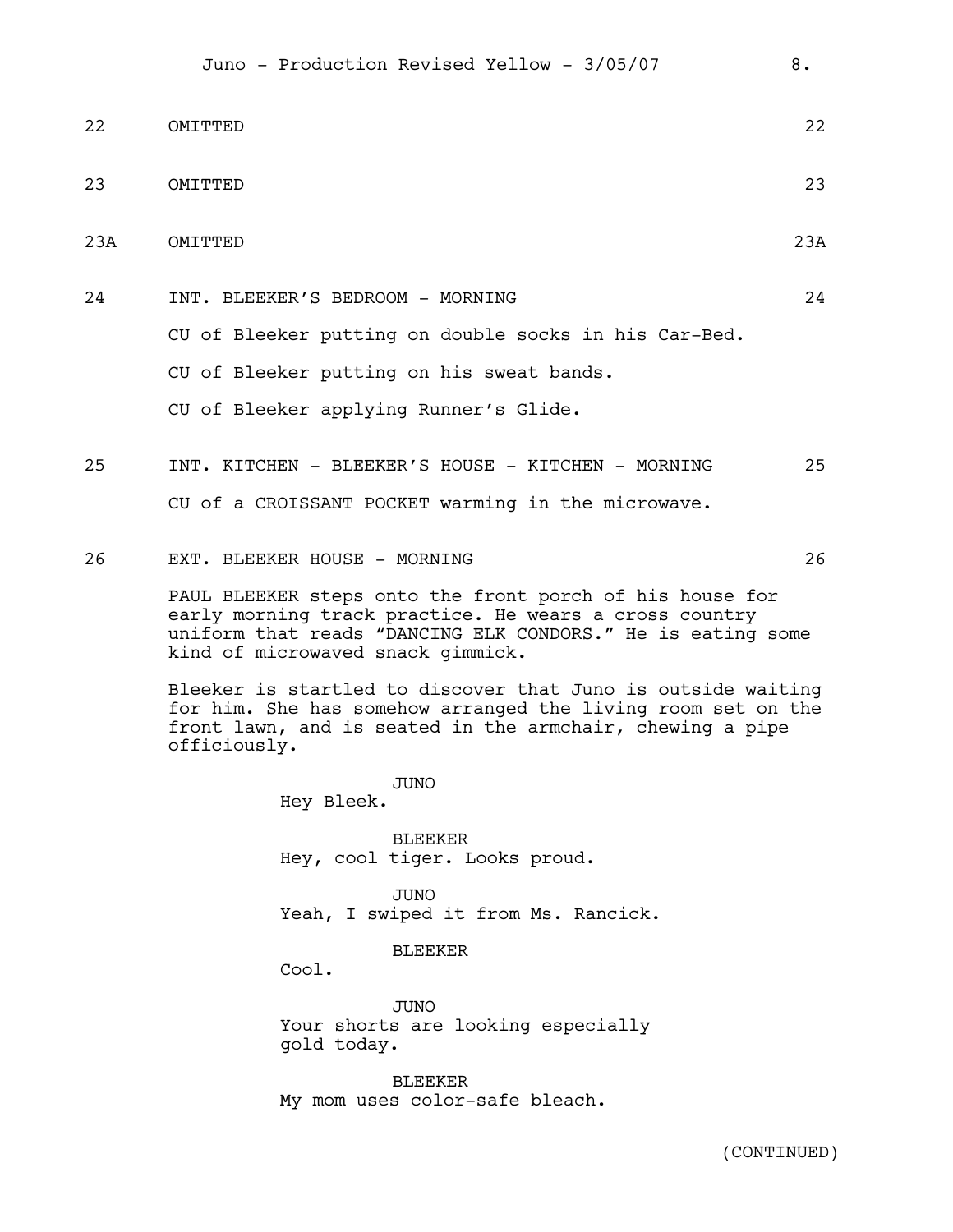26 CONTINUED: 26

JUNO Go Carole. (a beat) So, guess what? BLEEKER (shrugs) I don't know... JUNO

I'm pregnant.

Stunned silence. Juno pops up the footrest of the recliner and leans back comfortably.

> BLEEKER I guess so. (fidgeting) What are you going to do?

The Dancing Elk Prep cross country team runs past Bleeker's house in a thundering herd, wearing a motley assortment of warm-ups. Their momentum stirs the crackling fall leaves. They wave and holler at Bleeker and Juno.

> JUNO V.O. When I see them all running like that, with their *things* bouncing around in their shorts, I always picture them naked, even if I don't want to. I have intrusive thoughts all the time.

27 *OMITTED* 27

28 EXT. BLEEKER HOUSE - CONTINUED 28

BLEEKER I'm supposed to be running.

# JUNO

I know.

There's an awkward silence.

BLEEKER So, what do you think we should do?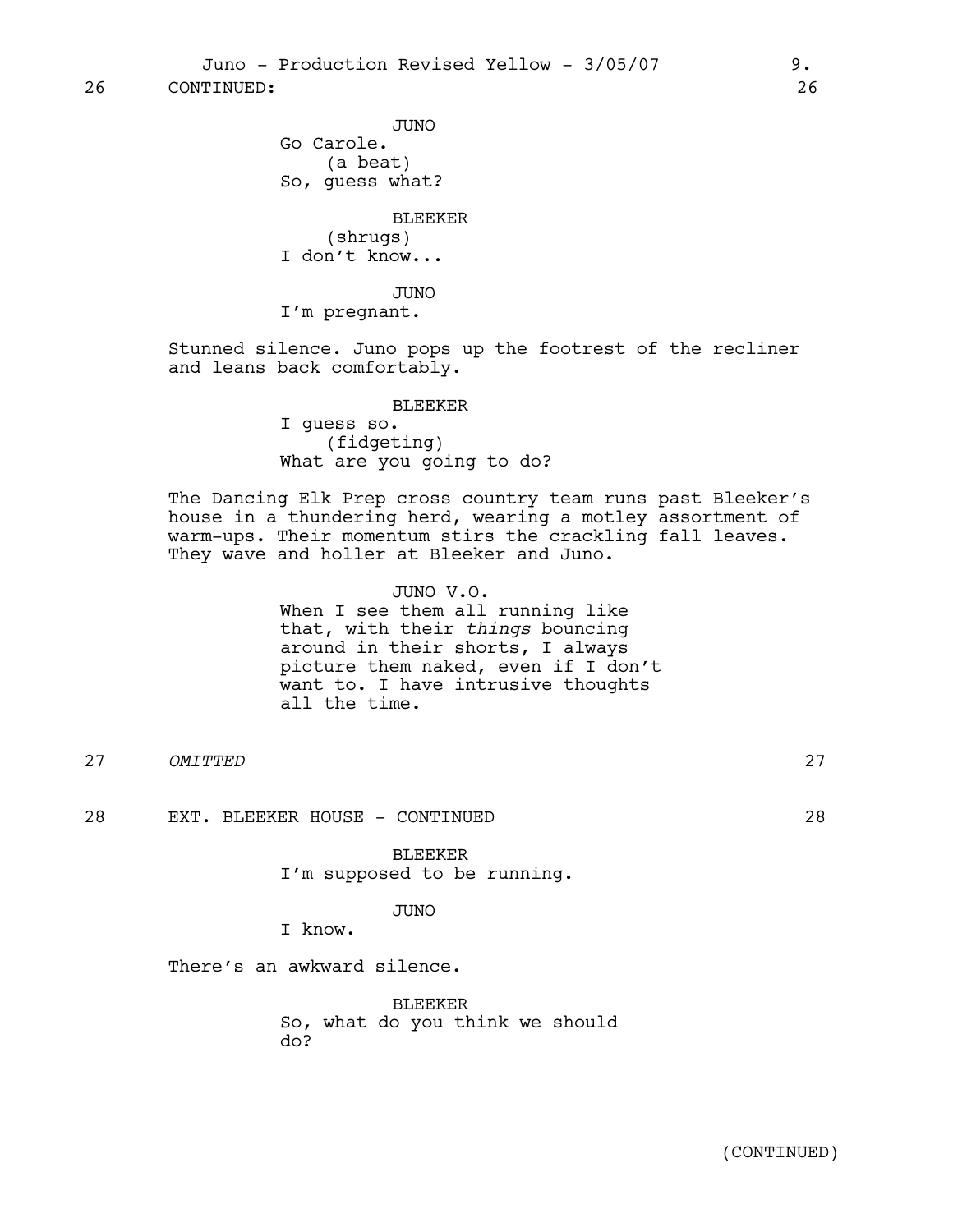JUNO

I thought I might, you know, nip it in the bud before it gets worse. Because I heard in health class that pregnancy often results in an infant.

#### BLEEKER

Yeah, typically. That's what happens when our moms and teachers get pregnant.

JUNO So that's cool with you, then?

BLEEKER Yeah, wizard, I guess. I mean do what you think is right.

JUNO I'm real sorry I had sex with you. I know it wasn't your idea.

BLEEKER Whose idea was it?

JUNO I'll see you at school, O.K.?

She mounts her bicycle and waves before riding off.

BLEEKER (to nobody in particular) Whose idea was it?

29 EXT. DANCING ELK SCHOOL - DAY 29

Juno pushes her crappy bike into the bike rack and winds a lock around it. In the background, a group of 3 NERDS play a live-action RPG.

> NERD You did not! You don't have the armor. That Orc Armor you bought from the wizard doesn't have the power level to parry my hit!

29A INT. DANCING ELK SCHOOL - CORRIDOR - DAY 29A

Juno tries to push through the masses, but the throng of students is thick and unwielding.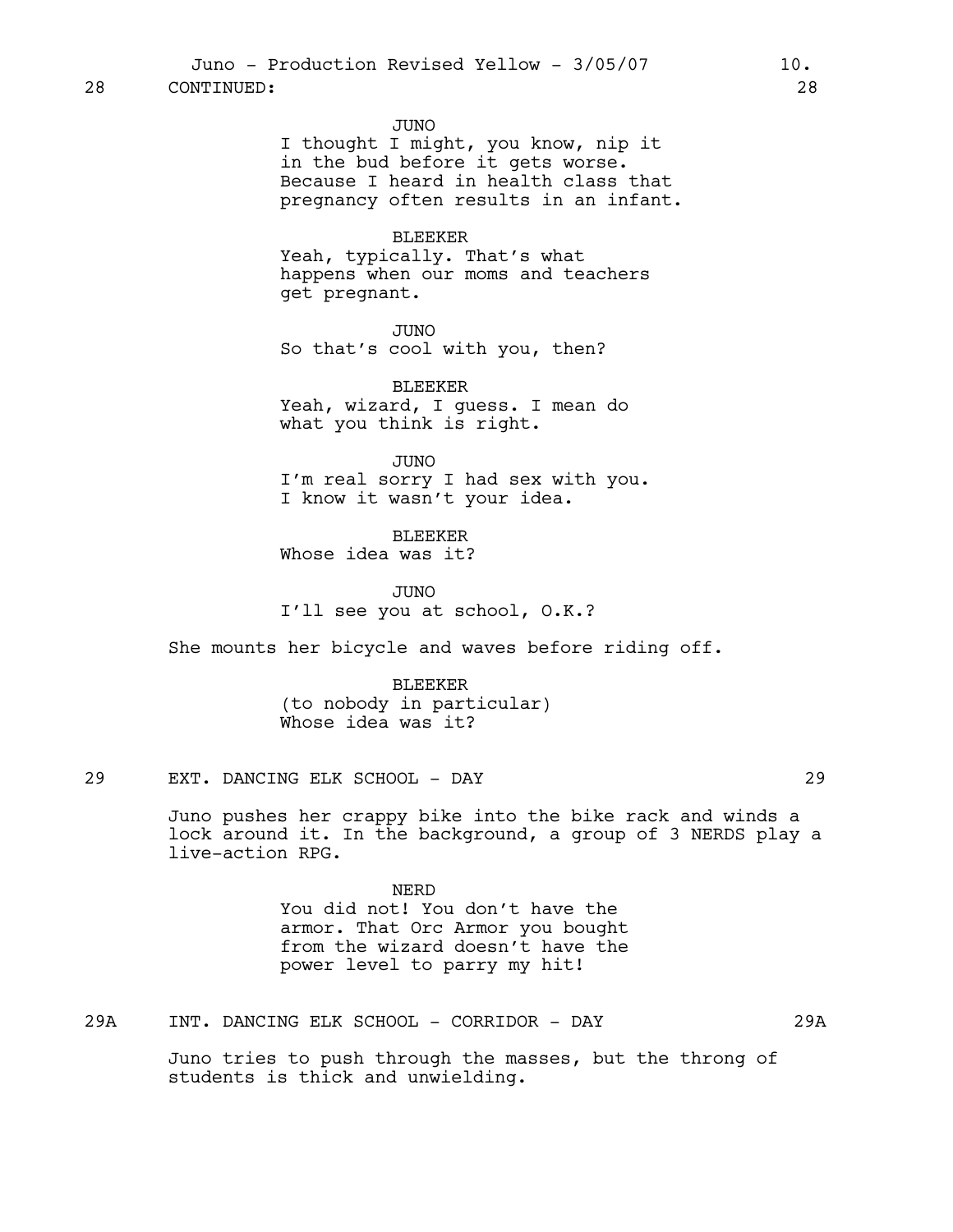30 INT. DANCING ELK SCHOOL - HALLWAY - DAY 30

Juno rummages through her locker, which is plastered with photos of Leah and Bleeker, plus a giant poster of Iggy Pop in his heyday.

She grabs a dilapidated physics textbook. A few pages slip out. STEVE RENDAZO (the same asshole who harassed her as she walked to the drugstore) passes by in the hallway.

> STEVE RENDAZO Hey, your book fell apart!

> > JUNO

Yeah.

STEVE RENDAZO It must have looked at your face. PWAH!

He high-fives his klatch of buddies and moves along.

JUNO V.O. The funny thing is that Steve Rendazo secretly wants me. Jocks like him always want freaky girls. Girls with horn-rimmed glasses and vegan footwear and Goth makeup. Girls who play the cello and wear Converse All-Stars and want to be children's librarians when they grow up. Oh yeah, jocks eat that shit up.

We see Steve looking back at Juno for a brief second with mixed feelings.

> JUNO V.O. They just won't admit it, because they're supposed to be into perfect cheerleaders like Leah. Who, incidentally, is into teachers.

We see Leah at the far end of the hallway, talking animatedly with a paunchy middle-aged teacher, KEITH.

> LEAH (from a distance) Me too! I *love* Woody Allen!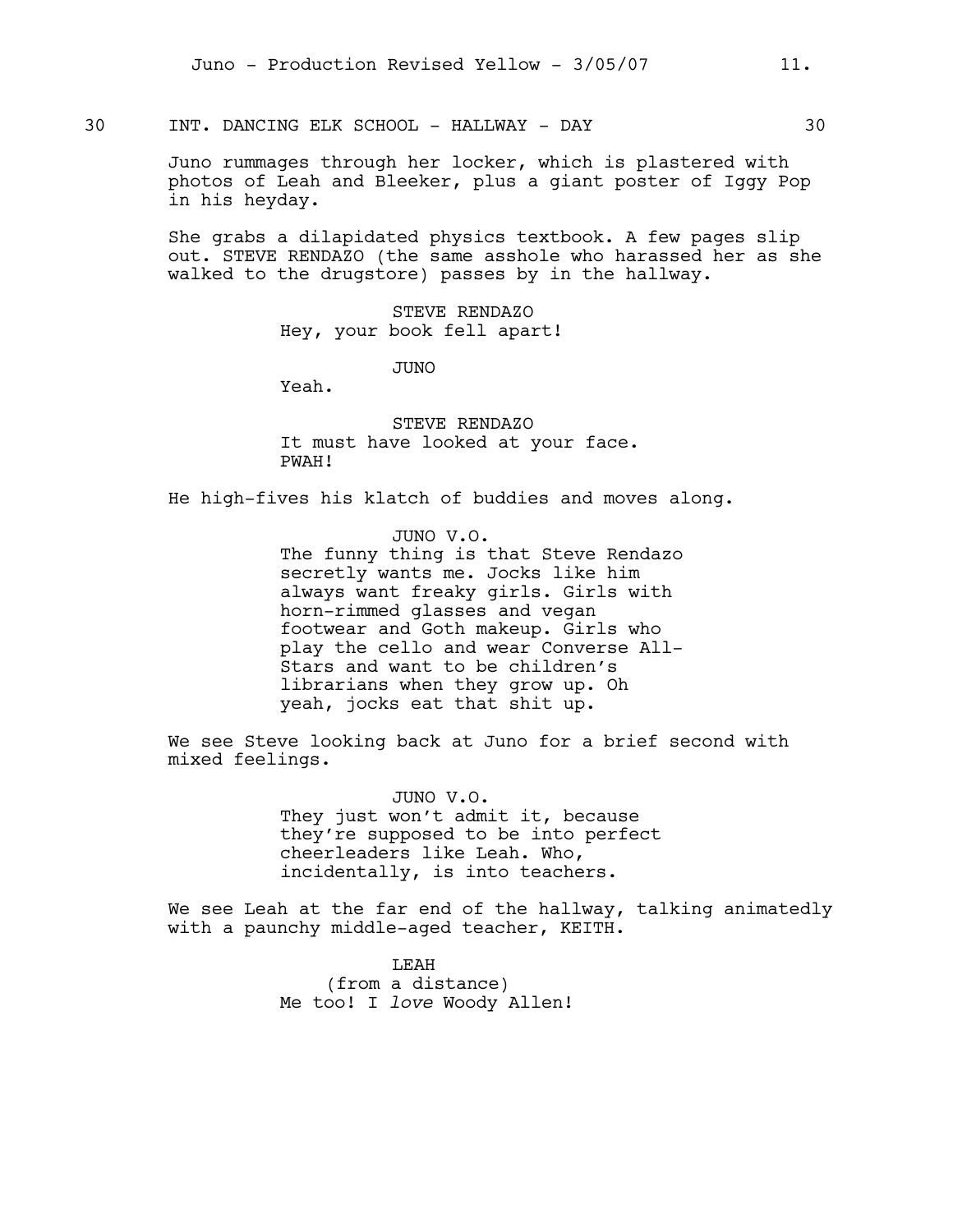31 INT. DANCING ELK SCHOOL - SCIENCE LAB - DAY 31

STUDENTS bustle in, as the teacher, MR. TINKER tries to maintain order. Juno heads toward her desk and sets down her bag.

> MR. TINKER People! We're doing our photomagnetism lab today, so find your partner and break out into fours.

Juno looks up and meets eyes with her longtime lab partner: Bleeker. Sound the gong of awkwardness!

Juno and Bleeker head separately over to an available lab station and unpack their bags in silence.

> JUNO Well! Nothing like experimenting.

> BLEEKER I did the prep questions for this lab last night. You can copy my answers if you need to.

He slides a piece of graph paper in front of Juno without looking at her.

> JUNO Oh, I couldn't copy your work.

BLEEKER But you copy my work every week.

JUNO Oh yeah. I'm kind of a deadbeat lab partner, huh?

BLEEKER I don't mind. You definitely bring something to the table.

JUNO

Charisma?

BLEEKER

Or something.

The other two LAB PARTNERS, a humorless couple, join them at the station.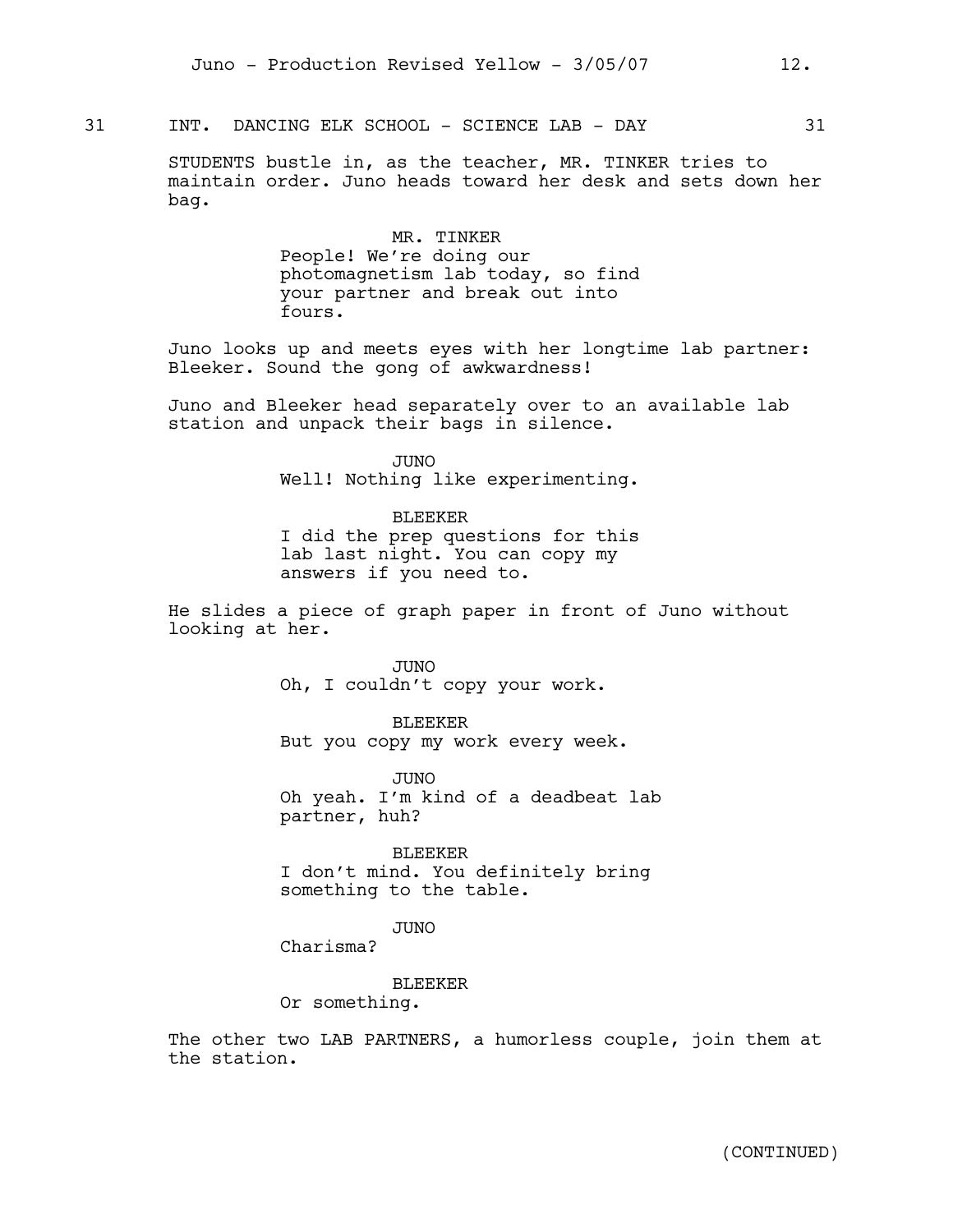Juno - Production Revised Yellow - 3/05/07 13.

31 CONTINUED: 31

JUNO So, who's ready for some photomagnificence?

GIRL LAB PARTNER I have a menstrual migraine, and I can't look at bright lights today.

GUY LAB PARTNER Amanda, I told you to go to the infirmary and lie down. You never listen.

GIRL LAB PARTNER No Josh, I don't take orders. Not from you and not from any man.

GUY LAB PARTNER You know, you've been acting like this ever since I went up to see my brother at Mankato. I told you, nothing happened!

GIRL LAB PARTNER Something happened. Because your eyes? Are very cold? They're very cold, Josh. They're cold, lying eyes.

GUY LAB PARTNER What? My eyes are not lying!

GIRL LAB PARTNER Yes they are, Josh. Since Mankato, they have been lying eyes.

Juno and Bleeker observe the argument like tennis spectators, fascinated by the dynamics of a real couple.

> BLEEKER Okay...I'm going to set up the apparatus. Juno, want to get a Cclamp out of that drawer?

GIRL LAB PARTNER I'm going to the infirmary.

GUY LAB PARTNER Good. Call me when you're OFF the rag.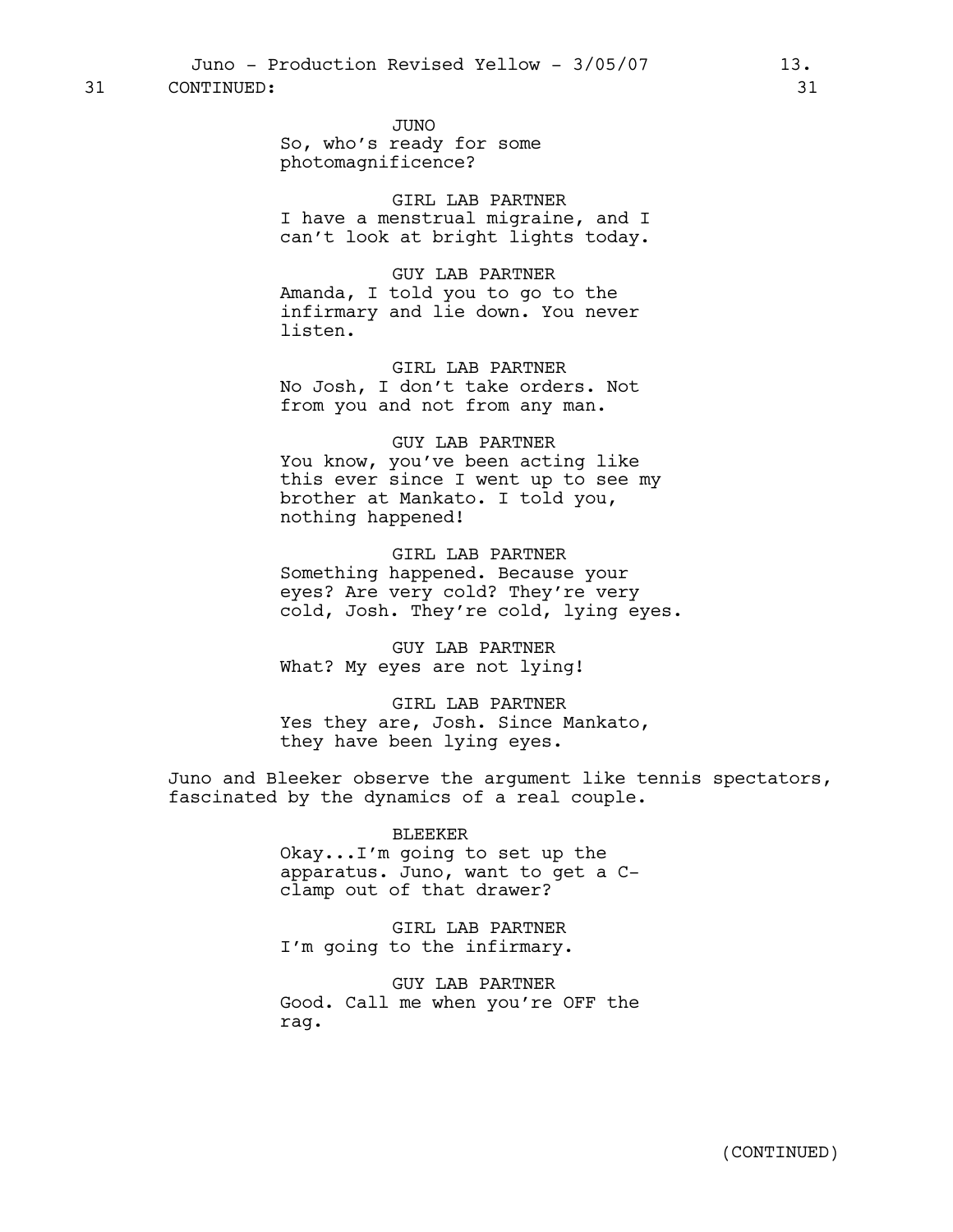GIRL LAB PARTNER Fine. Call me when you learn how to love just one person and not cheat at your brother's college just because you had four Smirnoff Ices and a bottle of Snow Peak Peach flavored Boone's!

GUY LAB PARTNER Good, I'll be sure to do that, Amanda. I'll make a note of it.

He furiously scrawls a fake memo in his notebook.

JUNO Snow Peak Peach *is* the best flavor of Boone's. Right, Bleek?

Bleeker reddens and continues constructing the apparatus.

GIRL LAB PARTNER stalks off dramatically.

Bleeker shakes his head and rifles through his textbook.

32 INT. MACGUFF HOUSE - JUNO'S BEDROOM - AFTERNOON 32

Juno examines a large ad in the newspaper that depicts a distraught TEEN GIRL clutching her head in a moment of staged conflict. The ad reads: "Pregnant? Find the clinic that gives women choice. Women's Choice Health Center."

Juno picks up her hamburger phone and dials. For a moment, she attempts to copy the melodramatic pose from the  $ad$ , checking herself out in the mirror.

> JUNO (talking along with voice prompt) *"Para instruciones en Espanol, oprima numero dos."*

She presses a few buttons in succession.

JUNO Yes, hello, I need to procure a hasty abortion?...What was that? I'm sorry, I'm on my hamburger phone and it's kind of awkward to talk on. It's really more of a novelty than a functional appliance.

She SMACKS the phone a couple of times.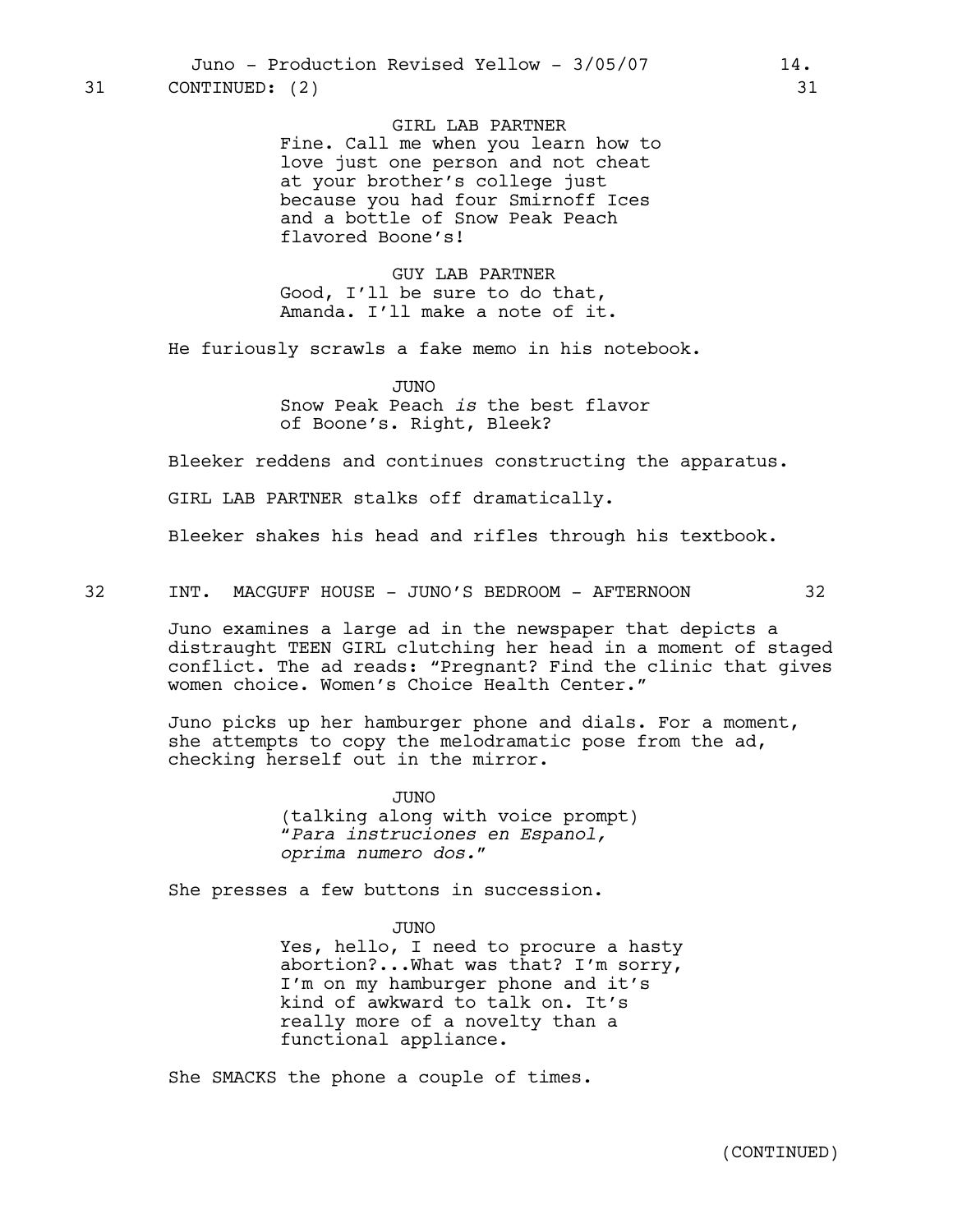JUNO

Better? Okay, good. Yeah, as I said, I need an abortion, two ...sixteen...Um, it was approximately two months and four days ago that I had *the* sex. That's a guestimate. Okay, next Saturday? Great.

She hangs up the phone.

JUNO V.O. I hate it when adults use the term "sexually active."

33 *INT. HEALTH CLASS - DAY (FLASHBACK)* 33

*A HEALTH TEACHER in slo-mo puts a condom on a banana.*

JUNO V.O. (CONT'D) What does that even mean? Can I deactivate someday, or is this a permanent state of being? I guess Bleeker went live that night we did it. I guess he hadn't done it before, and that's why he got that look on his face.

34 *INT. BLEEKER'S HOUSE - MOLD-O'-RIFIC BASEMENT - NIGHT* 34 *(FLASHBACK)*

> *We see Paulie's face at the moment of his deflowering: he's comically wide-eyed with shock.*

35 INT. MACGUFF HOUSE - DINING ROOM - NIGHT 35

Juno, her father MAC, her stepmother BREN, and LIBERTY BELL sit at a very typical kitchen table, eating dinner. MAC shovels food while chatting about his day.

> MAC You should have seen this octopus furnace. I had to get out my Hazmat suit just to get up in there...

JUNO V.O. My dad used to be in the Army, but now he's just your average HVAC specialist. He and my mom got divorced when I was five. (MORE)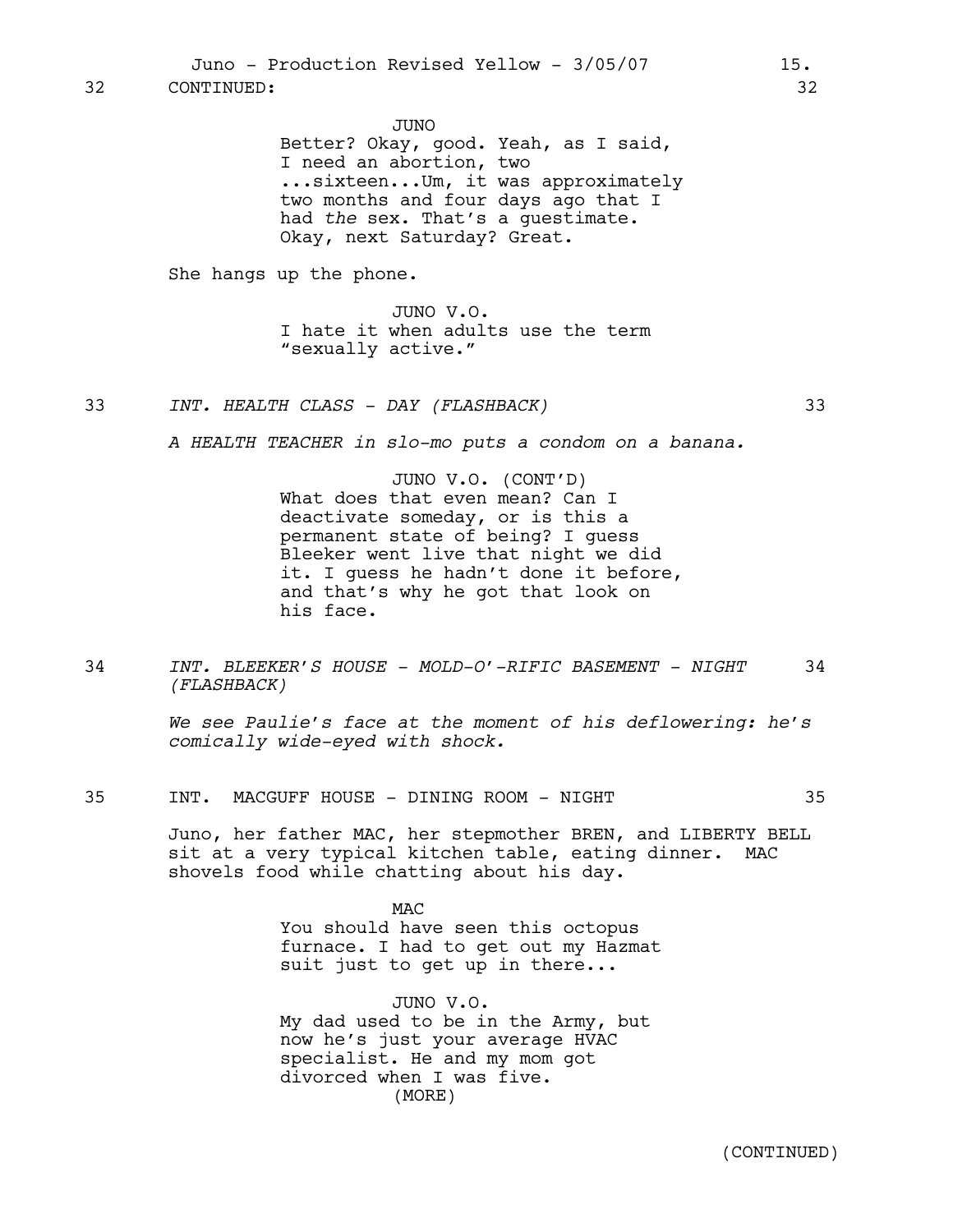| 35 | Juno - Production Revised Yellow - 3/05/07<br>CONTINUED:                                                                                 | 16.<br>35 |
|----|------------------------------------------------------------------------------------------------------------------------------------------|-----------|
|    | JUNO V.O. (cont'd)<br>She lives on a Havasu reservation<br>in Arizona                                                                    |           |
|    | PHOTO: ARIZONA TRAILER PARK                                                                                                              |           |
|    | JUNO V.O.<br>with her new husband and three<br>replacement kids. Oh, and she<br>inexplicably mails me a cactus<br>every Valentine's Day. |           |
| 36 | INT. MACGUFF HOUSE - JUNO'S BEDROOM - DAY                                                                                                | 36        |
|    | PILE OF NEGLECTED CACTI festering in a corner of Juno's room.                                                                            |           |
|    | JUNO V.O.<br>And I'm like, "Thanks a heap,<br>Coyote Ugly. This cactus-gram<br>stings even worse than your<br>abandonment."              |           |
| 37 | INT. MACGUFF HOUSE - DINING ROOM - NIGHT                                                                                                 | 37        |
|    | BREN is cutting up LIBERTY'S food diligently. Her nails are<br>brilliant, holding the silverware.                                        |           |
|    | JUNO V.O.<br>That's my stepmom, Bren                                                                                                     |           |
|    | INT. BREN'S WORKROOM - DAY                                                                                                               |           |
|    | Bren stitches a needlepoint pillow of a dog.                                                                                             |           |
|    | JUNO V.O.<br>She's obsessed with dogs                                                                                                    |           |
| 38 | EXT. BREN'S TENS - DAY                                                                                                                   | 38        |
|    | Bren's nail salon in all its glory.                                                                                                      |           |
|    | JUNO V.O.<br>owns a nail salon called Bren's<br>Tens                                                                                     |           |
| 39 | INT. BREN'S TENS - DAY                                                                                                                   | 39        |
|    | Bren chats up a customer as she applies a fresh coat.                                                                                    |           |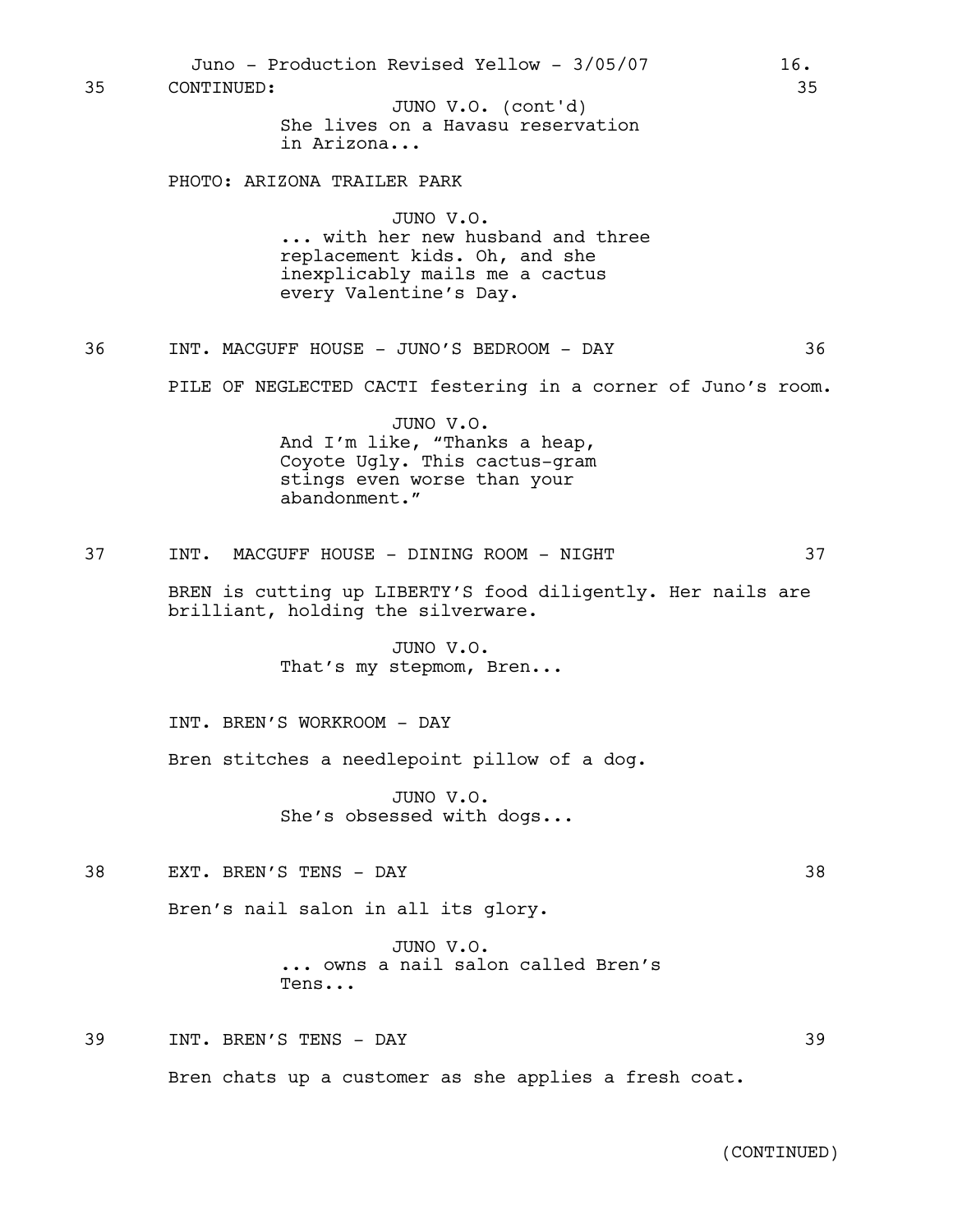JUNO V.O. ... and she always smells like methylmethacrylate.

### 40 INT. MACGUFF HOUSE - DINING ROOM - NIGHT 40

Liberty Bell coughs pitifully as Bren leans over her plate.

MAC So Juno, how did your maneuver go last night?

JUNO Which maneuver, sir? The one in which I moved an entire living room set from one lawn to another, or the one in which I cleared a sixty-four ounce blue slushie in ten minutes?

Bren speaks in her strong city accent.

BREN

Juno? Did you happen to barf in my urn? Mac, you know that nice urn by the front door, the one I got up in Stillwater? I found some weird blue shit, I mean stuff, *gunk*, in there this morning.

JUNO I would never barf in your urn, Brenda. Maybe L.B. did it.

We see Liberty Bell blithely pouring bacon bits onto her dinner.

> MAC Liberty Bell, if I see one more Baco on that potato, I'm gonna kick your monkey ass.

41 EXT. WOMEN'S CHOICE CLINIC - DAY 41

Juno trudges toward the front entrance of the clinic. There is a lone ABORTION PROTESTER, a teenager of Asian descent holding a hugely oversized sign that reads "NO BABIES LIKE MURDERING."

> LONE PROTESTER (chanting in extremely shy, accented voice) ) (MORE)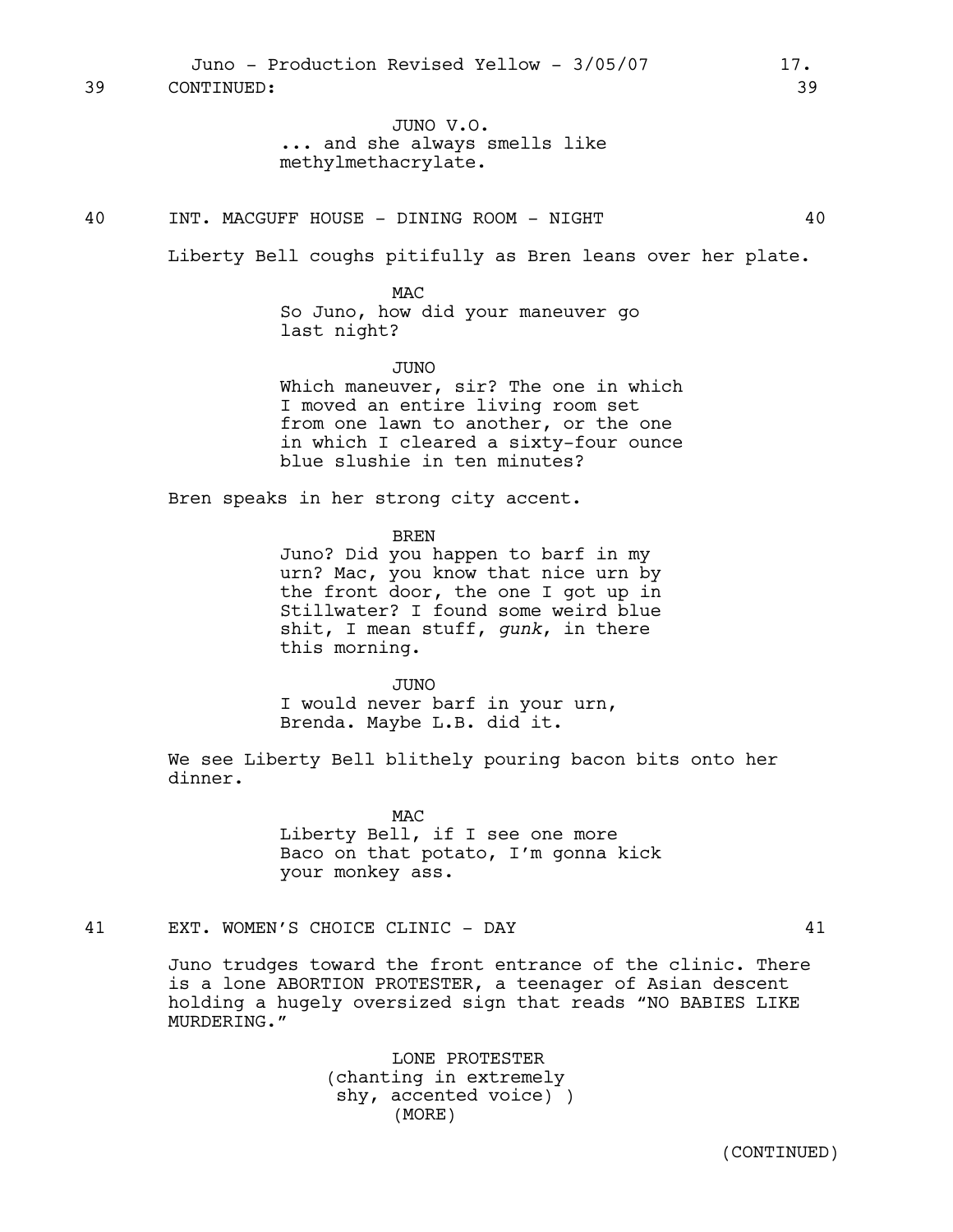All babies want to get borned! All babies want to get borned! Juno recognizes the PROTESTER as a classmate of hers. JUNO Uh, hi Su-Chin. SU-CHIN Oh, hi Juno. How are you? JUNO Good. I'm good. (pause) Did you finish that paper for Worth's class yet? SU-CHIN No, not yet. I tried to work on it a little last night, but I'm having trouble concentrating. JUNO You should try Adderall. SU-CHIN No thanks. I'm off pills. JUNO Wise move. I know this girl who had a huge crazy freakout because she took too many behavioral meds at once. She took off her clothes and jumped into the fountain at Ridgedale Mall and she was like, *"Blaaaaah!* I'm a kraken from the sea!*"* SU-CHIN I heard that was you. JUNO Well, it was nice seeing you. She continues on toward the clinic entrance. SU-CHIN (calling out) Juno! Juno stops in her tracks but doesn't bother to turn around. Juno - Production Revised Yellow - 3/05/07 18. 41 CONTINUED: 41 LONE PROTESTER (cont'd)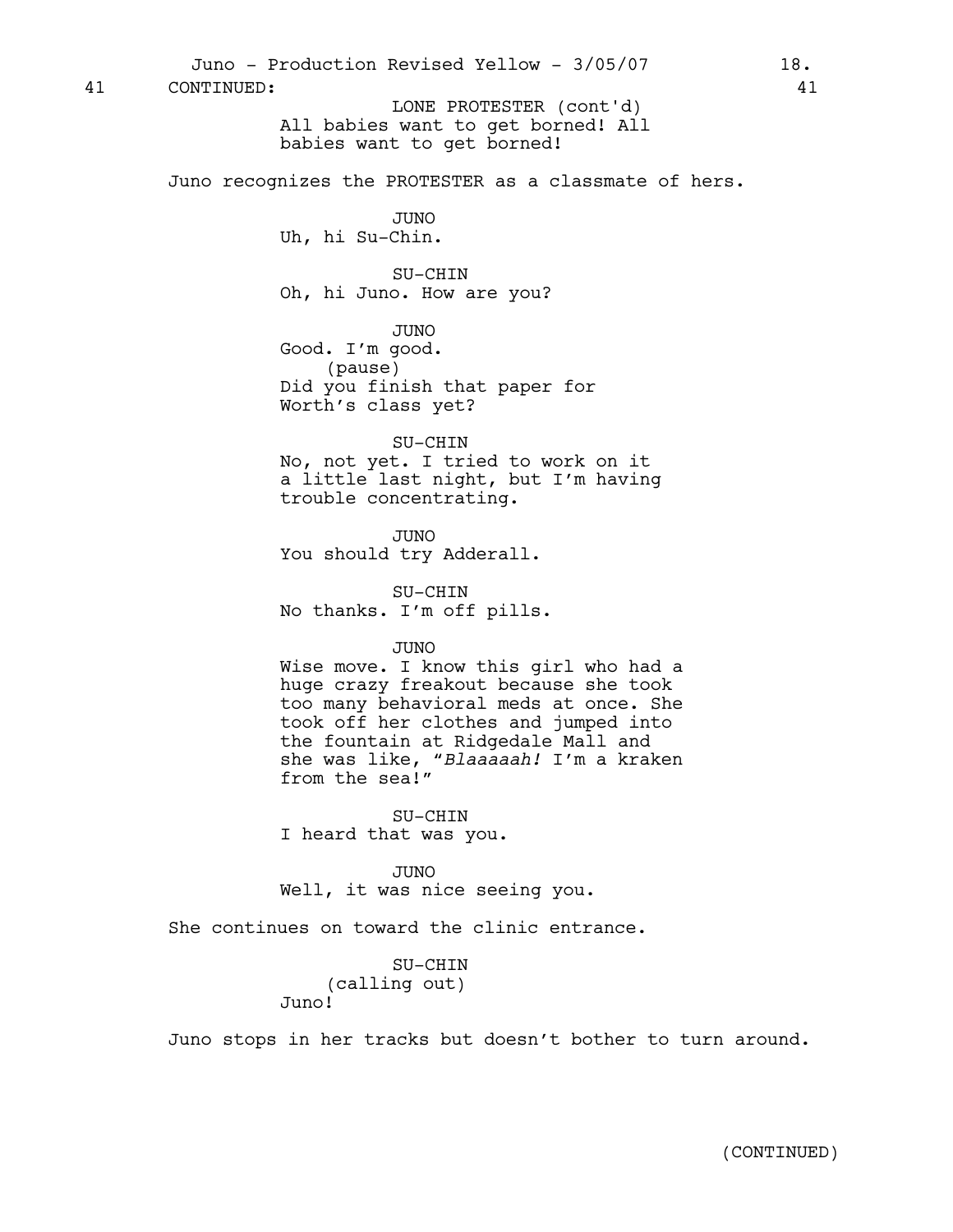Juno - Production Revised Yellow - 3/05/07 19. 41 CONTINUED: (2) 41

SU-CHIN Your baby probably has a beating heart, you know. It can feel pain. And it has fingernails.

## JUNO

## Really? Fingernails?

She considers the concept, then pushes open the clinic door.

42 INT. WOMEN'S CHOICE CLINIC - RECEPTION - DAY 42

The receptionist sits behind a pane of bulletproof glass. The waiting room is semi-crowded, occupied mostly by pregnant women, teens and ill-behaved children.

> PUNK RECEPTIONIST Welcome to Women's Choice, where women are trusted friends. Please put your hands where I can see them and surrender any bombs.

Juno flashes her best jazz hands.

JUNO Hi. I'm here for the big show?

PUNK RECEPTIONIST Your name, please?

#### JUNO

Juno MacGuff.

The receptionist raises a pierced eyebrow and arranges some paperwork on a clipboard.

> JUNO V.O. She thinks I'm using a fake name. Like Gene Simmons or Mother Teresa.

The receptionist hands Juno the clipboard and a pen.

PUNK RECEPTIONIST I need you to fill these out, both sides. And don't skip the hairy details. We need to know about every score and every sore.

The receptionist reaches into one of those ubiquitous women's clinic CONDOM JARS, and holds up a fistful of purple rubbers.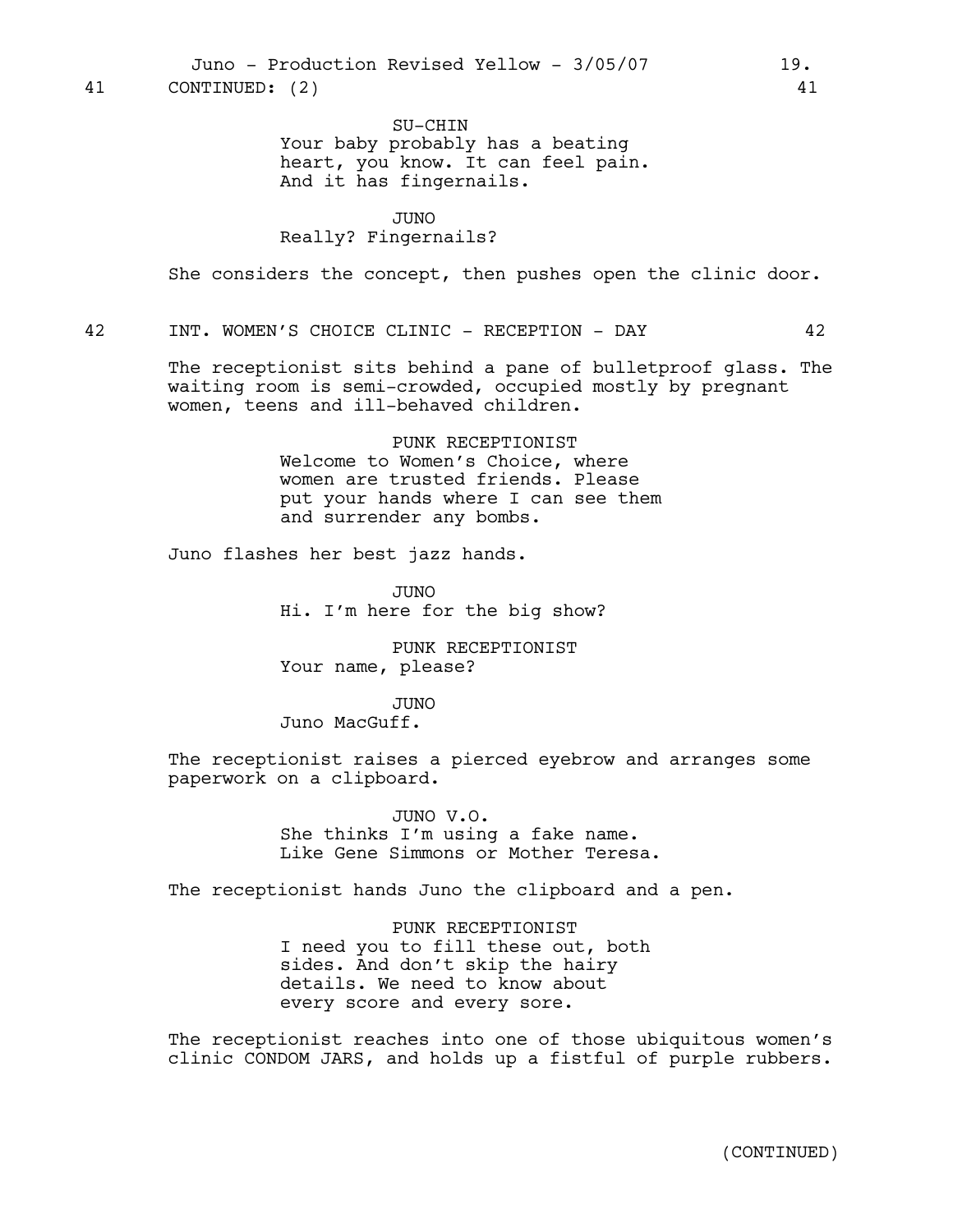42 CONTINUED: 42

PUNK RECEPTIONIST Would you like some free condoms? They're boysenberry.

JUNO

No thank you. I'm off sex.

PUNK RECEPTIONIST My partner uses these every time we have intercourse. They make his balls smell like pie.

## JUNO

Congrats.

She takes a seat in the WAITING ROOM and rifles through a pile of old magazines. The magazine selection is lots of "mommy mags" and health related periodicals. She selects an issue of *Family Digest* and gingerly flips through for a few moments.

Then she looks over and notices the FINGERNAILS of a nearby teen, who looks as nervous as she does. The girl bites her thumbnail and spits it onto the floor.

Juno looks away, but immediately notices another waiting woman, who absently scratches her arm with long fake nails.

Suddenly, she sees fingernails EVERYWHERE. The receptionist clicks her nails on the front desk. Another woman blows on her fresh manicure. Everyone seems to be fidgeting with their fingers somehow. Juno suddenly looks terror-stricken...

CUT TO:

# PUNK RECEPTIONIST Excuse me, Miss MacGoof?

There's no answer. We see that Juno's chair is EMPTY.

The receptionist cranes her neck and sees the front door drift shut. Juno's figure recedes into the distance as she tears off down the street, running as fast as she can.

## 43 EXT. LEAH'S HOUSE - DAY 43

Leah's front door swings open to reveal a breathless Juno standing sheepishly on the porch. Leah sighs.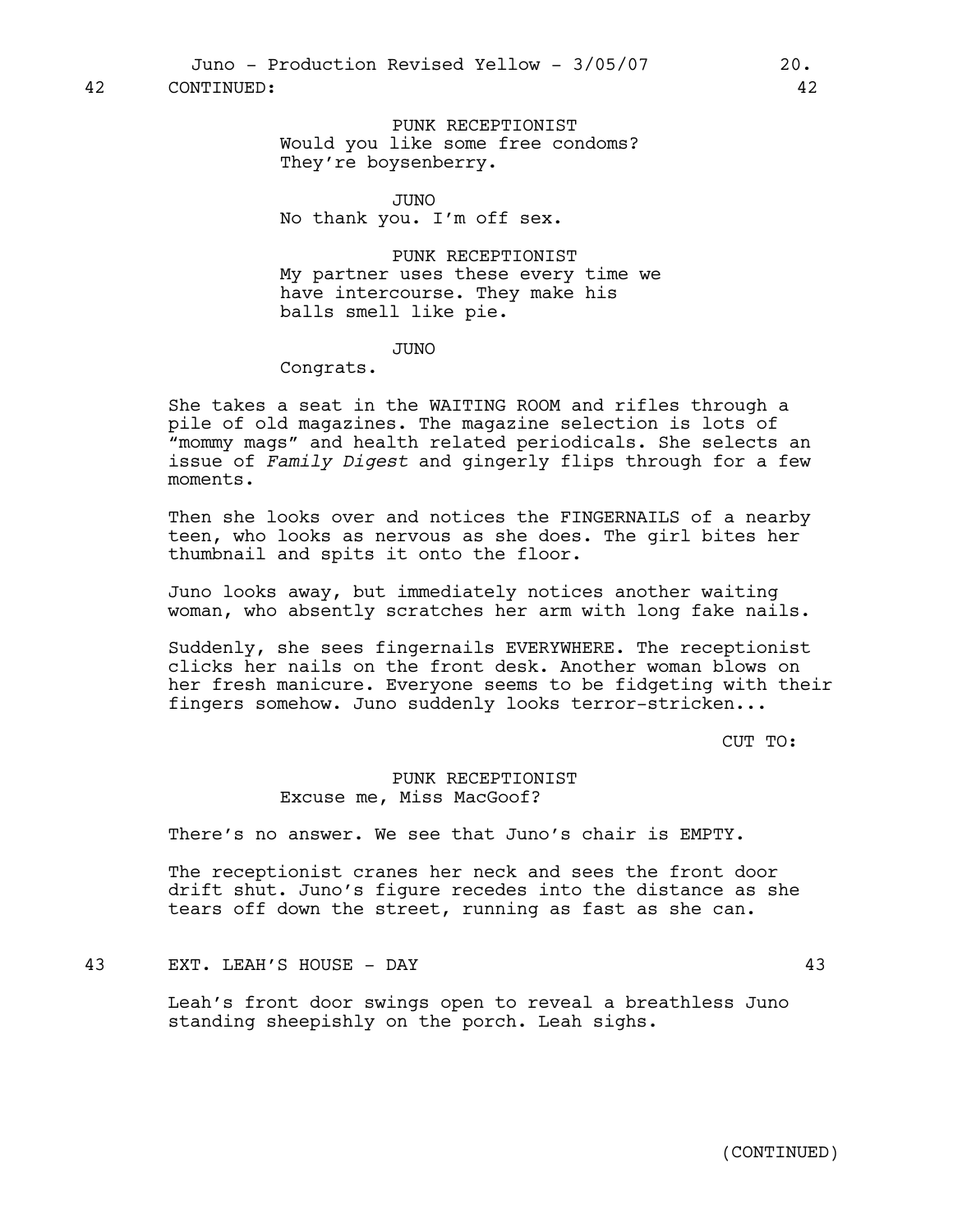Juno - Production Revised Yellow - 3/05/07 21.

# 43 CONTINUED: 43

LEAH

What are you doing here, dumbass? I thought I was supposed to pick you up at four.

## JUNO

I couldn't do it, Leah! It smelled like a dentist in there. They had these really horrible magazines, with, like, spritz cookie recipes and bad fiction and water stains, like someone read them in the tub. And the receptionist tried to give me these weird condoms that looked like grape suckers, and she told me about her boyfriend's pie balls, and Su-Chin Kuah was there, and she told me the baby had fingernails. Fingernails!

#### LEAH

Oh, gruesome. I wonder if the baby's claws could scratch your vag on the way out?

JUNO I'm staying pregnant, Le.

#### LEAH

Keep your voice down dude, my mom's around here somewhere. She doesn't know we're sexually active.

#### JUNO

What does that even mean? Anyway, I got to thinking on the way over. I was thinking maybe I could give the baby to somebody who actually likes that kind of thing. You know, like a woman with a bum ovary or something. Or some nice lesbos.

#### LEAH

But then you'll get huge. Your chest is going to *milktate*. And you have to tell everyone you're pregnant.

JUNO

I know. Maybe they'll canonize me for being so selfless.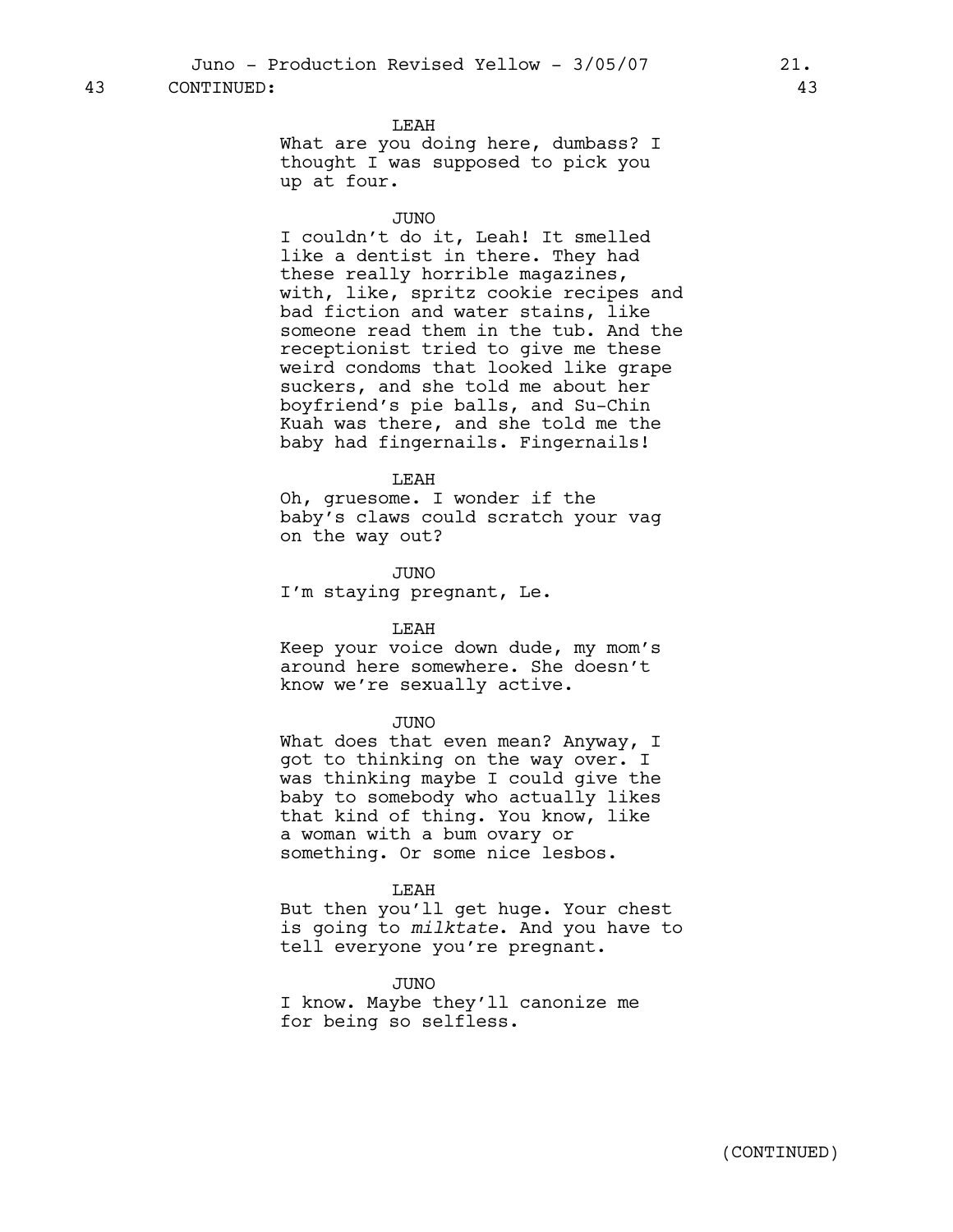LEAH

Maybe they'll totally shit and be super mad at you and not let you graduate or go to Cabo San Lucas for spring break.

JUNO Bleeker and I were going to go to Gettysburg for spring break.

Leah sighs, as if there's no helping her nerdy friend.

LEAH Well, maybe you could look at one of those adoption ads. I see them all the time in the Penny Saver.

JUNO There are *ads*? For parents?

LEAH

Oh yeah! "Desperately Seeking Spawn." They're right by the ads for like, iguanas and terriers and used fitness equipment. It's totally legit.

#### JUNO

Come on, Leah. I can't scope out wannabe parents in the Penny Saver! That's tacky. That's like buying clothes at the Pump n' Munch.

44 EXT. PARK BENCH - DAY 44

Juno and Leah are sitting at a bench in a park. They slurp giant blue slushies and sift through a pile of Penny Savers. Juno has her pipe with her.

> JUNO The Penny Saver sucks.

LEAH Yeah, but it sucks for free.

They turn the pages in silence for a moment. Their lips and teeth are Windex-blue.

> LEAH Look at this one "Wholesome, spiritually wealthy couple have found true love with each other." (MORE)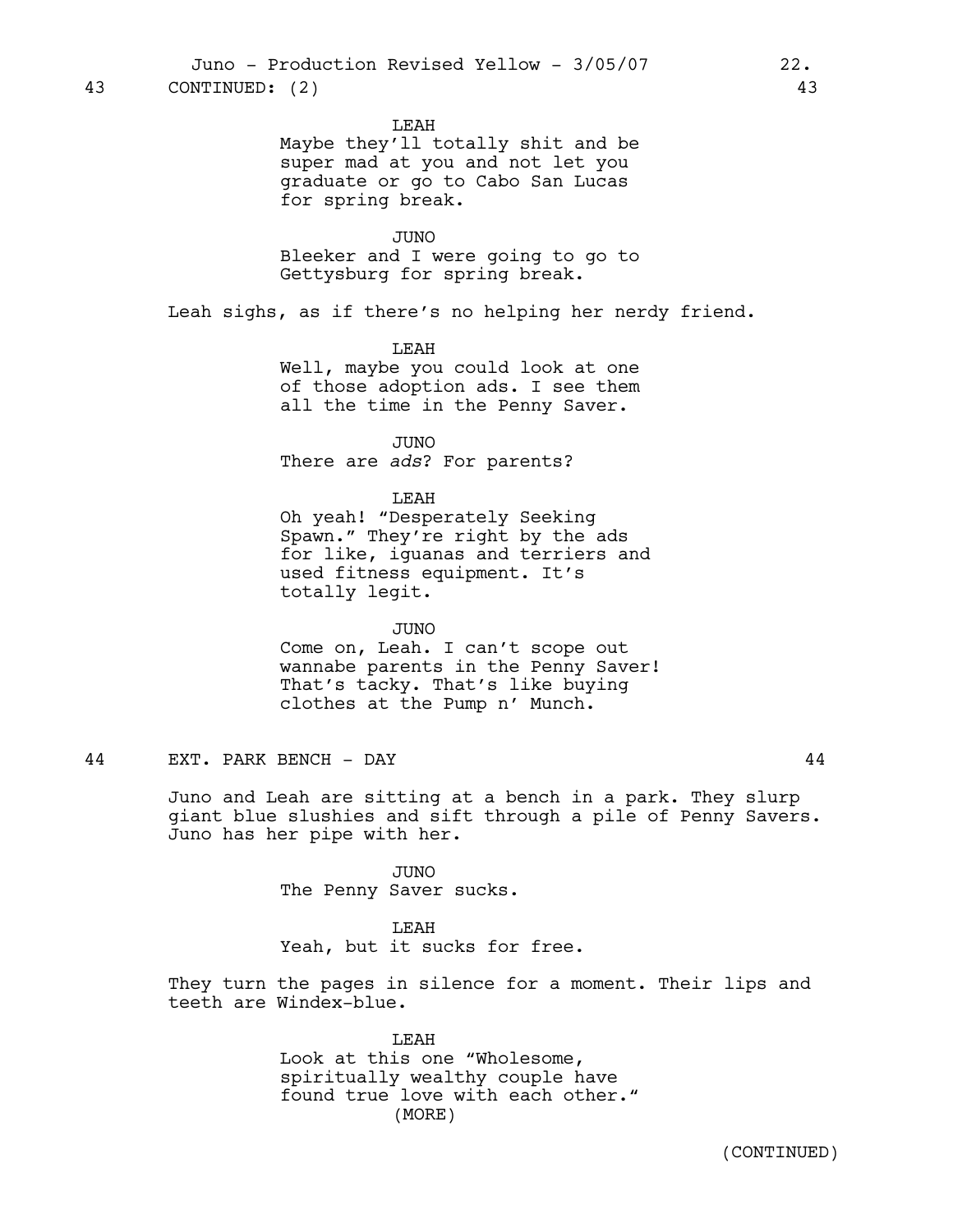(checks to see that Juno is paying attention) "All that's missing is your bastard." LEAH (cont'd)

## JUNO

(reading a different page) There's a guy in here who's giving away a piano. Free for the hauling! We should put it in Bleeker's yard.

LEAH

You're not listening to me.

## JUNO

No, I heard you. I just can't give the baby to people who describe themselves as "wholesome." I'm looking for something a little edgier.

LEAH

What did you have in mind, a family of disturbed loners who are into gunplay and incest?

JUNO

I was thinking a graphic designer, mid-thirties, and his cool Asian wife who dresses awesome and plays bass. But I'm trying to not be too particular.

LEAH

All right, how about this one? "Healthy, educated couple seeking infant to join our family of five. You will be compensated. Help us complete the circle of love."

#### JUNO

Yeesh, they sound like a cult. Besides, they're greedy bitches. They already have three kids!

# LEAH

Hey, Juno. Juno! Look at this one.

She points to the paper and motions for Juno to look. Juno scans the ad silently.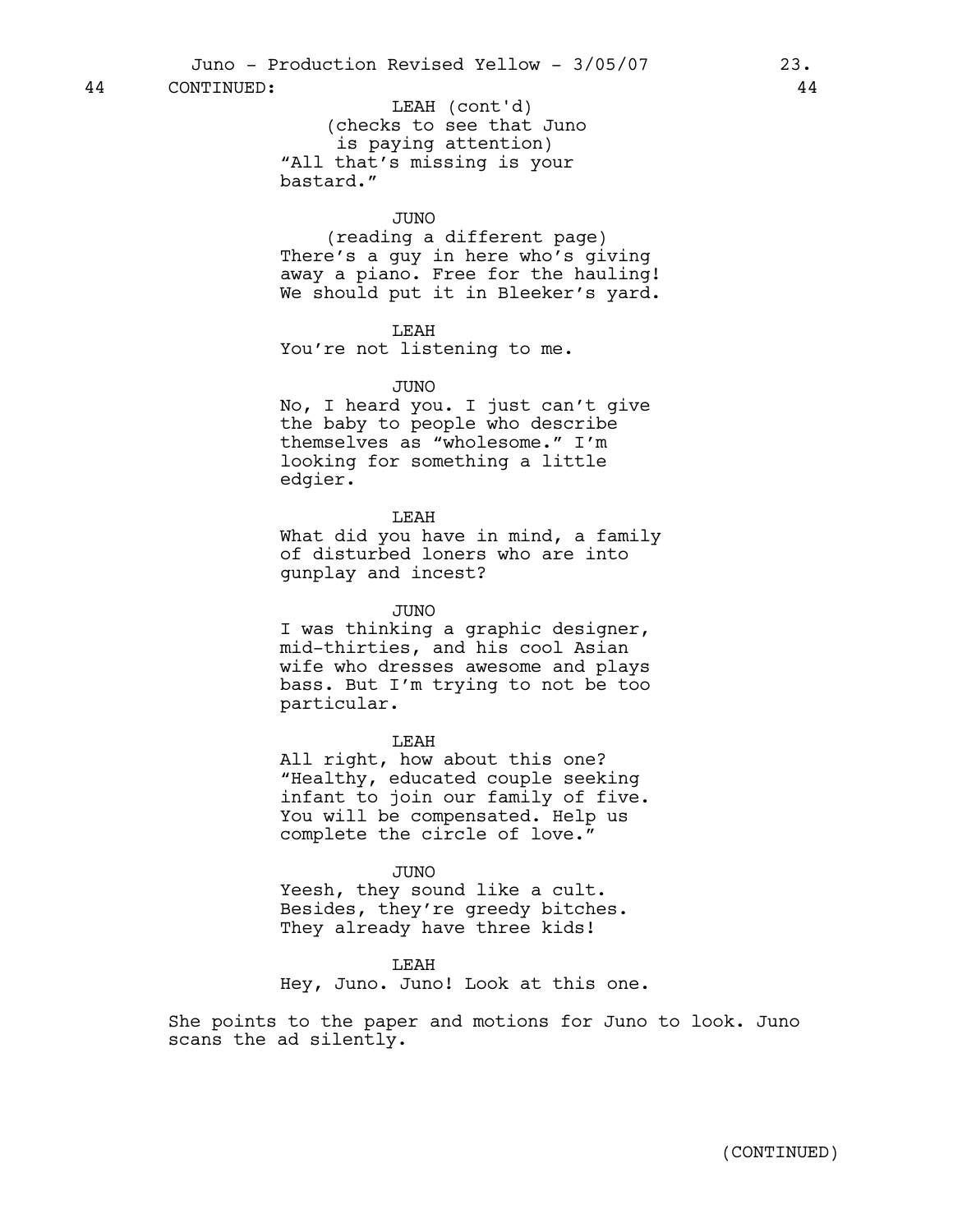Juno - Production Revised Yellow - 3/05/07 24. 44 CONTINUED: (2) 44

> We see the ad. It contains a photo of an attractive couple with ambiguous Mona Lisa smiles. It reads "Educated, successful couple wishes to..."

> > JUNO V.O. They were Mark and Vanessa Loring, and they were beautiful even in black and white.

# 45 EXT. BLEEKER HOUSE - PAULIE'S WINDOW - NIGHT 45

We see Paulie's bedroom window-- festooned with childish curtains-- and the light on inside.

46 INT. BLEEKER'S HOUSE - PAULIE'S BEDROOM - NIGHT 46

Bleeker lies on his Car-bed in his track uniform, listening to the same LP from when he and Juno went all the way.

He stares between the pages of his embossed Dancing Elk Prep yearbook.

We see the object of his gaze is Juno's black and white YEARBOOK PHOTO. Next to it, we see a sloppy, handwritten message from Juno. We hear Juno's voice reading the message:

> JUNO V.O. *Hey Bleeker! Spank off to this with motion lotion. Just kidding (kind of.) Your best friend, Juno.*

Bleeker picks up the phone. It's the same HAMBURGER PHONE Juno has. He reconsiders and puts it down.

There's a knock on the bedroom door.

BLEEKER'S MOM pokes her dowdy head inside.

BLEEKER'S MOM Paul? Are you coming downstairs to eat?

**BLEEKER** I don't think so.

BLEEKER'S MOM You ran eight miles today, Puppy.

BLEEKER I'm not hungry, oddly.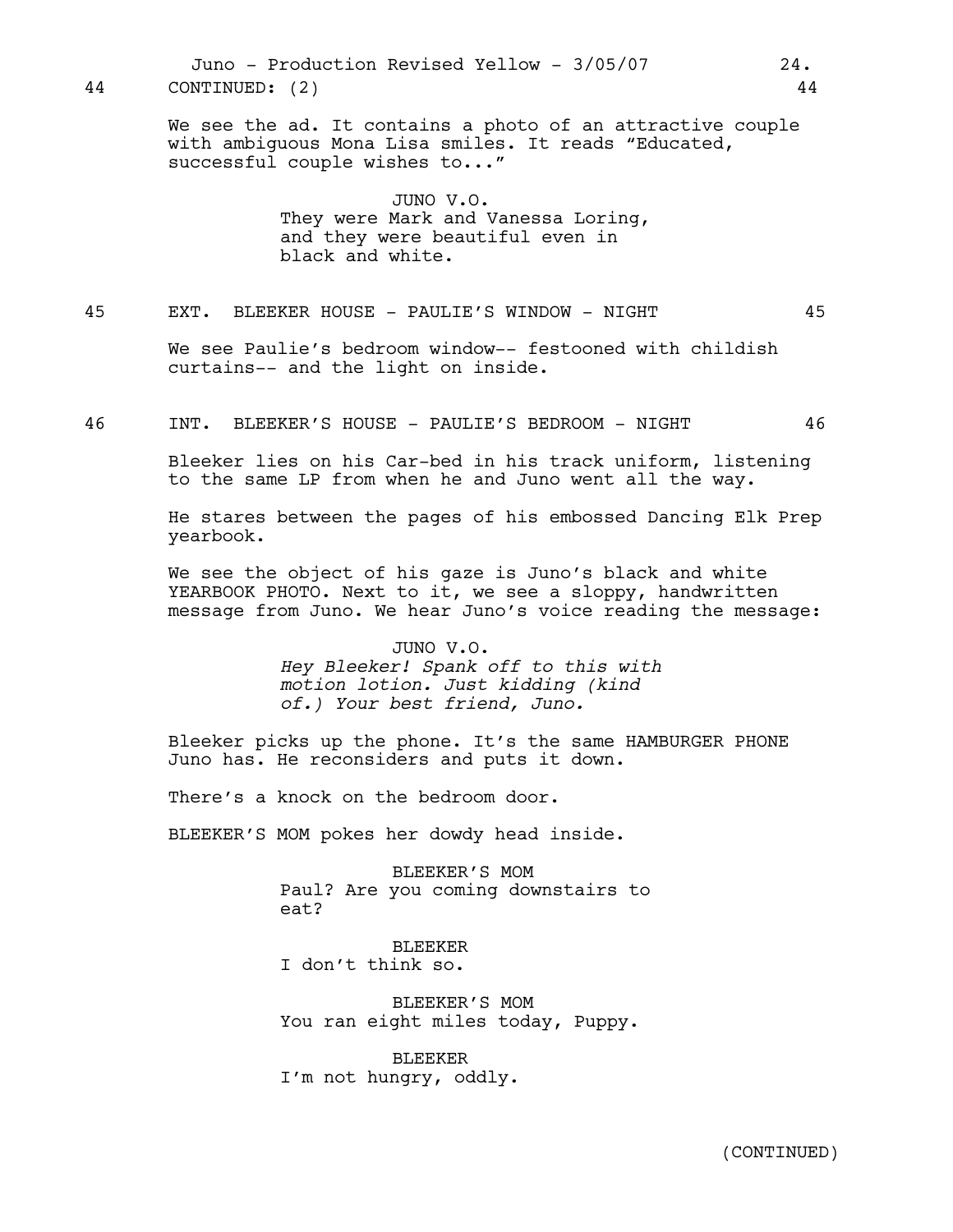BLEEKER'S MOM But it's breakfast for supper. Your favorite, Paulie. I made French toast and sausage. Patties, not linkies, just like you like it.

Bleeker places his hand silently on his stomach.

BLEEKER'S MOM Juno MacGuff called while you were out running. She wants to know if you're coming to her little coffeehouse performance on Saturday.

BLEEKER Thanks for the message.

BLEEKER'S MOM You know how I feel about her.

BLEEKER You've mentioned it about fifty times.

BLEEKER'S MOM I just hope you don't consider her a close friend.

Bleeker's mom gives up and closes the door.

We see that Bleeker is clutching a pair of PANTIES in one hand, which he slowly releases as the 45 ends.

47 INT. MACGUFF HOUSE - LIVING ROOM - AFTERNOON 47

Bren and MAC are seated on the couch. Leah is standing nearby for reinforcements. Juno paces nervously, trying to suss out how to break the massive news.

> JUNO I have no idea how to spit this out.

BREN Hon, did you get expelled?

JUNO No. The school would probably contact you in the event of my expulsion.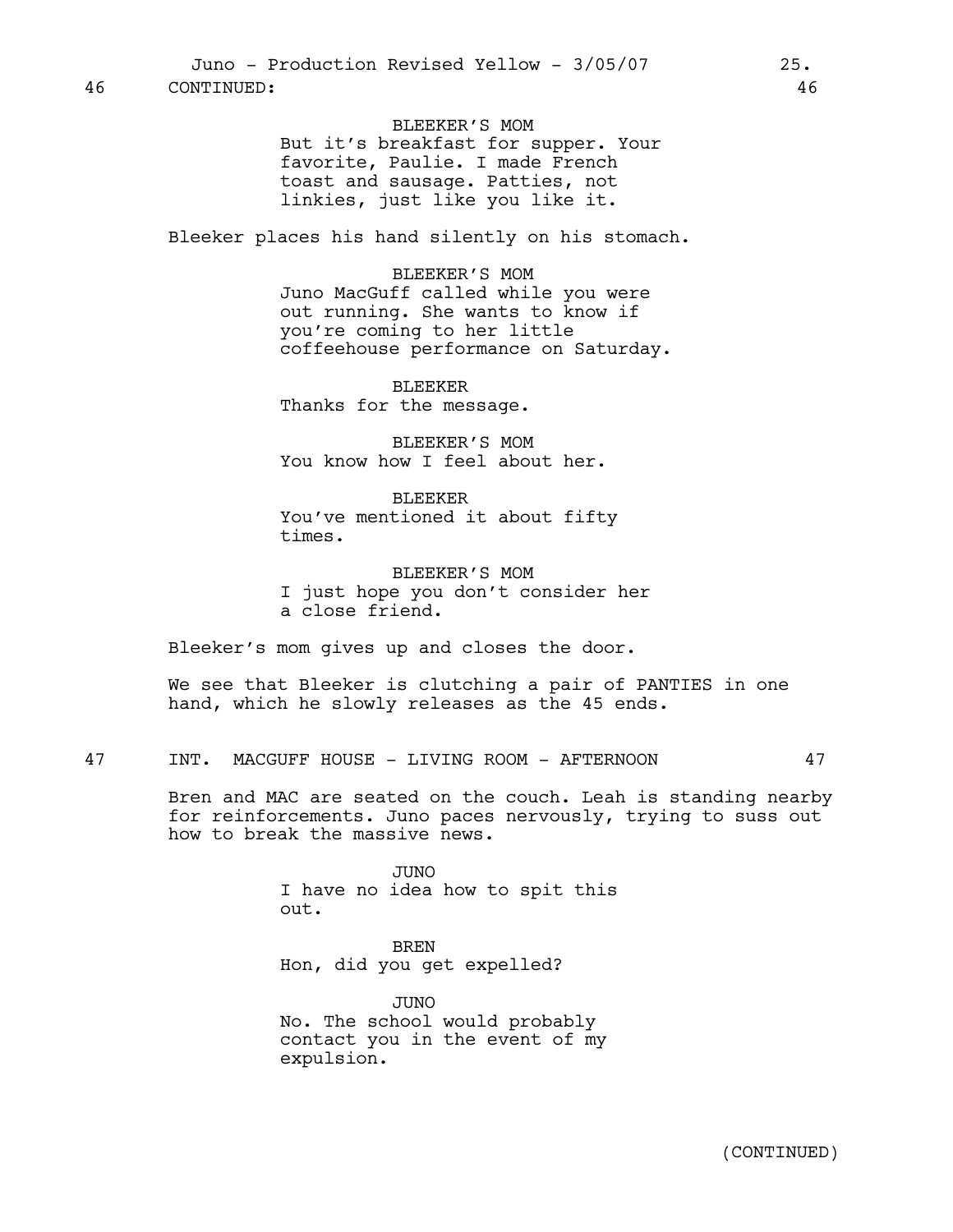Juno - Production Revised Yellow - 3/05/07 26.

# 47 CONTINUED: 47

BREN

Well, I was just asking. It seemed plausible.

MAC Do you need a large sum of money? Legal counsel?

JUNO

No, no, I'm definitely not asking for anything. Except maybe mercy. Like, it would be really great if nobody hit me.

MAC What have you done, Junebug? Did you hit someone with the Previa?

LEAH Best to just tell them, man. Rip off the Band-Aid and let it bleed.

JUNO

I'm pregnant.

Bren and Mac are predictably speechless.

**BREN** 

Oh, God...

JUNO

But I'm going to give it up for adoption. I already found the perfect people.

Leah presents the Penny Saver photos of the Lornings.

JUNO (CONT'D) They say they're going to pay my medical expenses and everything. I promise this will all be resolved in thirty-odd weeks, and we can pretend it never happened.

MAC You're pregnant?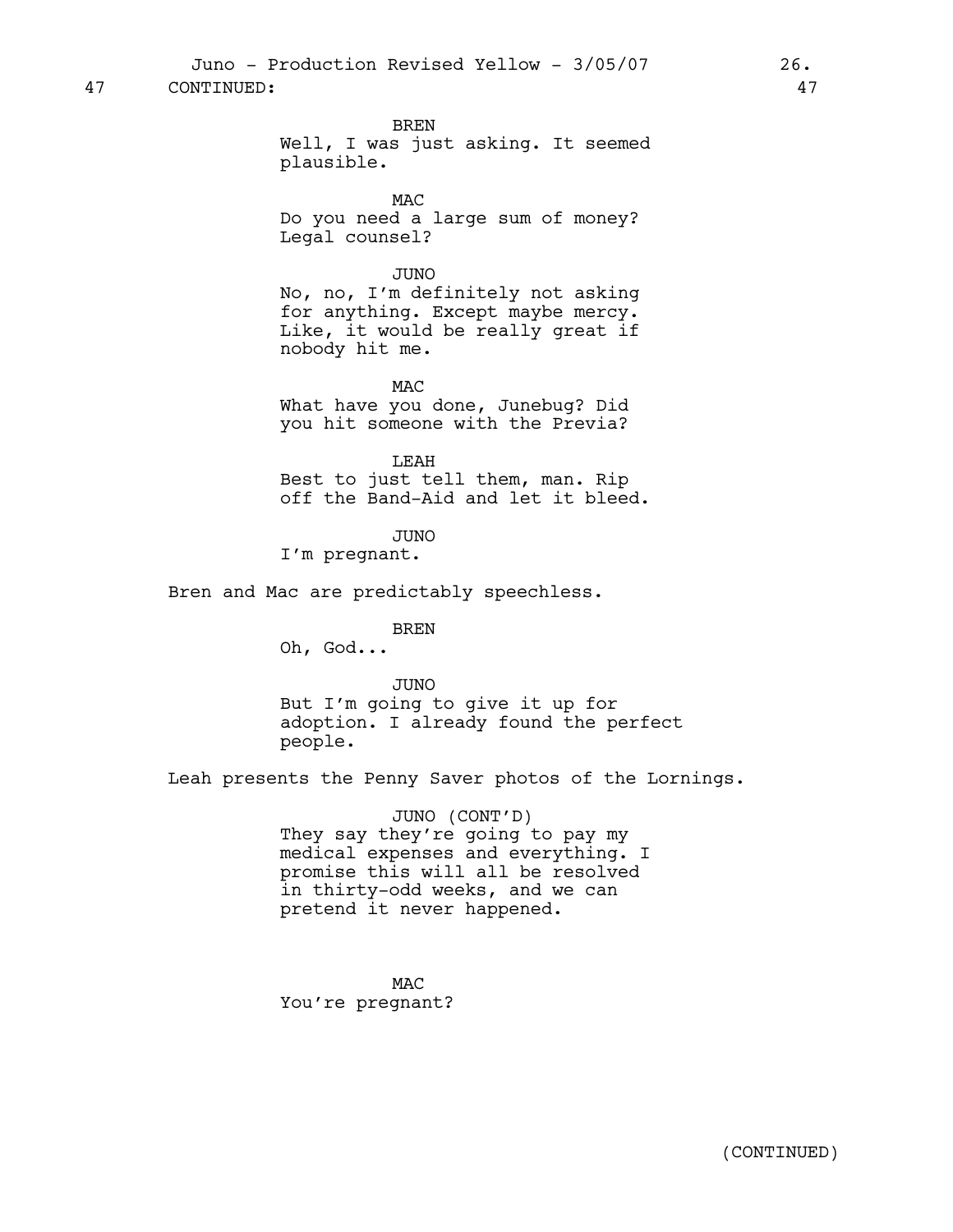JUNO

I'm so sorry, you guys. If it's any consolation, I have heartburn that's like, radiating down to my kneecaps and I haven't gone number two since Wednesday. Morning!

BREN

(interrupting) I didn't even know you were sexually active!

Juno cringes upon hearing her most-hated term.

MAC Who is the kid?

JUNO

The baby? I don't know anything about it yet. I only know it's got fingernails, allegedly.

BREN Nails? Really?

MAC No, I mean the father! Who's the father, Juno?

JUNO Oh. It's, well, it's Paulie Bleeker.

Bren and Mac burst into shocked laughter.

JUNO

*What?*

MAC Paulie Bleeker? I didn't know he had it in him!

BREN (giggling) He just doesn't look, well, virile.

LEAH I know, right?

MAC Okay, this is no laughing matter.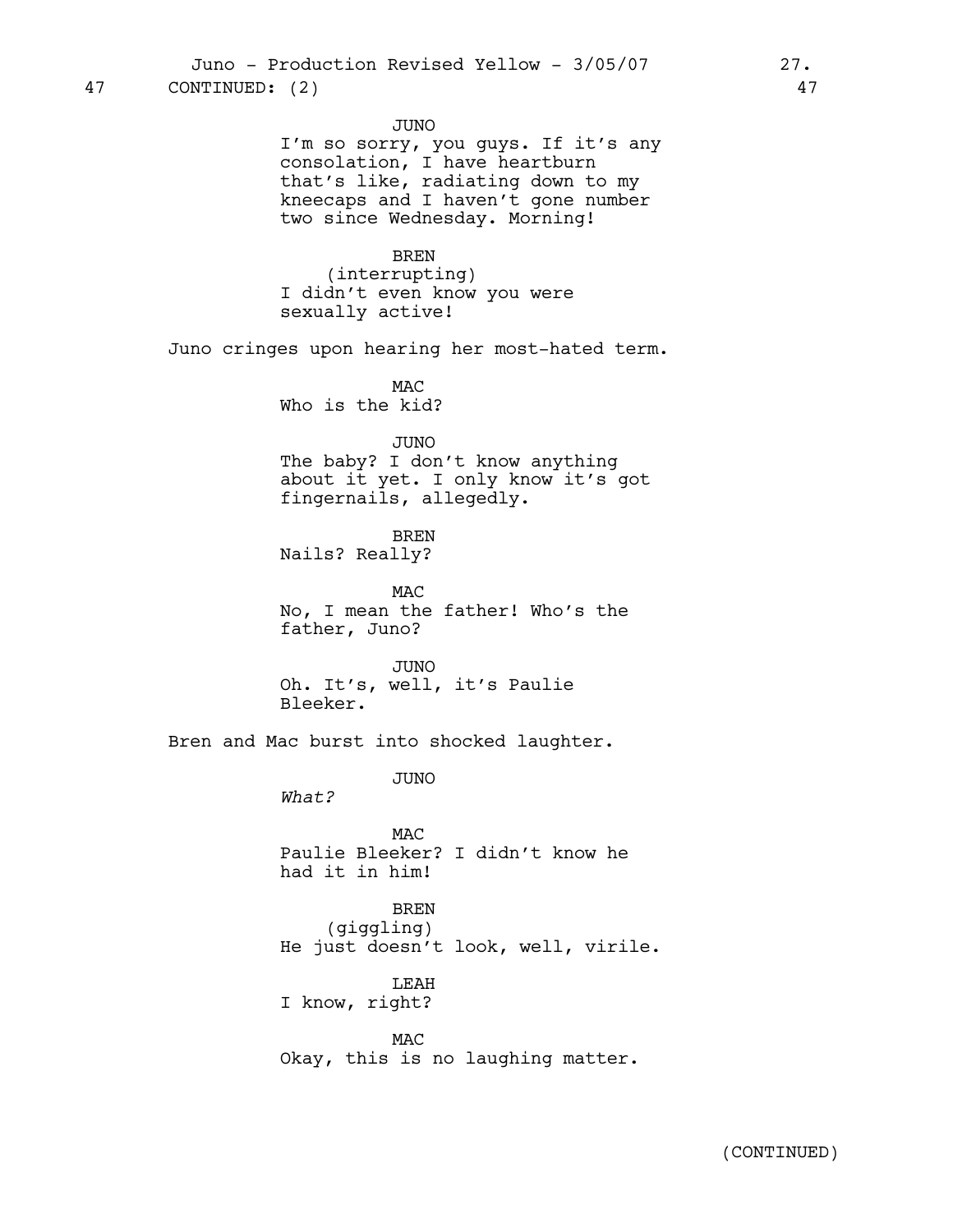JUNO (indignant) No, it's not. Paulie *is* virile, by the way. He was very good in...chair.

Leah fires a *be quiet* glance at Juno.

MAC

Did you say you were thinking about adoption?

JUNO Yeah, well, there's this couple who've been trying to have a baby for five years.

LEAH We found them in the Penny Saver by the exotic birds section.

Bren looks understandably alarmed. Juno hastily attempts to make the situation sound more legitimate.

> JUNO But they have a real lawyer and everything. I'm going to meet with them next weekend.

> > **BREN**

Junebug, that is a tough, tough thing to do. Probably tougher than you can understand right now.

JUNO Well, I'm not ready to be a mom.

MAC

Damn skippy, you're not! You don't even remember to give Liberty Bell her breathing meds.

JUNO Once! And she didn't die, if you recall!

BREN Honey, had you considered, you know, the alternative?

Leah and Juno exchange glances.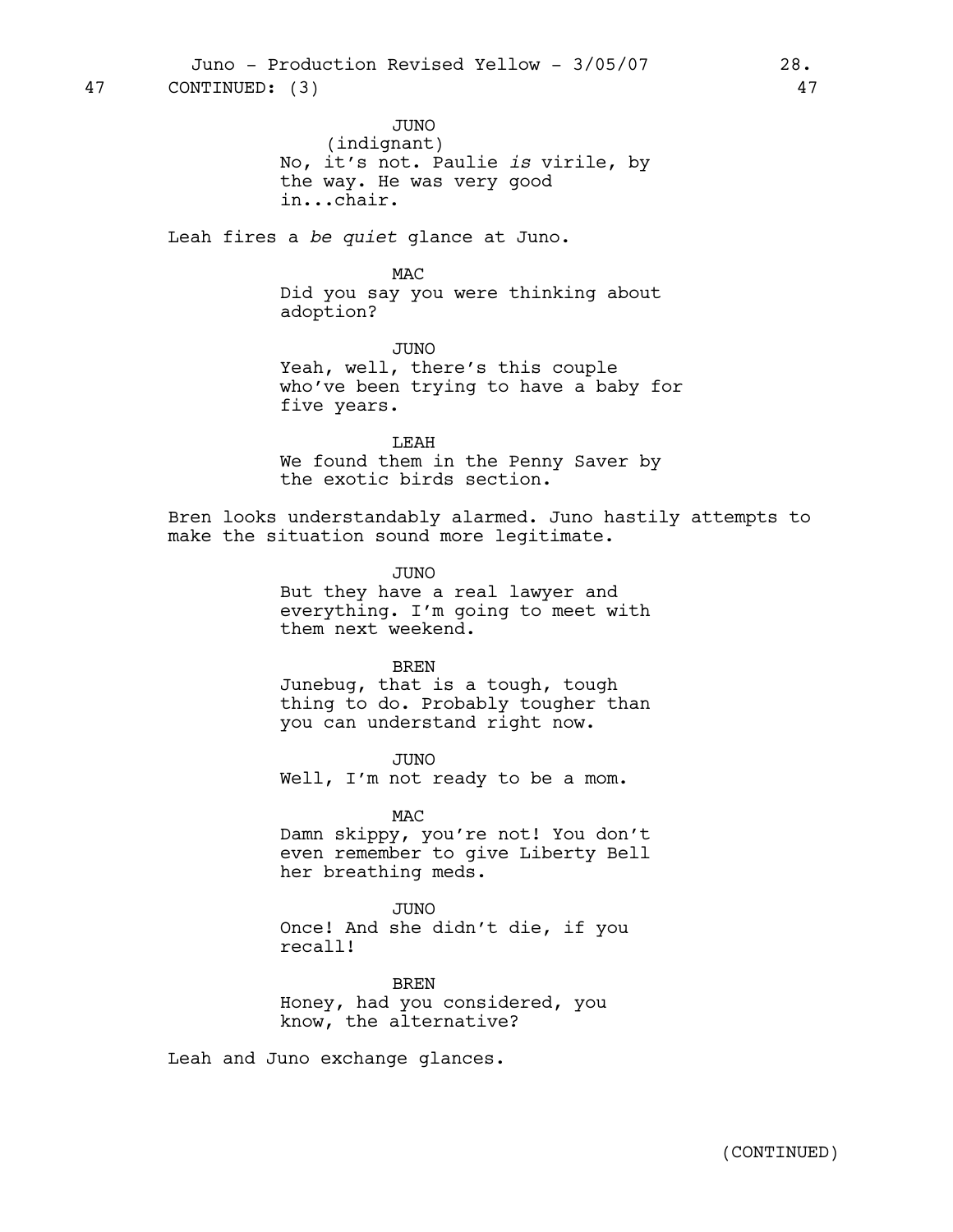Juno - Production Revised Yellow - 3/05/07 29.

47 CONTINUED: (4) 47

JUNO

No.

BREN

Well, you're a brave young lady. You're made of stronger stuff than I thought. You're a little Viking!

JUNO

Cool it.

BREN

First things first, we have to get you healthy. You need prenatal vitamins. Incidentally, they'll do incredible things for your nails, so that's a plus. Oh, and we need to schedule a doctor's appointment. Find out where you're going to deliver.

JUNO

The term "deliver" is so weird. Can we not say "deliver"?

LEAH How does "crap it out" sound?

MAC Juno, I want to come with you to meet these adoption people. You're just a kid. I don't want you to get ripped off by a couple of babystarved wingnuts.

JUNO

Sure, Dad.

Mac nods, satisfied, then contemplates the situation dismally.

## MAC

I thought you were the kind of girl who knew when to say when.

JUNO

I have no idea what kind of girl I am.

BREN (sensing tension) Why don't you girls go upstairs for a while? I think Mac's gonna blow.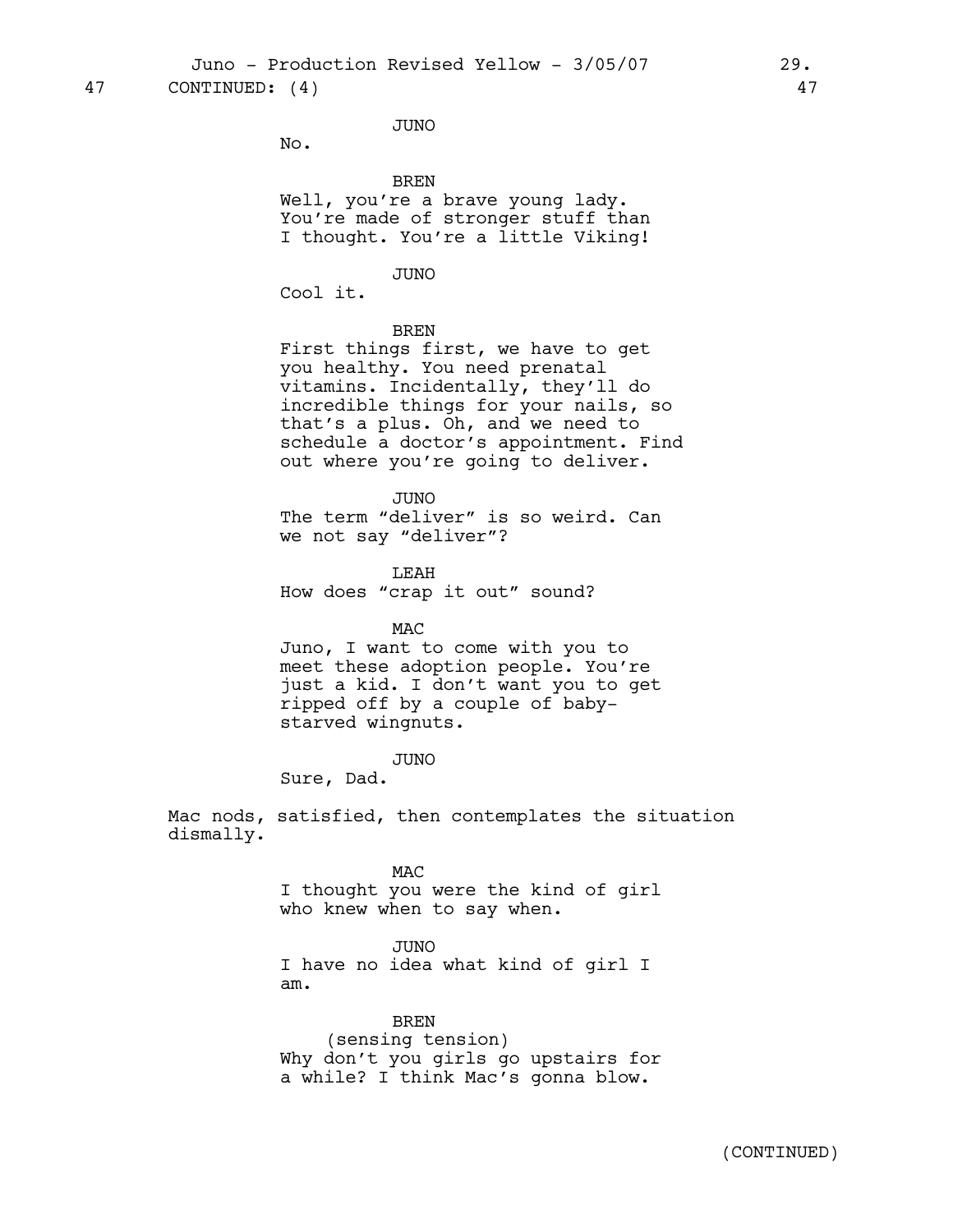Juno - Production Revised Yellow - 3/05/07 30.

# 47 CONTINUED: (5) 47

Juno and Leah hightail it upstairs.

MAC

Just tell it to me straight, Bren. Do you think this is my fault? Her mother's fault?

# BREN

I think kids get bored and have intercourse. And I think Junebug was a dummy about it. But we have to move on from here and help her figure it out.

MAC I'm not ready to be a Pop-Pop.

## BREN

You're not going to be a Pop-Pop. And Juno's not going to be a ma. Somebody else is going to find a precious blessing from Jesus in this garbage dump of a situation. I friggin' hope.

MAC

(conspiratorially) Did you see it coming when she sat us down here?

BREN

Oh God yeah. But I was hoping she was expelled or into hard drugs.

## MAC

That was my first instinct too. Or D.W.I. Anything but this. And I'm going to punch that Bleeker kid in the weiner the next time I see him.

## **BREN**

Oh Mac, no! He's a sweet kid. You know it wasn't his idea.

Mac shrugs in agreement.

48 OMITTED 48

48A OMITTED 48A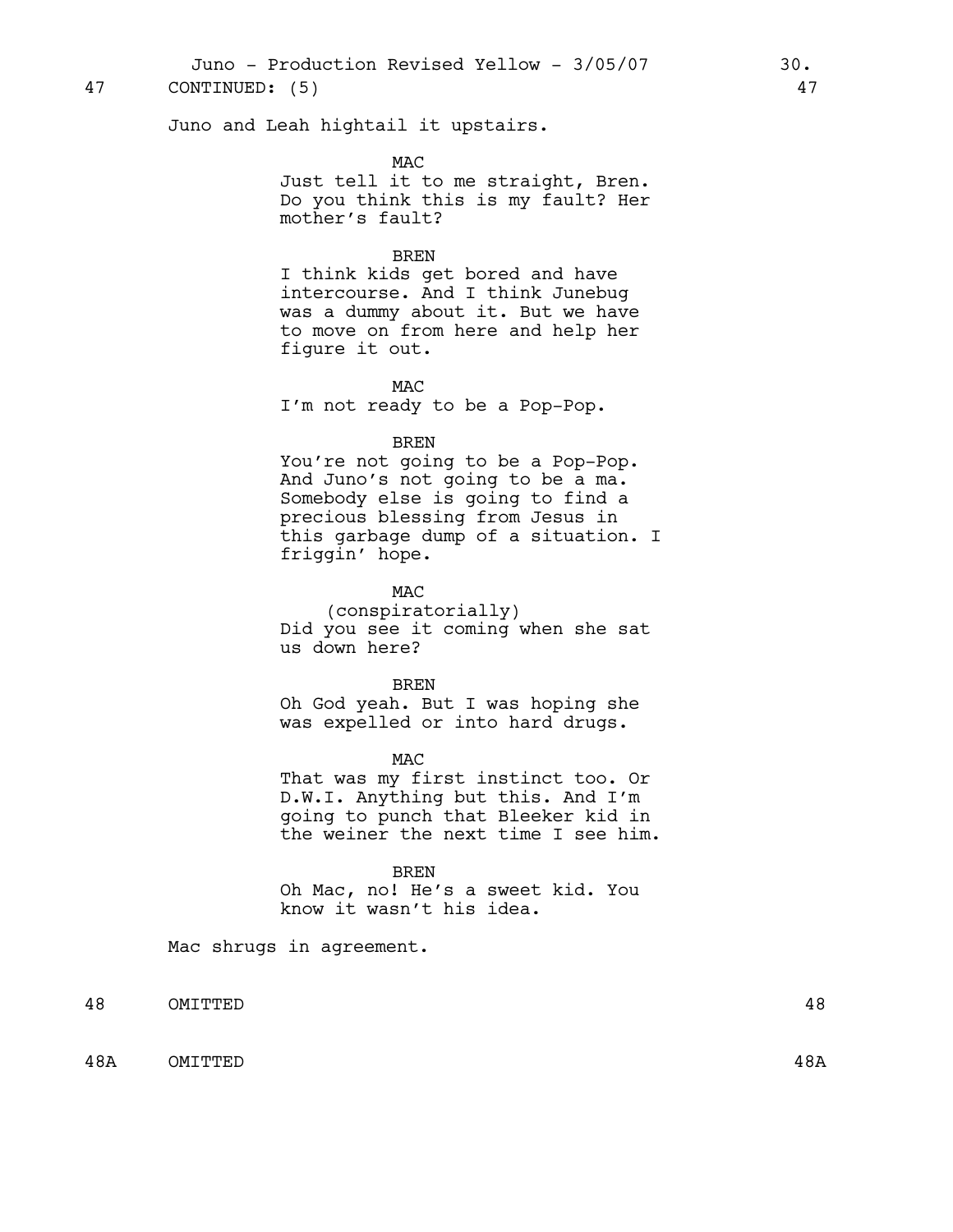49 INT. LORING HOUSE - DAY 49

Music plays as we see SPARSE IMAGES OF VANESSA LORING'S HANDS preparing the house for Juno's arrival -

Sprucing a vase of FLOWERS.

Straightening a FRAMED PHOTO of the Lorings.

Dusting off a table with one of those WETNAPS for furniture.

Lining up a shelf of BOOKS.

50 EXT. LORING NEIGHBORHOOD - PREVIA - DAY 50

The Previa cruises slowly into the Loring's fancy gated community. Mac pulls over and parks on the curb.

51 EXT. LORING HOUSE - FRONT PORCH - DAY 51

Mark and Vanessa Loring have an impressive, though generic McMansion. The entire yard is unlandscaped soil. Mac presses the doorbell while Juno chews her nails uncomfortably. Both look mortified as they wait for someone to greet them.

VANESSA opens the door. She's a pretty, meticulous woman in her early thirties. Very Banana Republic.

VANESSA

Hi! I'm Vanessa. You must be Juno and Mr. MacGuff. I'm Vanessa.

JUNO Vanessa, right?

M<sub>AC</sub> Hello. Thank you for having me and my irresponsible child over to your home.

VANESSA Oh no. Thank you. Come on in.

52 INT. LORING HOUSE - HALLWAY - DAY 52

Vanessa awkwardly leads them into her home.

VANESSA Can I take your coats?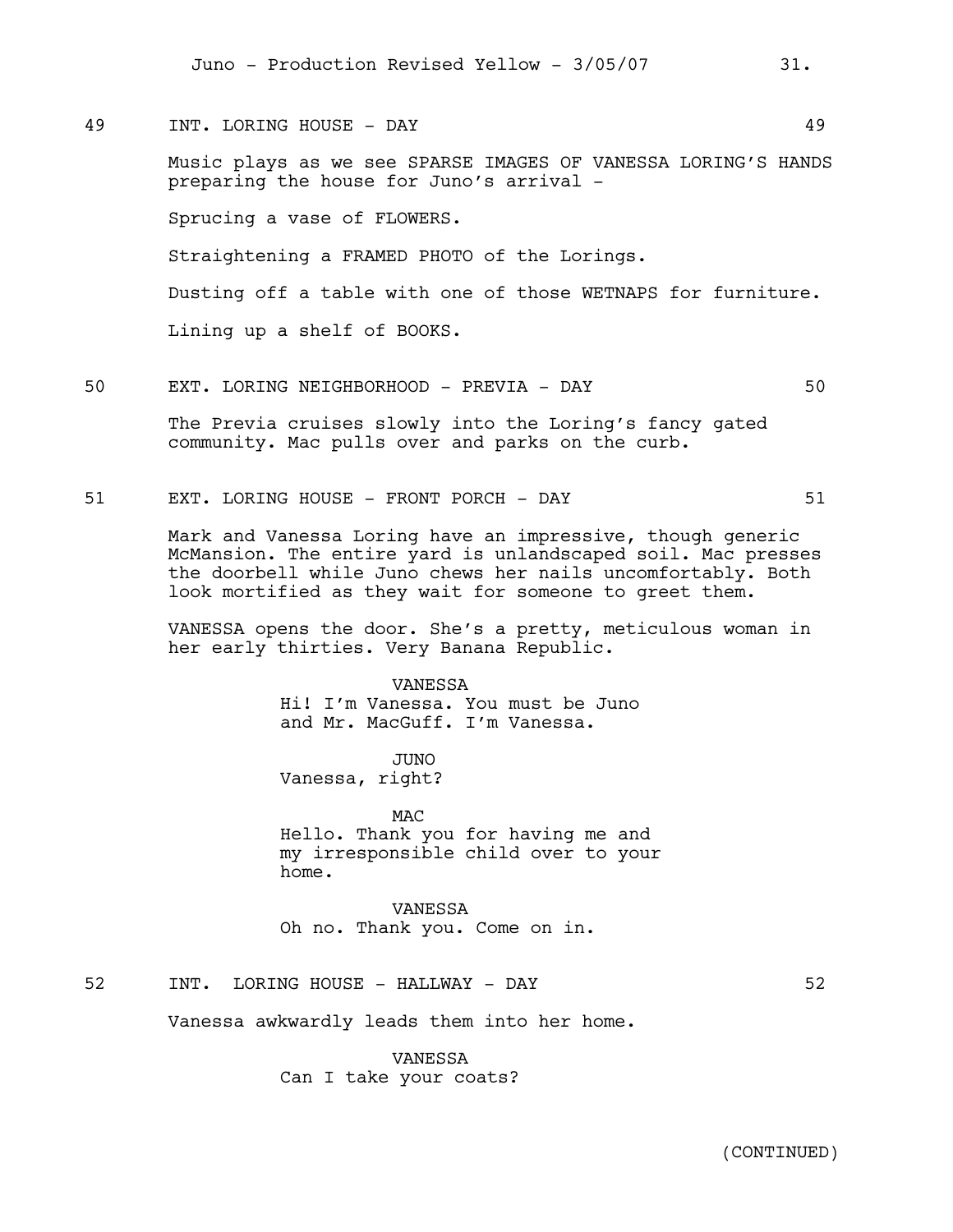52 CONTINUED: 52

JUNO

Sure.

She takes off her hooded sweatshirt and thrusts it into Vanessa's arms who sets it on a bench.

JUNO

Wicked pic in the Penny Saver, by the way. Super classy. Not like those other people with the fake woods in the background. Like I'm really going to fall for that, you know?

# VANESSA You found us in the *Penny Saver*?

MARK LORING appears next to Vanessa. He's a boyishly attractive guy in his mid-thirties.

He glances sheepishly at Vanessa upon hearing the Penny Saver mention, then extends his hand to Mac and Juno.

> MARK Hi. I'm Mark Loring. I'm the husband.

53 INT. LORING HOUSE - LIVING ROOM - DAY 53

Mark and Vanessa usher Juno and Mac into the austere, spacious living room. A woman in a business suit sits on the couch with a briefcase in her lap.

> MARK This is our attorney, Gerta Rauss.

JUNO (in exaggerated, growling German accent) ) *Geeeerta Rauuuss!*

GERTA

(straight)

Nice to meet you.

Mac seizes Mark's hand and pumps it heartily.

MAC I'm Mac MacGuff, and this, of course, is my daughter Juno.

MARK Like the city in Alaska?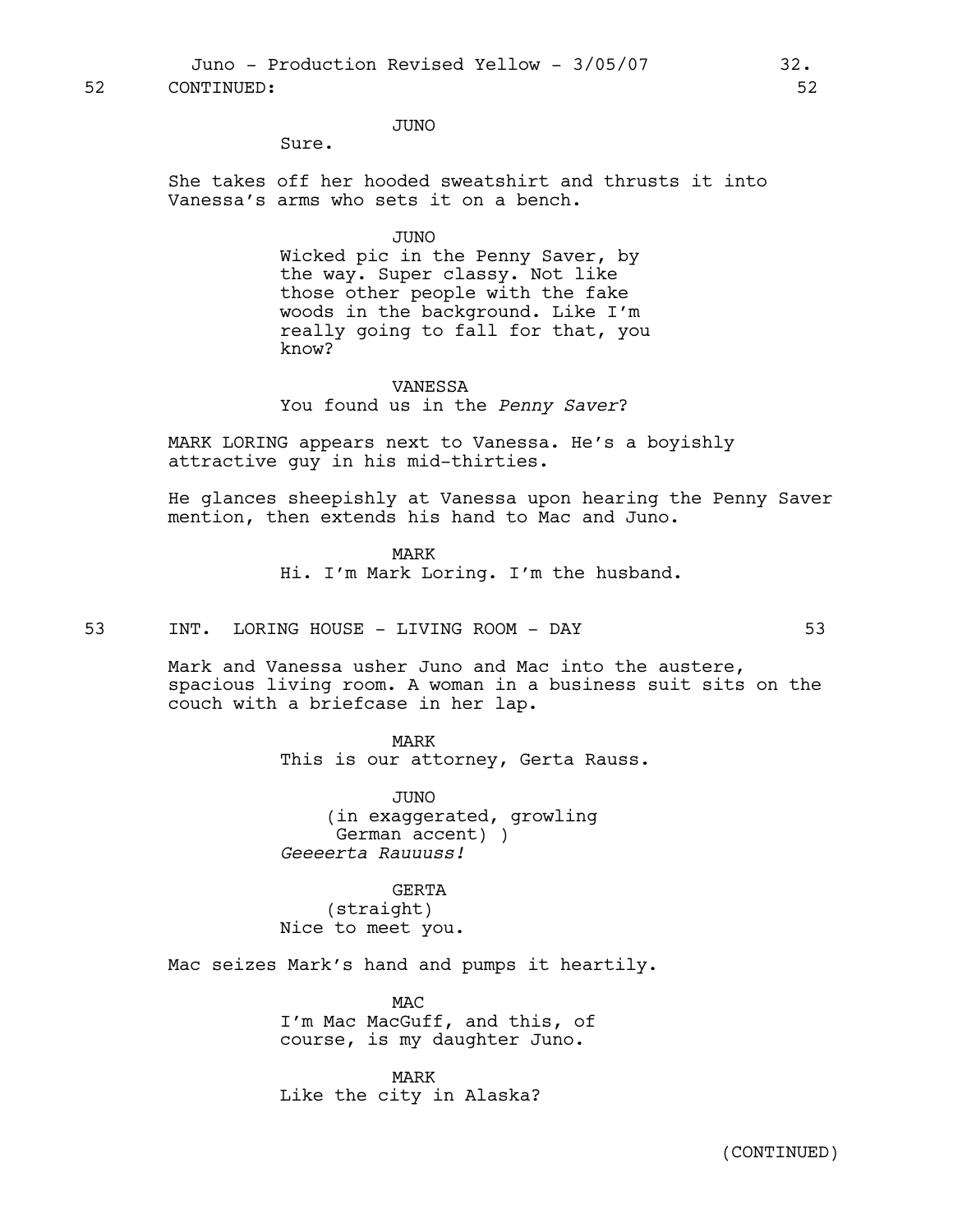53 CONTINUED: 53

JUNO

No.

MARK Cool. Well, let's sit down and get to know each other a bit.

# VANESSA

I'll get drinks. What would everyone like? I've got Pellegrino, Vitamin Water...

JUNO A Maker's Mark, please. Up.

MAC

She's joking. Junebug has a wonderful sense of humor, which is just one of her many genetic gifts.

JUNO I also have good teeth. No cavities. We finally got fluoridated water in Dancing Elk.

She bares them frighteningly to demonstrate.

Vanessa stares, unflappable.

**MAC** We're fine, thank you.

Mac and Juno join Mark and Gerta Rauss on the couch.

GERTA So, Juno. First off, how far along are you?

JUNO I'm a junior.

GERTA No, I mean in your pregnancy.

JUNO

Oh. Uh, my stepmom took me to the doctor yesterday and they said I was twelve weeks.

Vanessa enters with the refreshments om a tray.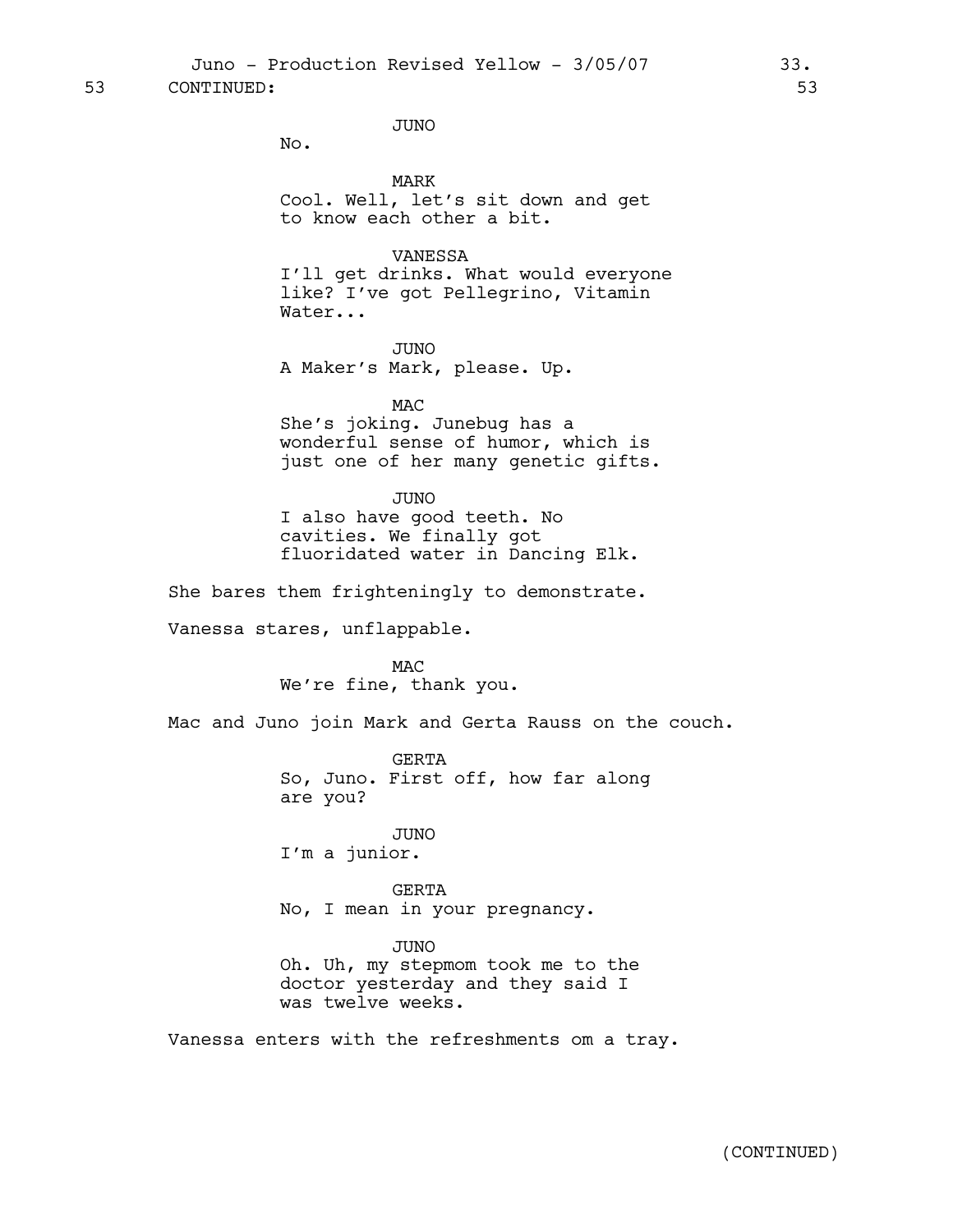VANESSA Oh, that's marvelous. So you're almost into your second trimester, then?

JUNO Yeah, apparently. I'm having it on May 4.

## VANESSA

The tough part's almost over for you. I mean, my girlfriends always tell me the first couple months are the hardest.

JUNO

Yeah, but I hardly noticed it. I'm more worried about the part where I have to start wearing jeans with an elastic panel in the front.

VANESSA I think pregnancy is beautiful.

JUNO Well, you're lucky it's not you.

Vanessa's looks to the ceiling.

#### MARK

(clearing throat) So, let's discuss how we're gonna do this...thing.

JUNO Well, I just have the baby and give it to you, right?

GERTA Mark and Vanessa are willing to negotiate an open adoption.

MAC (protective) Wait. What does that mean?

## GERTA

It means they'd send annual updates, photos, let Juno know how the baby is doing as he or she grows up. Of course, Juno's legal rights would be terminated...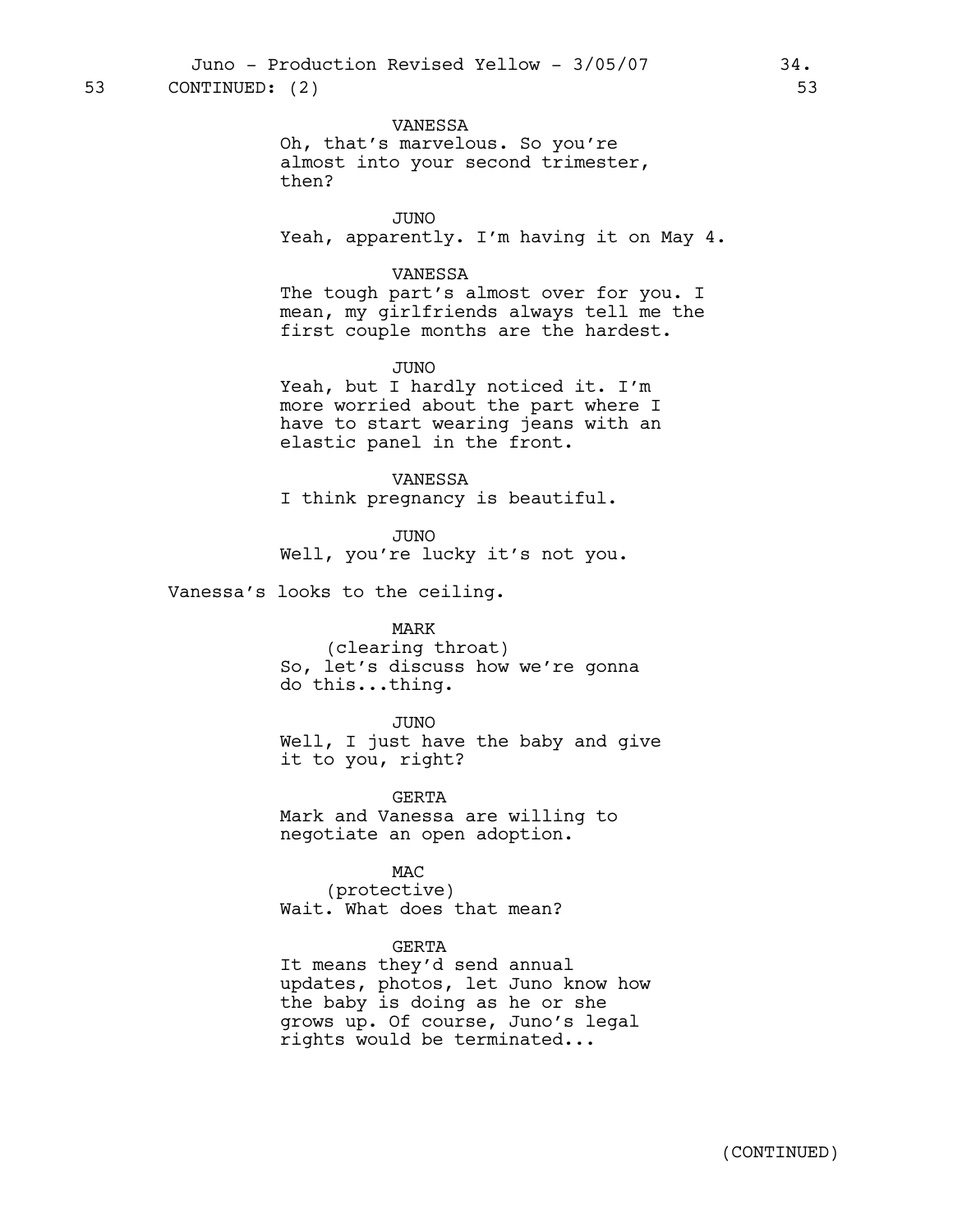#### JUNO

Whoah. I don't want to see pictures. I don't need to be notified of anything. Can't we just kick it old school? I could just put the baby in a basket and send it your way. You know, like Moses in the reeds.

# MARK

Technically, that would be kickin' it Old Testament.

Mark and Juno lock eyes.

#### JUNO

Yeah. Yeah! The way people used to do it. Quick and dirty, like ripping off a Band-Aid.

#### GERTA

Well, then we agree a traditional closed adoption would be best for all involved, then?

JUNO Shit, yeah. Close it up.

Vanessa is clearly ecstatic.

#### MARK

Obviously, we'll compensate you for your medical expenses.

VANESSA

Are you looking for any other compensation?

MAC

Excuse me?

#### JUNO

Well, no...I'm not going to *sell* the baby. I just want it to grow up with people who are ready to love it and be parents. I'm in high school, dude. I'm ill-equipped.

## VANESSA

You're doing an amazing and selfless thing for us.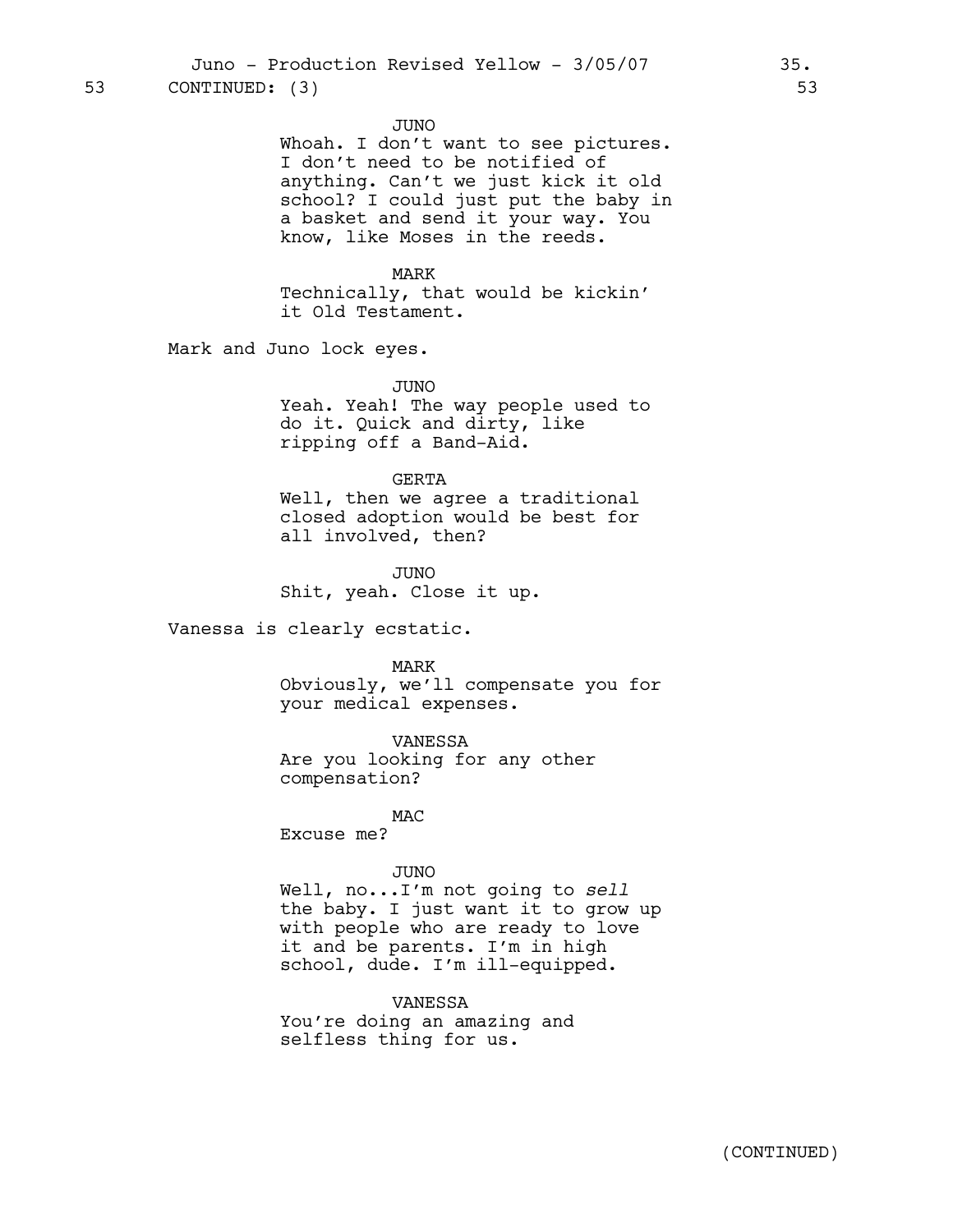MARK

Vanessa has wanted a baby since we got married.

VANESSA I want to be a mommy so badly!

Juno and Mac stare at her.

MAC You don't say.

VANESSA Well, haven't you ever felt like you were born to do something?

MAC Yes. Heating and air conditioning.

VANESSA Well, I was born to be a mother. Some of us are.

JUNO Mark, are you looking forward to being a dad?

Mark is caught off guard.

MARK

Sure, why not? I mean, every guy wants to be a father. Coach soccer, help with science projects and...I don't know. Fatherly stuff.

Mac casts a subtle, dubious glance at Mark.

VANESSA

Well, shall we start looking over the paperwork? Gerta has already drafted some preliminary documents.

JUNO Can I use the facilities first? Being pregnant makes you pee like

VANESSA

Seabiscuit.

Sure. The powder room down here is being re-tiled, but you can use the master bath upstairs. Go up, then turn left and on your right...

(CONTINUED)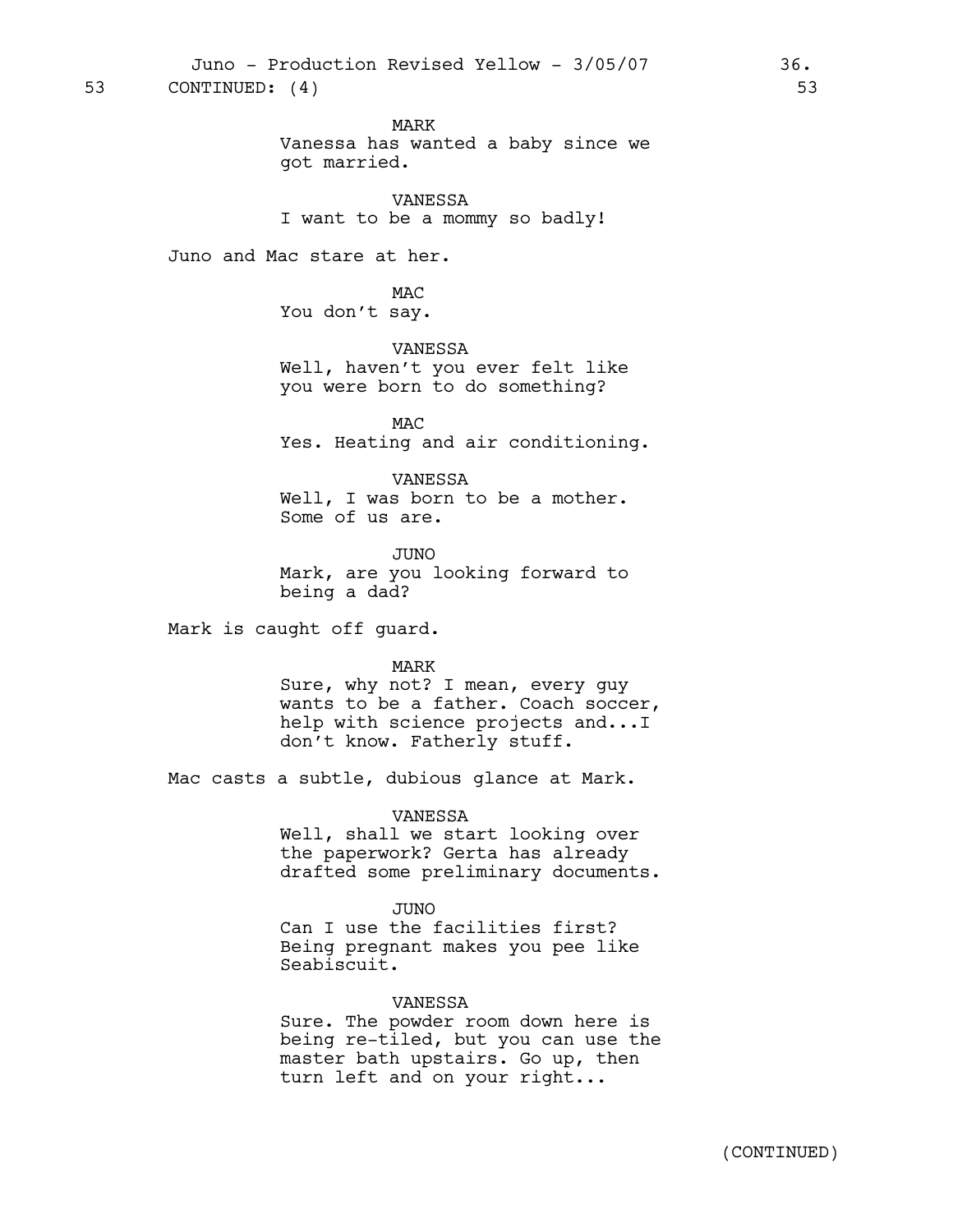Juno - Production Revised Yellow - 3/05/07 37. 53 CONTINUED: (5) 53

> JUNO Room with a toilet, got it.

#### 54 INT. LORING HOUSE - ENTRY/STAIRS - DAY 54

Juno heads into the foyer and up the stairs. We see a posed photo of Mark and Vanessa in the stairwell. Their house is beautiful, but frigid. Juno rubs her arms, shivering.

## 55 INT. LORING HOUSE - BATHROOM - DAY 55

The Loring's bathroom is huge. Juno flushes and goes to the double sink to wash her hands. She opens the overhead cabinet and sees Vanessa's toiletries. She spritzes on some perfume and examines the more expensive grooming items. There's a crinkled tube of LUBE in the cabinet. Juno picks it up, fascinated. She rubs a drop of it between her hands and runs it through her hair like pomade.

56 INT. LORING HOUSE - UPSTAIRS HALLWAY - DAY 56

Juno opens the bathroom door and instantly BUMPS into Mark.

JUNO Whoops! Yikes, I didn't expect to see you up here.

MARK Sorry. I was just getting something.

JUNO Did your wife send you up here to spy on me?

MARK

What? No! Do we come off like paranoid yuppies or something?

JUNO

Well, you don't just invite a random pregnant teenager into your house and leave her unsupervised. I could be a total klepto, for all you know.

MARK I don't get a klepto vibe from you. Evil genius? Maybe. Arsonist? Wouldn't rule it out.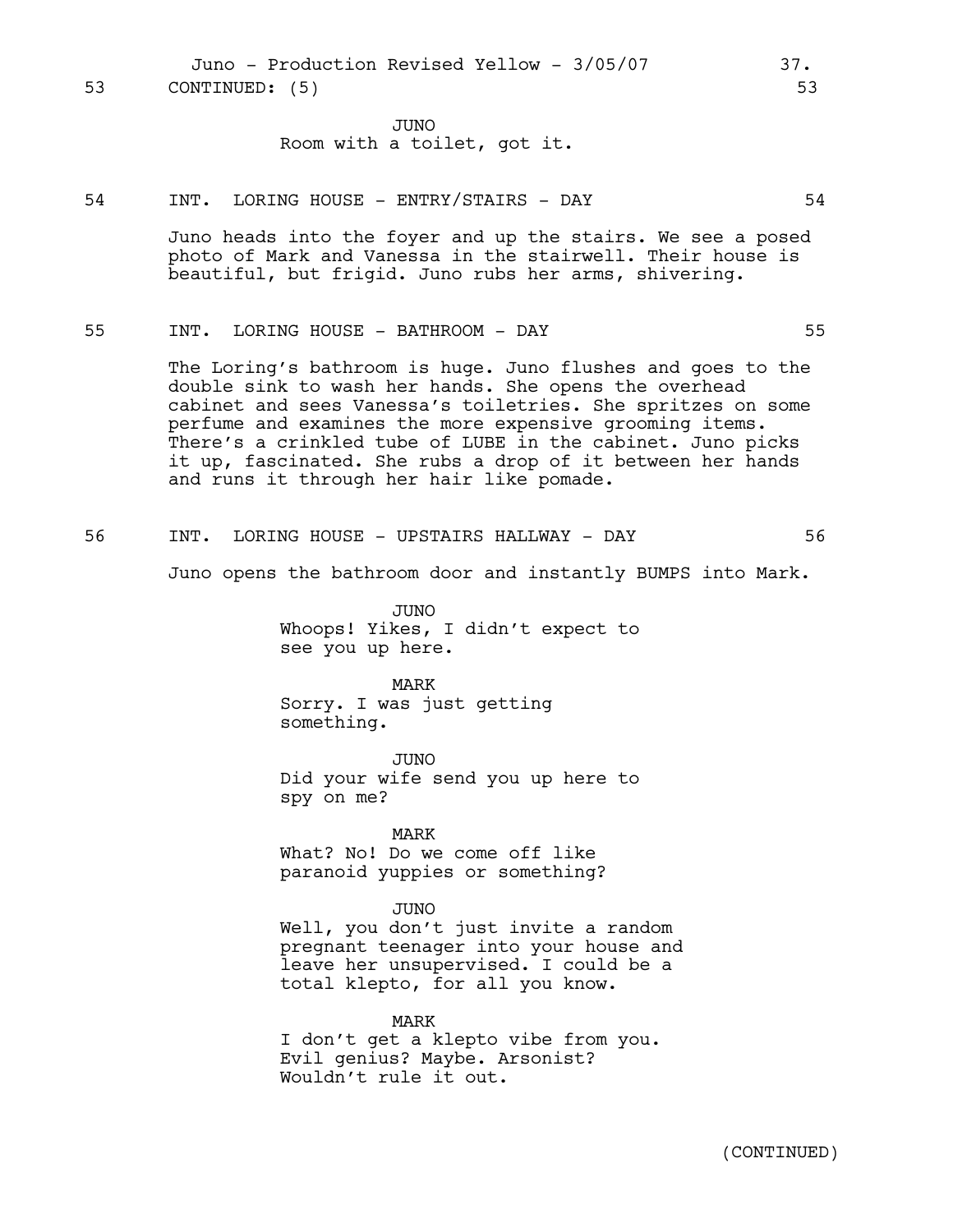JUNO

# I did steal a squirt of perfume. What do you think? It's Clinique Happy.

She holds her WRIST up to Mark's twitching nostrils.

JUNO (CONT'D) Smell those sparkling topnotes!

Mark inhales.

#### MARK

Am I supposed to feel happy now?

#### JUNO

You should be happy, Holmes. I'm giving you and Vanessa the gift of life. Sweet, screaming, pooping life! And you don't even have to be there when the baby comes out of me all covered in...

MARK

Viscera?

JUNO Blood and guts.

MARK We'd better get back downstairs ASAP.

Juno mocks his use of "ASAP" silently.

JUNO (halting) Wait a minute. Is that a Les Paul?

Juno is staring into a room with the door slightly ajar. We see GUITARS mounted on the wall, and the edges of posters.

#### MARK

Oh. That's, uh, my room. Vanessa lets me have a room for all my old stuff.

#### JUNO

Wow, you get a whole room in your own house? She's got you on a long leash there, Mark.

MARK

Shut up.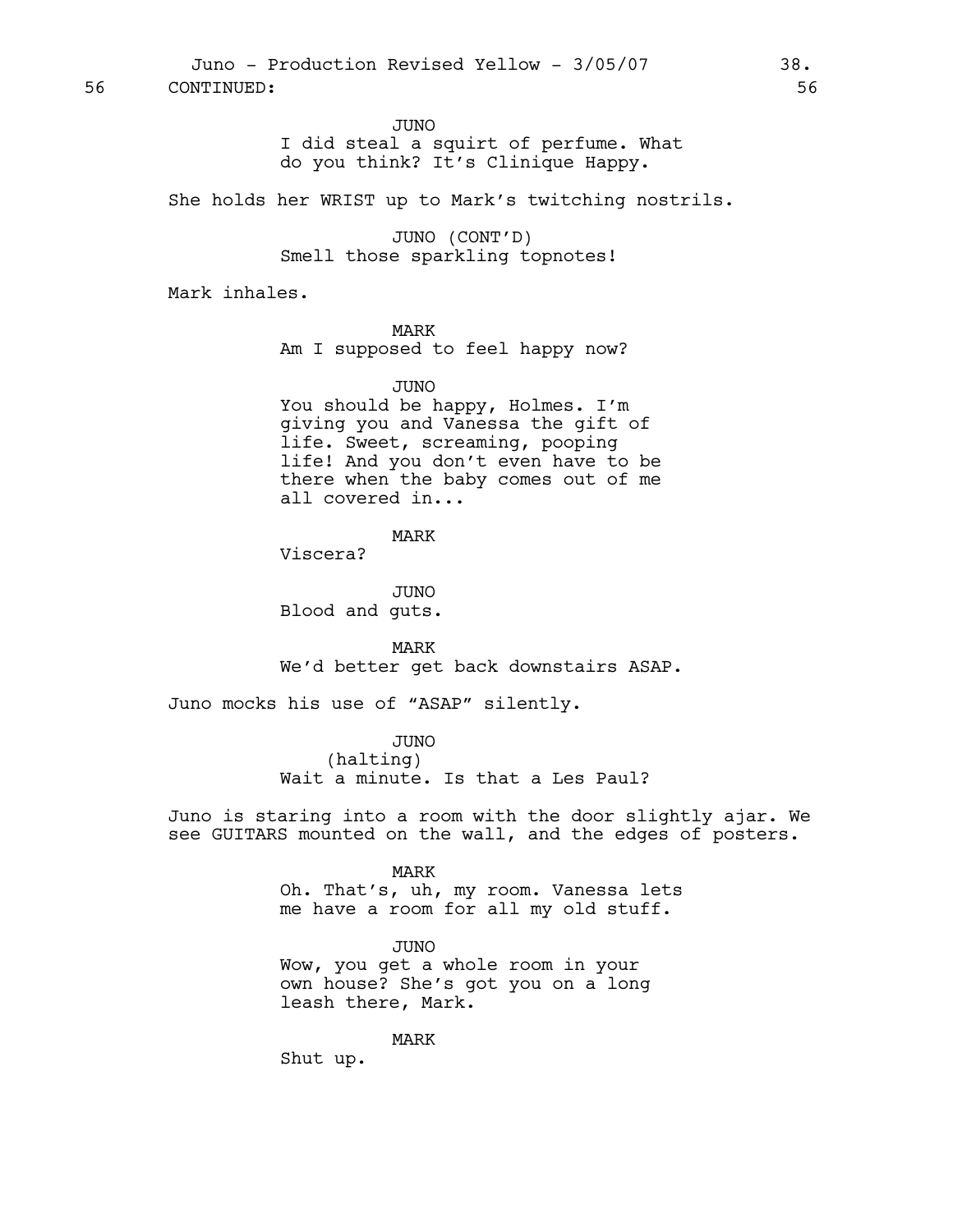# 57 INT. LORING HOUSE - MARK'S "SPECIAL" ROOM - DAY 57

The walls are plastered with FRAMED POSTERS of early-90s alt rock bands. (Mudhoney, Jane's Addiction etc.) Mark removes his LES PAUL from its moorings and hands it to Juno.

> JUNO It's beautiful. I've always liked Gibson better than Fender.

MARK What do you play?

JUNO I rock a Harmony.

MARK (holding back a chuckle) Oh.

JUNO What? I'm a pawn shop rocker.

MARK Sorry. I swear I'm not a gear snob.

Juno turns the guitar over, examining it closely.

JUNO What is that, Mahogany? What happens if you crack the neck?

MARK

Tell me about it. I used to play in a really tight band back when I lived in Chicago, and one night we opened for the Melvins...do you know who the Melvins are?

JUNO

(lying) Yeah.

#### MARK

Well, we were playing with them and I busted this guitar onstage. It cost me \$800 and a dime bag just to have it fixed.

JUNO When was this, like '96?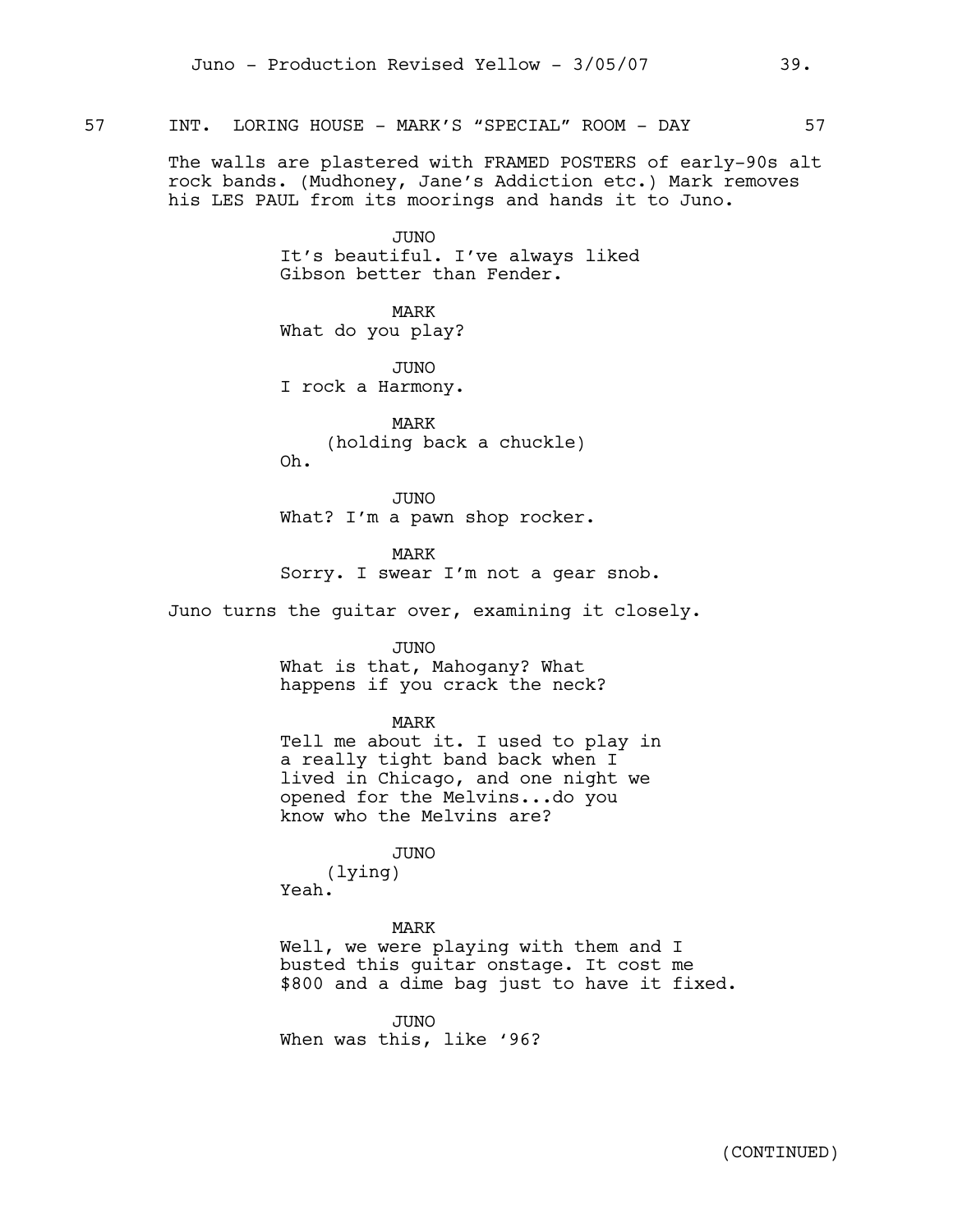MARK

'93. I'm telling you that was the best time for rock and roll.

JUNO

Nuh-uh, 1977! Punk Volume 1. You weren't there, so you can't understand the magic.

MARK You weren't even alive!

58 INT. LORING HOUSE - LIVING ROOM - DAY 58

Vanessa, Mac and Gerta Rauss are waiting in awkward silence for Juno and Mark to return. Mac notices a brand new PILATES MACHINE sitting in its packaging in a corner of the room.

> MAC So. What's that thing?

VANESSA A Pilates machine?

MAC What do you make with that?

VANESSA You don't *make* anything. It's for exercising.

58A INT. LORING HOUSE - MARK'S SPECIAL ROOM - SAME 58A

Mark and Juno tool around on the guitars unplugged. They play little riffs. He teaches her a couple chords.

58B INT. LORING HOUSE - LIVING ROOM - SAME 58B

MAC My wife just ordered one of those Tony Little Gazelles off the TV, you know, from the guy with the ponytail?

Vanessa and Gerta have no response.

MAC That guy just doesn't look right to me.

(CONTINUED)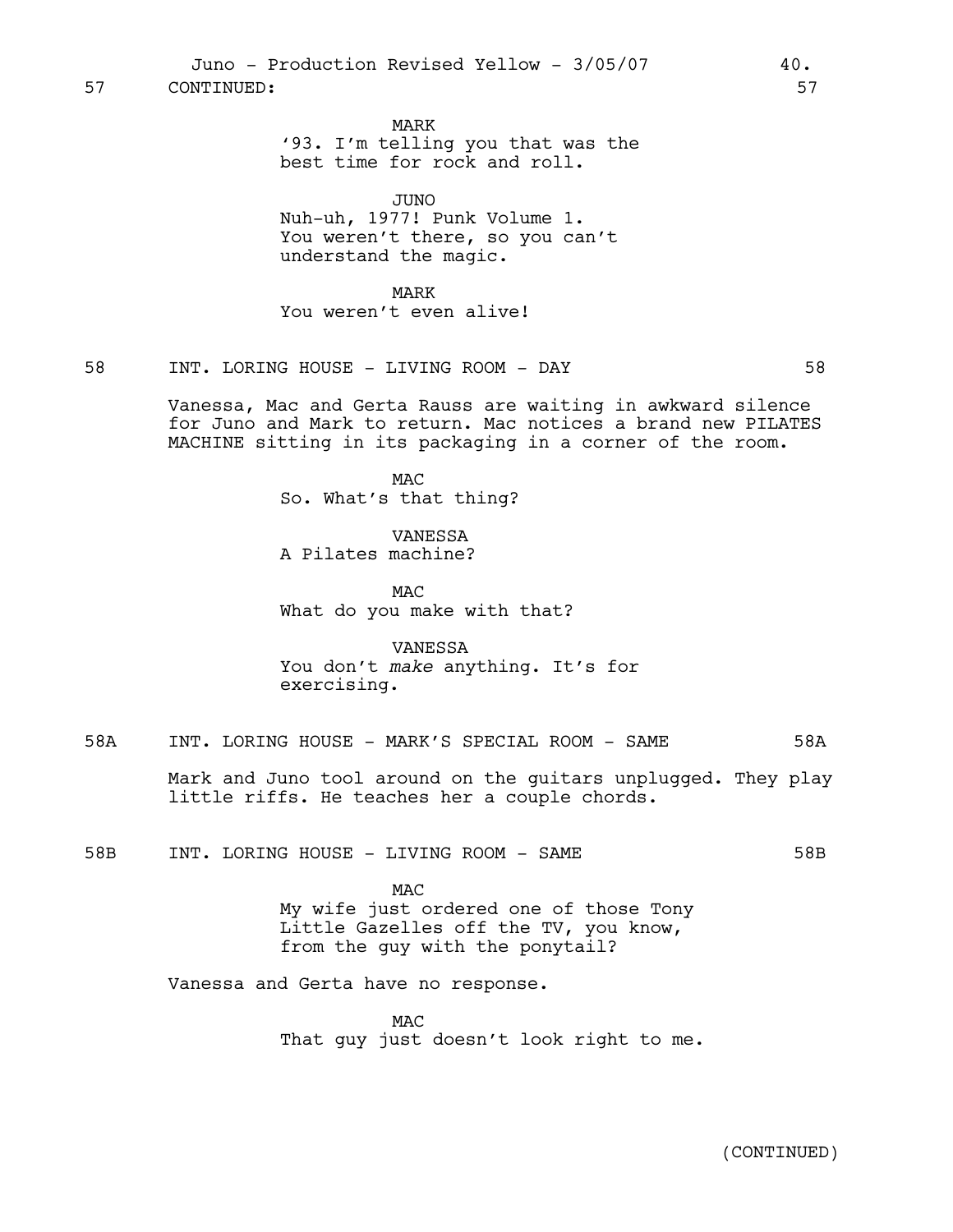Suddenly, a shriek of AMP FEEDBACK, followed by loud, discordant GUITAR STRUMMING can be heard drifting down from upstairs. Vanessa's looks to the ceiling.

#### VANESSA

(to her guests) Will you excuse me?

# 59 INT. LORING HOUSE - MARK'S SPECIAL ROOM - DAY 59

Mark has strapped on the Les Paul and is playing and singing. "Doll Parts" by Hole.

> JUNO AND MARK (quietly singing together) "Yeah, they really want you... they really want you... they really do."

Building together.

JUNO AND MARK (singing together and connecting) Yeah, they really want you... they really want you... and I do to. (both blush)

VANESSA appears in the doorway. Juno immediately puts down the guitar. Mark doesn't notice her immediately.

> MARK (passionate singing) I WANT TO BE THE... (notices Vanessa) Oh, sorry honey...

Mark clumsily puts down the guitar and stands up.

VANESSA You guys are *playing music*?

MARK Juno just wanted a closer look at Kimber here.

JUNO Your guitar is named *Kimber*?

MARK

Yeah.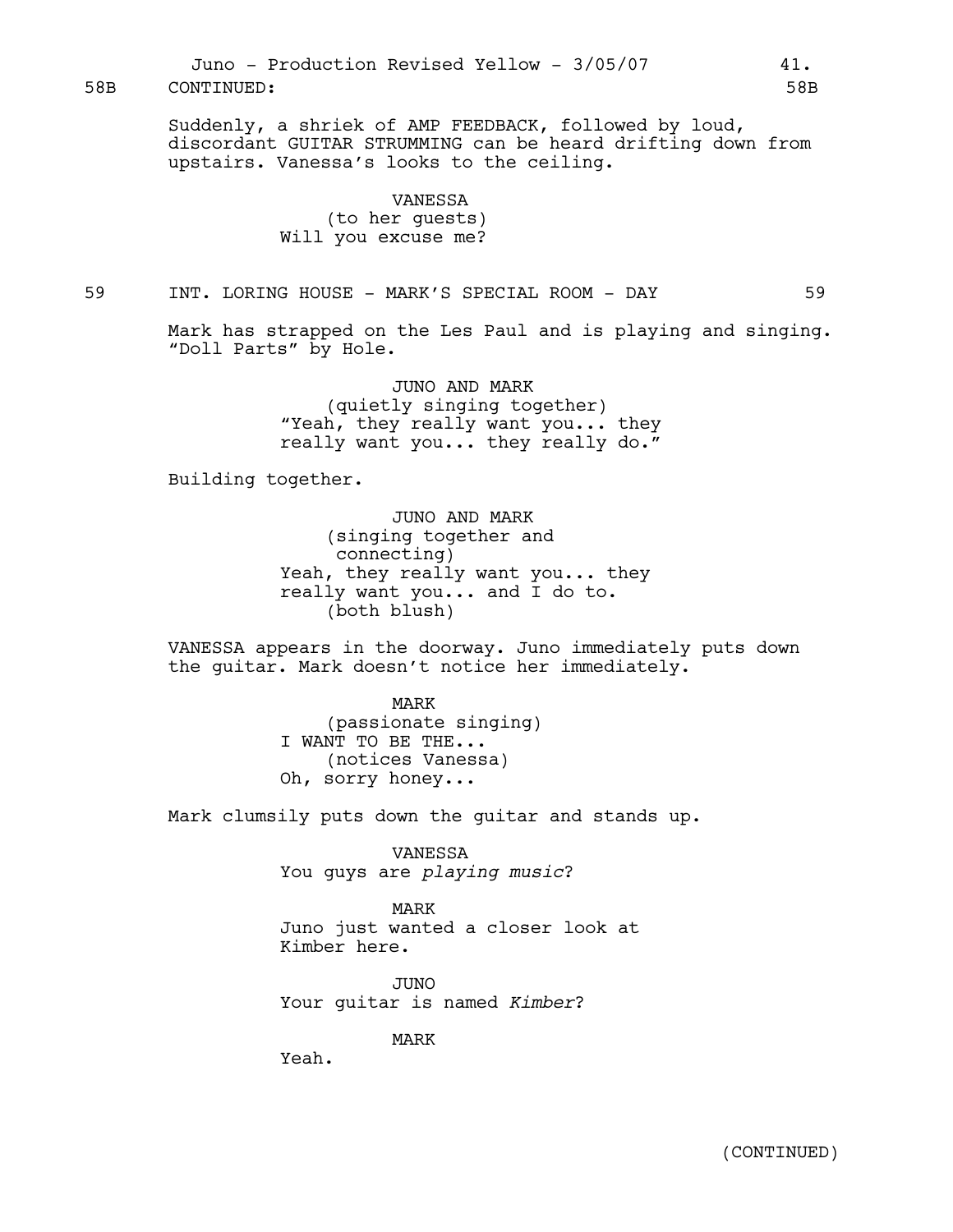JUNO

That's all right. My axe is named Roosevelt. After Franklin, not Ted. Franklin was the hot one with the polio.

#### VANESSA

I think Gerta is waiting for us downstairs with some important stuff for us to go over.

Mark hangs the guitars back on the wall. He and Juno exit the room, chastised. Vanessa looks to Mark in question.

> VANESSA Didn't mean to interrupt the jam sessions.

## 60 INT. LORING HOUSE - ENTRY - DAY 60

Juno and Mac have put their coats on and are in the process of leaving. Gerta hands Juno the DOCUMENTS. Vanessa and Mark trail behind.

GERTA

So, look those over and give me a call at my office if you have any questions.

VANESSA

Juno, we'd really appreciate it if you could keep us updated on any doctor's appointments, ultrasounds, other things of that nature.

JUNO

Oh. Sure. Of course you'd want to know how your kid is cooking.

VANESSA So, then, you really think you're going to go ahead with this?

Mac STARES at Juno gravely.

JUNO Yeah. For sure. I like you guys.

Juno looks at Mark.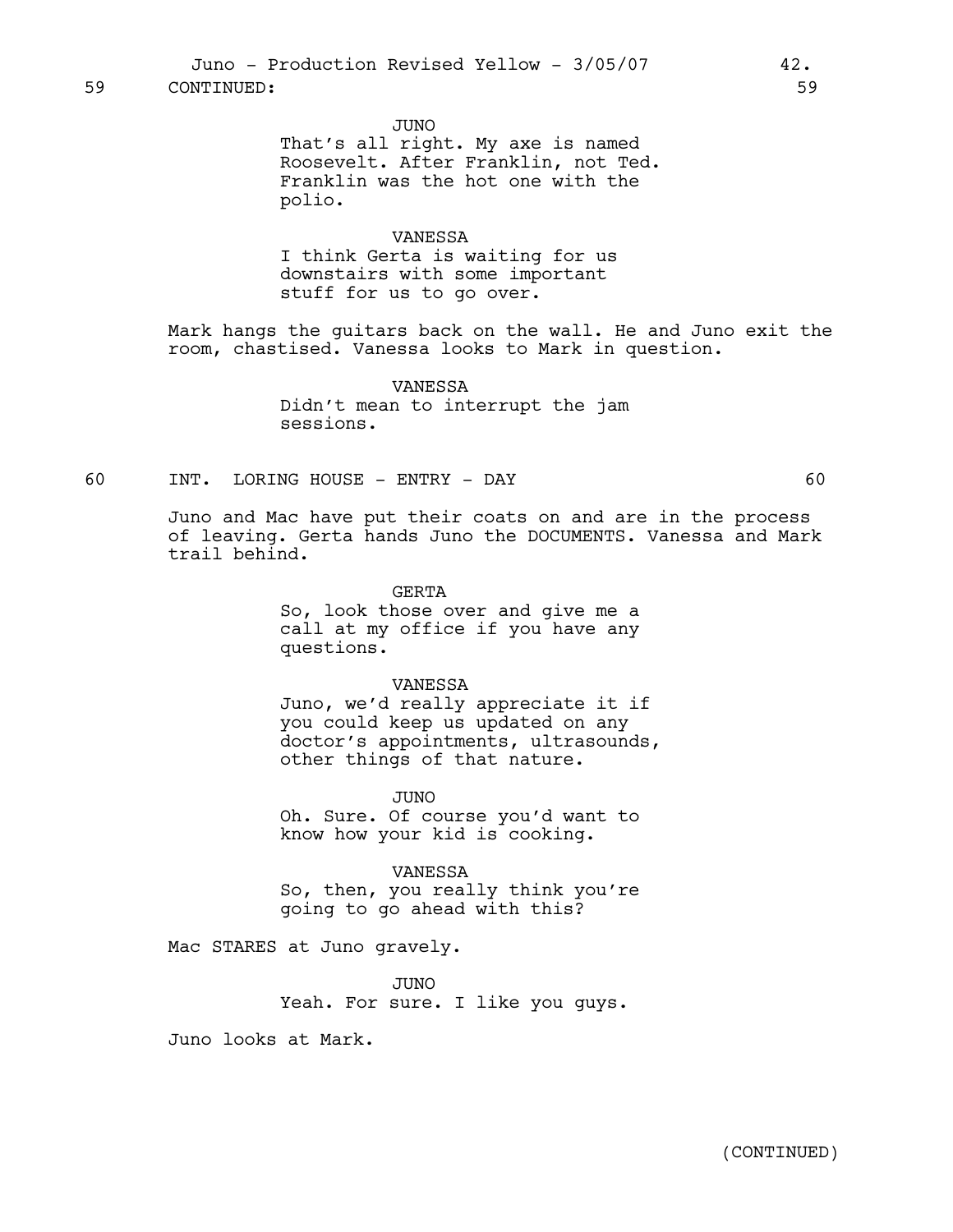VANESSA How sure? Percentage-wise, would you say you're 80% sure, 90% sure?

Mark seems visibly embarrassed by Vanessa's manic demeanor.

JUNO I'm going to say I'm 104% sure.

VANESSA

Oh really?

JUNO

Look, if I could give it to you now, I would. But it probably looks like a Sea Monkey at this point, so I think we should leave it in there for a while until it gets cuter, you know?

**MAC** 

I think that's a great idea.

MARK

That's great, right? Stellar news. Well, you guys drive safe, and we'll hear from you soon, all right?

MAC

All right, take care of yourselves.

Juno and Mac exit. Mark shuts the door. All is silent in the foyer. Mark, Vanessa and Gerta stand motionless. Gerta pumps her fist triumphantly, trying to create a mood of celebration.

> GERTA (overly aggressive) All RIGHT!

Vanessa buries her head in her hands and weeps hoarsely.

61 EXT. SUBURBAN STREETS - MORNING 61

It is now WINTER. The TRACK TEAM jogs in formation, leaving tracks in the snow. Those bastards never stop running.

62 EXT. DANCING ELK SCHOOL - TRACK - DAY 62

Bleeker is running alone on the track. His exhalations are icy puffs in the air. Bleeker's friend VIJAY jogs up alongside him. Vijay is a solemn, skinny boy, much like Bleeker.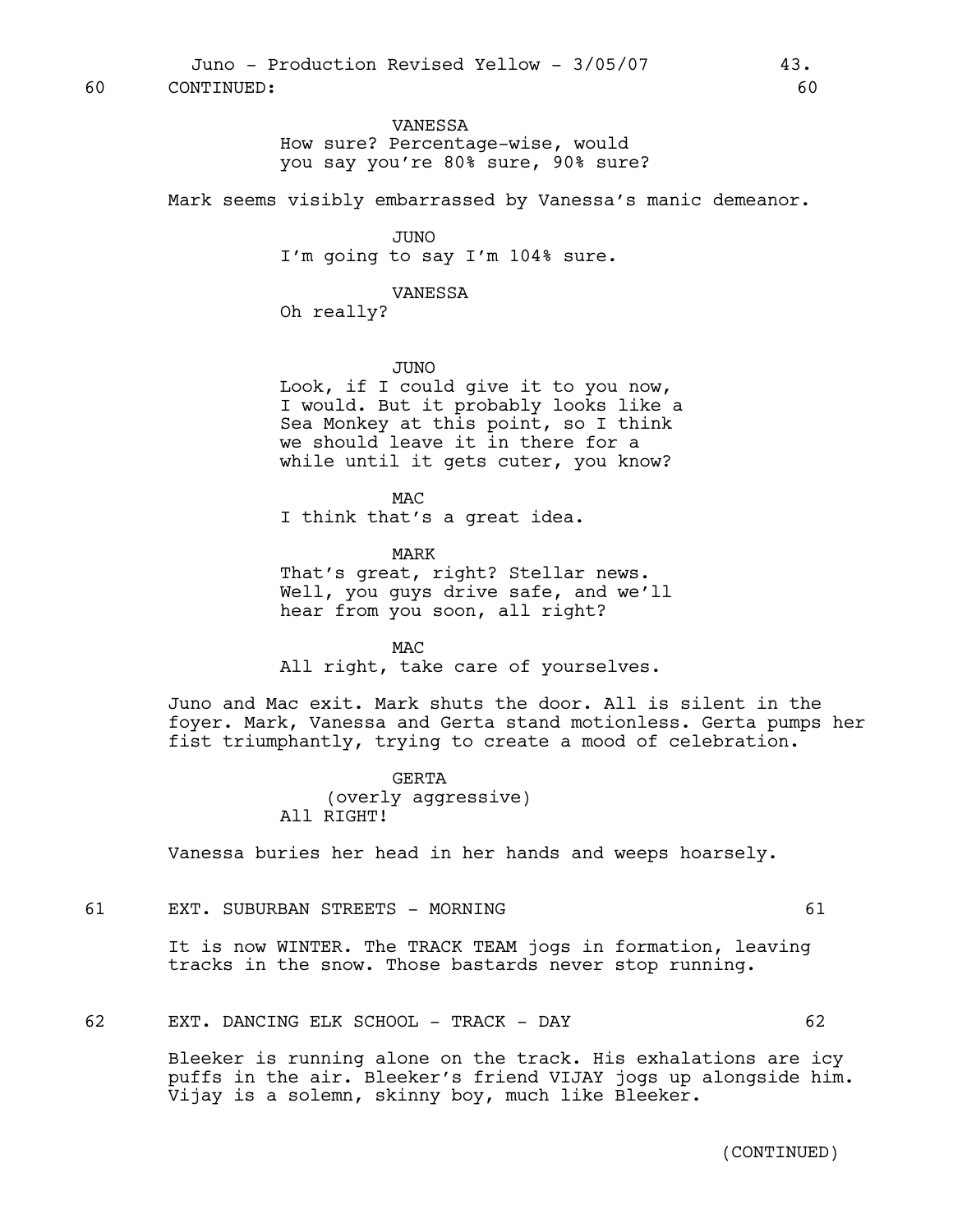62 CONTINUED: 62

VIJAY

Hey man.

BLEEKER Oh, hey Vijay.

VIJAY Did you hear Juno MacGuff is pregnant?

BLEEKER

Yup.

VIJAY Just like our moms and teachers!

BLEEKER

Yup.

VIJAY Did you hear it's yours?

BLEEKER

Yup.

VIJAY What a trip, man.

BLEEKER I don't really know anything about it.

VIJAY You should grow a moustache. You're a real man now.

BLEEKER I can't grow a moustache. It never comes in evenly.

VIJAY Me neither. But I'm going to stop wearing underpants in order to raise my sperm count. See you.

VIJAY jogs off. Bleeker STOPS and wipes away his sweat.

62A INT. DANCING ELK SCHOOL - HEAD OFFICE - DAY 62A

We're looking over Juno's now FIVE MONTH PREGNANT BELLY to a school administrator filling out a slip.

Juno takes the slip, turns around and smiles all the way out.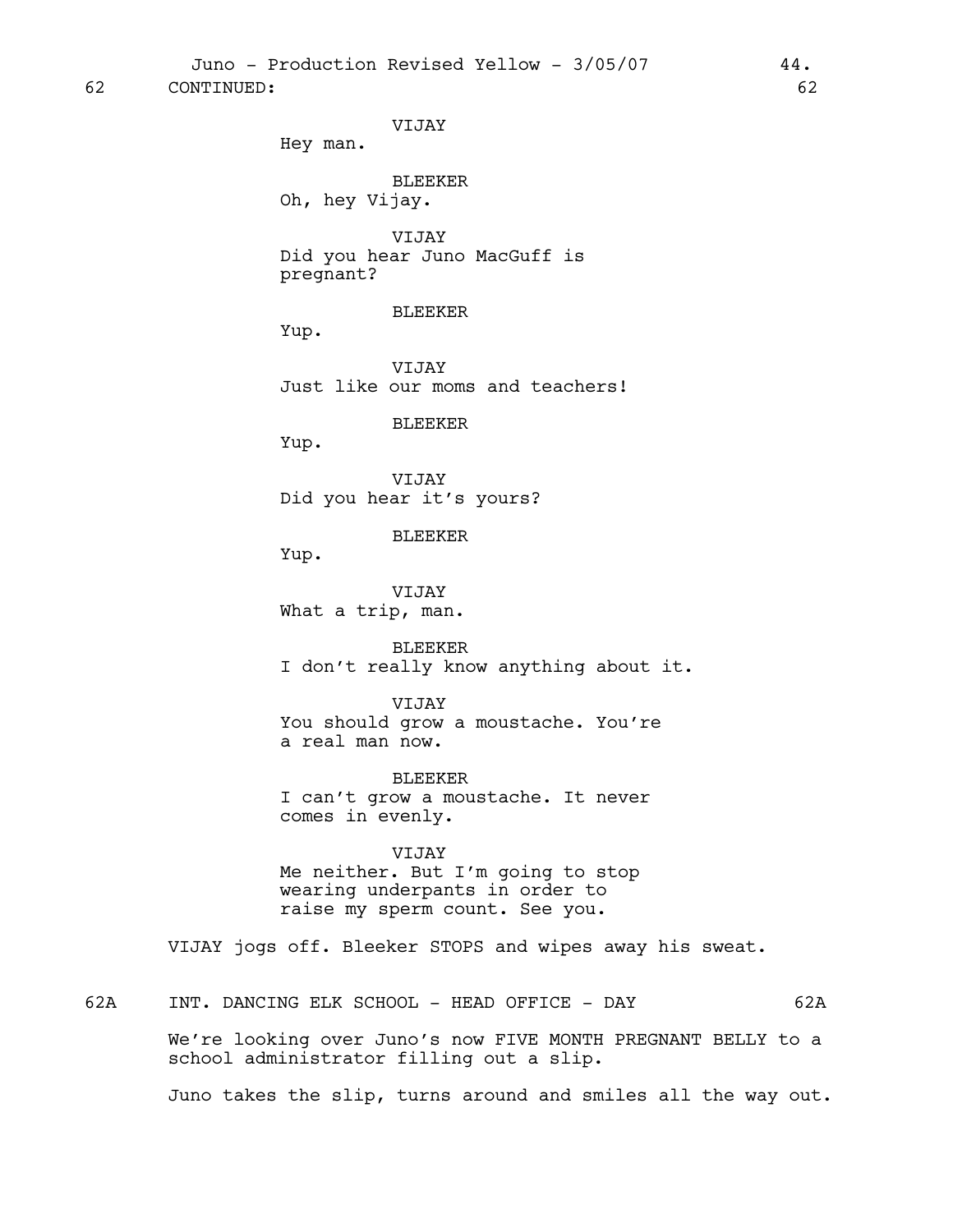## 62B INT. DANCING ELK SCHOOL - CORRIDOR - DAY 62B

Juno exits the head office and bumps into Bleeker.

#### BLEEKER

Hey Juno... A couple of us are going to the cineplex after school to donut that movie with the guy with eighteen kids.

JUNO Sorry, Bleek... Going for my ultrasound. Gotta note and everything.

BLEEKER

Okay, cool.

JUNO I'll try to drop by later.

#### 63 INT. DOCTOR'S OFFICE - AFTERNOON 63

SPLOOGE! We see ultrasound goo being squirted onto Juno's exposed pregnant belly. An ULTRASOUND TECHNICIAN is using a Doppler device to view the contents of her burgeoning bump. Bren and Leah *ooh* and *ahh* at the resulting image.

The tech takes measurements and types them into her database.

ULTRASOUND TECH That's the feet...

ALL THREE

Oooh...

ULTRASOUND TECH And there's a hand...

The monitor reveals the baby's head.

ALL THREE (various) Check that out... No way...

BREN (dreamily) Would you look at that?

LEAH Check out Baby Big-Head. That kid is *scary!*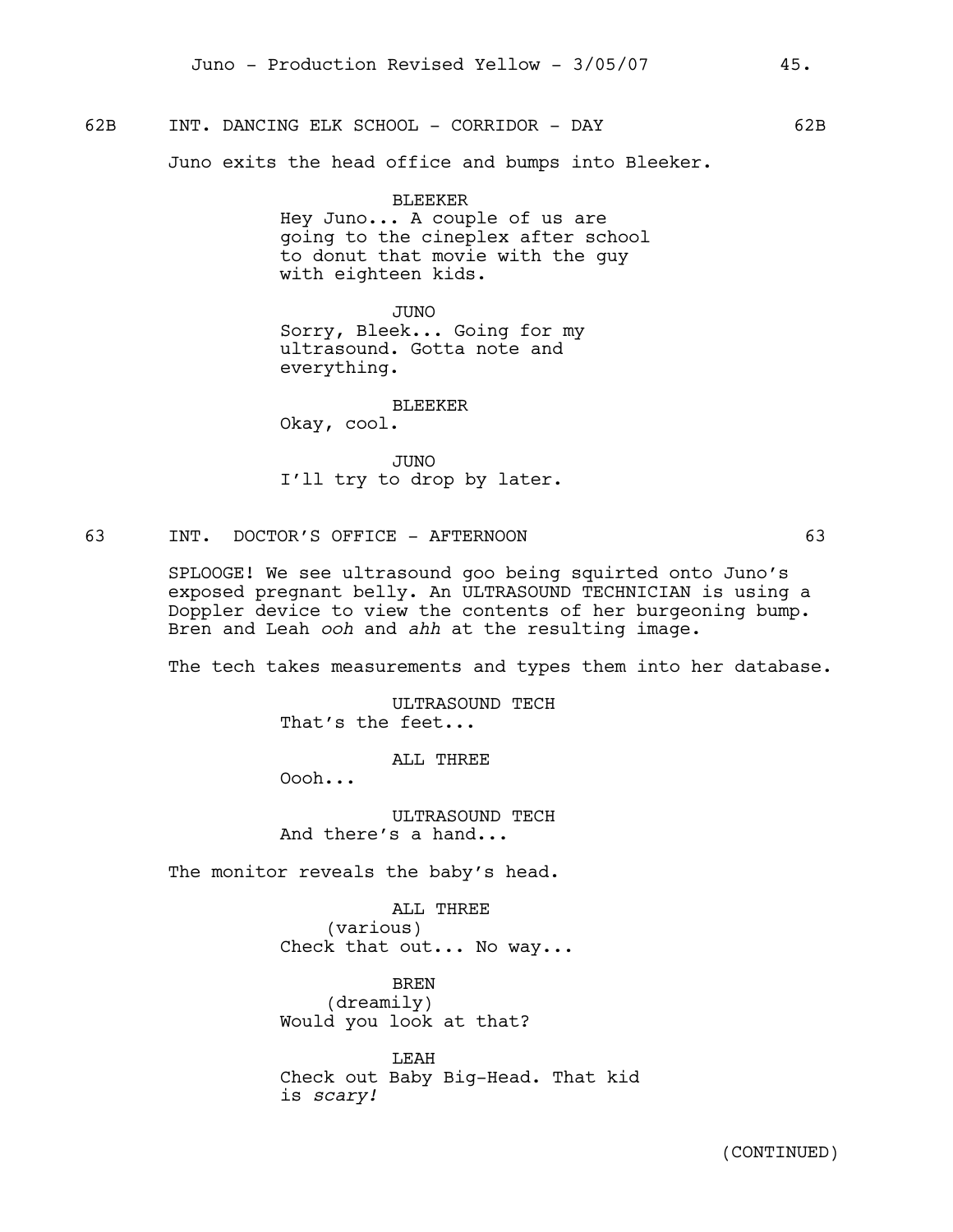63 CONTINUED: 63

JUNO Hey, I'm a *sacred vessel*. All you've got in your belly is Taco Bell!

LEAH

Touche.

JUNO

(gazing at the monitor) It *is* really weird looking. It's like it's not even real. I can't believe there are saps who actually cry at these things.

Juno and Leah look at BREN, who is dabbing her eyes discreetly.

> BREN What? I'm not made of stone.

ULTRASOUND TECH Well, there we have it. Would you like to know the sex?

LEAH Aw, please Junebug?

JUNO No way. No, I definitely don't want to know.

ULTRASOUND TECH Planning to be surprised when you deliver?

JUNO I want Mark and Vanessa to be surprised, and if I know, I won't be able to keep myself from telling them and ruining the whole thing.

ULTRASOUND TECH (condescending) Are Mark and Vanessa your friends at school?

JUNO No, they're the people who are adopting the baby.

ULTRASOUND TECH Oh. Well, thank goodness for that.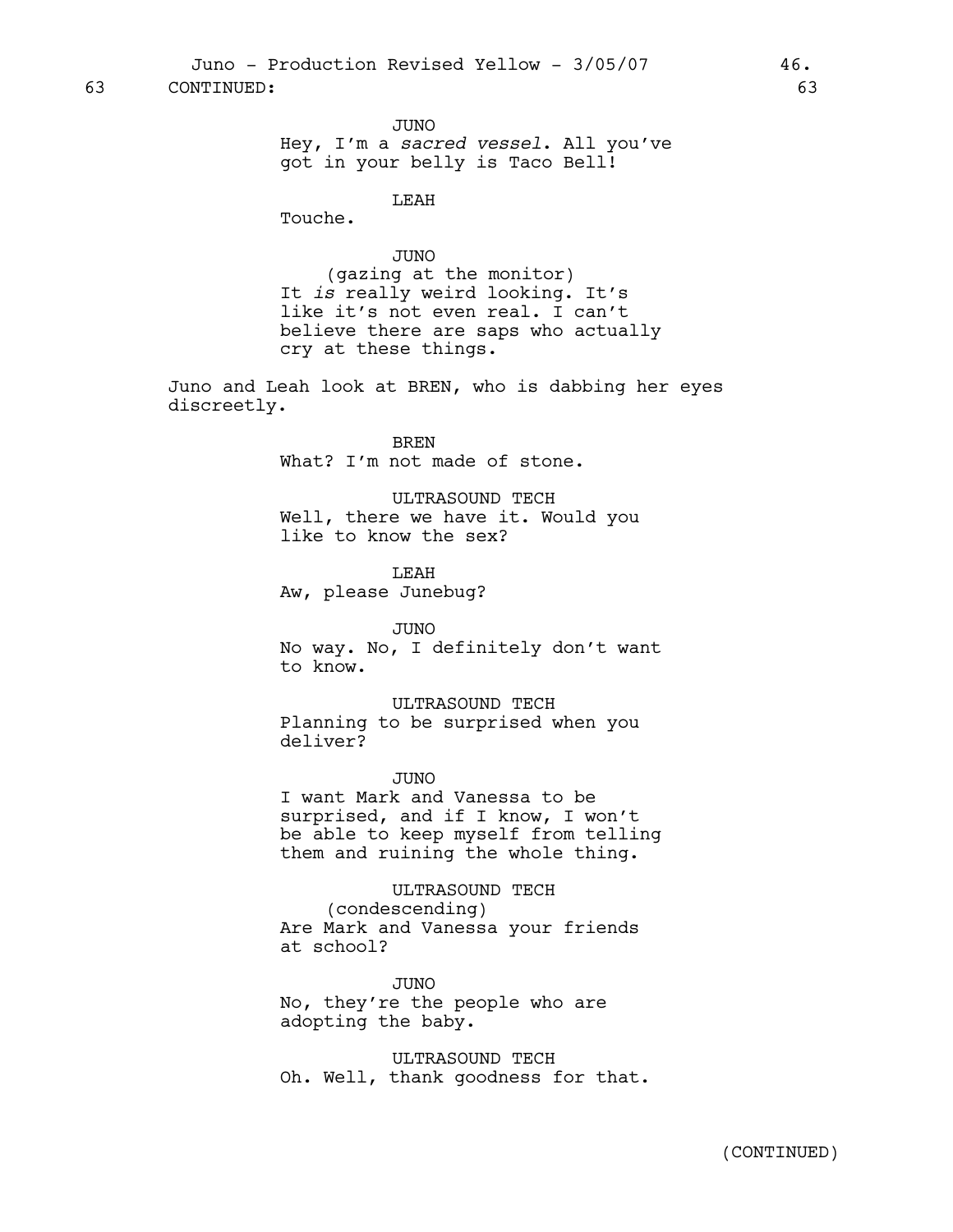Juno - Production Revised Yellow - 3/05/07 47. 63 CONTINUED: (2) 63

BREN

Wait, what's that supposed to mean?

#### ULTRASOUND TECH

I just see a lot of teenage mothers come through here. It's obviously a poisonous environment for a baby to be raised in.

Juno, Leah and Bren become immediately defensive.

JUNO

How do you know I'm so poisonous? Like, what if the adoptive parents turn out to be evil molesters?

LEAH

Or stage parents!

#### BREN

They could be utterly negligent. Maybe they'll do a far shittier job of raising a kid than my dumbass stepdaughter ever would. Have you considered that?

ULTRASOUND TECH No...I guess not.

BREN What is your job title, exactly?

ULTRASOUND TECH

Excuse me?

BREN I said, what-is-your-job-title, Missy?

ULTRASOUND TECH I'm an ultrasound technician, ma'am.

BREN Well I'm a nail technician, and I think we both ought to stick to what we know.

ULTRASOUND TECH What are you talking about?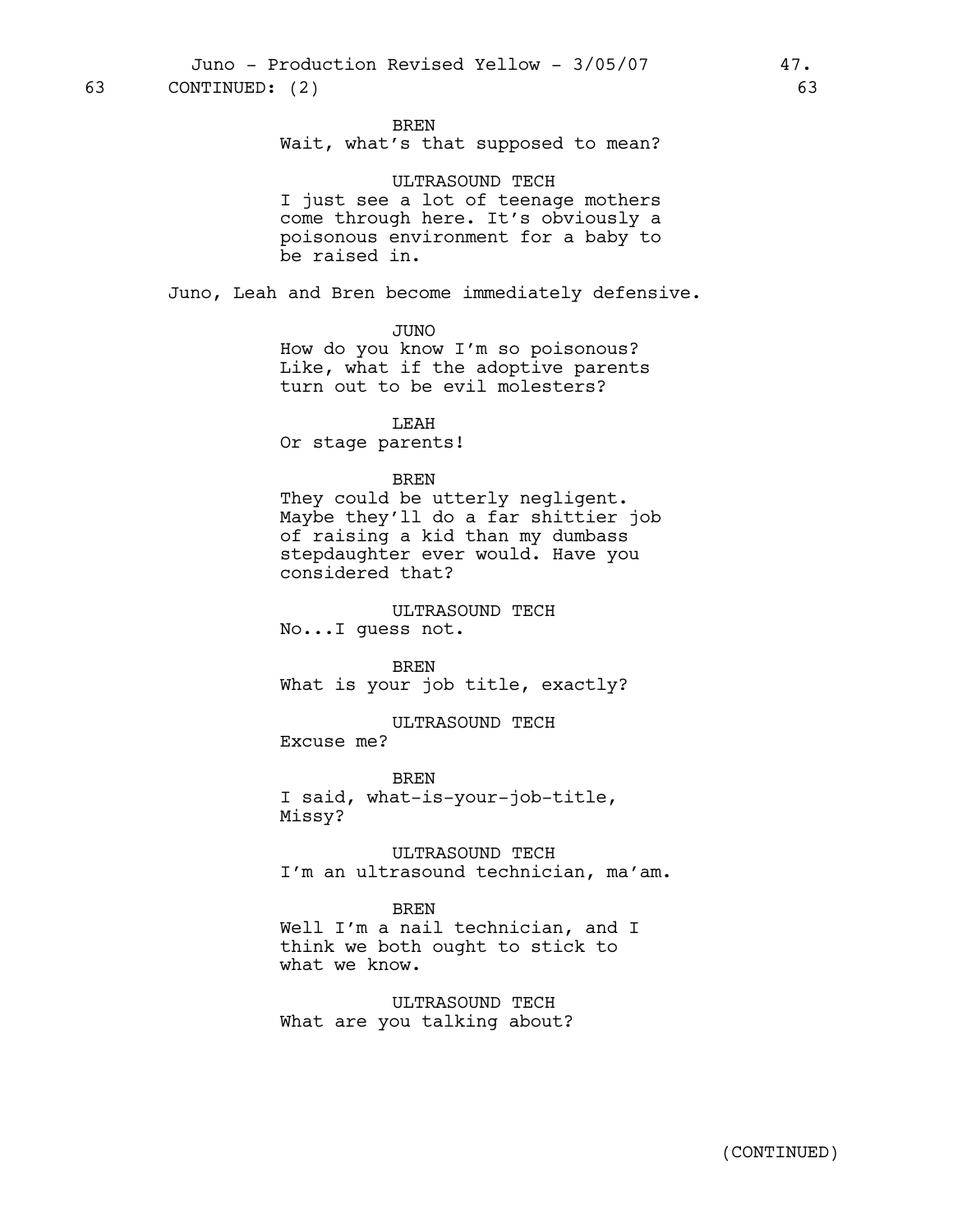BREN

You think you're special because you get to play Picture Pages up there?

Bren gestures to the ULTRASOUND MONITOR.

#### BREN

My five year-old daughter could do that, and let me tell you, she is not the brightest bulb in the tanning bed. So why don't you go back to night school in Manteno and learn a real trade!

The ULTRASOUND TECH exits in a huff.

JUNO Bren, you're a dick! I love it.

64 INT. JUNO'S BEDROOM - DAY 64

Juno lays in bed checking out the ULTRASOUND PRINT OUT.

65 EXT. LORING NEIGHBORHOOD - PREVIA - AFTERNOON 65

The Previa drives into the front gate of Mark and Vanessa's exclusive community. A sign on the gate reads "Glacial Valley."

66 EXT. LORING HOUSE - ENTRY - AFTERNOON 66

Juno rings the doorbell, shifting her weight in the cold.

MARK answers the door, dressed in a t-shirt and jeans.

MARK Juno? Wow, I didn't expect to see you here.

JUNO I've got something really cool to show you guys. Is Vanessa here?

MARK No, she's working late tonight. She's trying to accrue some extra time off for when, you know...

He gestures awkwardly to Juno's belly.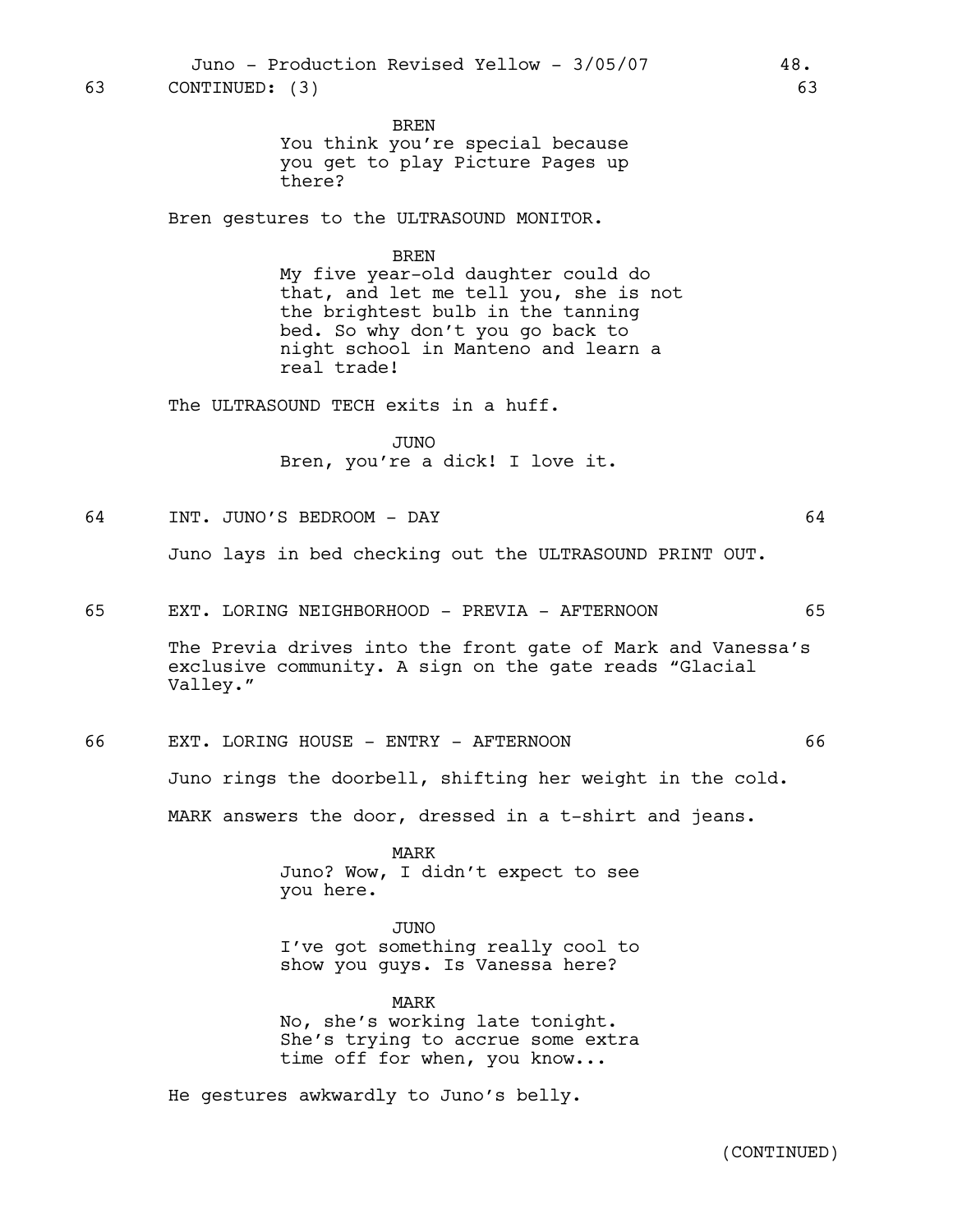66 CONTINUED: 66

JUNO Right. I hear they can be kind of a time-suck.

MARK Come on in. You wanna Ginseng Cooler?

JUNO Sure. What is it with you rich people and your herb-infused juices?

MARK I don't know. Something to do with the four-packs... (adding) ... They're not bad.

## 67 INT. LORING HOUSE - KITCHEN - AFTERNOON 67

Mark leads Juno into the kitchen, where he pours two drinks. The STEREO blares in the background.

> JUNO Why aren't you at work?

MARK I mostly work from home. I'm a composer.

JUNO No shit. Like Johannes Brahms?

MARK No, more commercial stuff.

JUNO

Like what?

MARK Commercials.

JUNO

Oh.

MARK Have you seen those ads for Titanium Power men's deodorant?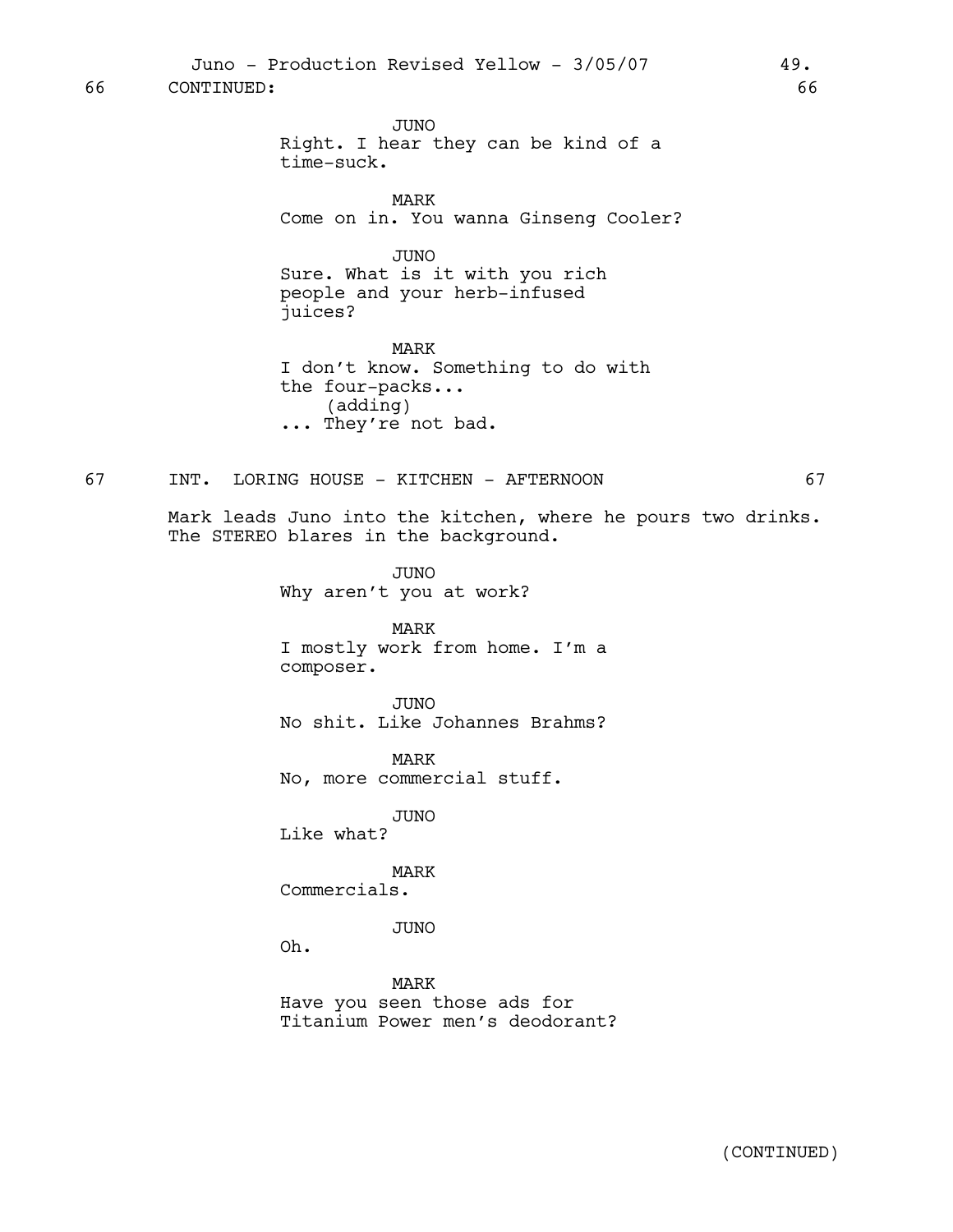67 CONTINUED: 67

JUNO (singing) Titanium Power! Get more snatch by the batch!

MARK I wrote that.

JUNO You're kind of a sellout, aren't you? What would the Melvins say?

MARK

They'd say you came a long way out here not knowing if anyone would be home.

She holds up a manila envelope.

JUNO Come on, you're going to want to sit down for this.

68 INT. LORING HOUSE - DEN - AFTERNOON 68

As they move into the living room, Juno sits down and motions for Mark to join her on the couch.

> JUNO Park it, dude.

Mark sits down. With great fanfare, Juno retrieves a dark, glossy sheet from the envelope. It's her ULTRASOUND.

> JUNO Behold, good sir! The very first photo of your future child.

MARK You're kidding!

Mark EXAMINES the ultrasound, baffled.

JUNO I think it kind of looks like my friend, Paulie.

MARK (joking) Oh, is he bald and amorphous?

JUNO No, he's the dad.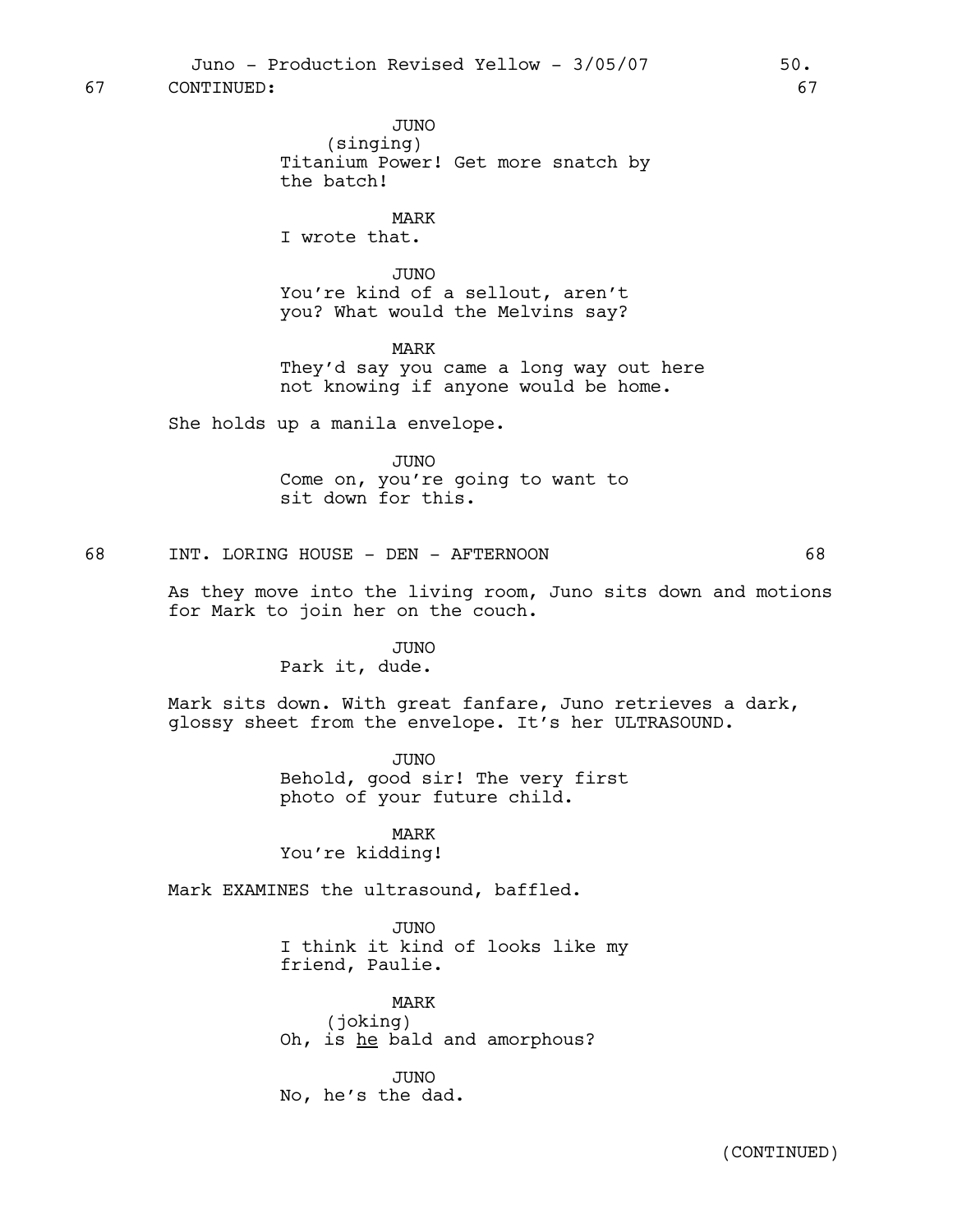Mark looks jolted, as if it's the first time he considered that her baby might have a father. He stands up and holds the photo up to the light critically.

> MARK Can you tell if it's a boy or a girl?

JUNO The doctor can tell, but I decided not to know. I want it to be a big surprise.

MARK Well, it can really only go two ways.

```
JUNO
```
That's what you think. I drink tons of booze so you might get one of those scary neuter-babies that's born without junk.

MARK

Junk?

JUNO You know... it's parts...

MARK I know what junk is.

JUNO (teasing) Yeah?

MARK We definitely want it to have junk.

JUNO Well don't worry about it. My stepmom is forcing me to eat really healthy. She won't even let me stand in front of the microwave or eat red M&Ms. Hope you're ready.

Mark chuckles.

MARK Wait...do you hear that?

A new SONG has begun. Mark closes his eyes in ecstasy and walks toward the stereo. Juno follows him toward the source of the music, looking perplexed by how happy he is.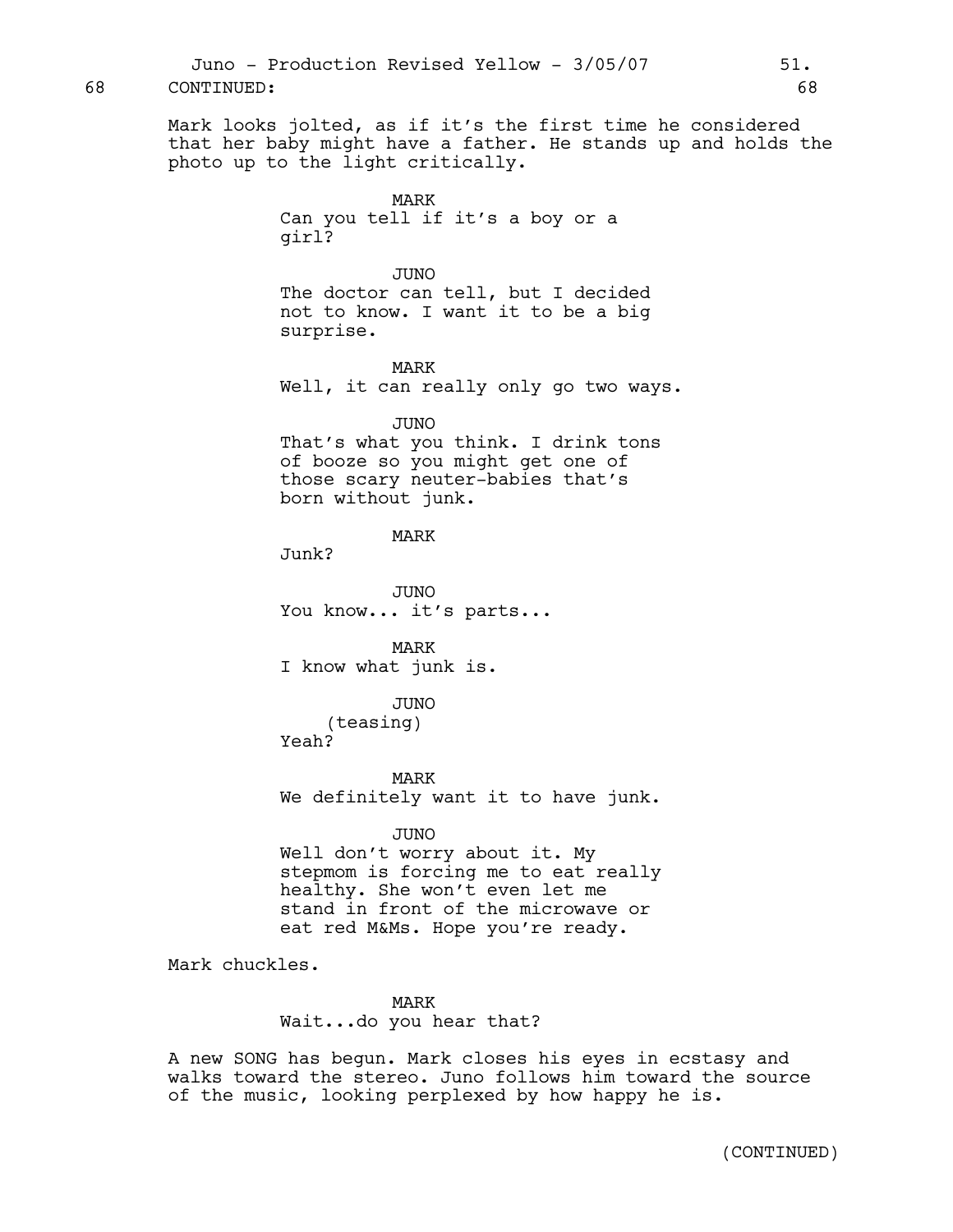Juno - Production Revised Yellow - 3/05/07 52.

68 CONTINUED: (2) 68

JUNO What is it?

MARK It's only my favorite song. It's Sonic Youth doing "Superstar" by the Carpenters.

# JUNO

(excited) I've heard the Carpenters before. Chick drummer and freaky dude. Not unlike the White Stripes.

MARK

You haven't heard the Carpenters like this. Listen.

Mark grabs the STEREO REMOTE off the kitchen counter and turns up the volume to a roar. Mark and Juno stand in silence in the kitchen. Mark mouths along with the lyrics.

MARK

(lipsynching) *Don't you remember you told me you loved me, baby...*

JUNO Hey, I like this.

## MARK

This album is all Carpenters covers by alt-rock bands. It's called *If I Were a Carpenter.* It is God. I'll rip a copy for you before you leave.

JUNO You don't have to do that.

MARK

It's the least I can do. What did you say your favorite band was?

#### JUNO

I didn't. But it's a three-way tie between the Stooges, Patti Smith and the Runaways.

## MARK

Yeah, I definitely need to make you some CDs. At least while my kid is hanging out in there.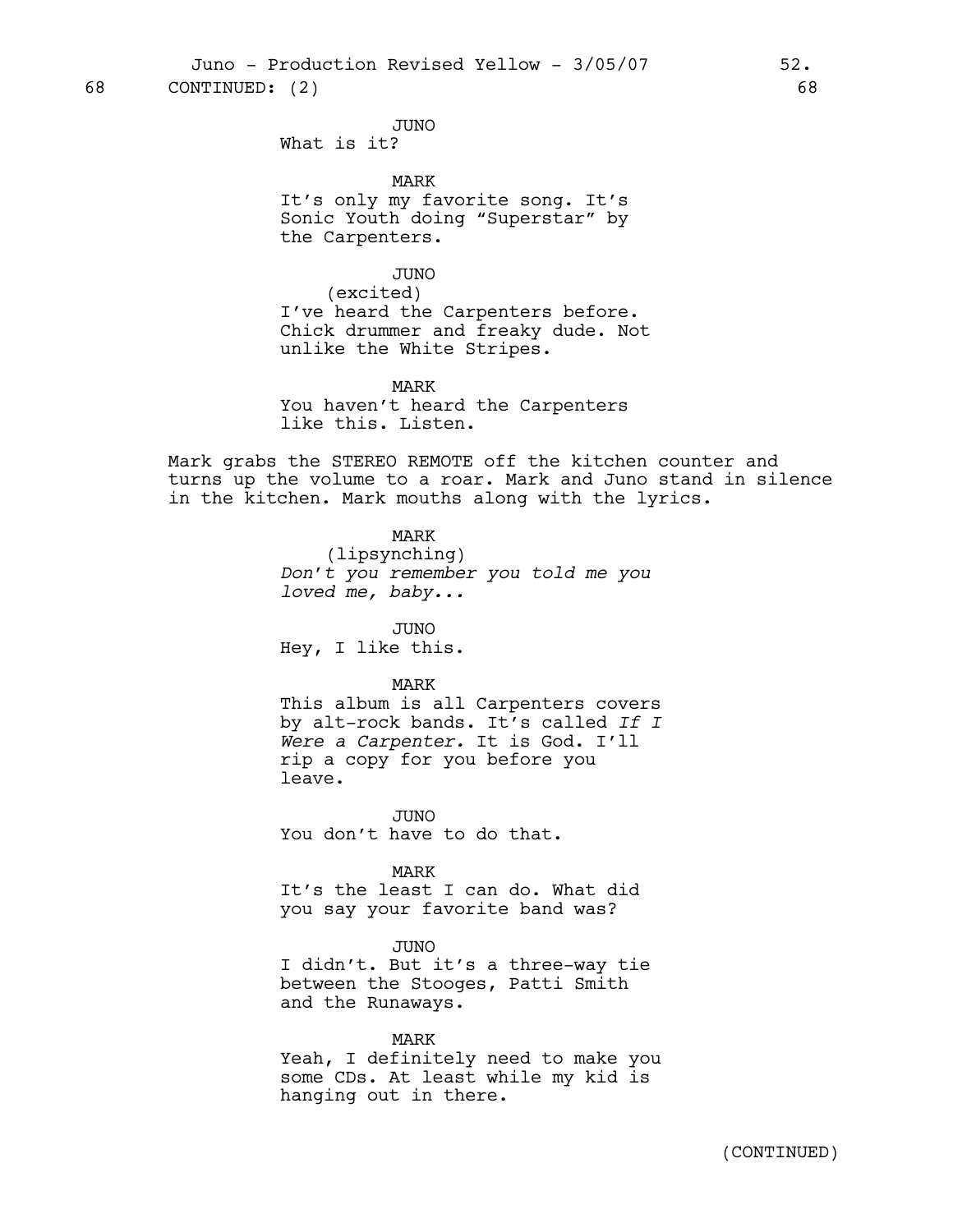Juno - Production Revised Yellow - 3/05/07 53. 68 CONTINUED: (3) 68

He gestures at Juno's burgeoning paunch.

Mark walks over to his music collections and starts pulling CD's. He's got a Carpenter's disc, the "No Alternative" charity compilation, and Mother Love Bone.

Juno spots a VHS TAPE on the coffee table and picks it up.

JUNO (reading title) *The Wizard of Gore?*

MARK (distracted) Oh yeah. It's Herschel Gordon Lewis. He's the ultimate master of horror.

JUNO Please. Dario Argento is the ultimate master of horror.

Mark SWIVELS AROUND slowly on his desk chair, surprised.

MARK Argento's good, but Lewis is completely dimented. We're talking buckets of goo. Red corn syrup everywhere. And fake brains up the yin-yang.

JUNO (examining the tape box) Frankly, this looks kind of stupid.

Mark gives a look - "Oh, Really?"

69 INT. LORING HOUSE - DEN - AFTERNOON 69

We see some particularly memorable footage from *The Wizard of Gore.*

Mark and Juno are watching the movie and drinking root beer floats. They're sitting dangerously close on the sofa.

> JUNO (watching movie) This is even better than *Suspiria.*  You've got decent taste in slasher movies, Mark.

(CONTINUED)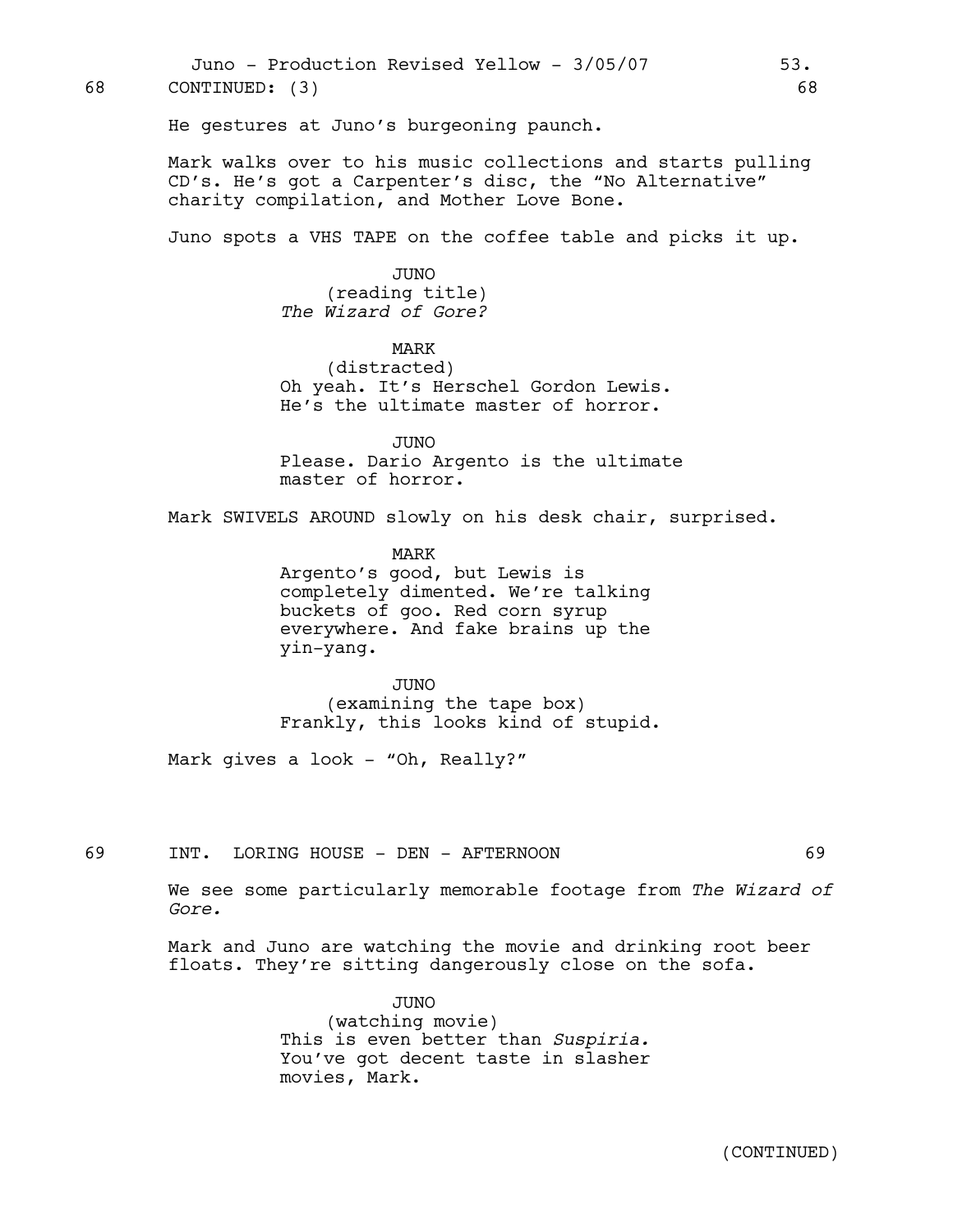Juno - Production Revised Yellow - 3/05/07 54. 69 CONTINUED: 69

#### MARK

Here's to dovetailing interests.

He raises his mug in a toast and Juno clinks it awkwardly.

#### JUNO

So, have you and Vanessa thought of a name for the baby yet?

## MARK

Well, sort of. Vanessa likes Madison for a girl.

JUNO

(aghast) Madison? Isn't that kind of...I don't know, gay?

#### MARK

God, pretentious much? I guess everyone should have a mysterious name like Juno, huh?

#### JUNO

My dad went through this phase where he was obsessed with Greek and Roman mythology. He named me after Zeus's wife. I mean, Zeus had other lays, but I'm pretty sure Juno was his only wife. She was supposed to be really beautiful but really mean. Like Diana Ross.

MARK

That suits you.

JUNO

Uh, thanks.

#### MARK

You know, not many teenage girls in your situation would actually go through with this.

#### JUNO

I weighed my options. But after all this, I'm glad I didn't, you know, get rid of it. I want to have it. For you guys.

MARK You're something else.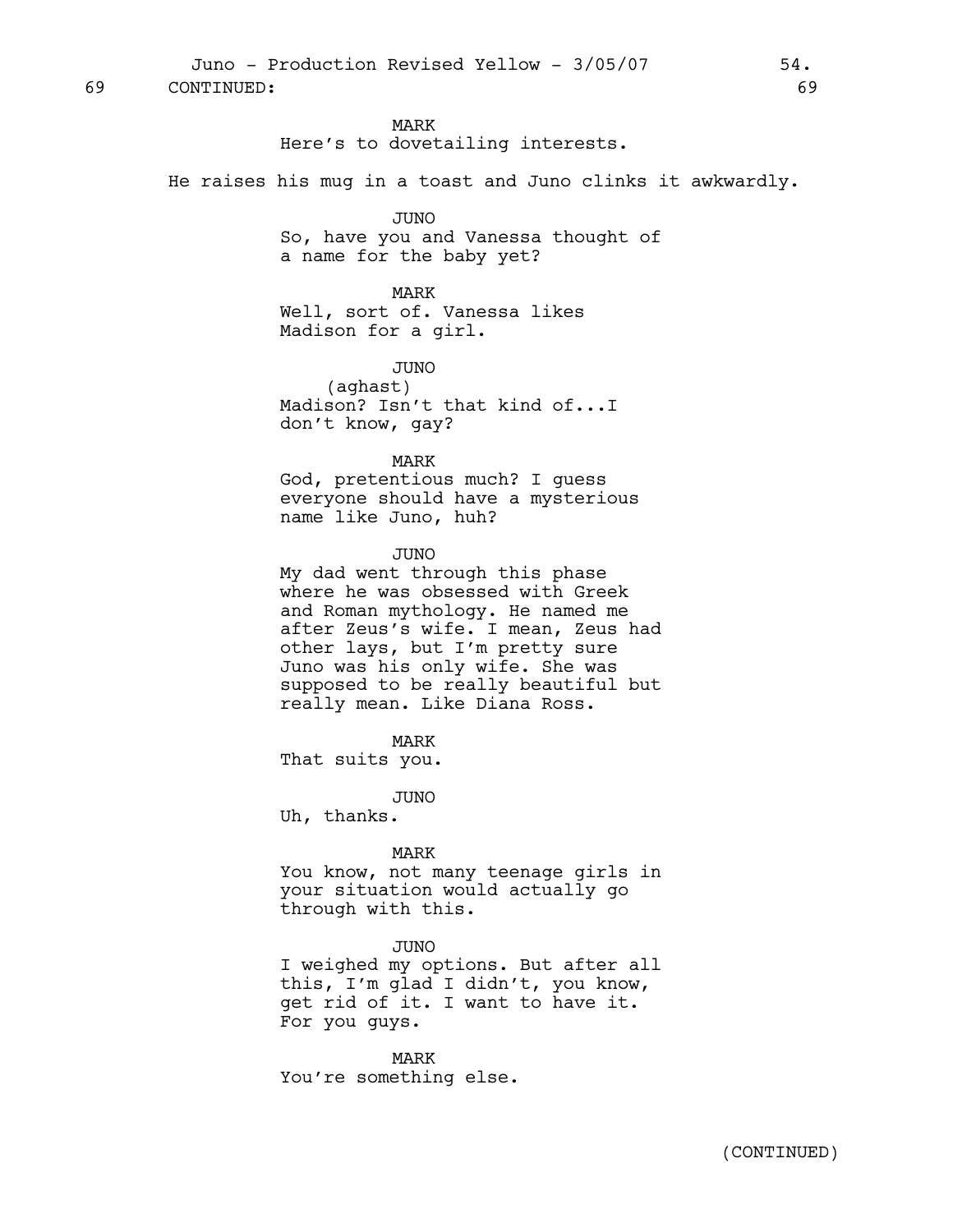Juno - Production Revised Yellow - 3/05/07 55. 69 CONTINUED: (2) 69

A door suddenly slams upstairs. Vanessa's home.

MARK Vanessa. Shit, you better get out of here.

JUNO Why? What the big deal?

MARK Nothing. She just hates when I sit around watching movies and 'not contributing.'

JUNO I'll handle this. I'm really good at diffusing mom-type rage.

Juno jumps up and rushes out.

MARK Wait...aww, crap!

70 INT. LORING HOUSE - KITCHEN - AFTERNOON 70

Vanessa slides her BRIEFCASE off her shoulder and ventures into the living room. She's struggling to carry some oversized shopping bags.

VANESSA

Mark? Are you home? I want to show you some things I picked up.

Juno intercepts her breathlessly, clutching the ULTRASOUND photo. Mark trails behind her.

JUNO

Hi Vanessa!

Vanessa JUMPS and makes a strangled sound.

VANESSA Juno! God, you startled me. What are you doing here? What's wrong?

JUNO

Nothing...

VANESSA Then what's going on?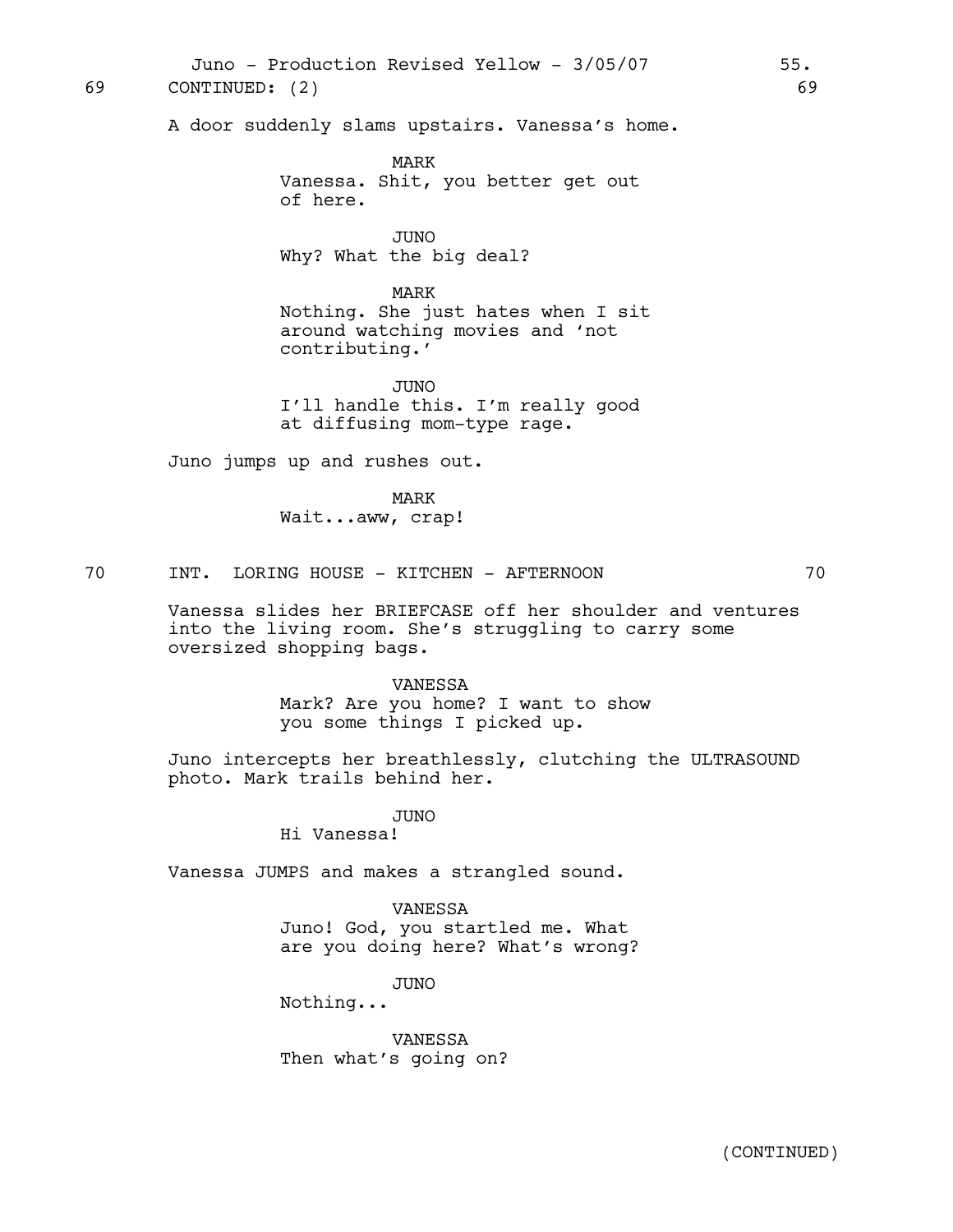70 CONTINUED: 70

JUNO I went to the doctor today.

Vanessa is obviously entertaining some worse-case scenarios. Her eyes are wide and she's uncharacteristically ruffled.

# VANESSA

Is the baby okay?

JUNO Sure. It's the right size and everything. I even saw its phalanges today! Check this...

She holds the ULTRASOUND up to show Vanessa and drapes her arm around her.

#### VANESSA

What...

JUNO This is the baby. Your baby.

Vanessa drops the shopping bags, sick with relief.

VANESSA Oh my God...

# JUNO

(kindly) Doesn't it look like it's waving? It's kind of like it's saying "Hi, Vanessa. Will you be my mommy?"

VANESSA Yeah. Yeah, it kind of does.

MARK Juno was nice enough to bring this by for us.

## JUNO

I came over as soon as I got that cold ultrasound goo off my pelvis. My stepmom verbally abused the ultrasound tech so we were escorted off the premises.

VANESSA (distracted) Oh, that's great!

She can't divert her gaze from the photo.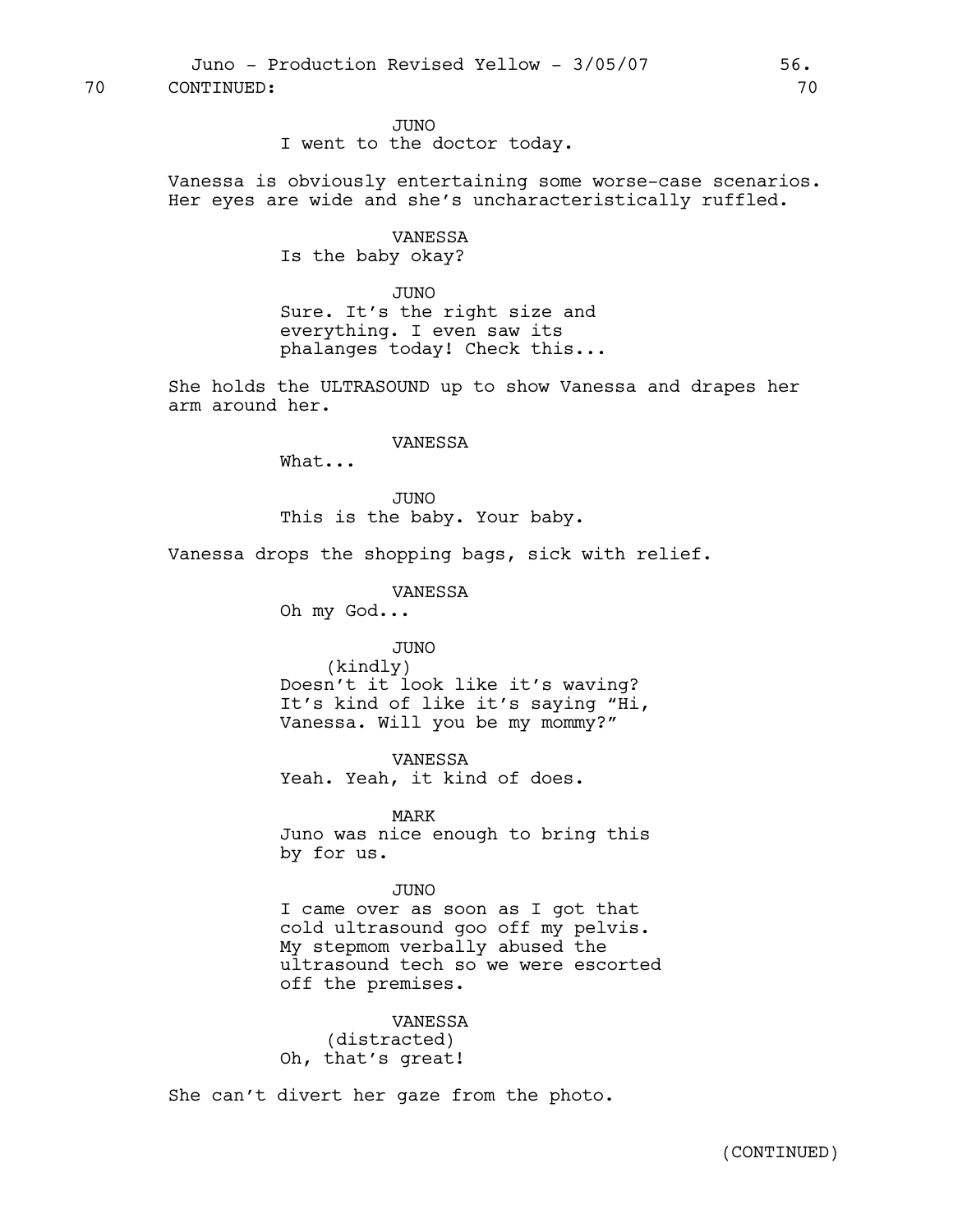JUNO

See? Nothing to worry about.

Vanessa chuckles tightly, clearly embarrassed by her show of emotion.

## 70A INT. LORING HOUSE - ENTRY WAY - DAY 70A

Vanessa and Mark walk Juno out. Juno peers at some shopping bags from various kids stores.

> JUNO Hey, what kind of swag did you score?

MARK Yeah. Mall madness, huh?

#### VANESSA

Oh it's just some stuff I picked up. For, you know, the baby.

## VANESSA

Babies need a lot of things. I want everything to be just right.

#### JUNO

I thought people got all that stuff at baby showers. When my stepmom had my sister I remember she got about a million presents. They were all lame though, so I wasn't jealous.

MARK I doubt anyone's throwing us a shower.

JUNO

Why?

## VANESSA

Um, I think people are kind of unsure about the situation because it's not, you know, set in stone.

#### JUNO

What do you mean? You mean...(aghast) Do you think I'm going to *flake out* on you?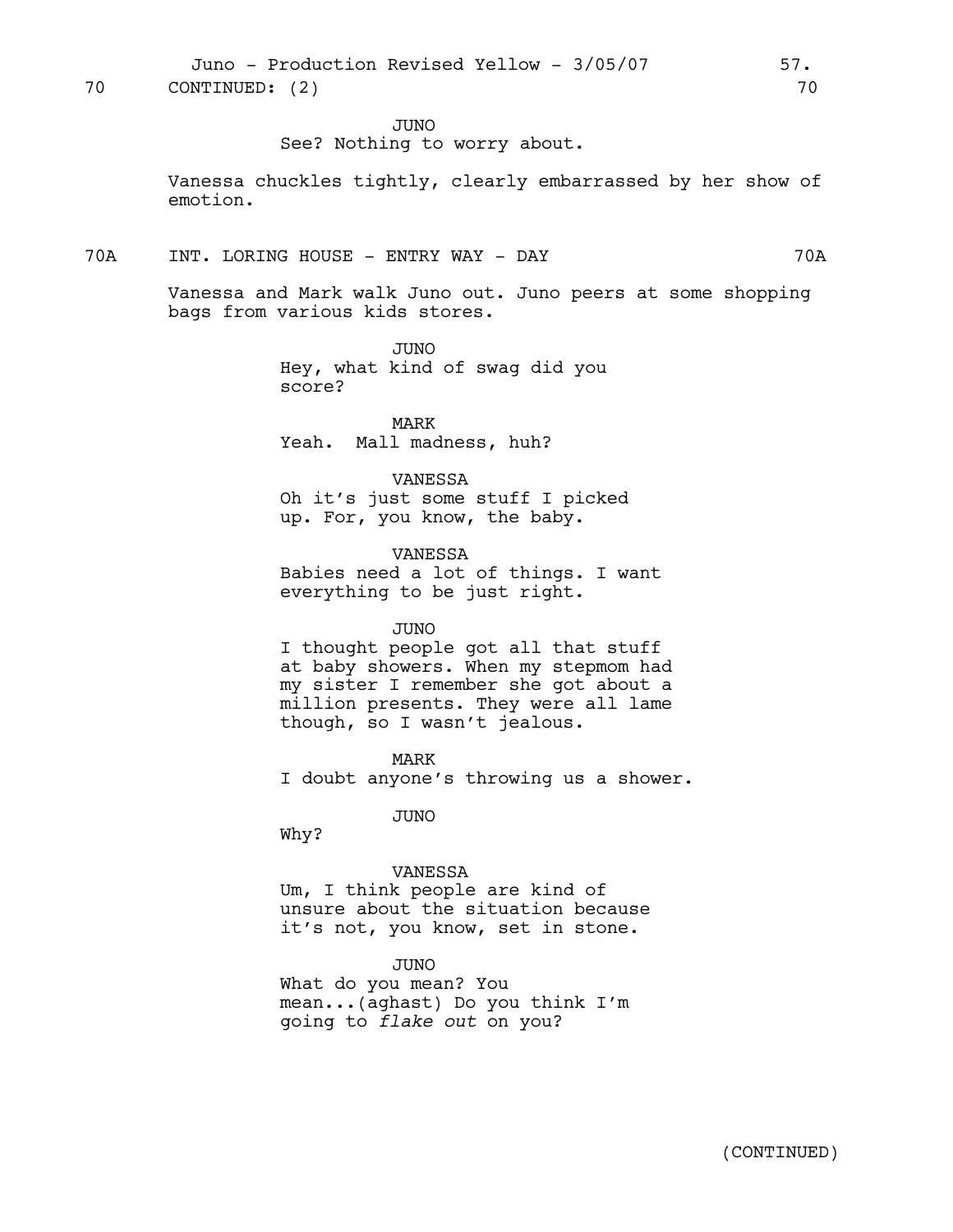VANESSA No, no, I don't think that, Juno. It's just that, we went through a situation before where it didn't work out.

Juno glances at Mark and again at Vanessa. Vanessa looks embarrassed.

MARK

Cold feet.

JUNO You should have gone to China. I heard they give away babies like free iPods. They shoot 'em out of those T-shirt guns at sports events.

VANESSA

(abruptly) Right. Well, Juno, your parents must be wondering where you are. You might want to head home.

JUNO Naah. I'm already pregnant, so they figure nothing worse could happen to me. I gotta bounce anyway. It was nice seeing you guys again.

She waves and heads for the door.

MARK (to Juno) Hey, don't forget your bag.

Vanessa looks pain-stricken as Mark helps Juno with her bag.

The Solution of the SN and the SN and the SN and the SN and the SN and the SN and the SN and the SN  $77$ 

Juno kicks the snow off her shoes before she enters.

INT. MACGUFF HOUSE - KITCHEN - NIGHT

Bren sits at the kitchen table with a mug of coffee and an issue of *Dog Fancy.*

Juno enters nonchalantly, drinking a giant slushie.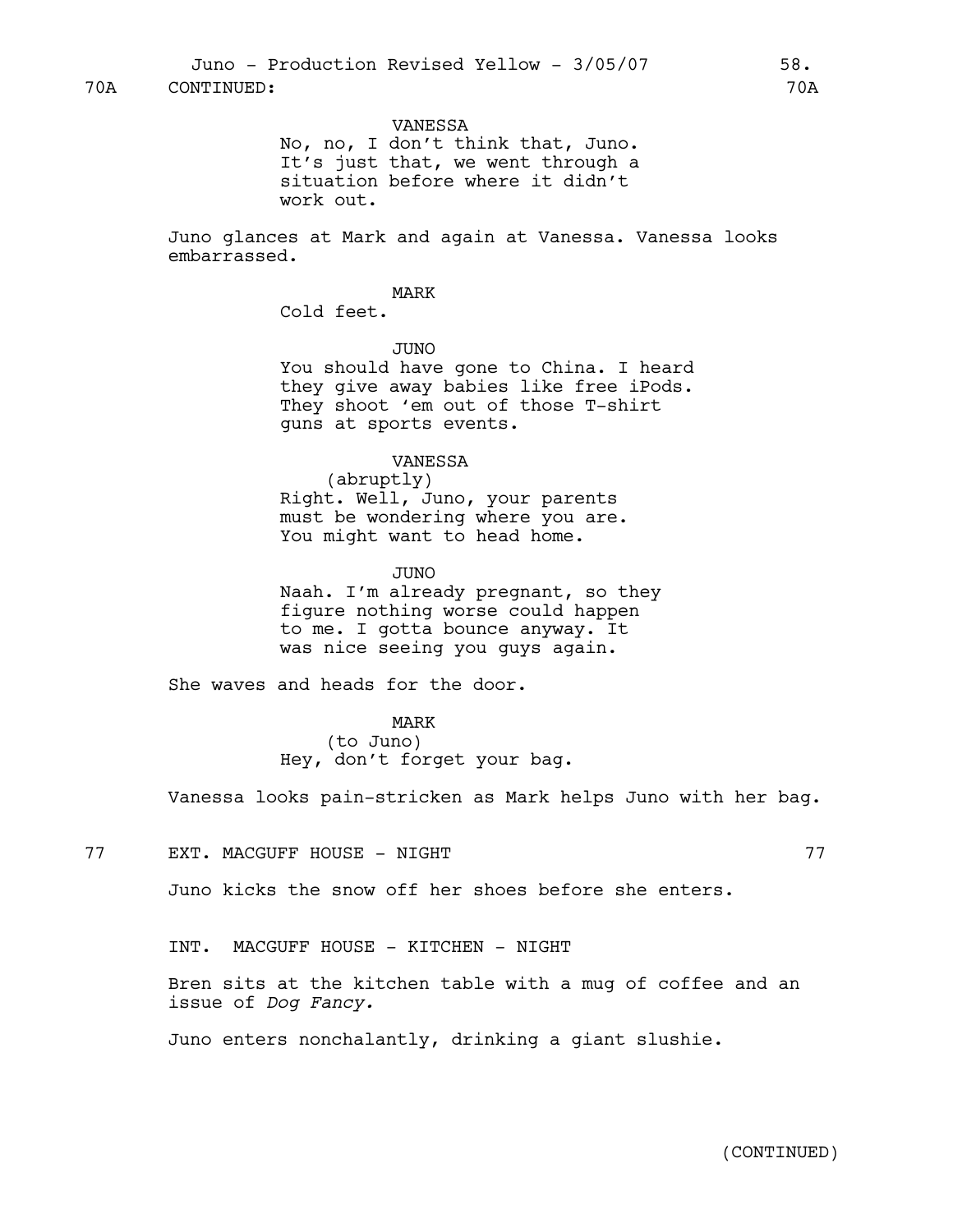BREN

Where the hell have you been, Junebug?

#### JUNO

I drove to St. Cloud to show Mark and Vanessa the ultrasound. And I wound up staying for a couple of hours.

#### BREN

A couple of hours? Why are you going up there in the first place?

#### JUNO

They said they wanted to know about this stuff. They said to keep them updated, so I did!

#### BREN

You could have sent it to them. Why would you drive an hour out to East Jesus, Nowhere?

## JUNO

I don't know, I just did. And while we were waiting for Vanessa, Mark and I watched *The Wizard of Gore* and he burned me some CDs of weird music. He's kind of cool.

A beat as Bren absorbs this.

BREN

That was a mistake, Juno. Mark is a married stranger. You overstepped a boundary.

#### JUNO

Listen, Bren-*duhhh*, I think you're the one overstepping boundaries. You're acting like you're the one who has to go through this and get huge and push a baby out of your vag for someone else. Besides, who cares if he's married? I can have friends who are married.

#### BREN

It doesn't work that way, kiddo. You don't know squat about the dynamics of marriage.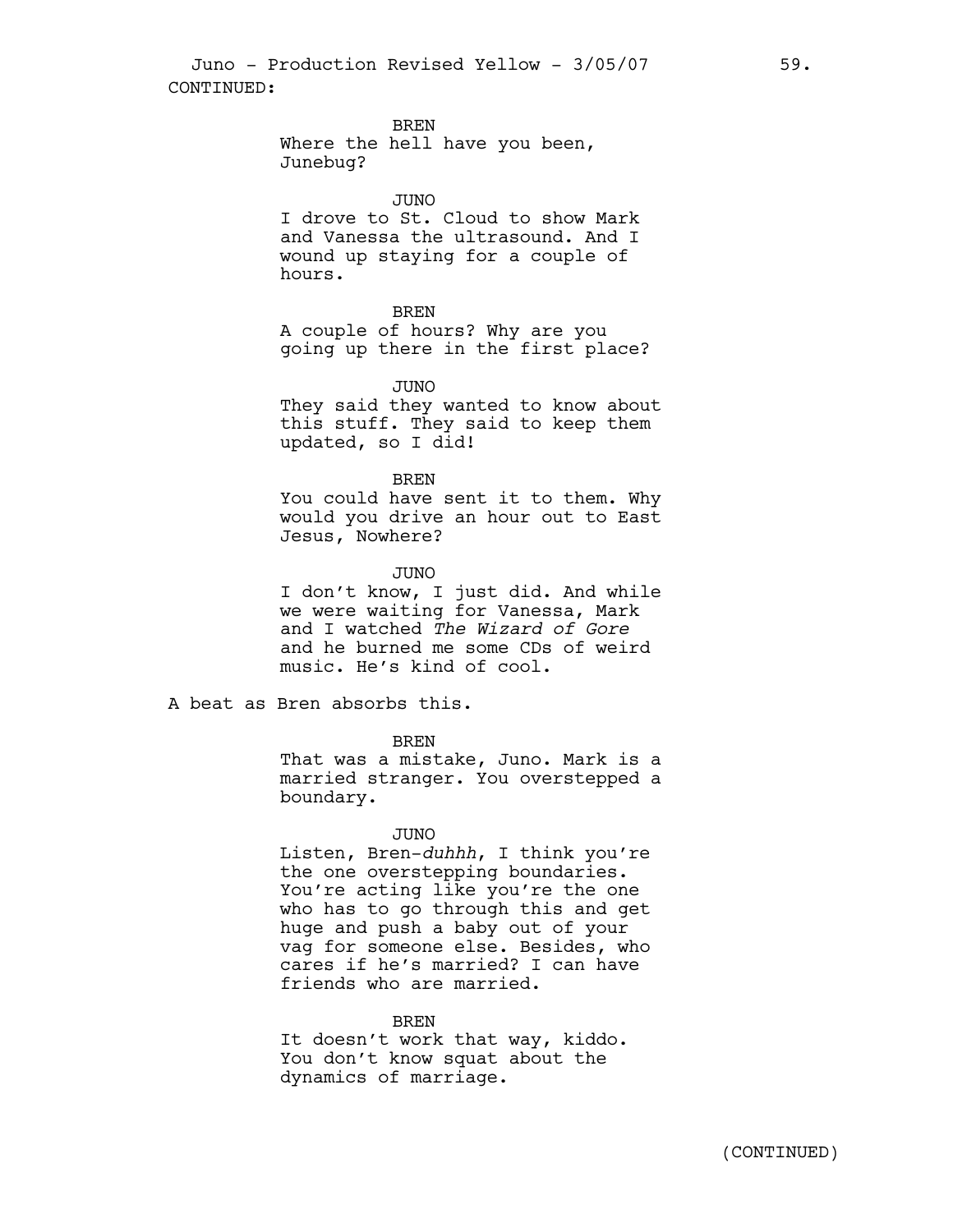Juno - Production Revised Yellow - 3/05/07 60. CONTINUED: (2)

> JUNO You don't know anything about me!

BREN I know enough.

Bren rises to leave, clutching the *Dog Fancy* magazine.

JUNO

(gesturing to the magazine) We don't even have a dog!

BREN

Yeah, because *you're* allergic to their saliva. I've made a lot of sacrifices for you, Juno. And in a couple years you're going to move out--and I'm getting Weimaraners.

JUNO Wow, dream big!

BREN

Oh, go fly a kite.

Bren STORMS out. Juno heads to the URN by the door and defiantly pours the remains of her blue slushie into it.

71 EXT. BLEEKER HOUSE - NIGHT 71 71

Juno parks her PREVIA on the street. She walks up to the house and rings the doorbell.

BLEEKER'S MOM answers, visibly annoyed. Her eyes drift down to Juno's middle.

> JUNO V.O. Bleeker's mom was possibly attractive once. But now she looks a hobbit. The fat one that was in *The Goonies.*

BLEEKER'S MOM Hi Juno. What can I do for you?

JUNO

I borrowed Paulie's physics notes in school today. I'm pretty sure he needs them back, or his grade could plummet to an A minus.

BLEEKER'S MOM Fine. Come in.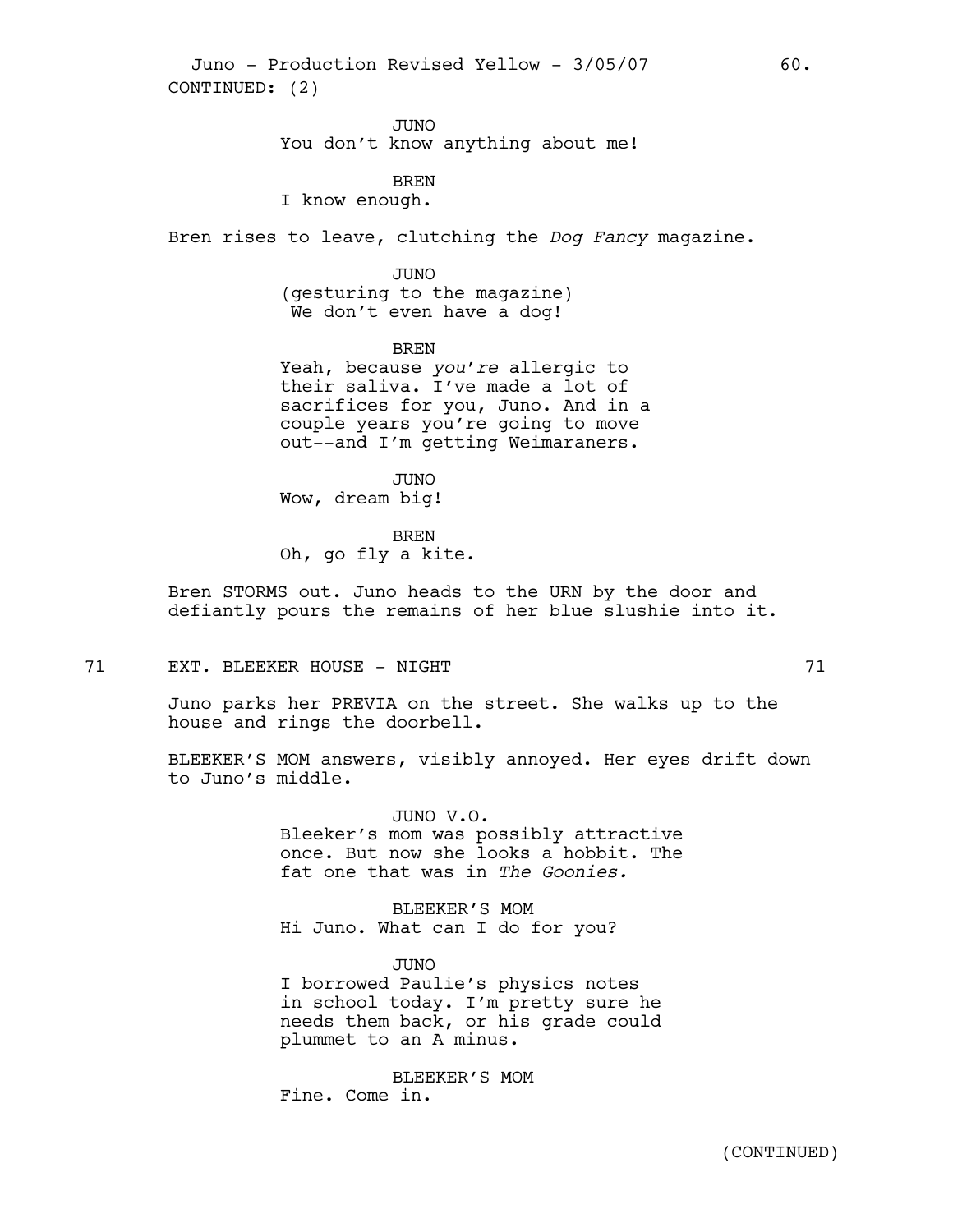Juno - Production Revised Yellow - 3/05/07 61. 71 CONTINUED: 71

She steals another glance at Juno's belly.

## 72 INT. BLEEKER HOUSE - HALLWAY - NIGHT 72

Bleeker's mom escorts Juno wordlessly up the stairs and down the hallway to Paulie's bedroom. Juno discreetly tries to charge ahead of her, but her expanding middle prevents her from getting past Bleeker's mom. They share an extremely awkward moment wedged side-by-side in the narrow hallway.

Bleecker's mom nudges past Juno and knocks on Bleeker's bedroom door. The door has a cheesy racecar-themed decoration hanging on it that says *PAULIE'S VRROOOM!* It looks like something a 5-year old might have.

### 73 INT. BLEEKER HOUSE - PAULIE'S BEDROOM - NIGHT 73

Paulie is on the floor surrounded by old quizzes, studying like the tortured brainiac he is. Mrs. Bleeker opens the bedroom door. Juno appears. Paulie jumps, startled.

> JUNO Hey, don't concentrate so hard, man. I think I smell hair burning.

Bleeker smiles faintly.

BLEEKER'S MOM Ten minutes.

She closes the door halfway and leaves. Juno rolls her eyes and pulls the door shut entirely.

BLEEKER

What's up?

JUNO I just wanted to come over. You know, say hi. I miss hanging out with you on school nights.

#### **BLEEKER**

I miss it too.

He nervously cracks open a container of ORANGE TIC-TACS and pours them into his mouth.

> JUNO V.O. Orange Tic-Tacs are Bleeker's one and only vice. (MORE)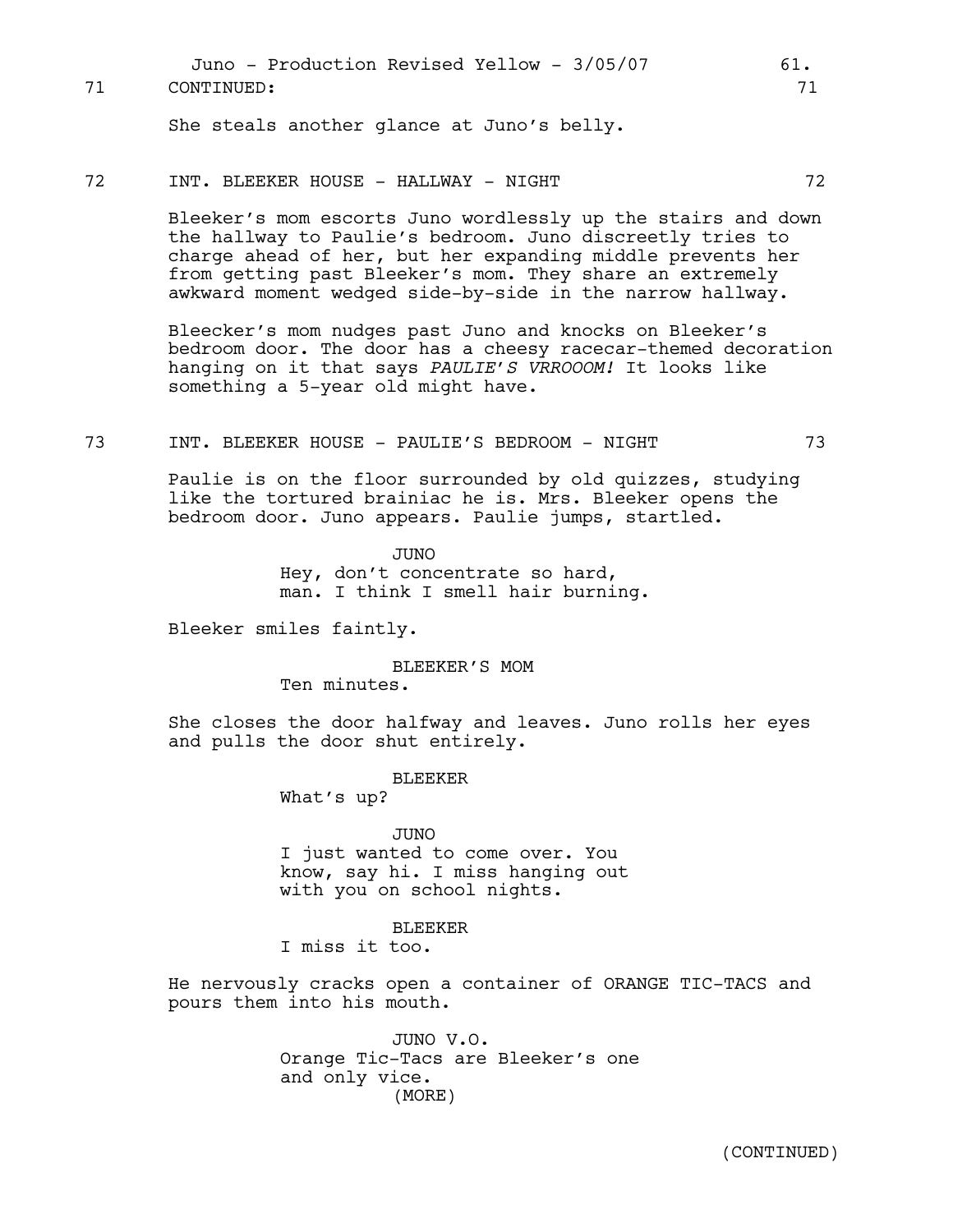When we made out, the day I got pregnant, his mouth tasted really tangy and delicious. Juno - Production Revised Yellow - 3/05/07 62. 73 CONTINUED: 73 JUNO V.O. (cont'd)

- 74 INT. BLEEKER HOUSE "MOLD-O'-RIFFIC" BASEMENT NIGHT 74 CU ON BLEEKER'S MOUTH AS HE KISSES JUNO FOR THE FIRST TIME
- 75 INT. BLEEKER HOUSE PAULIE'S BEDROOM NIGHT 75

Bleeker glances at Juno's midsection, embarrassed.

BLEEKER So, it looks like you're getting pregnant-er these days.

JUNO

Yeah. Um, I hooked up a whole private adoption thing. These married people in Saint Cloud are going to be the parents.

Bleeker is visibly relieved.

BLEEKER Really? What are they like?

JUNO

The guy is super cool! His name is Mark and he's into old horror movies and he plays guitar. I actually hung out with him today.

BLEEKER

Is that normal?

JUNO

I asked my dad and Bren not to narc us out to your folks, so we should be safe.

BLEEKER Oh. That's a relief.

Juno walks over to the bed and sits down next to Bleeker.

JUNO I'm going to really start looking like a dork soon. Will you still think I'm cute if I'm huge?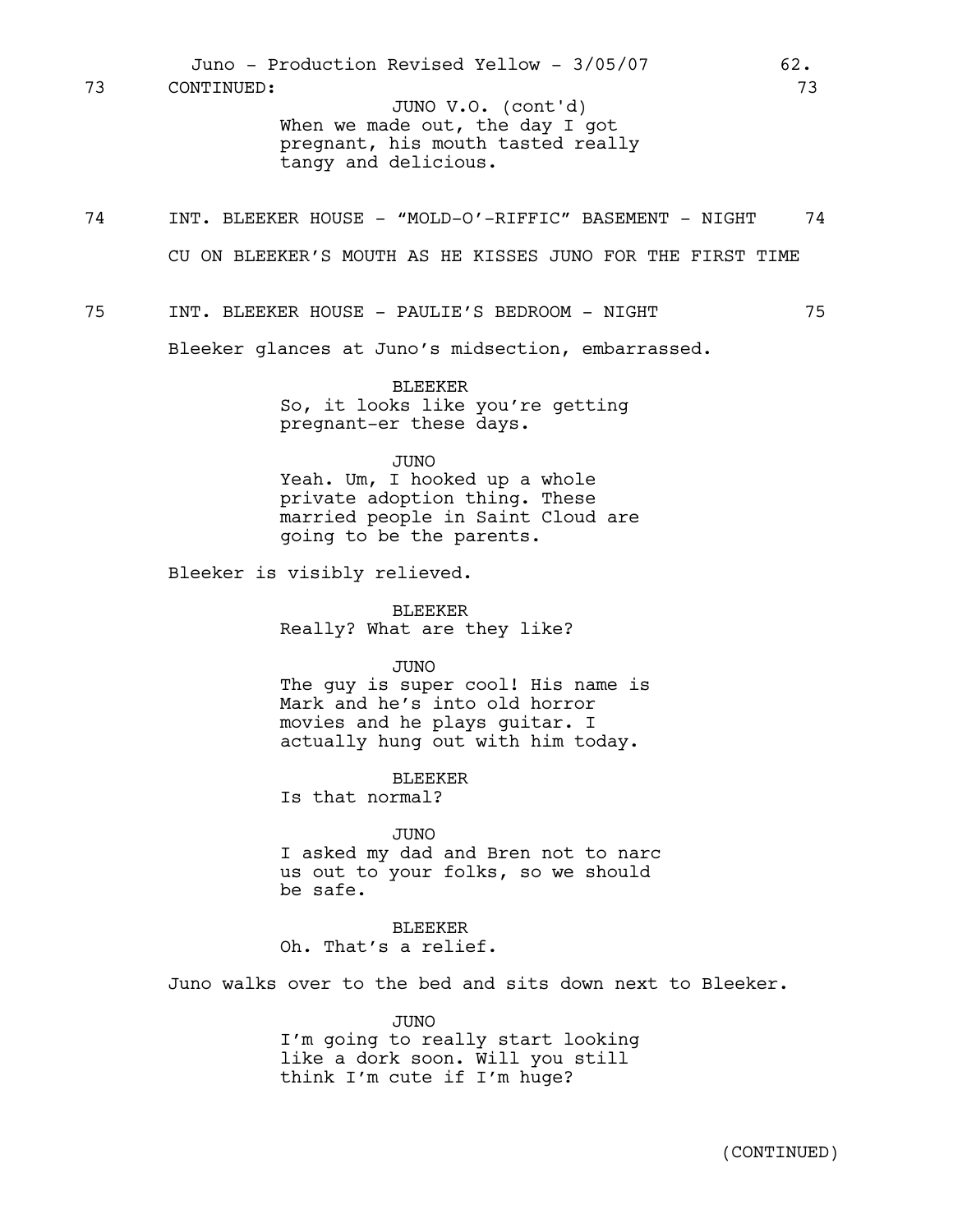BLEEKER I always think you're cute. I think you're beautiful.

Juno is caught off guard by his sincerity.

JUNO Jesus, Bleek.

BLEEKER

Well, I do.

The song playing ends, and another one begins. It's "the song," the track that Bleeker and Juno both recognize from the infamous night in the basement.

> BLEEKER Hey Junebug, when all this is over we should get the band back together again.

JUNO Yeah. Sure. Once Tino gets a new drumhead we should be good to go.

BLEEKER We could get back together too.

JUNO Were *we* together?

Bleeker picks at the carpet, dejected.

BLEEKER Well, we were once. You know, that time.

JUNO What about Katrina De Voort? You could go out with Katrina De Voort.

BLEEKER I don't like Katrina.

JUNO I totally heard you did.

BLEEKER I don't. Katrina smells like soup. Her whole house smells of soup.

76 OMITTED 76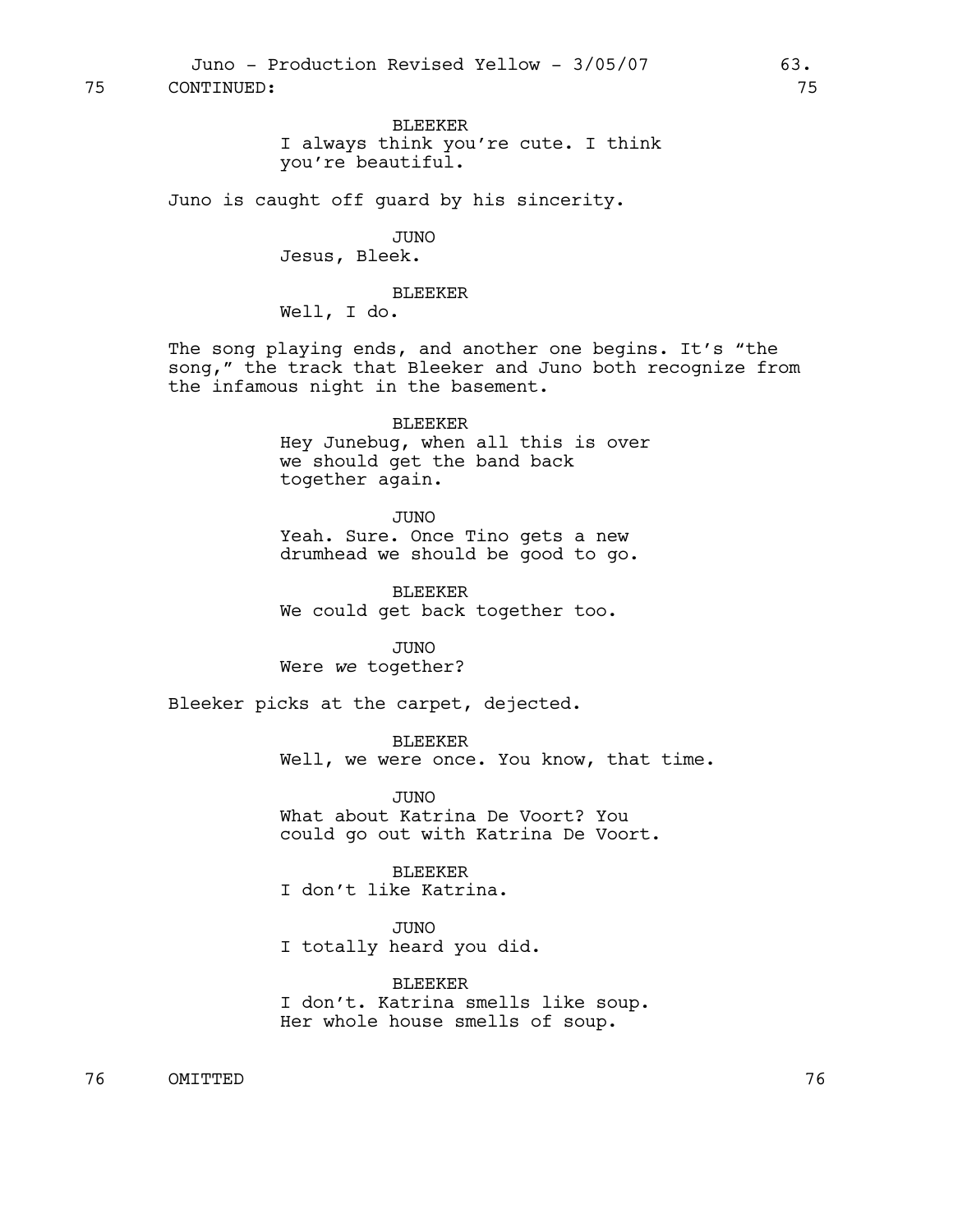79 EXT. LORING HOUSE - DAY 79

The house is covered in fresh snow.

- 80 OMITTED 80
- 81 INT. LORING HOUSE NURSERY DAY 81

Mark and Vanessa stand silently in the nursery. The walls are primed slate gray. A single ANTIQUE ROCKING CHAIR sits in the corner. Vanessa beams proudly and holds two paint samples up near the wall.

> VANESSA What do you think? Custard or Cheesecake?

## MARK

They're yellow.

### VANESSA

Well, I wanted to pick something gender-neutral for now. Once we get the baby, God willing, we can create a more decisive palette.

MARK

Why do people think yellow is gender-neutral? I don't know one man with a yellow bedroom.

#### VANESSA

I think I'm leaning toward Custard in this light. I don't know. I should paint a small area...

## MARK

Or you could just wait a couple months. It's not like the baby's going to storm in here any second and demand dessert-colored walls.

#### VANESSA

*What to Expect* says that readying the baby's room is an important process for women. It's called "nesting."

MARK Nesting, huh? Are you planning to build the crib out of twigs and saliva?

(CONTINUED)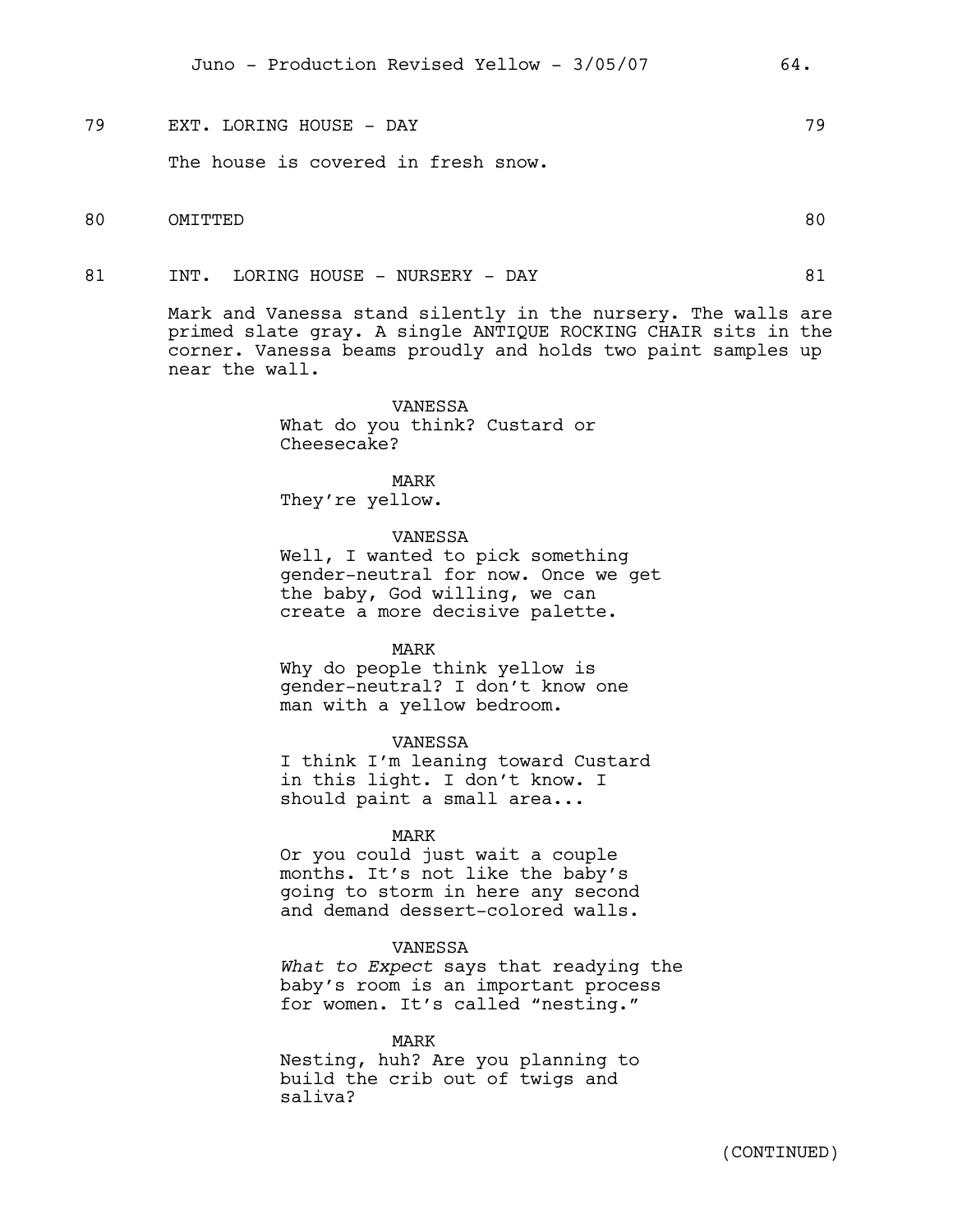VANESSA You should read the book. I even flagged the "daddy chapters" for you.

MARK I just think it's too early to paint. That's my opinion.

VANESSA And I disagree.

Mark shrugs, resigned.

Vanessa points to the nursery's largest wall.

VANESSA That wall is going to need something. Maybe we could put our first family picture there.

# MARK

Hm.

VANESSA Can you see it?

Mark stares at the wall, looking lost.

- 82 OMITTED 82
- 83 INT. RIDGEDALE MALL DAY 83

Juno and Leah are walking through the mall, looking bored. Juno is wearing one of Mac's giant hockey jerseys in lieu of actual maternity wear. Leah gnaws on a giant cinnamon pretzel.

> LEAH Yum. This pretzel tastes like a friggin' *donut*!

JUNO Share the love, Tits!

She wrestles Leah for the pretzel. Onlookers stare at them, appalled, as Leah puts Juno in a half-Nelson.

> JUNO (to eavesdroppers) She's assaulting me! She's denying me fresh-baked goodness!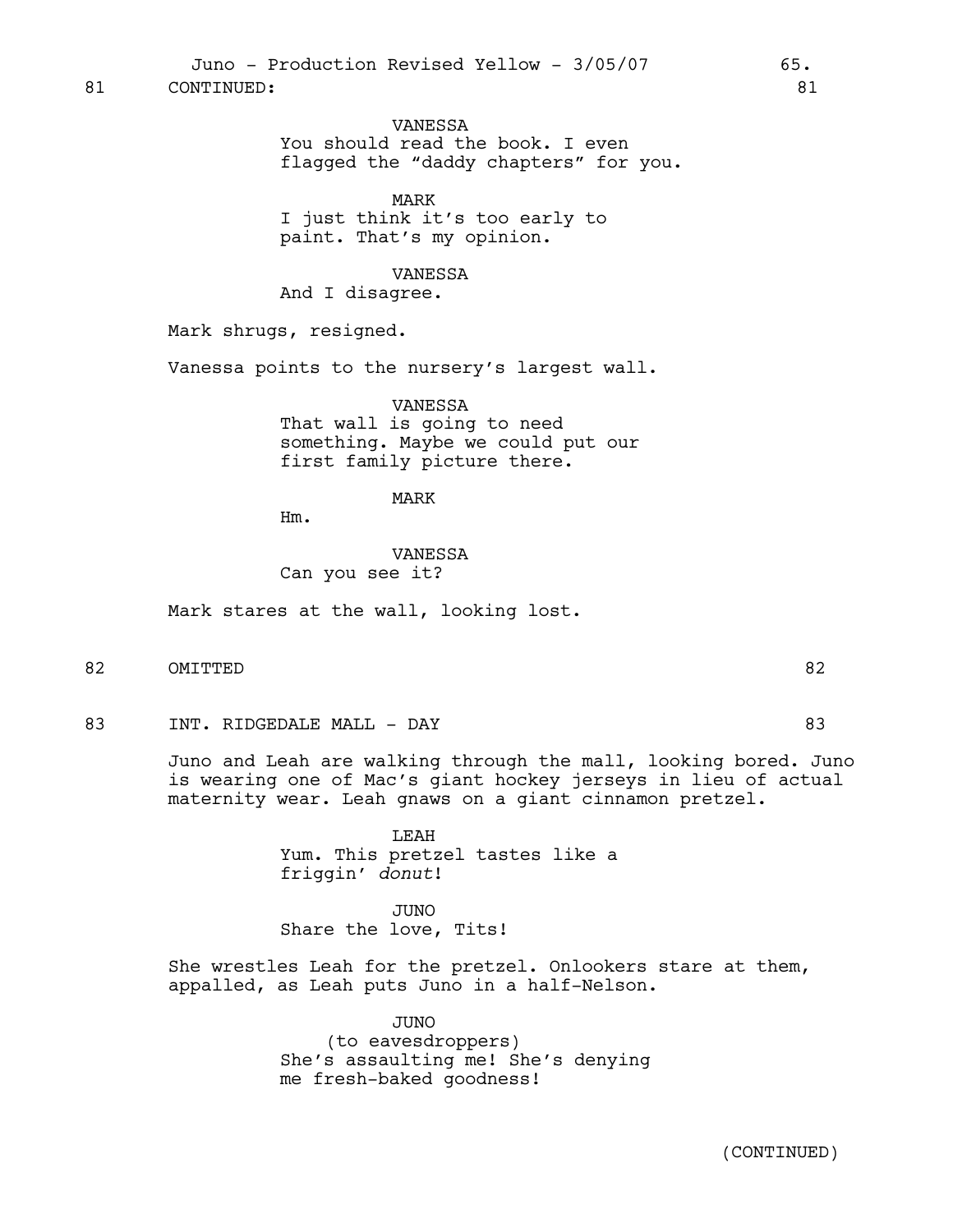83 CONTINUED: 83

Leah claps a hand over Juno's mouth.

```
JUNO
    (muffled)
Hly shht!
```
#### LEAH

What?

Juno drags Leah behind a pillar and peers out from behind it. They're watching a group of well-heeled women and their children shopping en masse. One of the women is pushing a toddler in an ultramodern stroller. And one of the women is VANESSA, looking vaguely detached.

> JUNO (hushed) That's her. That's Vanessa Loring.

LEAH Of the *Penny Saver* Lorings?

Juno nods.

LEAH No way! She's pretty.

JUNO You sound shocked or something.

LEAH I just thought she'd look really old in real life.

The women gather near a play area, sip Frapps and loudly discuss their outfits for an upcoming party.

> WOMAN #1 And I was like, "No offense, sweetie, but nobody looks good in gauchos."

WOMAN #2 *Especially* not with her build.

JUNO (mimicking the women, Peanuts-style) *Wah-wah-waaah!*

One of the little girls in the group tugs at Vanessa's sleeve. Vanessa happily follows the little girl over to their play area and begins to play energetically with her.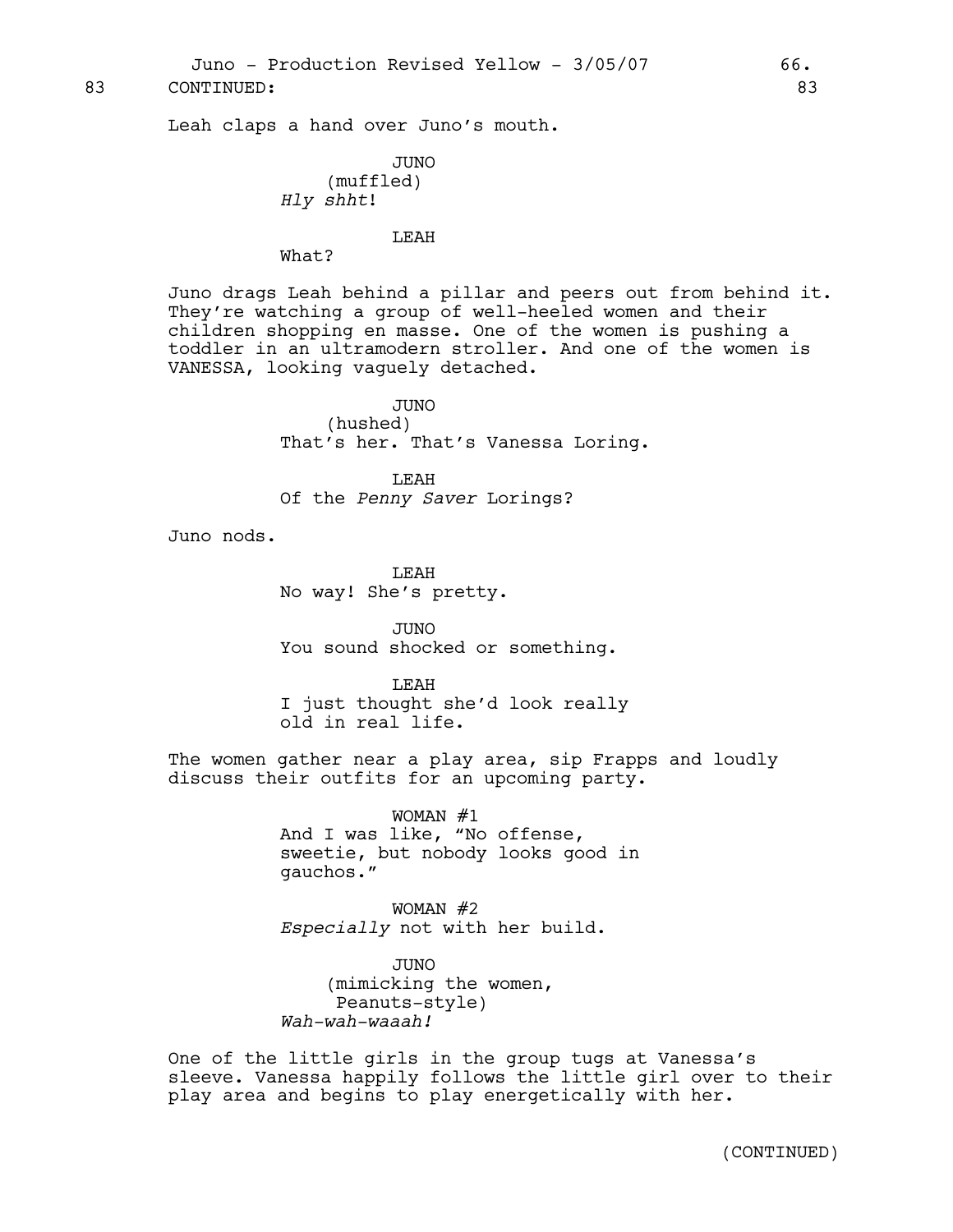Juno - Production Revised Yellow - 3/05/07 67.

## 83 CONTINUED: (2) 83

Juno watches intently, but Leah just snickers.

LEAH She's gonna steal that kid for her collection.

JUNO Right, seriously.

They watch Vanessa for a few more moments. The other kids wander over toward the play area while their mothers ignore them. Vanessa continues to entertain the children.

# LEAH

Bo-ring!

Leah stands up. Juno lingers for a moment.

# 84 INT. RIDGEDALE MALL - ELEVATOR BANK - A HALF HOUR LATER 84

Leah and Juno approach the elevator.

JUNO

I want a huge cookie. And like, a lamb kebob. Simultaneously.

LEAH God, Spermy. Must you always feed?

The elevator door opens, revealing... Vanessa.

VANESSA

Juno?

Juno tries her best to look enthused.

JUNO Well *hi* Vanessa! What brings you to the mall today?

VANESSA Just, you know, shopping with my girlfriends.

LEAH You're gay?

Juno glares at Leah.

VANESSA (confused) No...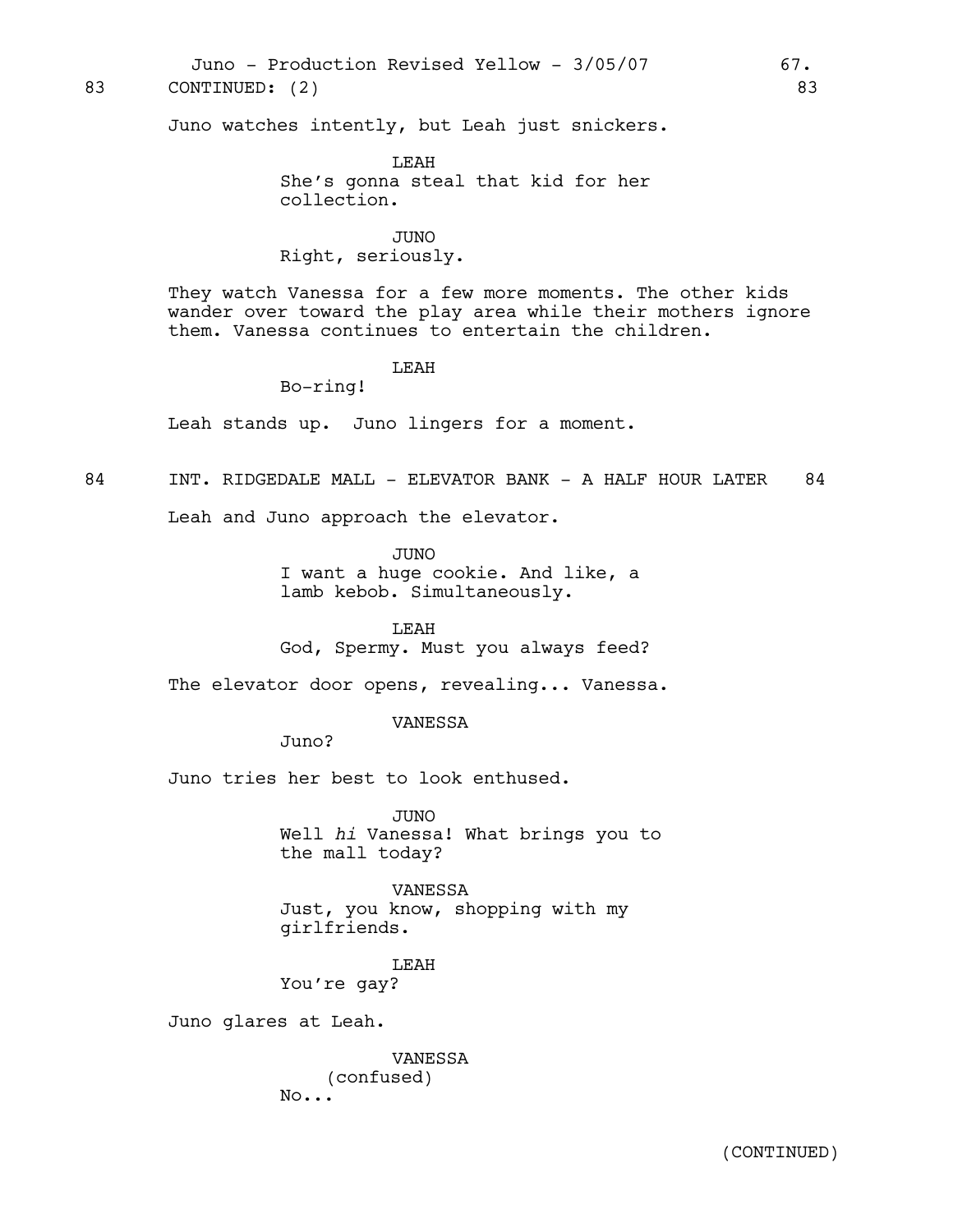JUNO

Please excuse Leah. She's mentally challenged.

VANESSA Oh, okay. So...how are you feeling?

JUNO

Happy? Oh, you mean like, physically. I'm good. Look, I have a snooze button now!

She lifts her shirt and presses her popped-out NAVEL.

VANESSA That's great.

Vanessa is admiring the belly, when Juno grimaces.

JUNO Dude, it's moshing all over.

Vanessa looks confused.

JUNO (CONT'D) (explains) It's kicking.

Vanessa nods in understanding then begins summoning the courage for an unusual request.

> VANESSA Um... Juno, can I - Can I touch it?

> JUNO Are you kidding? Everyone at school is always grabbing at my belly. I'm like a legend. They call me the Cautionary Whale.

She grabs Vanessa's hand and plants it on her stomach.

VANESSA I can't feel anything.

Vanessa moves her hand, wanting desperately to feel the baby.

VANESSA It's not moving for me.

She says this as though it's an admission of failure.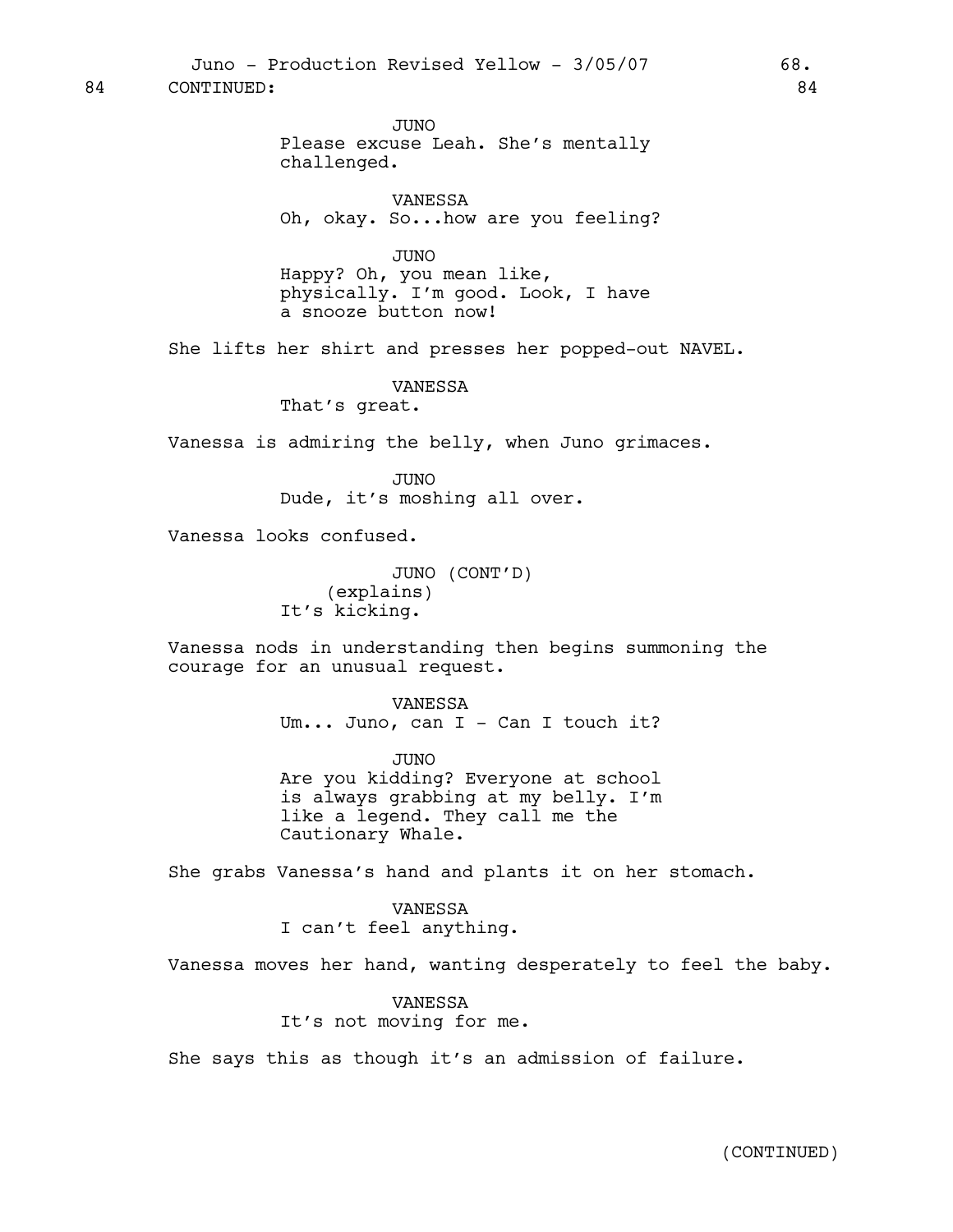JUNO Oh, you should try talking to it. They can apparently hear speech in there, even though it sounds all ten thousands leagues under the sea.

Vanessa kneels down next to the swell of Juno's belly.

VANESSA Hi. Hi, baby. It's me. My name is Vanessa. I can't wait to meet you.

Leah gives a look to Juno as if she's about to barf.

VANESSA (CONT'D) Can you hear me sweet angel?

Vanessa looks like she's giving up hope. Then suddenly,

VANESSA (CONT'D) Oh my God - It moved! I felt it!

> JUNO (nods)

Elbow.

VANESSA Wow! It's magical.

Juno smiles at Vanessa in awe of her genuine affection.

## 85 EXT. SUBURBAN STREETS - MORNING 85

The streets are covered in muddy, slushy snow. The mud is instantly TRAMPLED underfoot by the collective feet of the Dancing Elk Track Team on their morning run.

85A INT. MACGUFF HOUSE - BREN'S DESK - DAY 85A

Bren cuts the top three inches off a pair of Juno's jeans. Then, using a sewing machine, begins attaching an elastic waistband.

85B INT. DANCING ELK SCHOOL - CORRIDOR - DAY 85B We're behind that same WAISTBAND, as Juno walks through the students. Now, people seem to part the waters for the belly.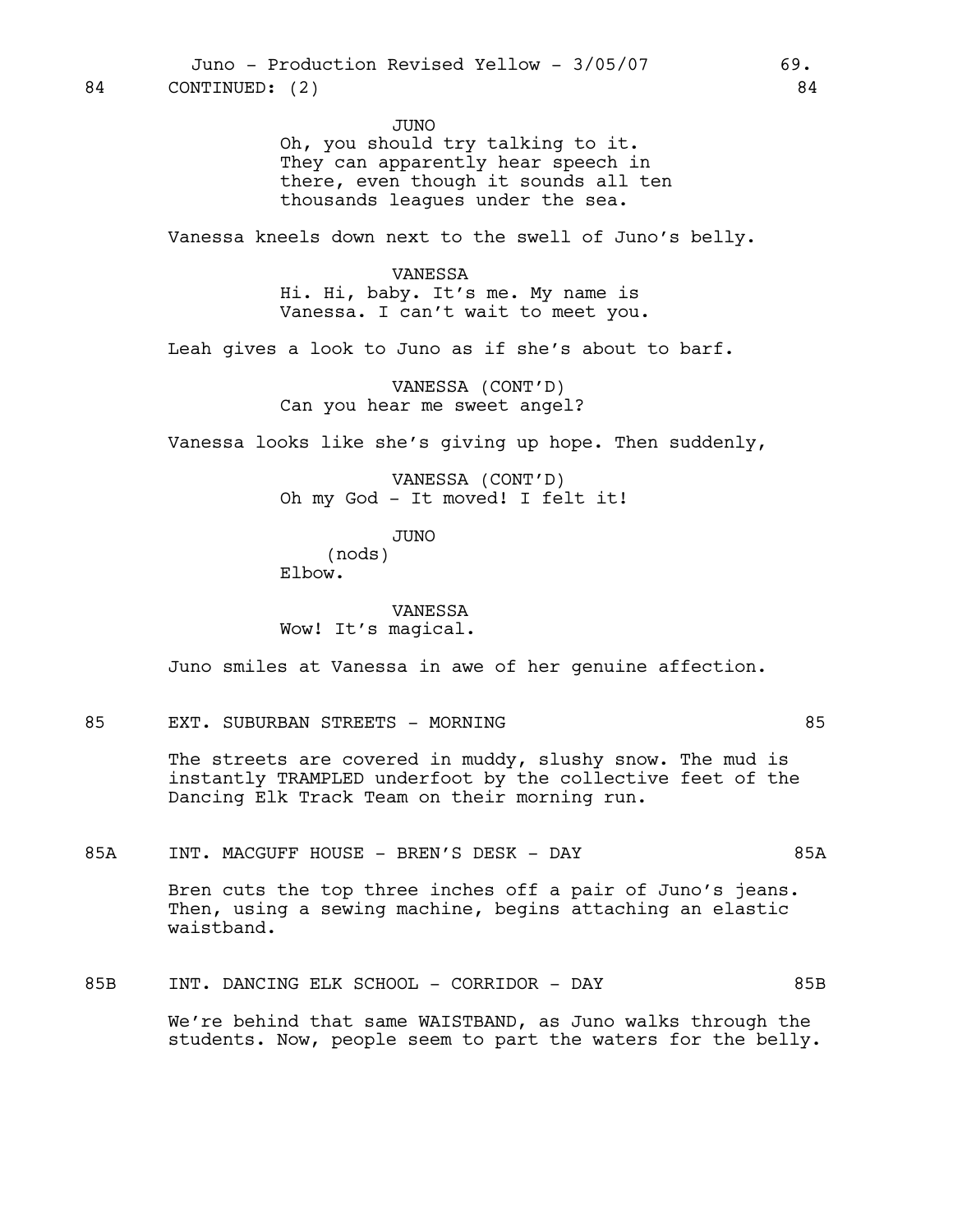85C INT. LORING HOUSE - MARK'S "SPECIAL ROOM" - DAY 85C

Mark has the Les Paul on his lap as he stares at the boards of an awful commercial.

CU - THE SCRIPT (storyboards). A kitchen scene with a kid eating a new breakfast product called - BRUNCH BOWLZ.

Annoyed and out of ideas, Mark begins an impromptu song...

MARK IF YOU'RE TIRED OF BREAKFAST BUT NOT HUNGRY FOR LUNCH, MICROWAVE YOURSELF A HEALTHY BOWL OF BRUNCH!

Mark drops his head, dejected. Then, the phone rings.

MARK (picks up) Hello?

INTERCUT WITH:

85D INT. DANCING ELK SCHOOL - PHONE BOOTH - DAY 85D

JUNO

So, I've been spending a lot of time listening to that weird CD you made me.

Mark instantly smiles.

MARK Oh really? What's the verdict?

JUNO I sort of like it. I mean, it's cute.

MARK

Cute?

JUNO

Well, when you're used to the raw power of Iggy and the Stooges, everything else sounds kind of precious by comparison.

MARK I imagine you have a collection of punk chestnuts to prove your point.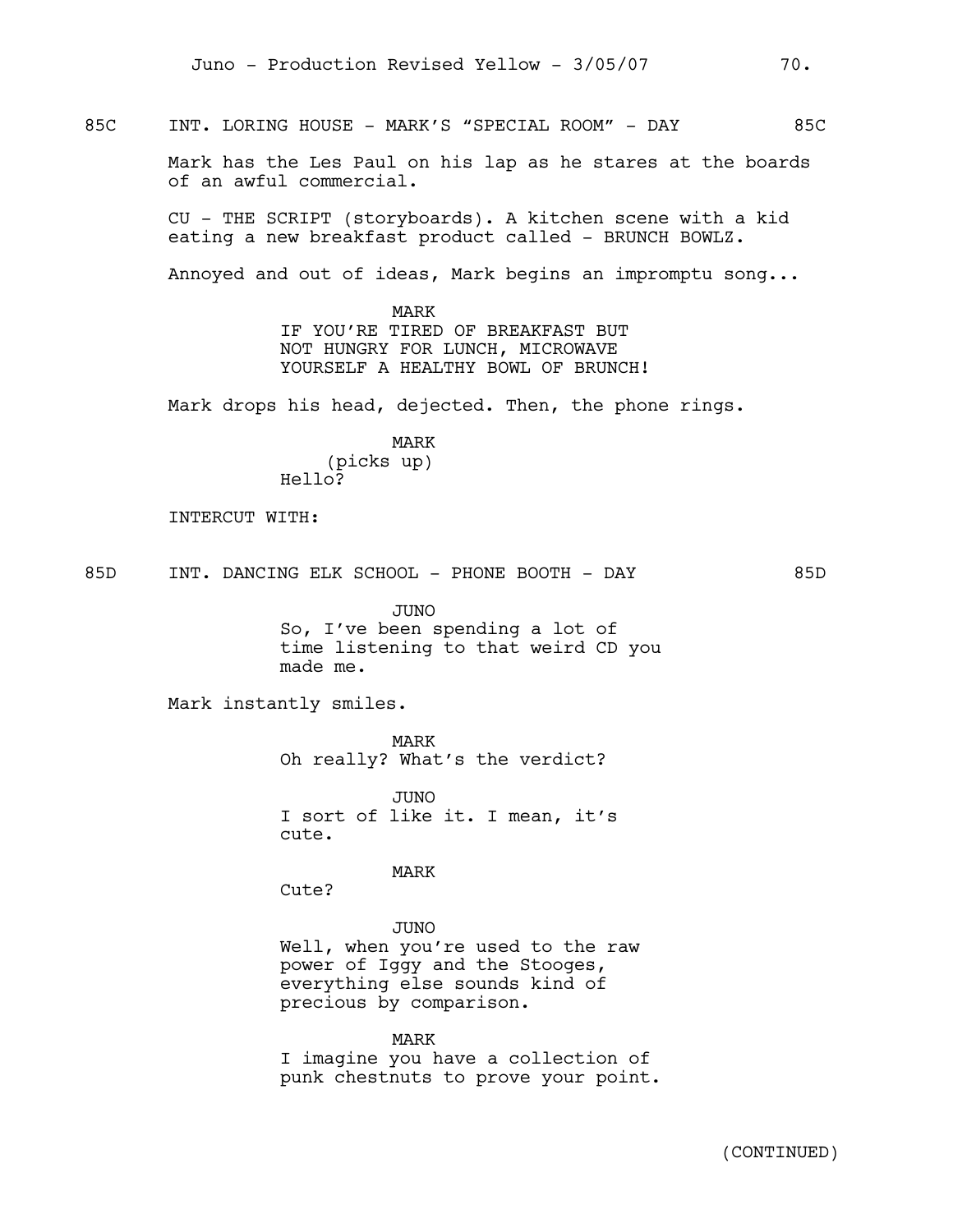Juno - Production Revised Yellow - 3/05/07 71.

85D CONTINUED: 85D

JUNO Consider it your musical education.

MARK I'm dying to see what you've got to teach me.

JUNO Okay, stop surfing porn and get back to work. Just wanted to say hi.

MARK Go learn something.

Mark hangs up. Smiles.

86 INT. DANCING ELK SCHOOL - CAFETERIA - DAY 66

CU on Juno's tray sliding along, picking up an odd combo of pregnant food.

Pull up to find Juno and Leah walking their trays to a table.

LEAH God, you're getting huge. How many months has it been now?

JUNO Almost eight. You wouldn't believe how weird I look naked.

**T.EAH** I wish my funbags would get bigger.

JUNO Trust me, you don't. I actually have to wear a bra now. And I have to rub this nasty cocoa butter stuff all over myself or my skin could get stretched too far and explode.

LEAH

Hot!

86A INT. DANCING ELK SCHOOL - CORRIDOR - DAY 86A

Juno and Leah are sitting inside an emptied awards case on the wall, eating their lunch.

(CONTINUED)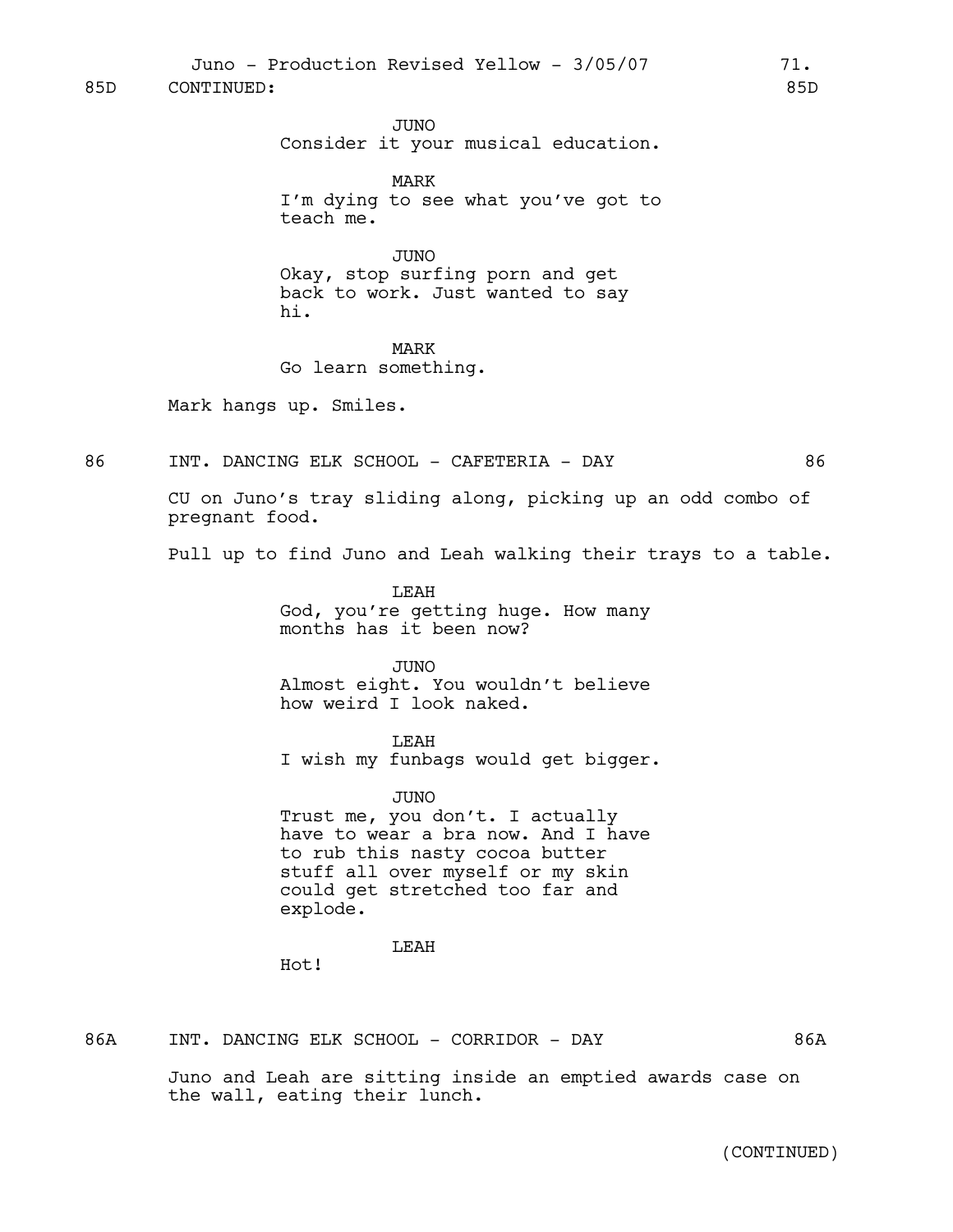Juno - Production Revised Yellow - 3/05/07 72.

86A CONTINUED: 86A

Juno notices that the other kids in the cafeteria can't help but glance her way. Some look derisive, others are amused.

> JUNO God, why is everyone always staring at me?

LEAH Well, you are kind of...convex.

She illustrates by making a rounded gesture near her stomach.

JUNO Wow, someone's been actually doing her geometry homework for once!

LEAH I don't have a choice. Keith's been grading me really hard lately.

JUNO Please do not refer to Mr. Conyers as "Keith," okay? My barf reflex is already heightened these days.

LEAH Keith's hot.

JUNO Eww, he's all *beardy!*

We see KEITH the teacher talking to some science kids in the background. He has a *Wild America* beard. He lifts a cup of coffee to his lips and slurps lustily.

Back on Juno and Leah:

LEAH Did you hear Bleek is going to prom with Katrina De Voort?

JUNO Katrina? Pfft, no way. He doesn't like Katrina. It must be a pity date.

LEAH (shrugging) He asked her. I heard they were going to Benihana, then the prom, then to Vijay's parents' cabin.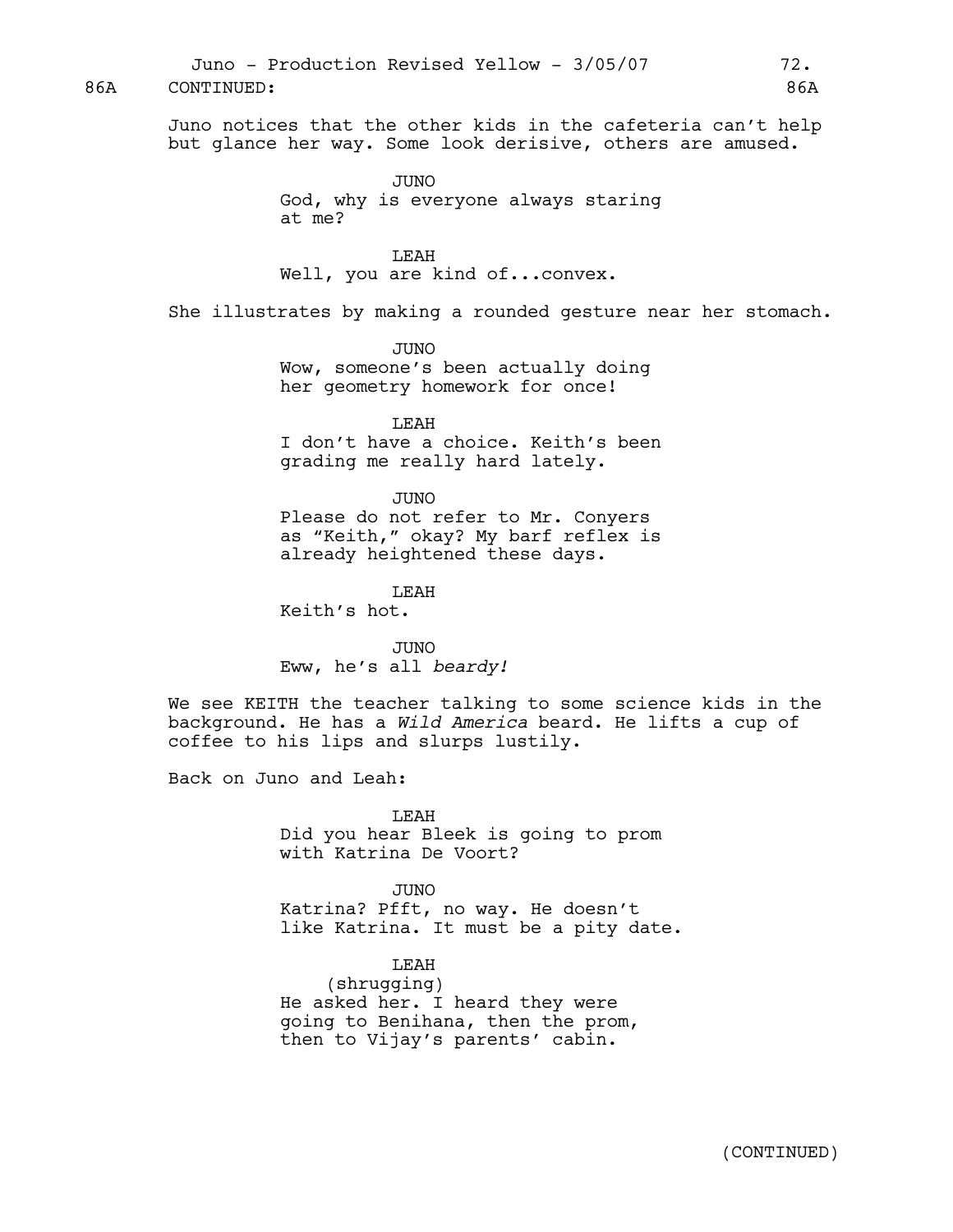86A CONTINUED: (2) 86A

JUNO

Bleeker told me Katrina's whole house reeks of soup!

### LEAH

Oh, it totally does. I was there for her birthday about four years ago and it was like Lipton Landing. But you know, boys have endured worse things for nookie.

JUNO

There's no way in hell they're having sex or even holding hands.

LEAH I wouldn't be so sure about that. He did it with you. He's a man now.

JUNO Yeah, well, Bleek trusted me. We're best friends.

LEAH Are you jealous? I thought you said you didn't care what he did.

# JUNO

I'm not jealous, and I don't care. I just know he doesn't like Katrina and I don't think he should toy with her emotions like that. She seems so nice and all.

LEAH

Okay Juno, I'm really convinced.

JUNO Prom is for wenises, anyway. Once you're old enough to go, it's not cool anymore.

# 87 INT. DANCING ELK SCHOOL - BLEEKER'S LOCKER - DAY 67

Bleeker retrieves a book from his open locker. Juno marches up to him, belly leading the way.

> JUNO Are you honestly and truly going to prom with Katrina De Voort?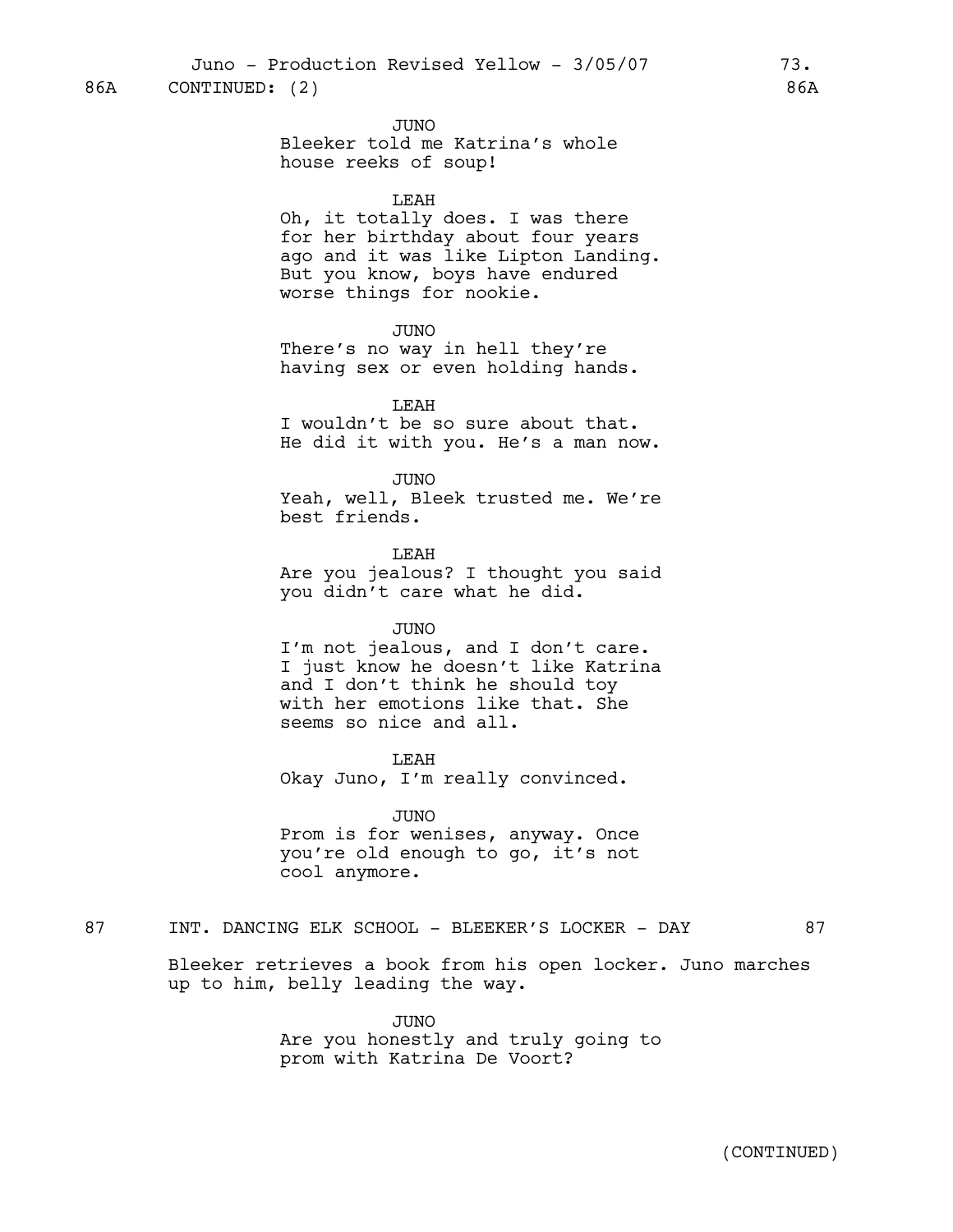Juno - Production Revised Yellow - 3/05/07 74.

87 CONTINUED: 87

# BLEEKER

Um, hi?

JUNO Leah just told me you were going with her.

### BLEEKER

Yeah, I did ask her if she wanted to go. A bunch of us from the team are going to Benihana, then the prom, then Vijay's parents' cabin.

Juno is clearly AFFRONTED.

BLEEKER (meekly) We're getting a stretch limo.

JUNO Your mom must be really glad you're not taking me.

BLEEKER You're mad. Why are you mad?

# JUNO

I'm not mad. I'm in a fucking great mood. Despite the fact that I'm trapped in a fat suit I can't take off, despite the fact that everyone is making fun of me behind my back, despite the fact that *your* little girlfriend gave me the stinkeye in art class yesterday...

#### BLEEKER

Katrina's not my girlfriend! And I doubt she was actually giving you the stinkeye. She just looks like that all the time.

A GIRL strides past (obviously KATRINA) with a sour look aimed squarely at Juno.

> JUNO Whatever. Have fun at the prom with Soupy Sales. I'm sure I can think of something way more cool to do that night. (MORE)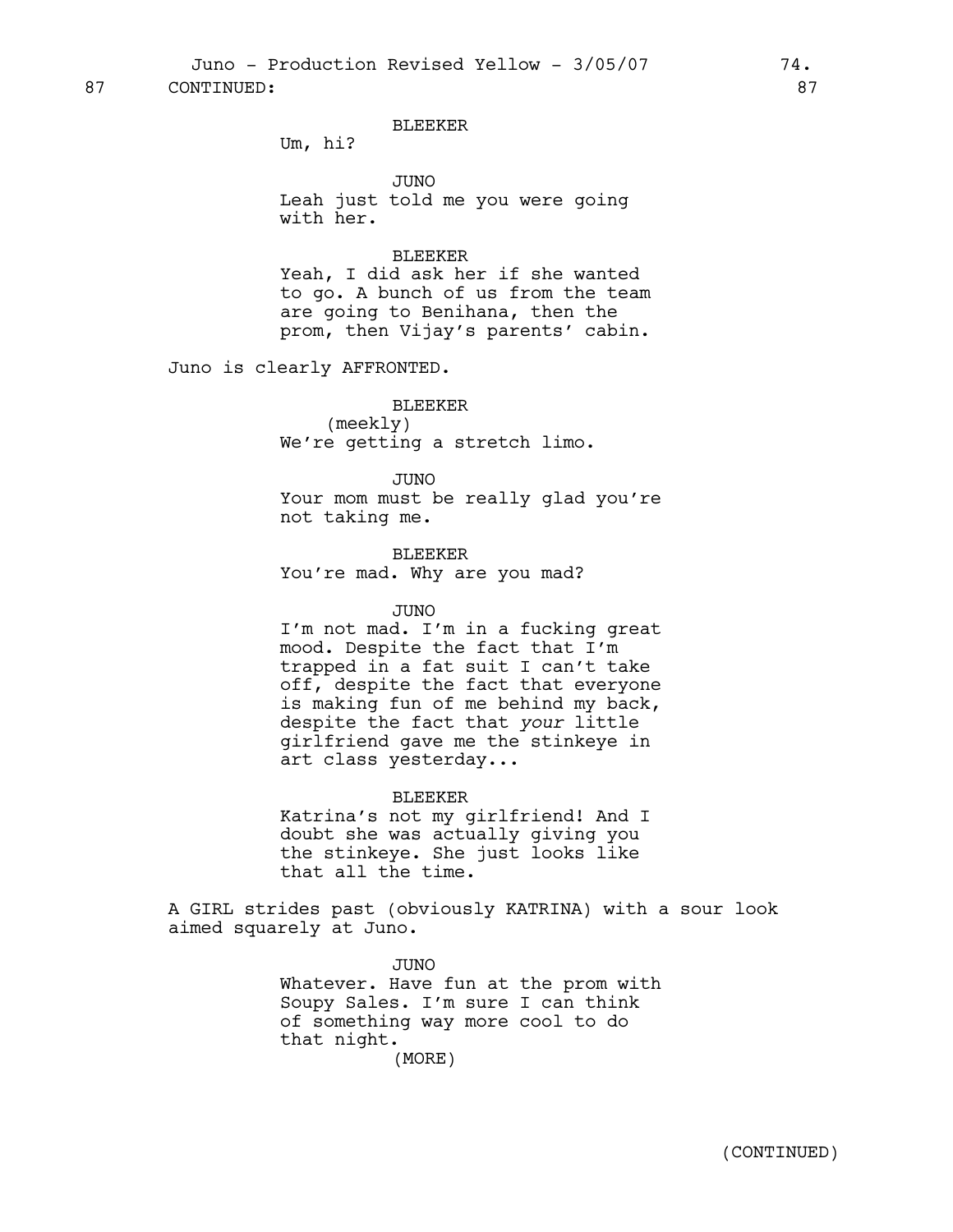87 CONTINUED: (2) 87

### JUNO (cont'd)

Like I could pumice my feet, or go to Bren's dumb Unitarian church, or get hit by a ten-ton truck full of hot garbage juice. All those things would be exponentially cooler than going to the prom with you.

She starts to walk away.

Bleeker takes a deep breath.

BLEEKER You're being really immature.

JUNO (turning around) What?

Bleeker BRACES himself and pushes up his lab goggles.

JUNO

That's not how our thing works! I hurl the accusations and you talk me down, remember?

#### BLEEKER

Not this time. You don't have any reason to be mad at me. You broke *my* heart. I should be royally ticked at you, man. I should be really cheesed off. I shouldn't want to talk to you anymore.

JUNO

Why? Because I got bored and had sex with you one day, and then I didn't, like, *marry* you?

### BLEEKER

Like I'd marry you! You would be the meanest wife of all time. And anyway, I know you weren't bored that day because there was a lot of stuff on TV. *The Blair Witch Project* was on Starz, and you were like, "Oh, I want to watch this, but we should make out instead. La la la."

JUNO

Forget it, Bleek. Take Katrina the Douche Packer to the prom. I'm sure you guys will have a really bitchin' time!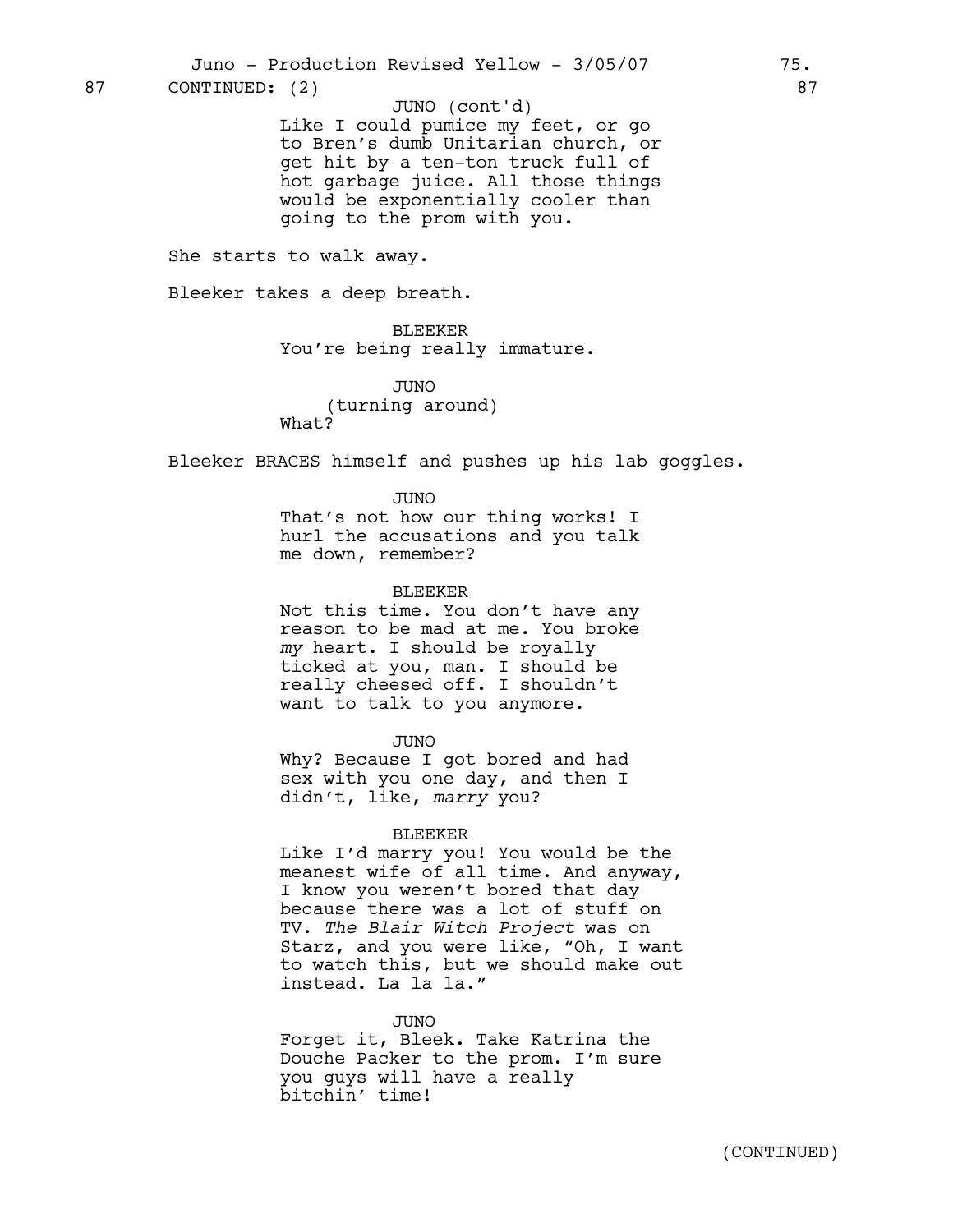BLEEKER (searching for a comeback) Yeah, well...I still have your

underwear.

JUNO I still have your virginity!

BLEEKER (looking around, panicked) Oh my God, SHUT UP!

JUNO What? Are you ashamed that we did it?

BLEEKER

No...

JUNO Well at least you don't have to walk around with the evidence under your sweater. I'm a planet!

Juno picks up her BACKPACK dejectedly and slides it over her shoulder. She's about to walk away, when...

> BLEEKER Wait, let me take that.

> > JUNO

Huh?

BLEEKER You shouldn't be carrying that heavy bag. I'll take it.

JUNO Oh. It's fine. What's another ten pounds?

She turns around, wipes TEARS off her cheek (making sure no one sees) and continues down the hallway.

88 OMITTED 88

88A OMITTED 88A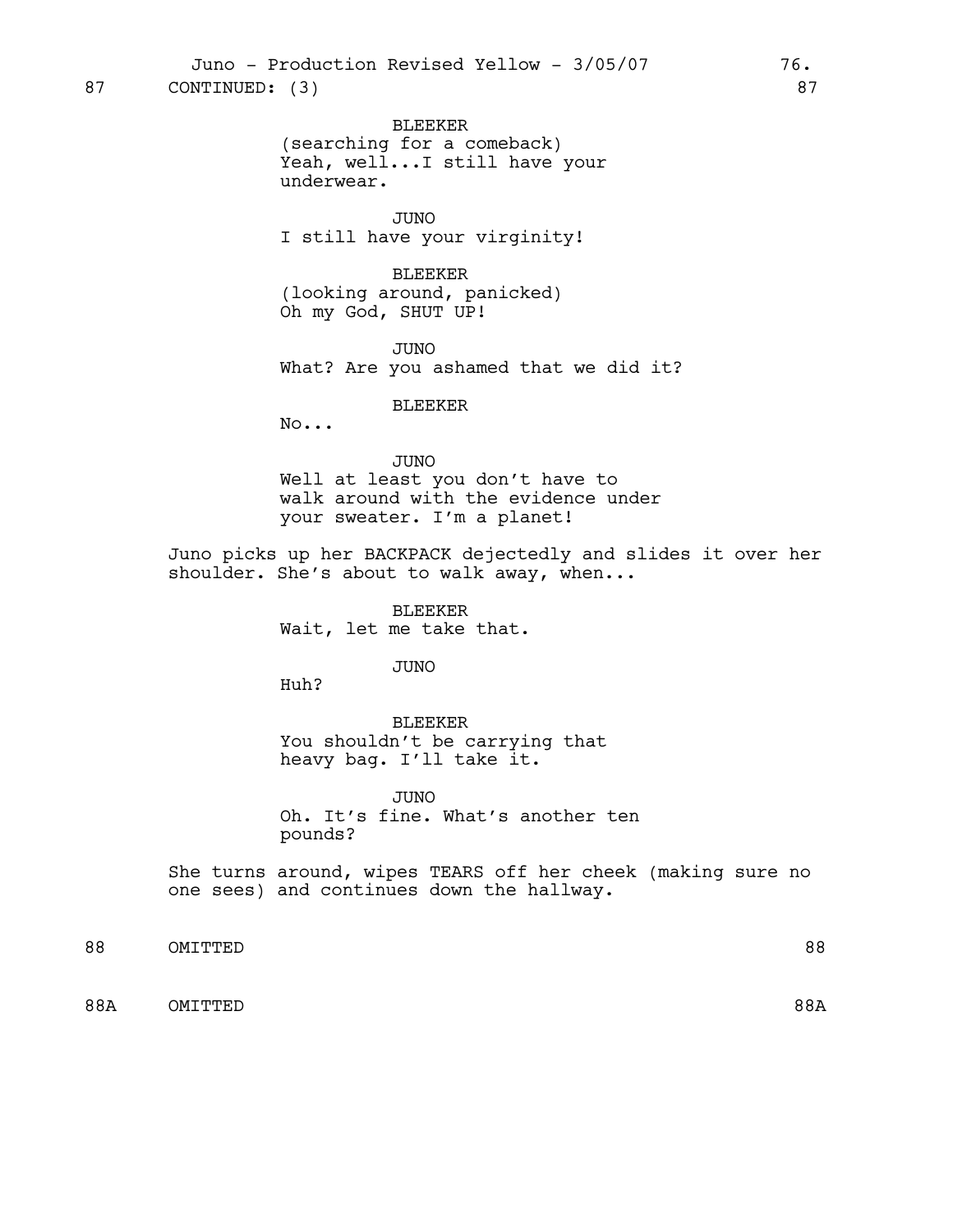89 EXT. MACGUFF HOUSE - PREVIA - DAY 69

Juno climbs ungracefully into the van. She starts the engine, then pauses to dig through her backpack for something. She produces a brush and begins brushing her hair in the rearview mirror, examining herself self-consciously. She puts on some Dr. Pepper Lip Smacker and backs out of the driveway.

90 INT. LORING HOUSE - MARK'S SPECIAL ROOM - DAY 90

Mark is seated at the computer, surfing a horror movie website. He has the blank expression of a bored obsessive. The doorbell rings.

91 INT. LORING HOUSE – ENTRY – DAY 91

Mark opens the door. Juno stands there, looking radiantly knocked-up. She holds a stack of CDs. Mark breaks into a grin.

> MARK Wow. That shirt is working hard.

JUNO (furtive) Is Vanessa here?

MARK Nope. We're safe.

He and Juno smile conspiratorially.

JUNO

Cool.

MARK Come on, I have something for you.

He gestures for Juno to follow him into the house.

92 INT. LORING HOUSE - BASEMENT - AFTERNOON 92

The Lorings' basement is dank, cluttered unfinished and unattractive, much like Paulie Bleeker's. Mark pulls a chain to illuminate a bare bulb.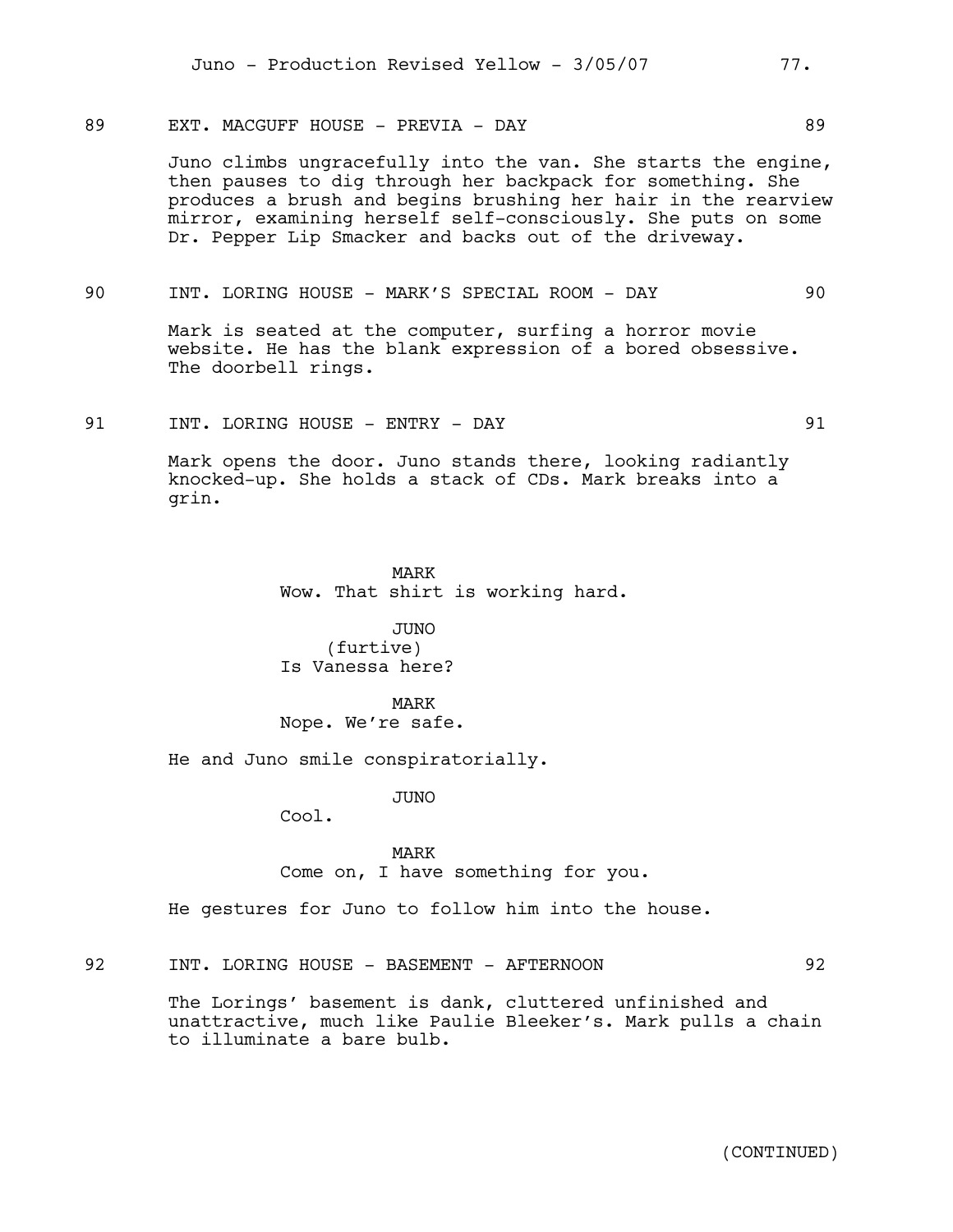92 CONTINUED: 92

JUNO Oh, Mark! Is this the baby's room? It's beautiful!

MARK

Hilarious. No, I just keep all of my old comics down here, and I want to show you one of them.

JUNO Oh God, you're one of *those* guys...

MARK You're gonna like this, I promise.

Mark RUMMAGES through a cardboard box in the corner.

MARK (extracting a bagged COMIC from the box) Here it is.

He shows the COMIC to Juno. It's called "Most Fruitful Yuki." It depicts a pregnant JAPANESE GIRL kicking ass and taking names.

> JUNO "Most Fruitful Yuki"? What is...Oh my god, she's a pregnant superhero!

MARK Isn't that great? I got it when I was in Japan with my band. She reminds me of you.

Juno examines the comic. "Most Fruitful Yuki" does resemble her.

JUNO Wow, I actually feel like less of a fat dork now.

MARK

Most Fruitful Yuki is bad ass, man. You should be proud to be the same condition.

She throws a KARATE KICK in Mark's direction with a KEE-YA!

Juno is sincerely pleased.

JUNO Okay, how about some tunes?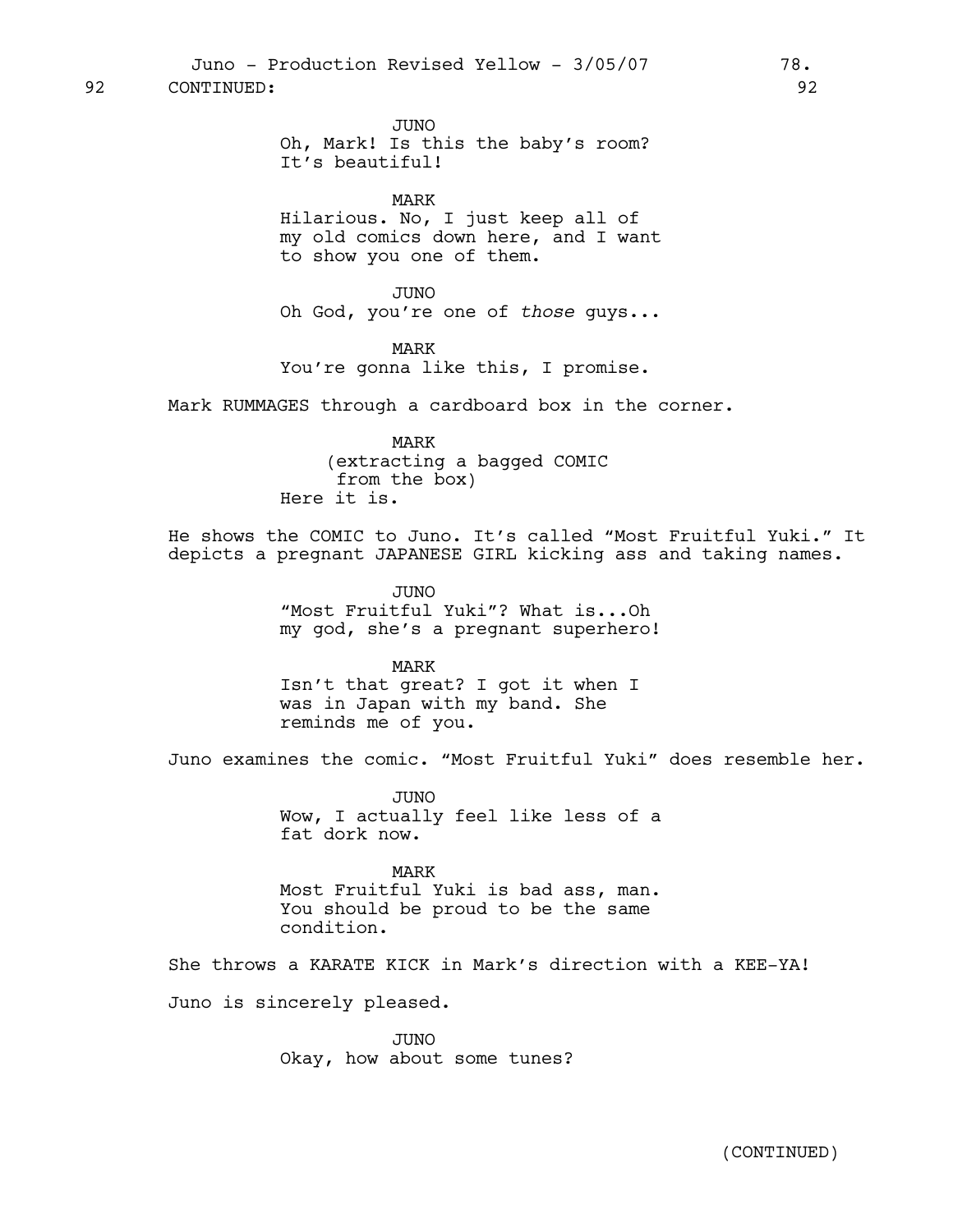There's a battered portable CD player in the corner. Juno kneels down and pops in one of the discs. JUNO Now this first one is kinda slow. But it's Mott the Hoople so it's still totally rad and hardcore. Juno puts in the CD and "All The Young Dudes" fills the room. Mark Laughs. JUNO What? Juno - Production Revised Yellow - 3/05/07 79. 92 CONTINUED: (2) 92

> MARK I actually know this one.

> > JUNO

You do?

MARK Yeah, this song's older than me, if you can believe that. I danced to

it at my senior prom.

JUNO That's almost interesting, Mark. Who did you dance with?

MARK Her name was Cynthia Vogel and she was a good dance partner. Even let me put my hands on her butt.

JUNO Oh man, I can just picture you slow dancing like a dork!

She mockingly places her hands on Mark's waist and moves back and forth stiffly.

> MARK No, I put my hands on your waist. Then you put your arms around my neck. That's how we did it in '88.

Mark puts his hands on what remains of Juno's waist. She drapes her arms around his neck self-consciously.

> JUNO Oh, okay. Like this.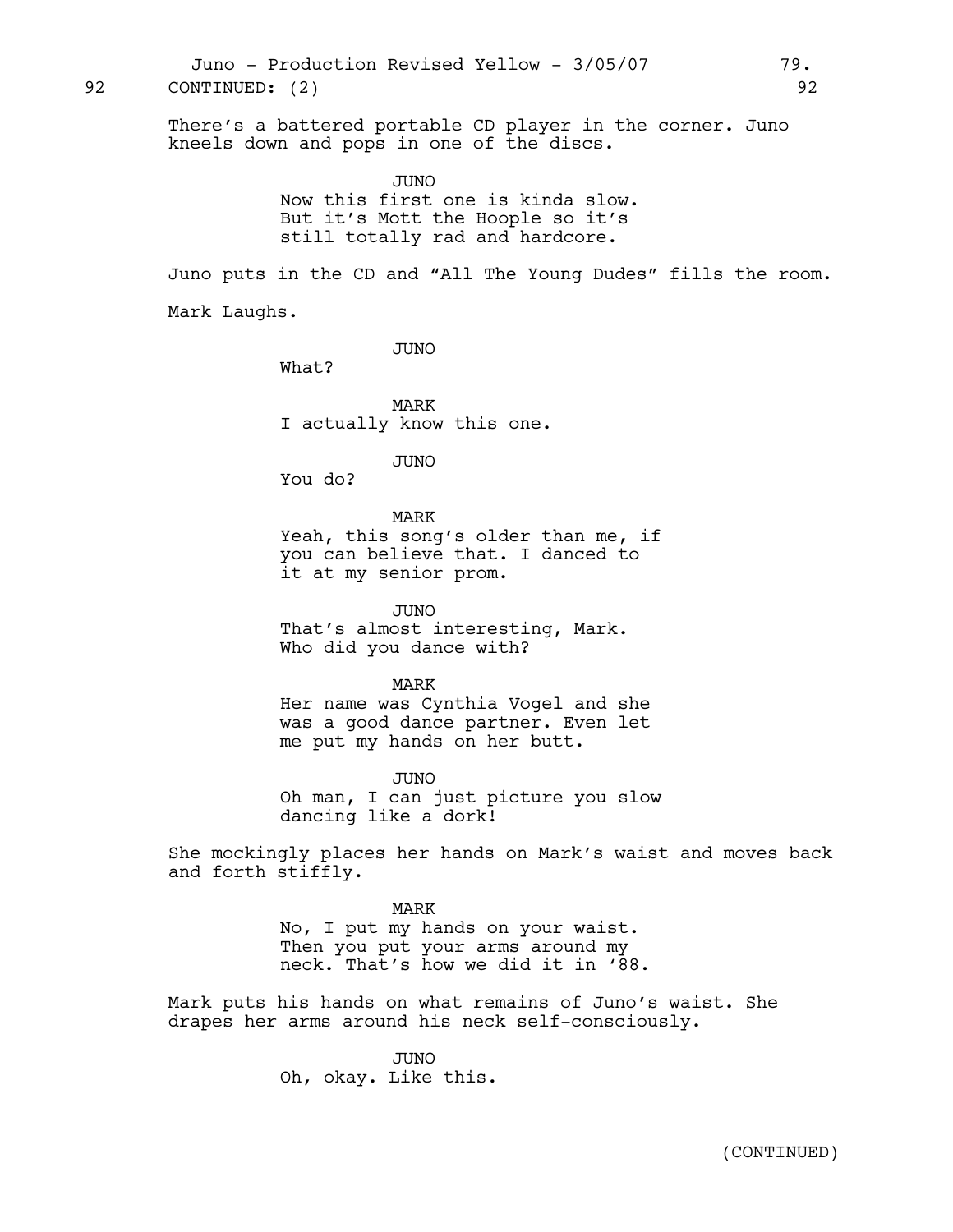Juno - Production Revised Yellow - 3/05/07 80.

92 CONTINUED: (3) 92

MARK You've never been to a dance, have

you? JUNO

(casually defensive) Only squares and nerds go to dances.

MARK What are you?

JUNO

I don't know.

They SWAY slowly to the music. Juno's belly bumps up against Mark.

> MARK I feel like there's something between us.

They laugh.

Juno rests her head on Mark's chest. They dance in silence for a few moments, then stop moving. Mark pulls Juno as close as he possibly can, given her expanding girth.

> MARK I'm leaving Vanessa.

> JUNO (quiet at first) What?

MARK It's just not working out, but I'm getting my own place in the city... and I've got it all planned out. It's something I've wanted to do for a long time...

Juno backs away.

JUNO (growing) No.

MARK

No?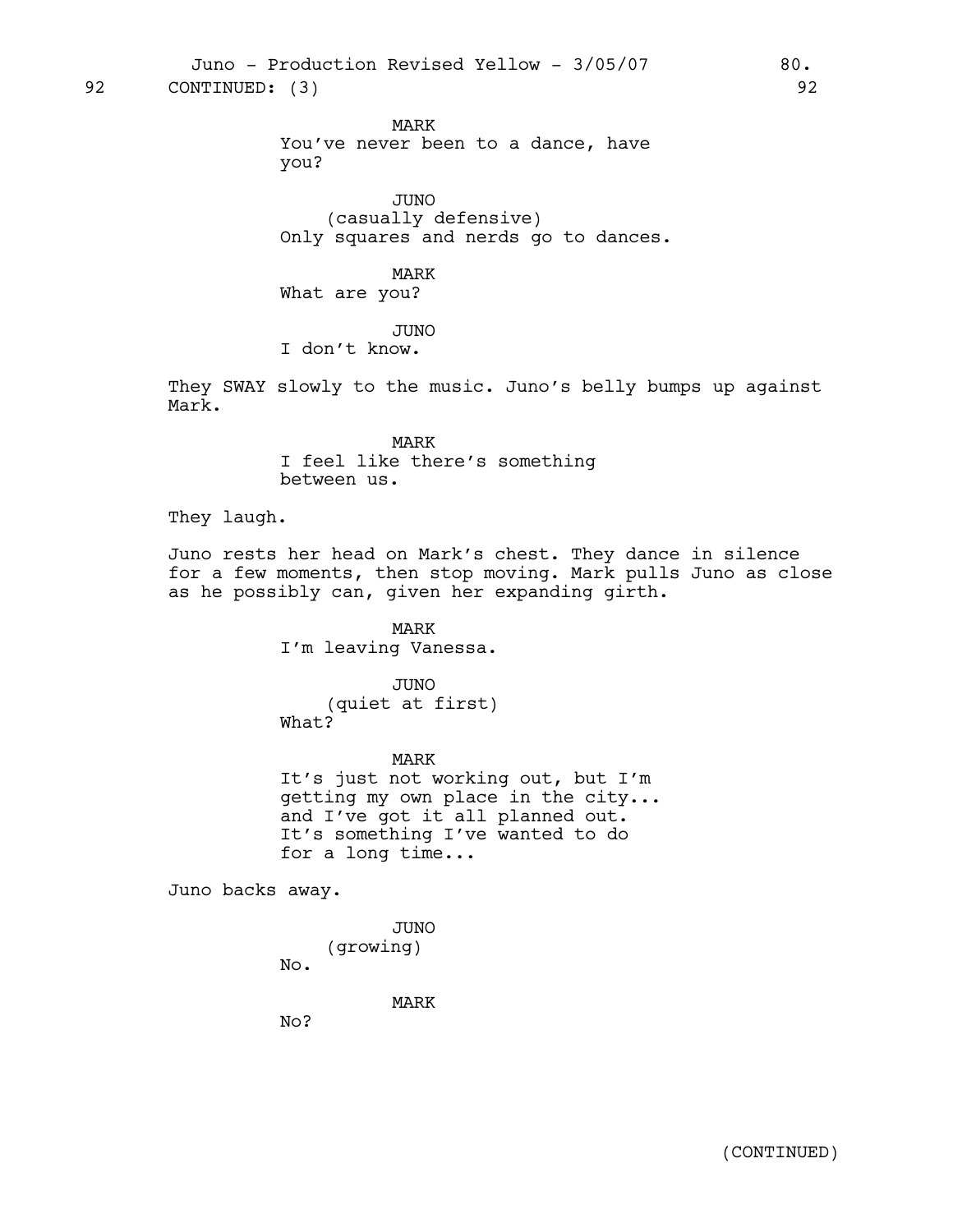JUNO

No. No, you definitely cannot do that, Mark. That's a big, fat sack of *no*!

MARK What's the matter?

JUNO

This isn't what we agreed on. You guys have to take care of...this! You are the chosen custodians of the big-ass bump!

She GESTURES wildly to her belly. Suddenly, something matters to her far more than the approval of an older guy.

> MARK But I thought you'd be cool if...

> > JUNO

(interrupting) I want you guys to adopt the Buglet. I wanted everything to be perfect. Not shitty and broken like everyone else's family. Listen, once I have the baby, Vanessa is going to finally be happy, and everything will be all right. Believe me on this one!

MARK

A baby is not going to fix everything. Besides, I don't know if I'm ready to be a father.

JUNO (aghast) But you're *old!*

MARK I...How do you think of me, Juno? Why are you here?

JUNO I don't know. I just liked being your friend. I sort of liked becoming furniture in your weird life.

MARK This... (he gestures to the dank surrounding room) (MORE)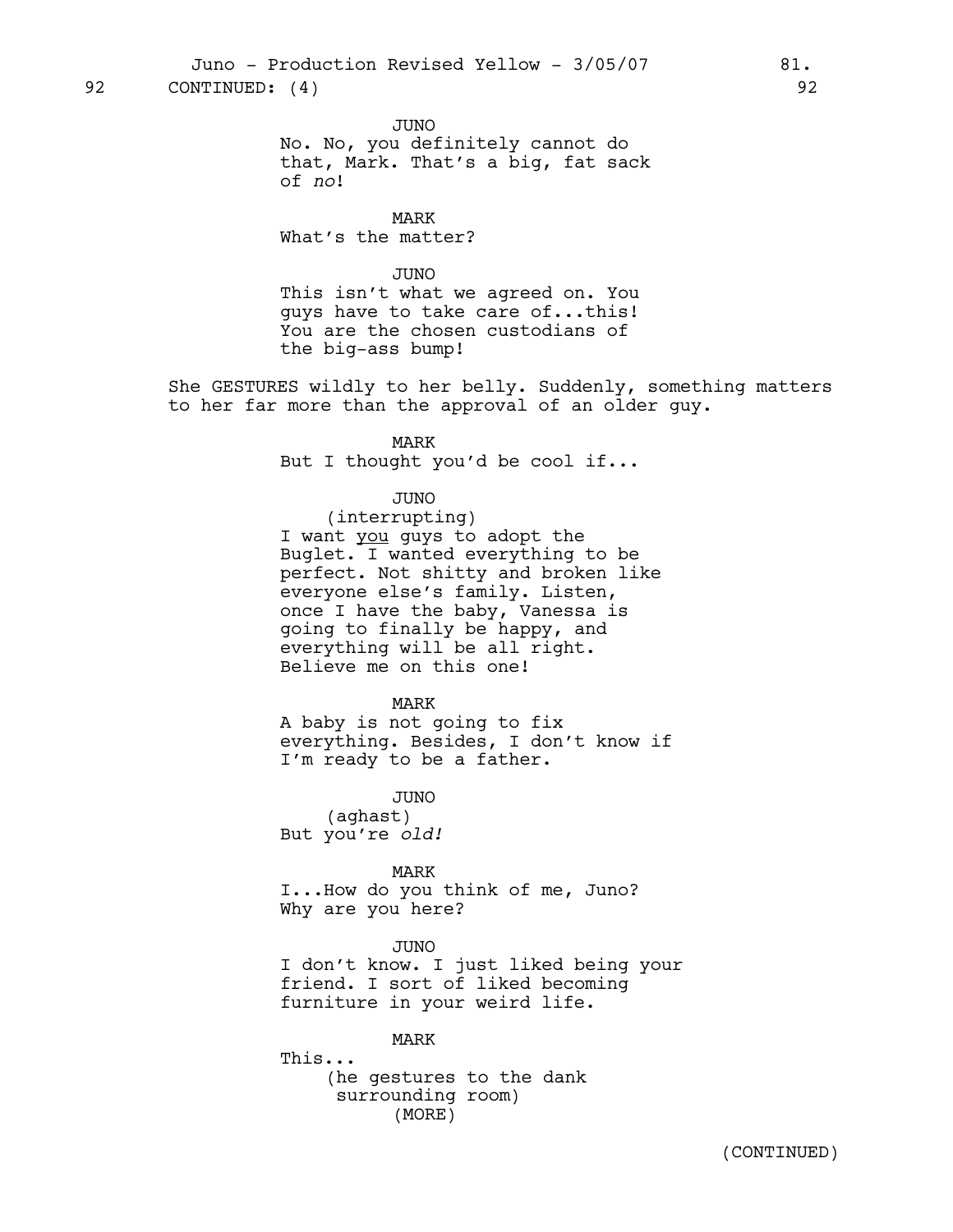...this is what my life has become. Stuff in boxes. Stuff underground. Is that so appealing to you? MARK (cont'd)

JUNO

Yeah, I guess...Is this my fault? Is Vanessa mad at you because of me?

MARK

That's not the point. We're just not in love anymore.

JUNO

Yeah, but didn't you love Vanessa when you married her? If you love someone once, you can love them again, I know it. My friend Leah has gone out with the same guy, like, four times. You're just not trying.

Mark suddenly sees Juno for what she is - a teenage girl.

MARK

I'm such an idiot. I can't believe what an idiot I am.

He paces over to the wall and KICKS it softly.

JUNO

Please don't get a divorce! God, Mark, just do me a solid and stay with your wife.

# MARK

God, you're so young.

JUNO

Not really. I'm sixteen. I'm old enough to tell when people are acting like total a-holes!

Juno turns to leave, then shoots one furious look back at Mark.

> JUNO Oh and by the way, I bought another Sonic Youth album and it's the worst thing I've ever heard! It's just *noise,* man!

She bolts up the stairs, sobbing.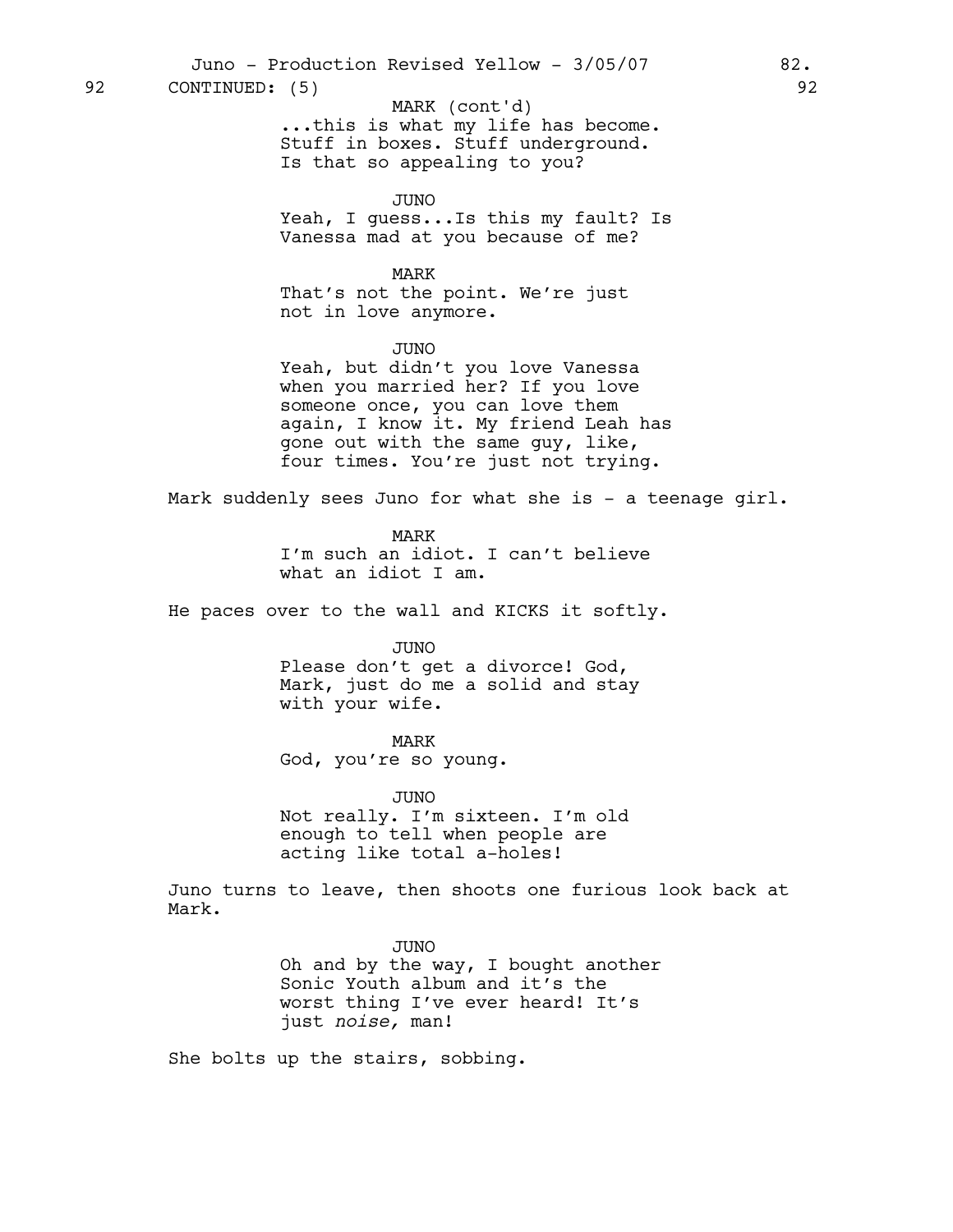# 93 INT. LORING HOUSE - LIVING ROOM - DAY 93

Juno reaches the top of the stairs and scrambles toward the front door, only to be intercepted by Vanessa, who's returning home from work, carrying her briefcase and a freshly purchased NURSING PILLOW. They nearly collide.

> VANESSA Juno? What's going on?

> > JUNO

Nothing.

It's obvious from Juno's tears and flushed face that she's lying. Vanessa instantly goes pale with fear, but she tries her hardest to seem serene and "together" in front of Juno.

> VANESSA (pretending to be calm) Mark? Why is Juno crying?

JUNO I'm not crying. I'm allergic to fine home furnishings. See you later.

She rushes toward the door.

VANESSA

Hold on.

Juno halts.

VANESSA Juno, what's the matter?

MARK She's hormonal. Right, June? It's just part of the whole process.

Juno looks totally betrayed. She doesn't respond. Vanessa looks at Juno's expression and knows Mark is lying.

> VANESSA What did you do?

MARK I didn't do anything... I just... I've just been thinking.

The worst words a man can speak.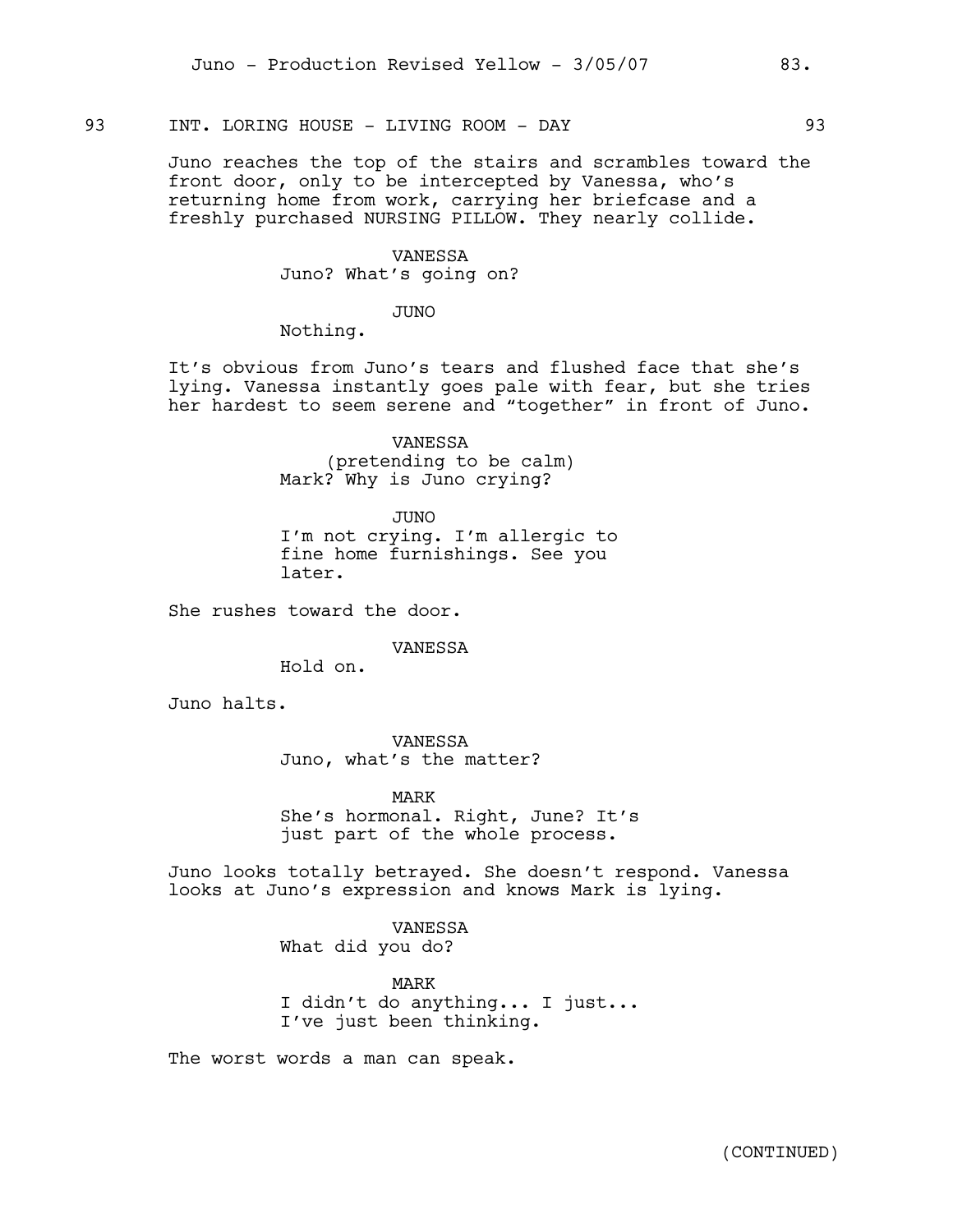Juno - Production Revised Yellow - 3/05/07 84. 93 CONTINUED: 93

VANESSA (*you've been thinking?*) What?

MARK (CONT'D) Just thinking if this is really the right thing for us.

VANESSA What are you referring to?

She knows exactly to what he's referring.

MARK I've been just wondering if we're, you know, ready.

### VANESSA

Of course we're ready. We've taken all the classes. The nursery. The books -

MARK

I know we're prepared. I just don't know if... I'm ready.

Juno's face continues to fall. Vanessa notices.

# VANESSA

(to Juno)

Juno, don't worry about this. He just has cold feet. That's how boys are. The books all say the same thing. A woman becomes a mother when she gets pregnant. A man becomes a father when he sees his baby. He's going to get there. He'll get there.

Juno ain't buying it.

VANESSA (CONT'D) (to Mark) Why don't we let Juno go home and we can discuss this later on, okay?

MARK

It all just happened so fast. We put that ad in the paper. I thought it would take months if, you know, ever and then - boom - Two weeks later, she's in our living room.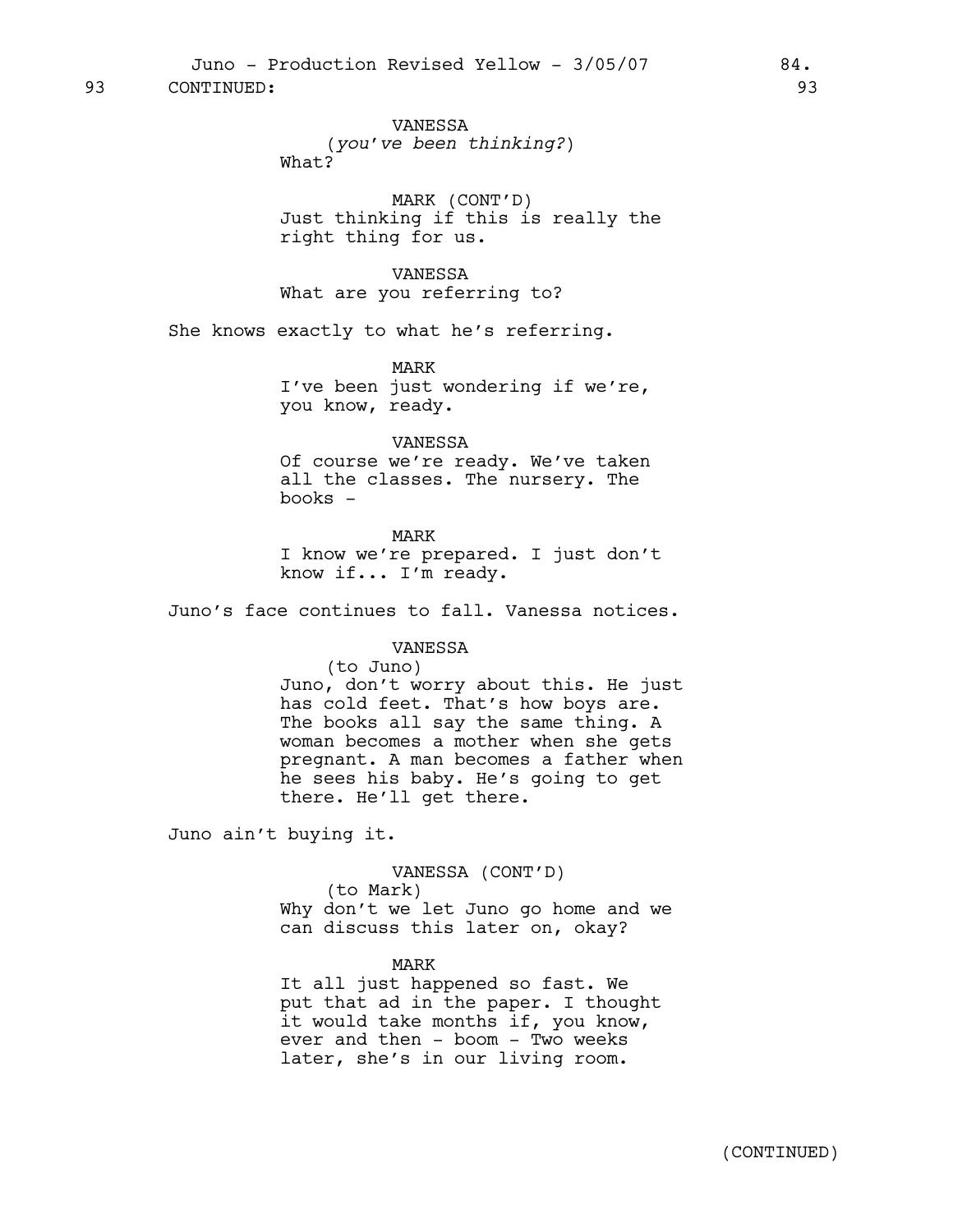VANESSA (quietly) She answered our prayers.

MARK

(ignores the comment) Ever since, it's just been like a ticking clock.

This stops Vanessa. Juno looks offended.

VANESSA What are you saying?

A long hideous beat.

MARK It just feels a little like bad timing.

Another hideous beat.

VANESSA What would be a good time for you?

MARK I don't know. There's just things I still want to do.

VANESSA Like what? Be a rock star?

MARK Don't mock me.

Vanessa sighs. It's done.

#### VANESSA

You're trying to do something that's never going to happen. And you know what? Your shirt is stupid. Grow up. If I have to wait for you to become Kurt Cobain, I'm never going to be a mother.

Vanessa looks defeated.

MARK (CONT'D) I never said I'd be a great father.

We hear the front door closing. Vanessa and Mark look over and notice that Juno has escaped the conflict.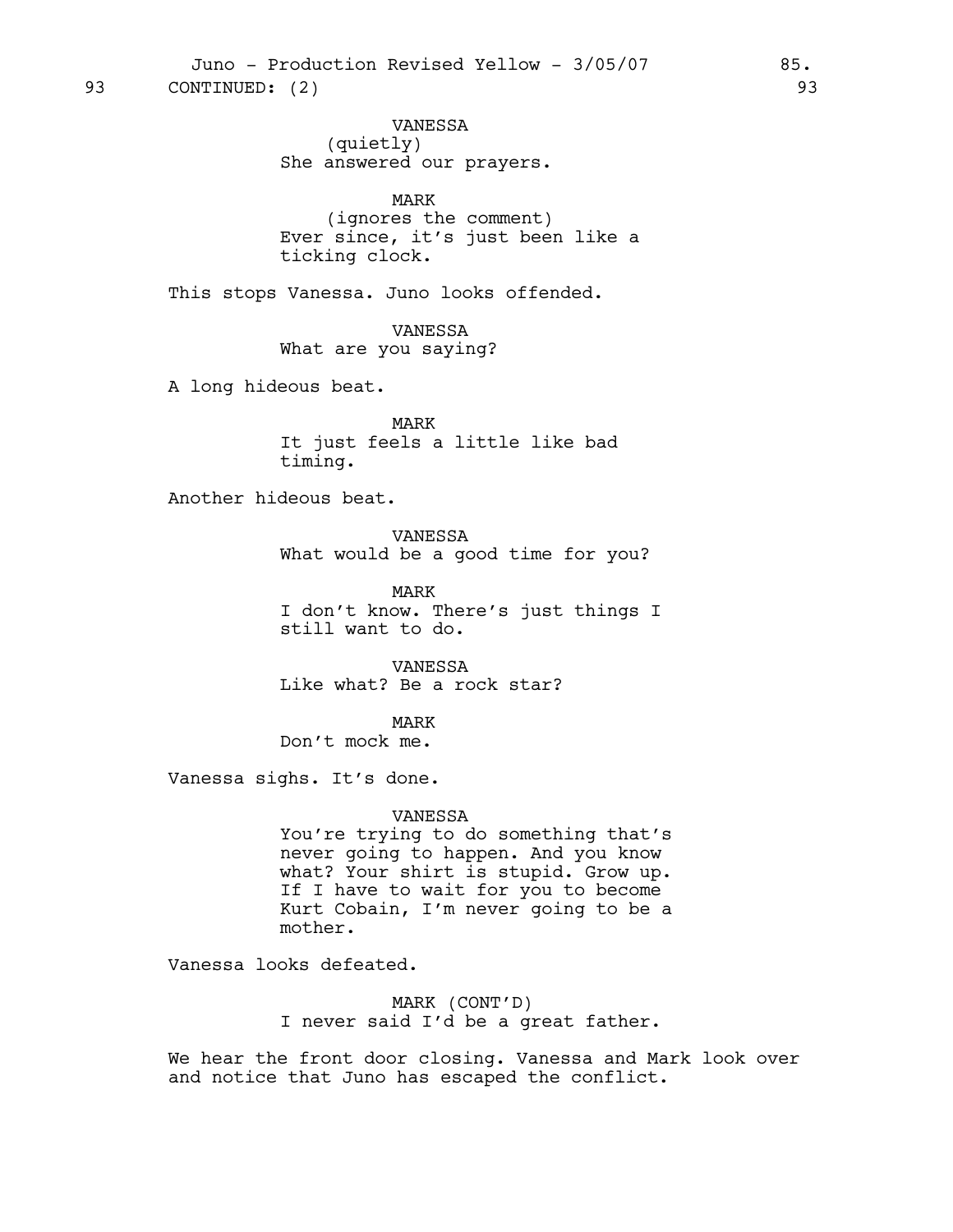# 94 EXT. LORING HOUSE - AFTERNOON 94

Juno runs up to her car sobbing. She struggles with the keys, but finally makes it into the Previa and drives off.

EXT. HIGHWAY - AFTERNOON

The Previa slides off the road and comes to a stop on the shoulder.

INT. PREVIA - AFTERNOON

Juno buckles over the steering wheel, crying, unwinding for the first time since she became pregnant.

After a beat, she begins to gather herself.

INT. BLEEKER'S BEDROOM - NIGHT

Bleeker is sitting next to his bed, noodling on the guitar. He's playing a theme that we will soon recognise.

EXT. CORNER STORE - NIGHT

Juno lays on the hood of her Previa, contemplating her future. We push in close... when she gets an idea.

She hops off the hood and scurries into the Previa where she finds a crumpled up Jiffy Lube receipt. She unfolds it and pulls out a pen, ready to write something... a note?

EXT. LORING HOUSE - NIGHT

It's quiet after the storm. Inside, we see Vanessa sitting alone at her perfect dining room table, drinking a glass of wine.

### 103 INT. LORING HOUSE - DINING ROOM - NIGHT 103

Vanessa takes a sip and continues to let the days events sink in. After a beat, Mark comes down the stairs to join her.

> MARK I called Gerta Rauss. She says she can represent both of us. They call it "collaborative divorce." It's apparently all the rage right now. (MORE)

> > (CONTINUED)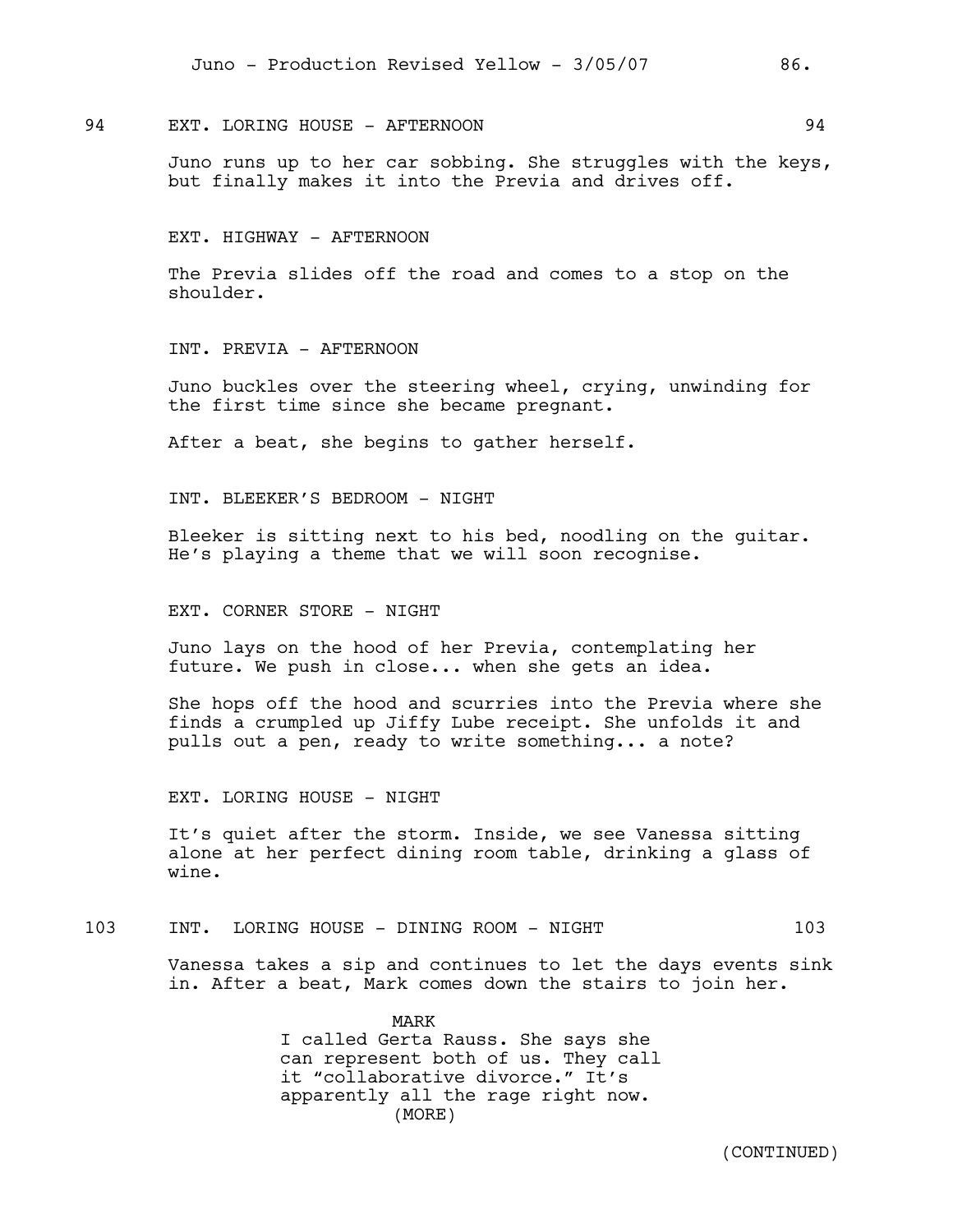And it's easy because we don't have children. VANESSA No, it's fine. Thanks for making the call, I guess. Mark nods and sits down. VANESSA We're actually, finally doing this? MARK Looks like it, yeah. VANESSA Have you found a place to stay? MARK Yeah, downtown. VANESSA A hotel? MARK It's a loft. VANESSA (lightly teasing) Aren't you the cool guy? They STARE at the wall, speechless and defeated. VANESSA I wanted a baby so bad. So bad. She buries her head in her hands. MARK I know you did. There's a LOUD KNOCK on the front door. EXT. LORING HOUSE - ENTRY - NIGHT Mark opens the door. There's a folded piece of paper sitting on the doormat. He squints and sees Juno pulling away in the van. Mark carefully unfolds the piece of paper--it takes a minute because of Juno's proficiency in "teen girl origami." He holds it up. We can see there's WRITING on the back. 103 CONTINUED: 103 MARK (cont'd)

Juno - Production Revised Yellow - 3/05/07 87.

(CONTINUED)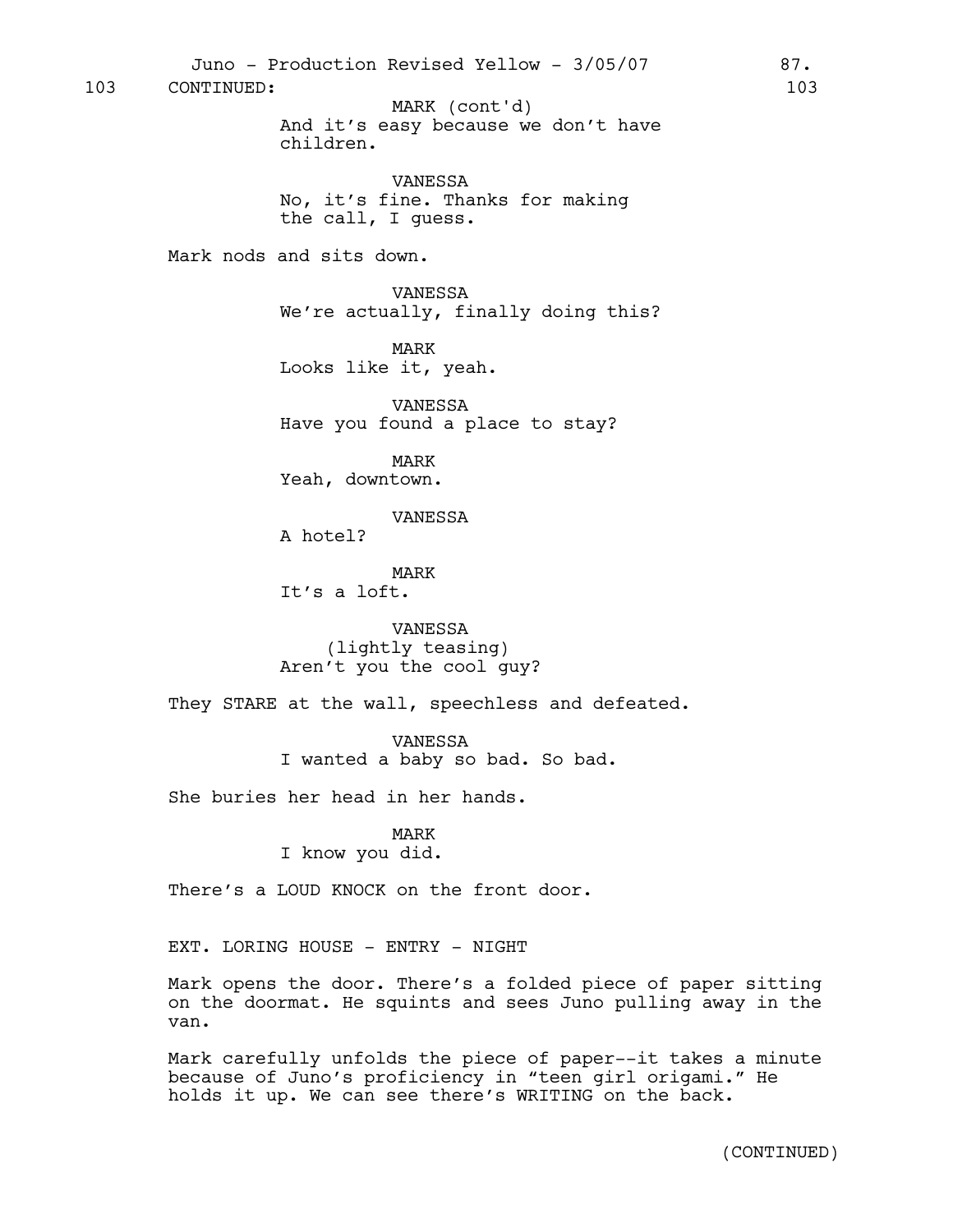Juno - Production Revised Yellow - 3/05/07 88. CONTINUED:

> MARK It looks like a bill from Jiffy-Lube.

Vanessa takes the note from his hand and turns it over, examining it.

> VANESSA It's for me.

95 EXT. MACGUFF HOUSE - NIGHT 95

Juno parks her car and walks up to her house. A porch light's been left on for her, and the place looks cozy and inviting.

> JUNO V.O. I never realize how much I like being home unless I've been somewhere really different for a while.

She picks a CROCUS from the unkempt garden near the porch and sniffs it. She lifts her shirt and tickles her belly with it. Then she tucks the flower into her unkempt hair.

96 INT. MACGUFF HOUSE - KITCHEN - NIGHT 196

Mac is alone at the kitchen table going over the family finances while drinking one of Bren's weight loss shakes.

Juno enters.

JUNO

Hi Dad.

MAC Hey, big puffy version of Junebug. Where have you been?

JUNO Dealing with stuff way beyond my maturity level. Where is everyone?

MAC Bren took Liberty Bell to her tot ice skating class.

JUNO Tot ice skating? Tots can't ice skate. Liberty Bell's still getting the hang of stairs.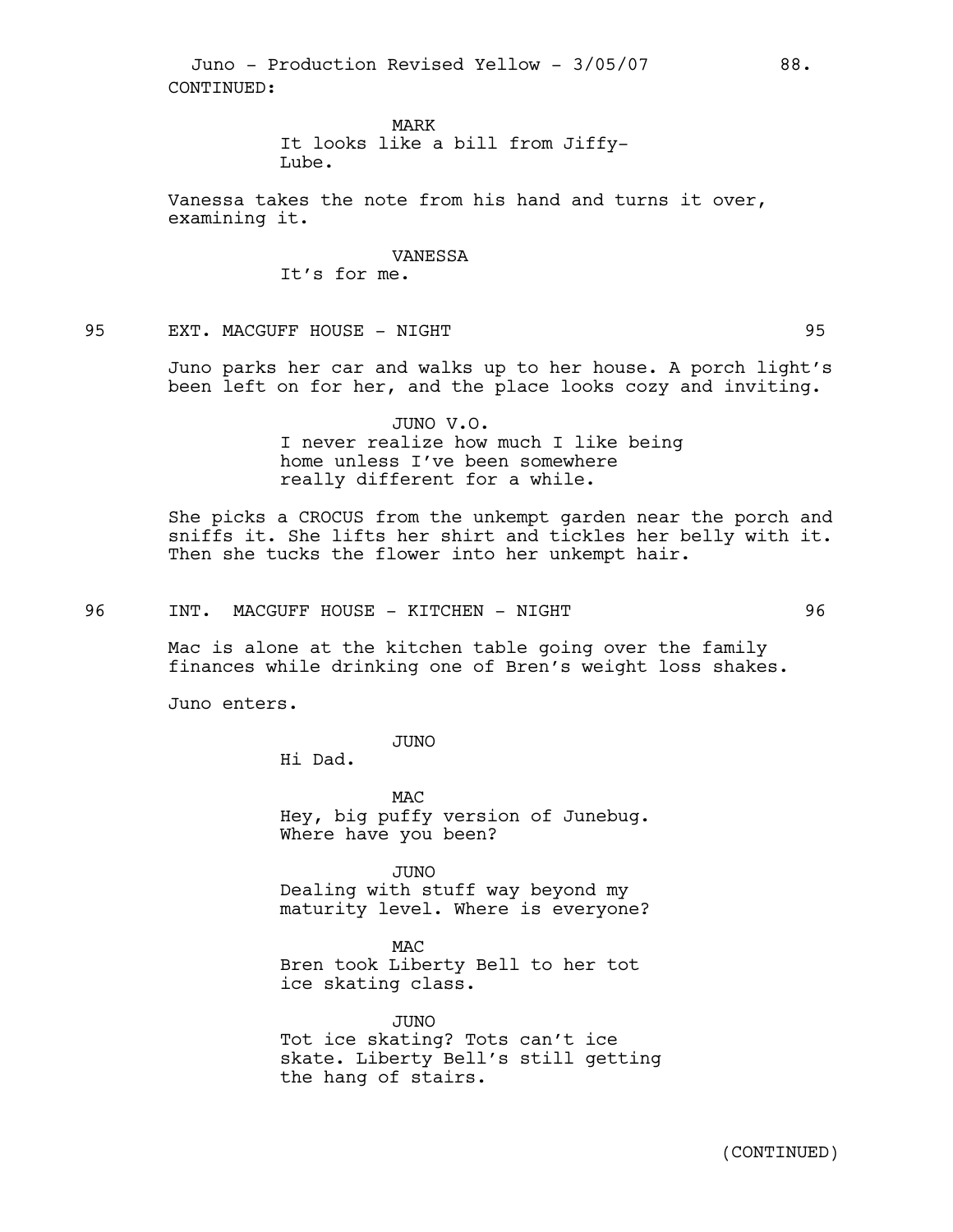96 CONTINUED: 96

MAC No, but you know Bren. She dreams big. JUNO Yeah, she does.

MAC You look a little morose, honey. What's eating you?

JUNO I'm losing my faith in humanity.

MAC Think you can narrow it down for me.

JUNO I guess I wonder sometimes if people ever stay together for good.

MAC You mean like couples?

JUNO

Yeah, like people in love.

MAC

Are you having boy trouble? I gotta be honest; I don't much approve of you dating in your condition, 'cause... well, that's kind of messed up.

JUNO

Dad, no!

MAC Well, it's kind of skanky. Isn't that what you girls call it? Skanky? Skeevy?

JUNO Please stop now.

MAC (persisting) Tore up from the floor up?

### JUNO

Dad, it's not about that. I just need to know that it's possible for two people to stay happy together forever. Or at least for a few years.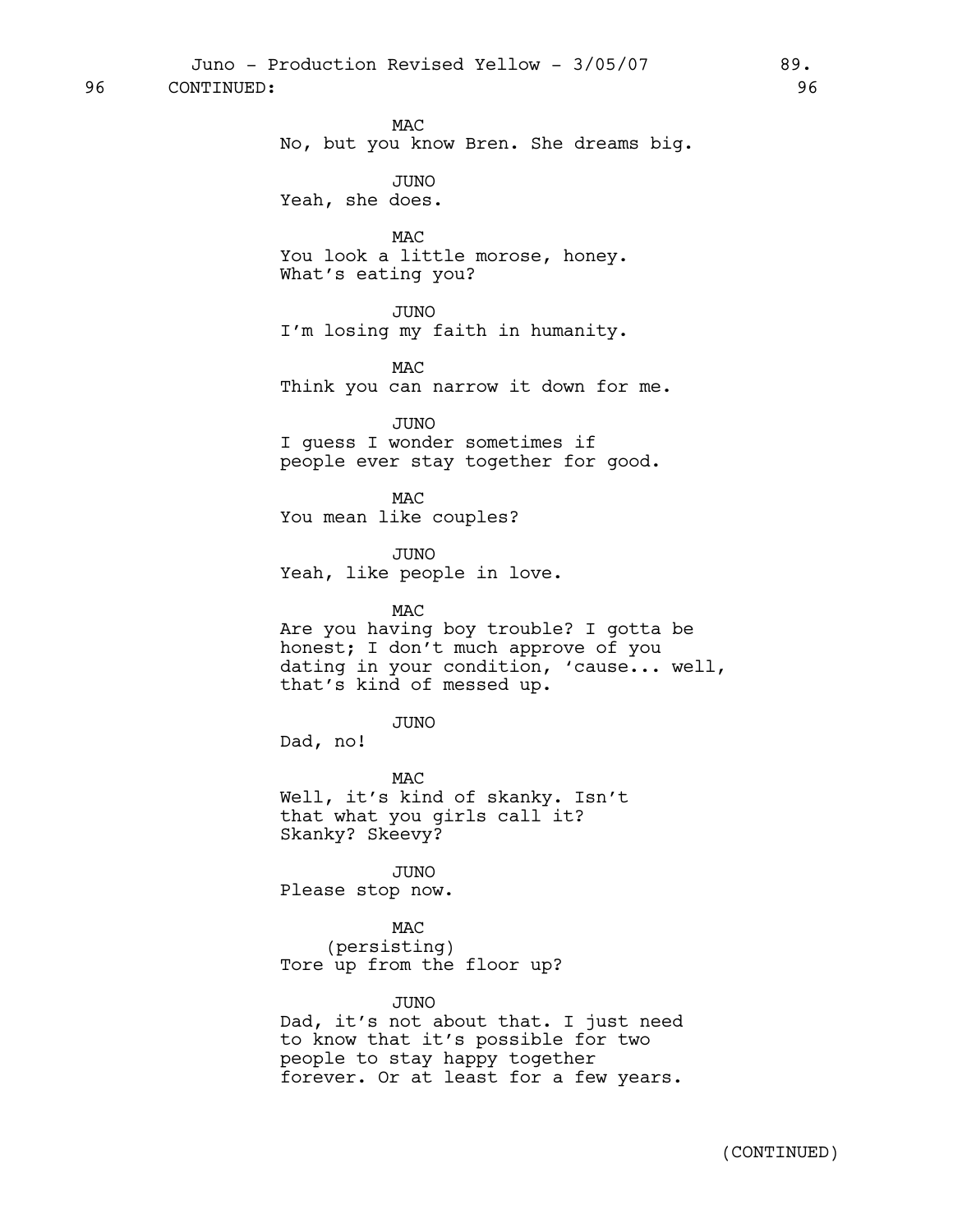MAC

It's not easy, that's for sure. Now, I may not have the best track record in the world, but I have been with your stepmother for ten years now, and I'm proud to say that we're very happy.

Juno nods in agreement.

### MAC (CONT'D)

In my opinion, the best thing you can do is to find a person who loves you for exactly what you are. Good mood, bad mood, ugly, pretty, handsome, what have you, the right person will still think that the sun shines out your ass. That's the kind of person that's worth sticking with.

A wave of REALIZATION crosses Juno's face.

JUNO

I sort of already have.

MAC

Well, of course. Your old D-A-D! You know I'll always be there to love and support you, no matter what kind of pickle you're in.

He nods toward her belly.

MAC

Obviously.

Juno laughs and hugs her father, planting a smooch on his cheek.

## JUNO

I need to go out somewhere for just a little while. I don't have any homework, and I swear I'll be back by ten.

She salutes and dashes out of the kitchen.

MAC You *were* talking about me, right?

Montage: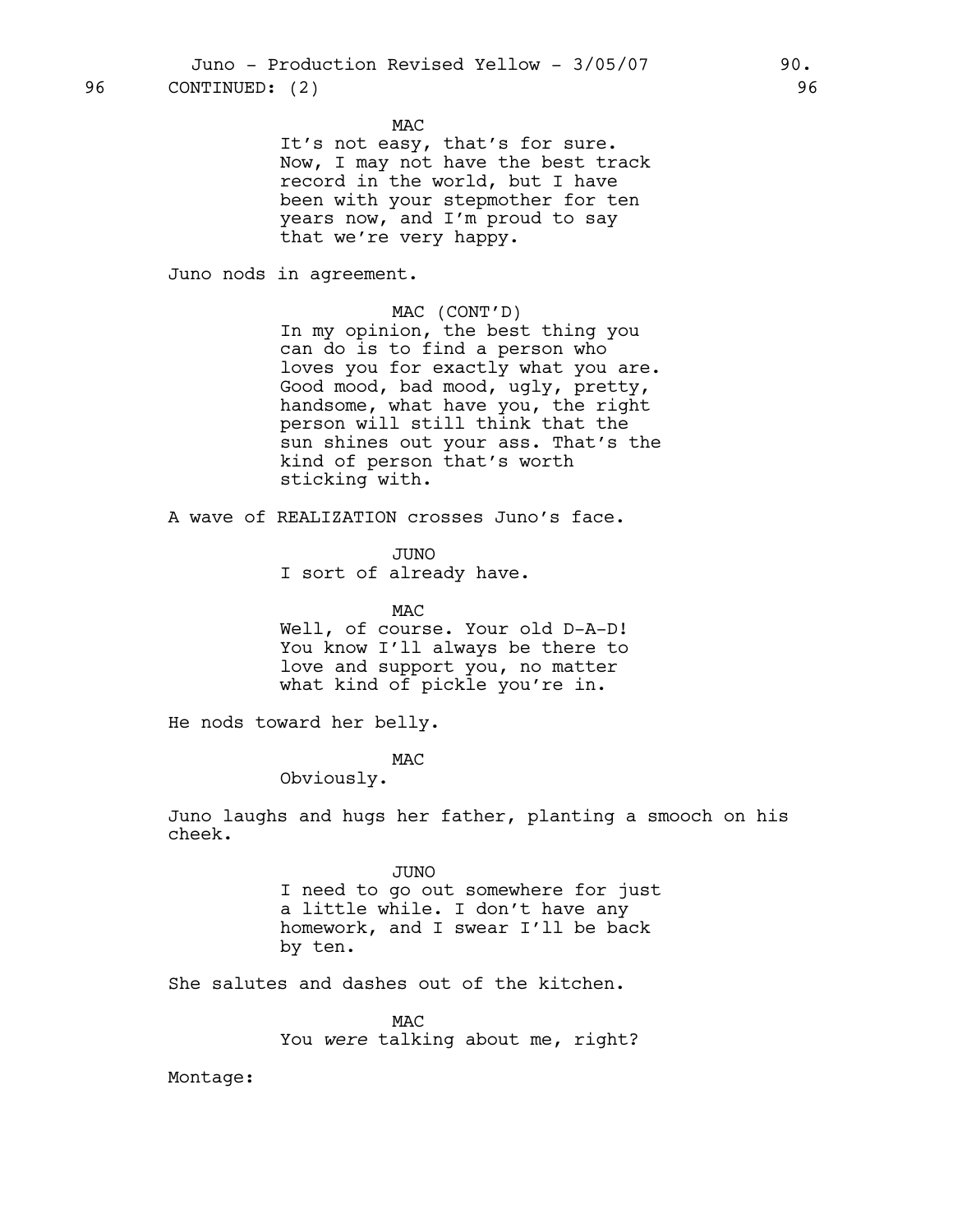| 96A  | OMITTED                                                                                                                                                                                    | 96A  |
|------|--------------------------------------------------------------------------------------------------------------------------------------------------------------------------------------------|------|
| 97   | OMITTED                                                                                                                                                                                    | 97   |
| 98   | OMITTED                                                                                                                                                                                    | 98   |
| 99   | OMITTED                                                                                                                                                                                    | 99   |
| 100  | INT. BLEEKER HOUSE - BLEEKER'S ROOM - NIGHT                                                                                                                                                | 100  |
|      | We push in over Bleeker sleeping in his car-bed towards the<br>window. We look out onto the lawn to find Juno and Leah<br>running back to the Previa, hopping in, and screeching off.      |      |
| 100A | OMITTED                                                                                                                                                                                    | 100A |
| 100B | OMITTED                                                                                                                                                                                    | 100B |
| 100C | OMITTED                                                                                                                                                                                    | 100C |
| 100D | OMITTED                                                                                                                                                                                    | 100D |
| 101  | EXT. BLEEKER HOUSE - MORNING                                                                                                                                                               | 101  |
|      | Bleeker steps out of the house for his usual early-morning run.                                                                                                                            |      |
|      | He looks down to see a message scrawled in chalk on the<br>stoop: "BLEEKER- CHECK THE MAIL."                                                                                               |      |
|      | He walks down to the end of the driveway and opens the latch<br>on the mailbox.                                                                                                            |      |
|      | At least one hundred containers of ORANGE TIC TACS come pouring<br>out in an colorful deluge. They spill out onto the driveway.                                                            |      |
|      | Bleeker smiles.                                                                                                                                                                            |      |
| 102  | EXT. DANCING ELK SCHOOL - TRACK - MORNING                                                                                                                                                  | 102  |
|      | Juno waddles toward the field. The guys on the track team,<br>ridiculously arrayed as usual, are doing hurdler stretches.<br>They stare at her quizzically. Bleeker spots Juno approaching |      |

and jogs up to the chainlink fence.

(CONTINUED)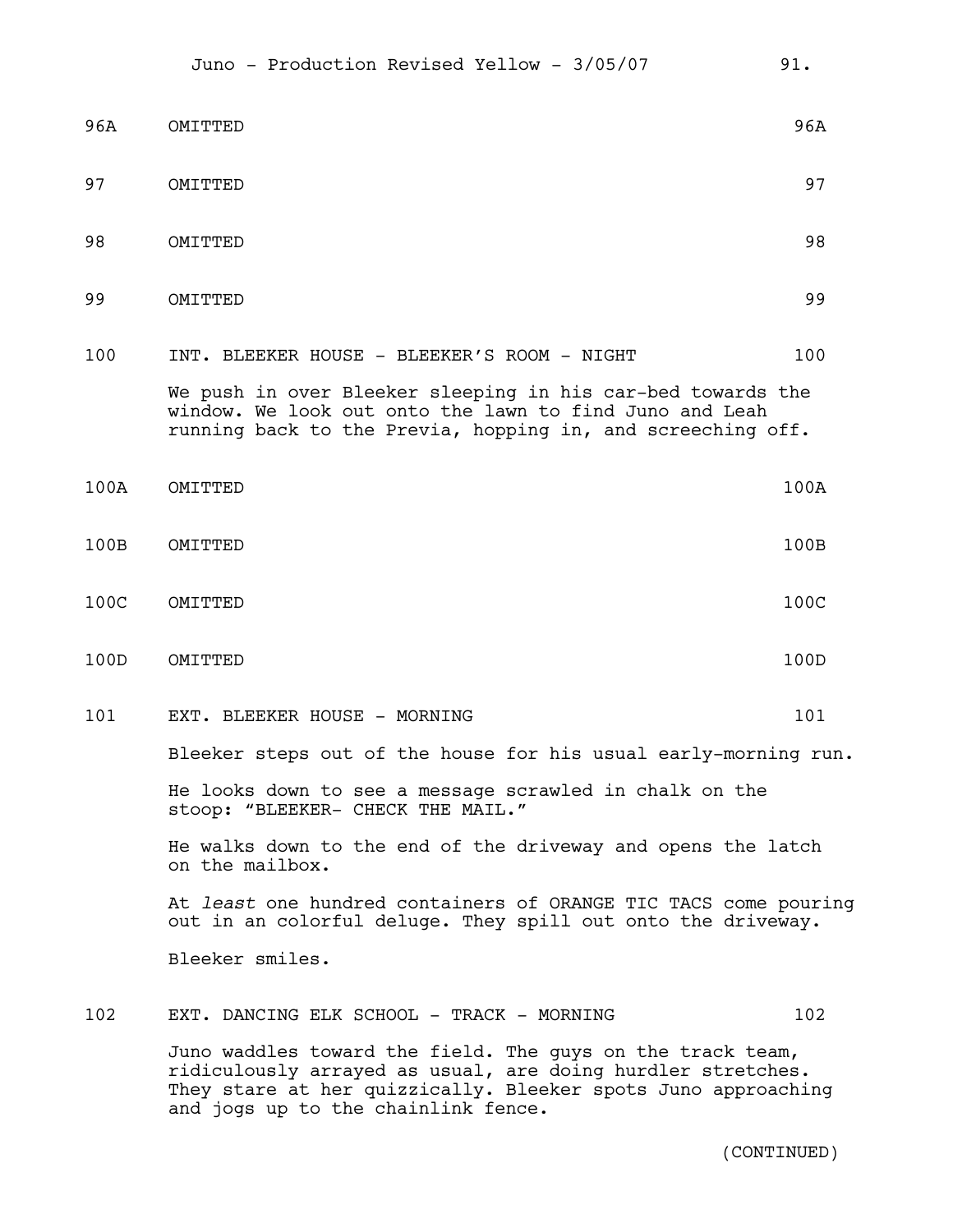### BLEEKER

Did you put like a hundred things of Tic Tacs in my mailbox?

JUNO

Yeah. That was me.

# BLEEKER

Why?

# JUNO

(blushes) Because they're your fave. And you can never have too much of your favorite one-calorie breath mint.

# BLEEKER

Well...thanks. I think I'm pretty much set until college on the Tic Tac front.

#### JUNO

You know, I've been thinking. I'm really sorry I was such a huge bitch to you. You didn't deserve that. You never deserve any of the poo I unload on you.

#### BLEEKER

You know it's okay.

#### JUNO

Also, I think I'm in love with you.

#### BLEEKER

What, you mean as friends?

#### JUNO

No, for real. I think you are the coolest person I've ever met. And you don't even have to try.

#### BLEEKER

I try really hard, actually...

# JUNO

No, you're naturally smart. You always think of the funniest things to do. Remember when you passed me that postcard during Spanish class, and it was addressed like, "Junebug MacGuff, Row 4, Third Seat From the Blackboard"?

(MORE)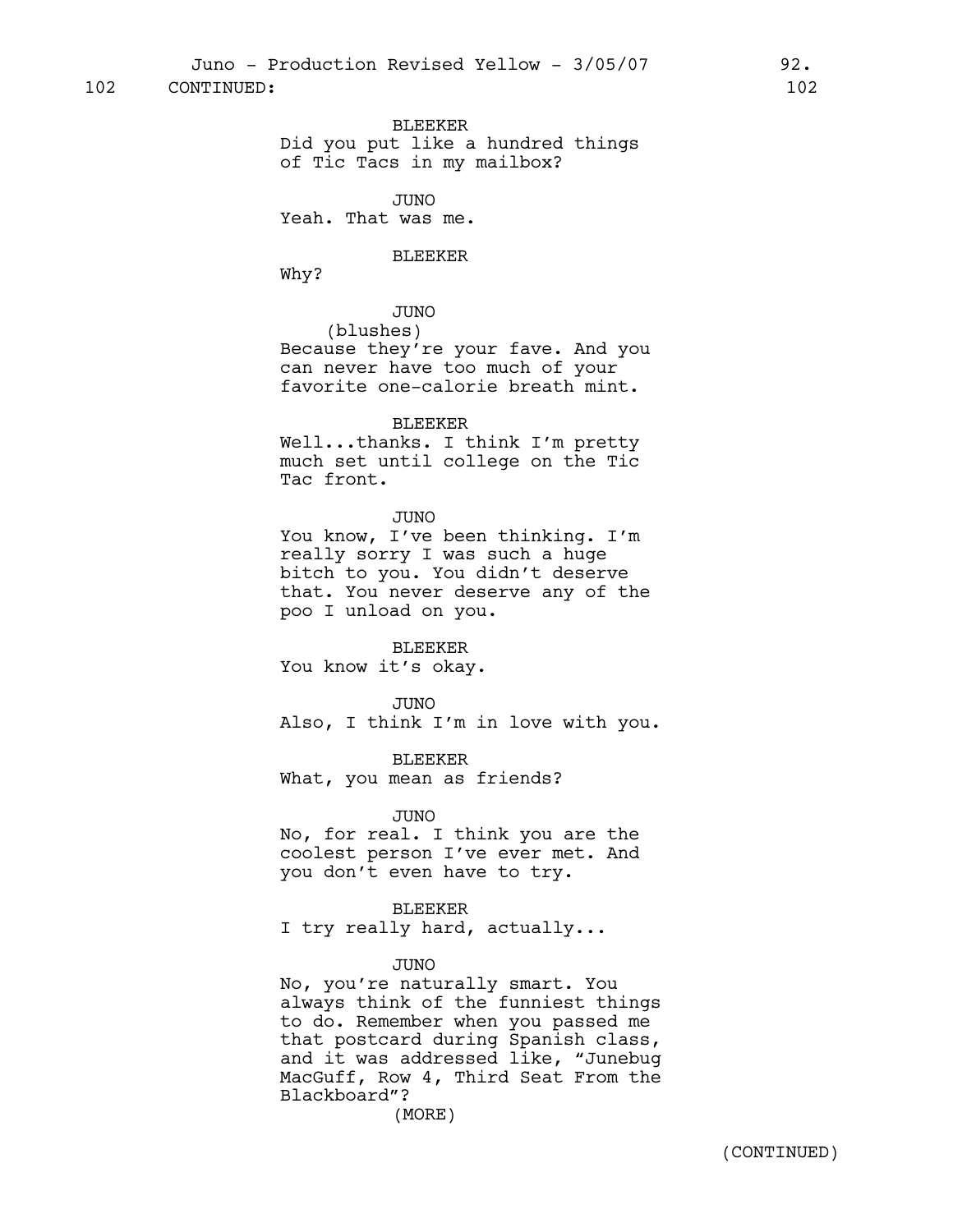102 CONTINUED: (2) 102

BLEEKER

I was just bored. I only think school is awesome like, 80% of the time.

# JUNO

Plus, you're the only person who doesn't stare at my stomach all the fucking time. You actually look at my face. And every time I look at you, the baby starts kicking me super hard.

### BLEEKER

It does?

Juno presses Bleeker's hand against her belly.

# BLEEKER

Wizard!

JUNO I think it's because my heart starts pounding when I see you.

### BLEEKER

Mine too.

# JUNO

Basically, I'm completely smitten with you, and I don't care if I'm making an ass out of myself right now, because you've seen me make an ass out of myself a million times, and you still want to be my friend.

#### BLEEKER

Well, yeah. You're the best friend I've ever had, even when you're being kind of evil.

#### JUNO

That's all I need from you. That's more than I could ever ask for. You're just golden, dude.

BLEEKER Can we make out now?

JUNO

Okay.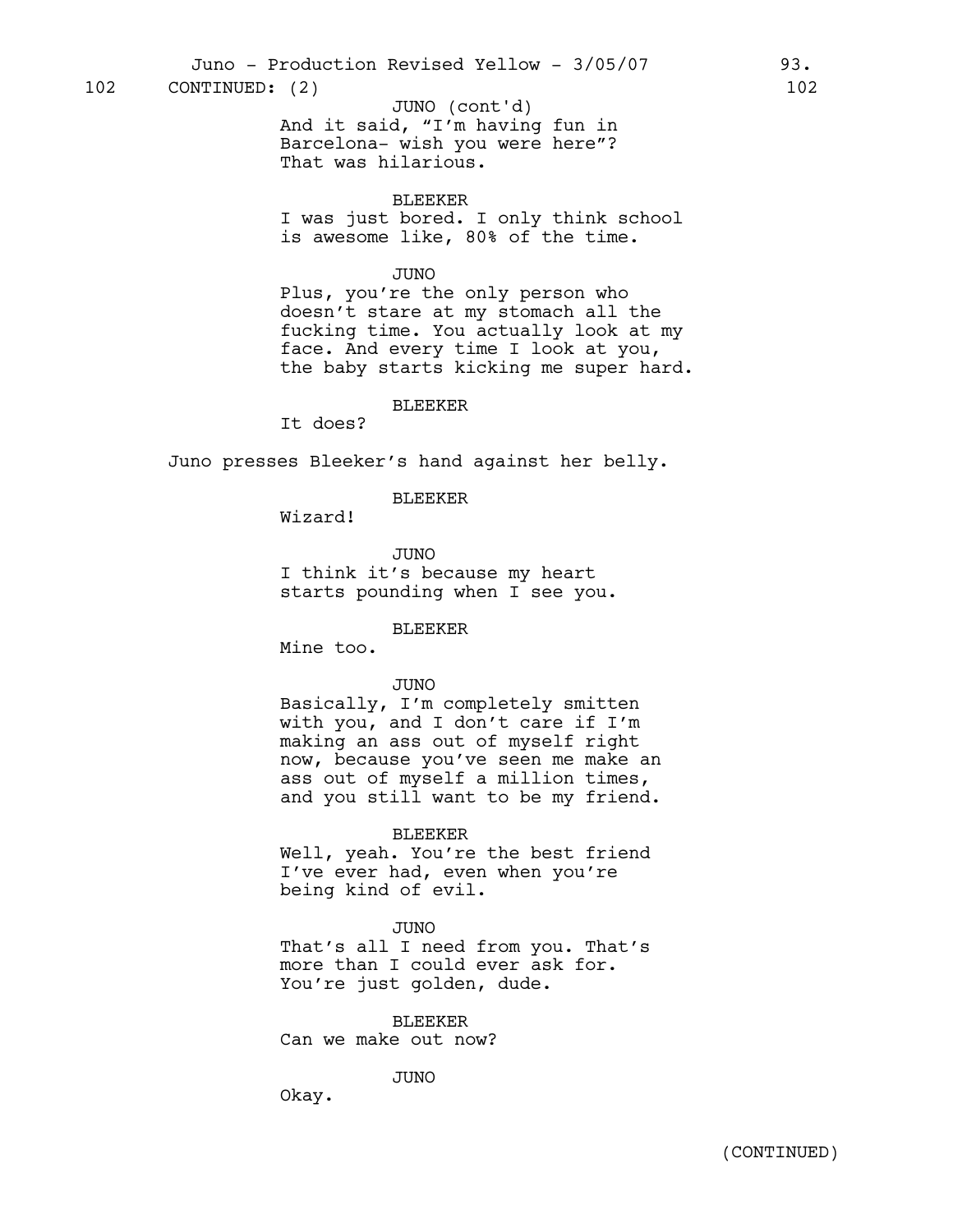Juno - Production Revised Yellow - 3/05/07 94. 102 CONTINUED: (3) 102

> Bleeker and Juno KISS, oblivious to the gawking track team guys in the background.

In the distance, near the school entrance, we see STEVE RENDAZO (the kid who always TORMENTS Juno) regarding the makeout session with a sad, envious expression.

LEAH passes by, does a double take, then hurries up to the fence, rolling her eyes.

> **T.EAH** (disgusted) You know, you can go into early labor sucking face like that!

Juno gives her the FINGER, not breaking the clinch with Bleeker.

105 INT. MACGUFF HOUSE - JUNO'S BEDROOM - MORNING 105

Juno is lying on her back on the bed, staring at the ceiling. She's more pregnant than we've ever seen her. She revs a Matchbox car against the slope of her belly and lets it roll.

Juno suddenly sits up, looking thoroughly freaked. She pats her lap frantically and jumps off the bed.

JUNO

Dad!

INTERCUT WITH:

105A INT. MACGUFF HOUSE - MAC'S WORK DESK - SAME 105A

Mac looks up from the lure he's working on.

MAC (O.C.)

What?!

JUNO Either I just pissed my pants or...

MAC (O.C.)

Or...

JUNO Thundercats are go!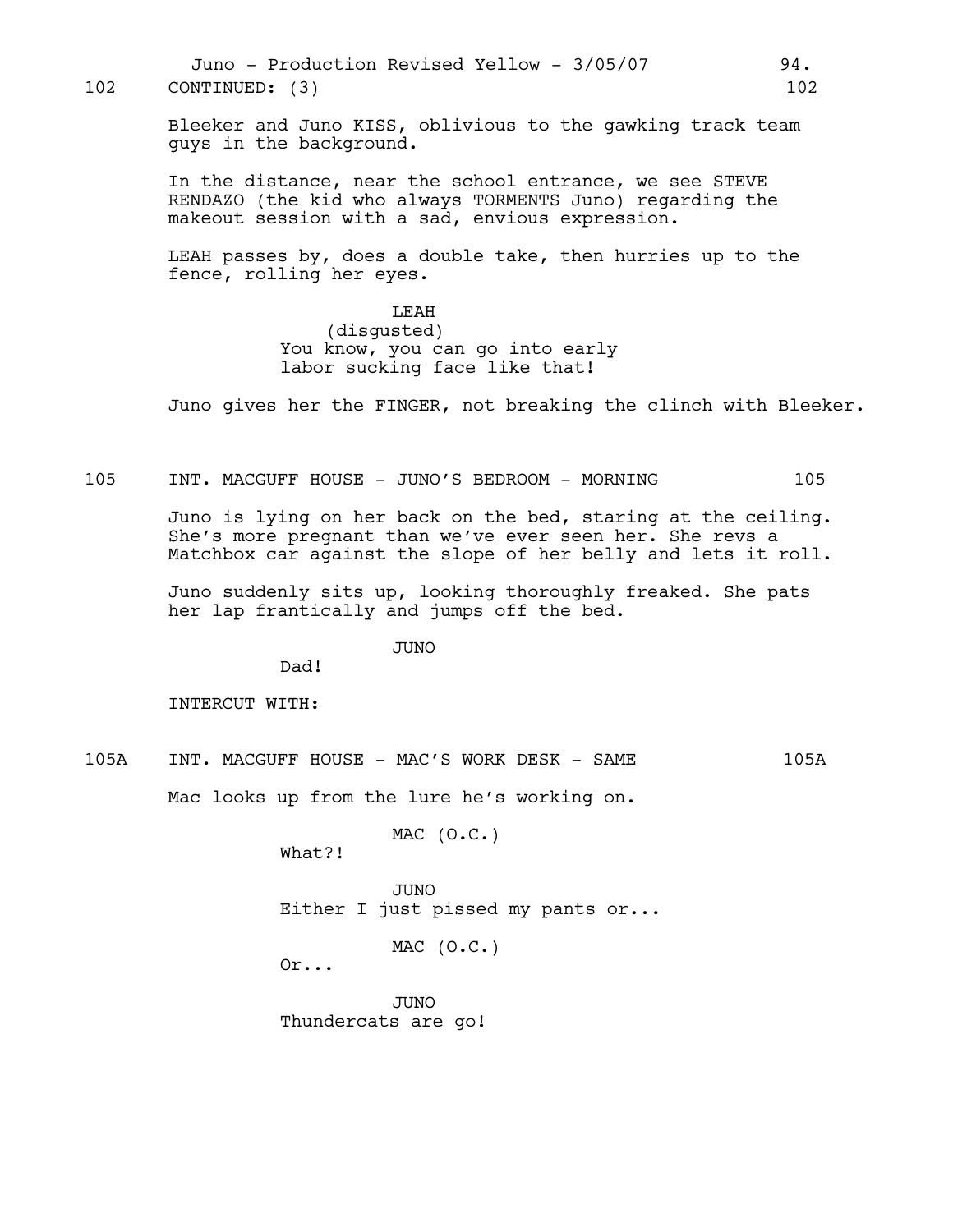# 106 EXT. MACGUFF HOUSE - DAY 106

Mac, Bren and Liberty Bell rush out of the house. They pile into the Previa at breakneck speed. Juno waddles behind them, protesting.

# 107 INT. HOSPITAL - DAY 107

CU of Juno wearing a puffy surgical cap. She's being pushed down the hospital corridor in a wheelchair. She bursts into giggles. Pull back to reveal her that Leah is pushing her rather aggressively. Leah jokingly steers the wheelchair into a wall. Juno feigns whiplash.

Bren appears behind them and orders Juno out of the wheelchair, exasperated. She pulls off Juno's surgical cap. Leah and Juno snicker.

# 108 INT. HOSPITAL - BIRTHING SUITE - DAY 108

We see Juno is in a BIRTHING SUITE at the hospital, pacing impatiently, bent over in obvious discomfort. She's wearing her Chuck Taylors and knee socks with her hospital gown. Leah and Bren stand nearby.

Juno doubles over in pain.

JUNO (panicked) Ow, ow, fuckity-ow. Bren, when do I get that Spinal Tap thing?

BREN It's called a spinal *block*, and you can't have it yet, honey. The doctor said you're not dilated enough.

JUNO You mean I have to wait for it to get even worse? Why can't they just give it to me now?

BREN Well, honey, doctors are sadists who like to play God and watch lesser people scream.

Juno lets out a genuine shriek of pain.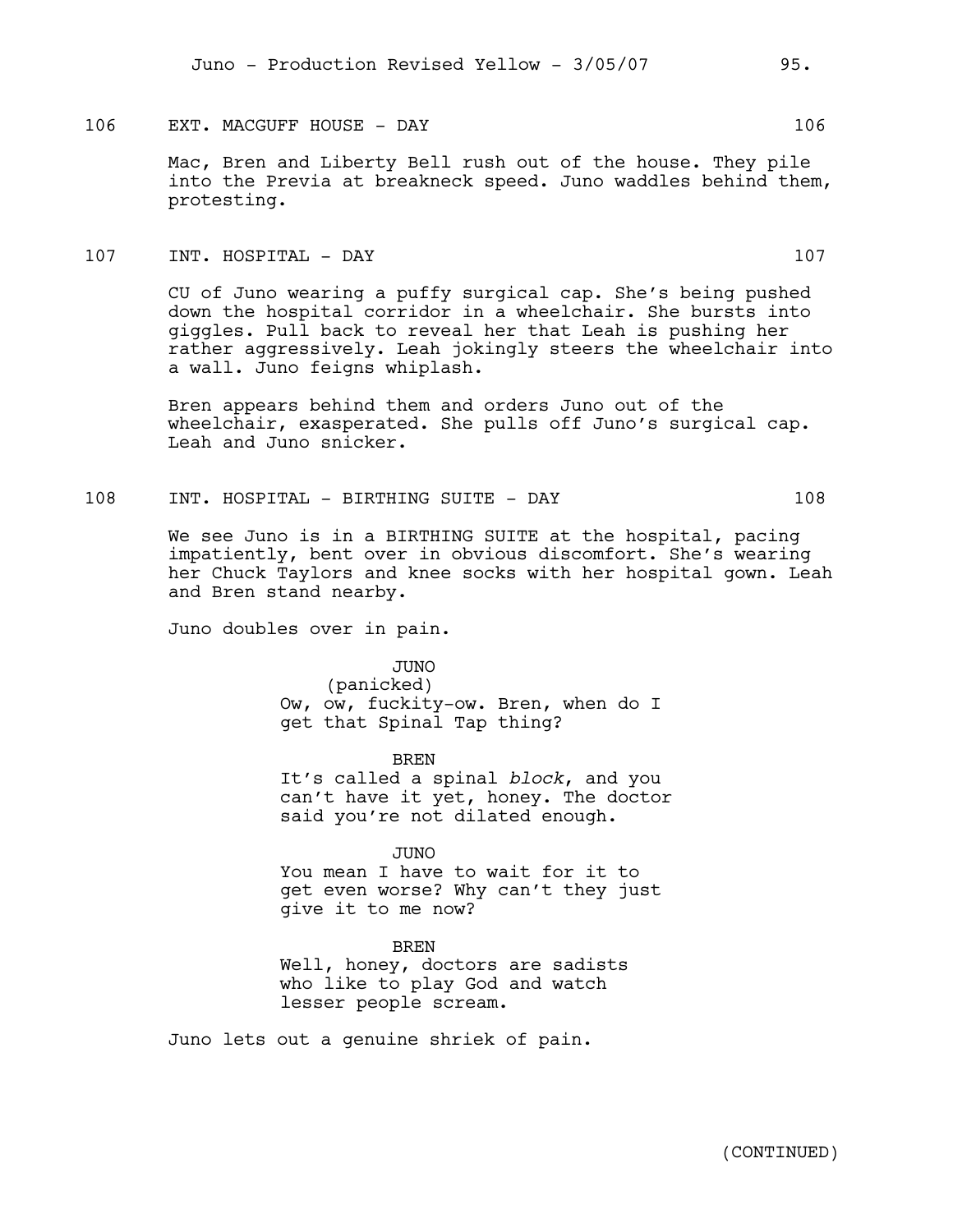BREN (checking her watch) Shit. (To the doctor) Hey, can we give my kid the damn spinal tap already?

109 INT. HOSPITAL - BIRTHING SUITE - LATER 109

JUNO V.O. It really didn't hurt that bad having him.

We see Juno in the process of delivery, from her POV. Leah holds one of Juno's feet and Bren holds the other.

> JUNO V.O. The best part was when I peed on Leah during labor.

We see Leah holding Juno's FOOT, which is shaking. Leah's shirt is soaked. She rolls her eyes and mouths "Fuck you" at Juno. Juno's raised MIDDLE FINGER enters the frame.

> JUNO V.O. And then, out of nowhere, there it was...

The doctor reveals JUNO'S BABY BOY above the sheet.

JUNO (V.O.) There he was.

Juno looks at the baby in awe, then her eyes begin to flutter... and she passes out.

110 EXT. DANCING ELK SCHOOL - TRACK - AFTERNOON 110

Paulie Bleeker is running as fast as his legs can carry him on the Dancing Elk track. There's a very sparse crowd in the bleachers. As Paulie approaches the tape, his envious teammate Vijay looks on. Bleeker's mom is seated near Vijay, holding a video camera.

> JUNO V.O. I decided to not call Bleeker to tell him that I was having the baby. He had a big meet against Manteno and I didn't want him to get all worried about me and choke.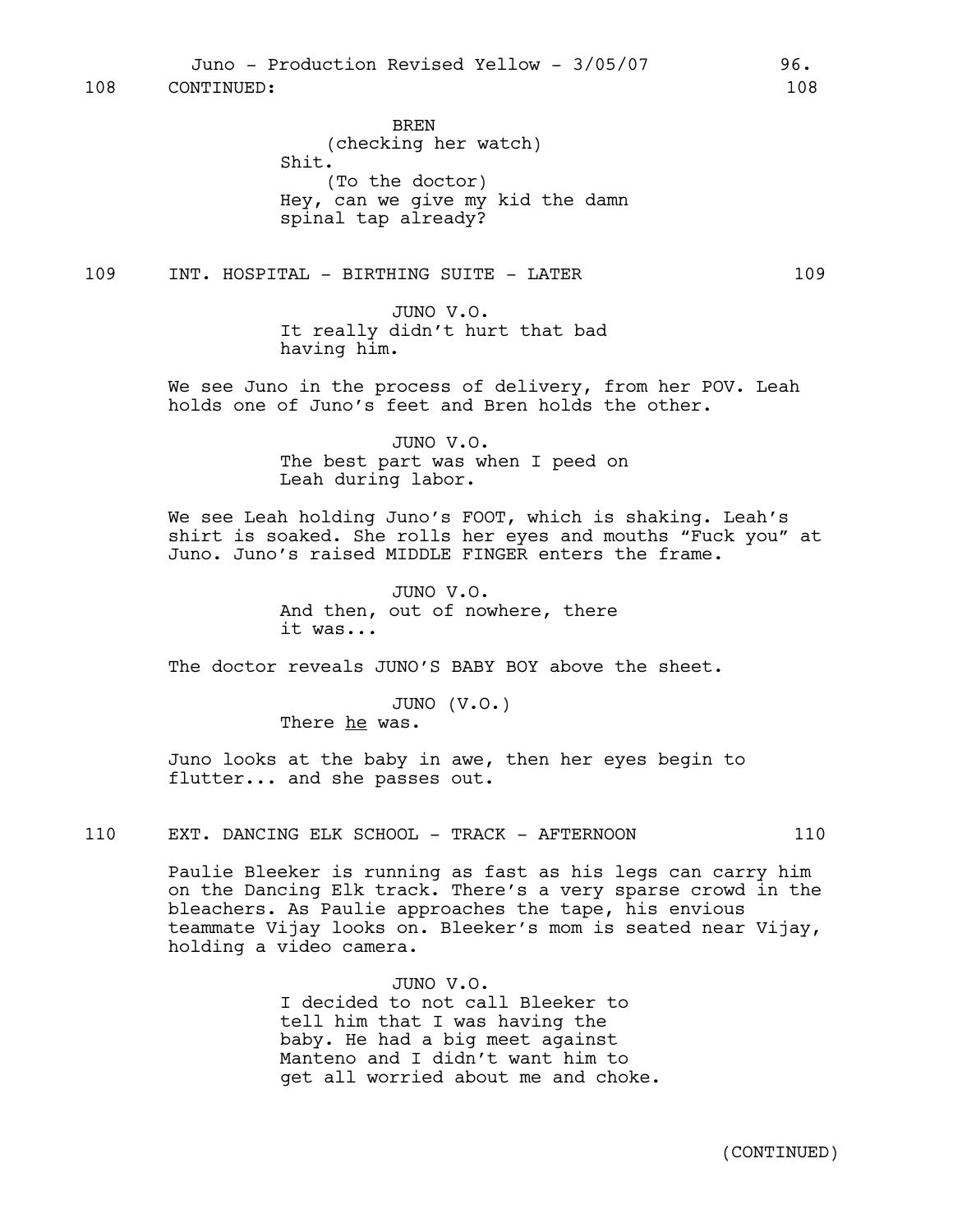Juno - Production Revised Yellow - 3/05/07 97. 110 CONTINUED: 110

Paulie breaks the tape, winning the race. The fifteen or so people in attendance cheer.

> VIJAY (admiringly) His legs are as swift as his seed.

MRS. BLEEKER What did you say?

Bleeker pants at the finish line, dripping with sweat.

ANNOUNCER P. Bleeker has just broken a district record in the 400.

Bleeker looks out at the BLEACHERS, scanning them for Juno. She's not there.

> JUNO V.O. But he figured it out anyway.

Bleek takes off RUNNING toward the parking lot without stopping to explain. His mother stands up, confused.

111 INT. HOSPITAL - MATERNITY WARD - DAY 111

A NURSE reaches into one of the maternity ward bassinets and gently lifts up a swaddled newborn baby.

The nurse turns and addresses an unseen spectator.

**NURSE** Would you like to meet your son?

Pull back to reveal she's speaking to VANESSA, who stands, paralyzed, several feet away.

#### VANESSA

I have a son?

NURSE (amused) You are the adoptive mother?

# VANESSA

I have a son.

**NURSE** Healthy kid, too. Didn't waste any time getting out.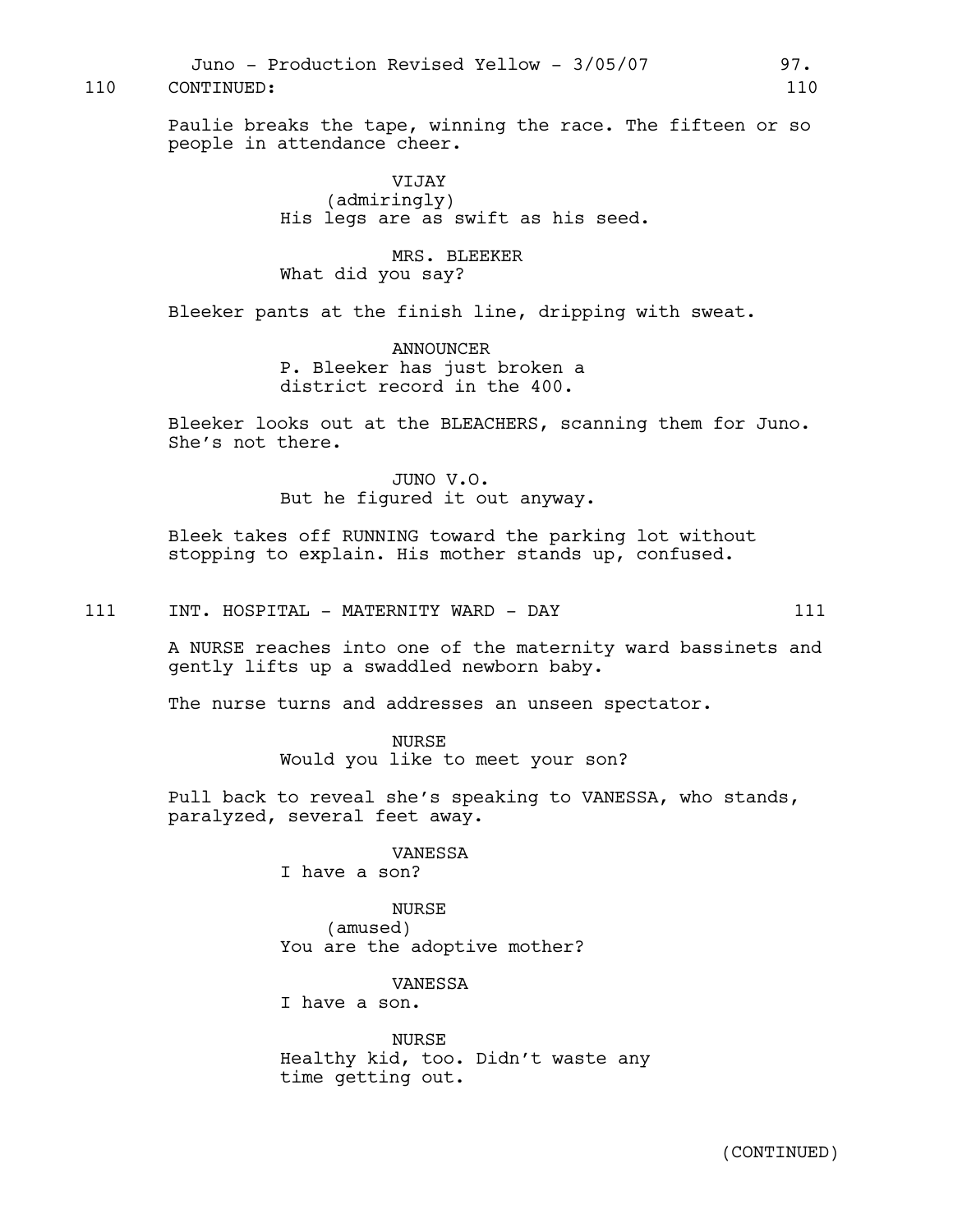Juno - Production Revised Yellow - 3/05/07 98. 111 CONTINUED: 111

> Vanessa reaches out for the baby and gingerly accepts him in her eyes. She spends a few moments just looking at him.

She feels someone watching her, then looks up to see a Bren leaning against the doorway.

Vanessa blinks away her tears self-consciously.

VANESSA How do I look?

BREN (gently) Like a mom. Scared shitless.

Vanessa laughs.

# 112 INT. HOSPITAL - BIRTHING SUITE - DAY 112

Juno is curled up on her bed in the birthing room. The birth is obviously over; there's that air of stillness and accomplishment, a task completed. The doctors have cleared out. Mac sits in a chair next to the bed, looking like he's not sure what to say.

He holds up a deck of Playing cards as if to initiate a game, but Juno gently pushes his hand away. Their eyes meet. His expression is helpless, hers is utterly drained.

> MAC Someday, you'll be back here, honey. On your terms.

Juno nods and swallows.

Over Mac's shoulder, a silhouette appears in the doorway. It's Bleeker in his track uniform.

Juno sees him and bursts into sudden, ragged sobs. Mac glances at her, alarmed. Paulie moves toward the bed. Mac clears his throat, gets up and leaves the room.

Paulie climbs onto the hospital bed and carefully puts his arm around Juno. She leans into him, letting herself go for the first time in months.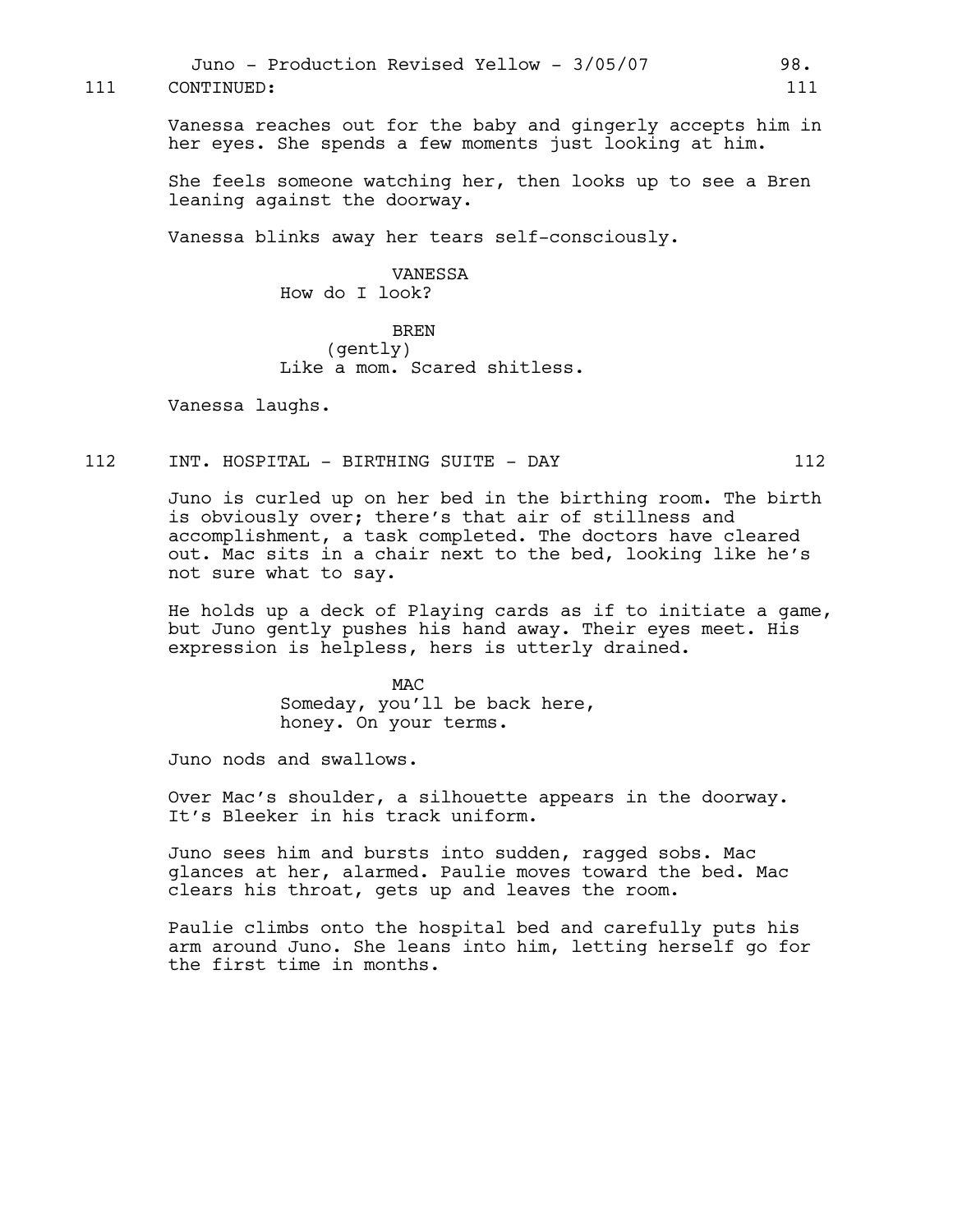113 INT. HOSPITAL ROOM - BIRTHING SUITE - EVENING 113

Juno lies on the bed. She looks rested and relaxed compared to her earlier crying jag, but her face is still pink and swollen. Bleeker is curled up next to her, still in his track uniform and spikes.

> JUNO V.O. Bleeker decided he didn't want to see the baby. Neither did I, really. He didn't feel like ours.

# 114 INT. HOSPITAL - MATERNITY WARD - EVENING 114

We see Vanessa leaning over the bassinet, unable to take her eyes off the baby, touching it's hair reverently.

> JUNO V.O. I think he was always hers.

# 115 OMITTED 115

116 INT. LORING HOUSE - NURSERY - DAY 116

The nursery is perfectly decorated in Vanessa's immaculate taste. Nothing looks as though it's been touched. We see the antique ROCKING CHAIR sitting empty.

> JUNO V.O. It ended with a chair.

We pan past the wall Vanessa had said "needed something." There's a framed note on the wall. It looks like it was handwritten on the back of a Jiffy Lube bill. We see that it says: "Vanessa - If you're still in, I'm still in. Juno."

We move to the door and get a view of Vanessa's bedroom. We see her lying in bed with a burp cloth draped over her shoulder, feeding the baby. For the first time ever, Vanessa looks disorganized, unshowered--and incredibly happy. There are formula bottles on the bedside table and a bassinet pushed close to the bed. Obviously, she hasn't been away from the baby for a single moment.

The baby reaches up and grabs Vanessa's thumb. Vanessa glows with an expression of pure bliss.

117 OMITTED 117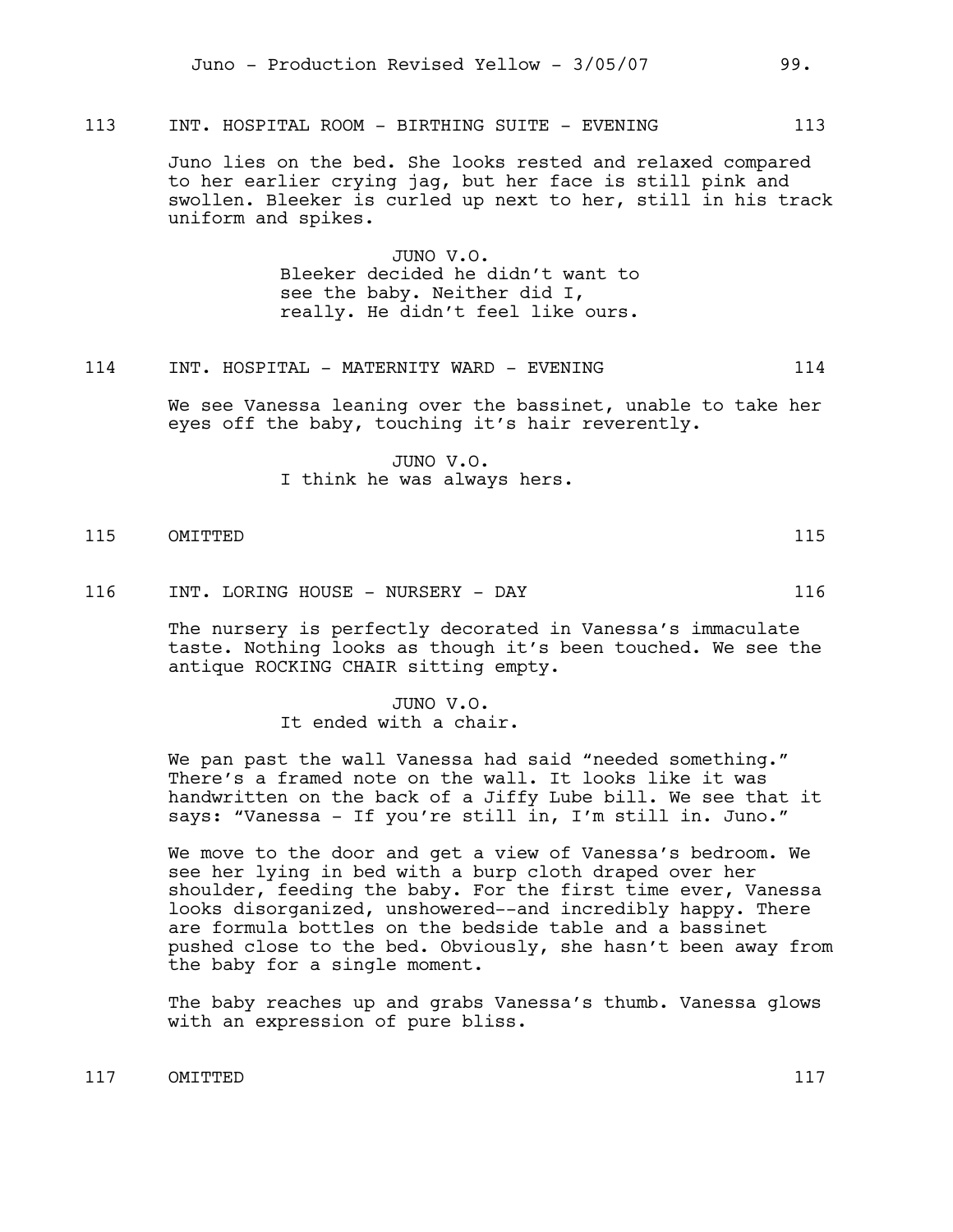118 OMITTED 118

119 EXT. MACGUFF HOUSE - DAY 119

It's a sparkling summer afternoon. Juno wheels her bicycle out of the detached garage. She waves goodbye to Bren, who is playing in the yard with two WEIMARANERS. She looks almost as happy with her dogs as VANESSA looked with her baby.

120 EXT. SUBURBAN STREETS - DAY 120

Juno rides her bike aggressively down the street. Her guitar is slung over her shoulder in a gig bag. She's obviously not pregnant anymore. She looks happy, but older.

> JUNO V.O. As boyfriends go, Paulie Bleeker is totally boss. He is the cheese to my macaroni. I know people are supposed to fall in love *before*  they reproduce, but normalcy's not really our style.

As she tears recklessly down the street on her bikes, she passes the Dancing Elk TRACK TEAM, still running in outrageously skimpy shorts and bandanas.

Juno RIDES up to a garage where Bleeker is sitting, tuning his guitar.

121 EXT. BLEEKER HOUSE - DAY 121

Juno bikes up to find Bleeker sitting on the stoop. She smiles and takes out her guitar. She sits across from Bleeker and pulls the pick out of the strings.

JUNO

Bleeker nods.

Ready?

Juno begins strumming her guitar and playing "Anyone Else But You," by the Moldy Peaches. Bleeker joins in. At first their playing is discordant, but suddenly it works.

> BLEEKER You're a part time lover and a fulltime friend. The monkey on your back is the latest trend. (MORE)

> > (CONTINUED)